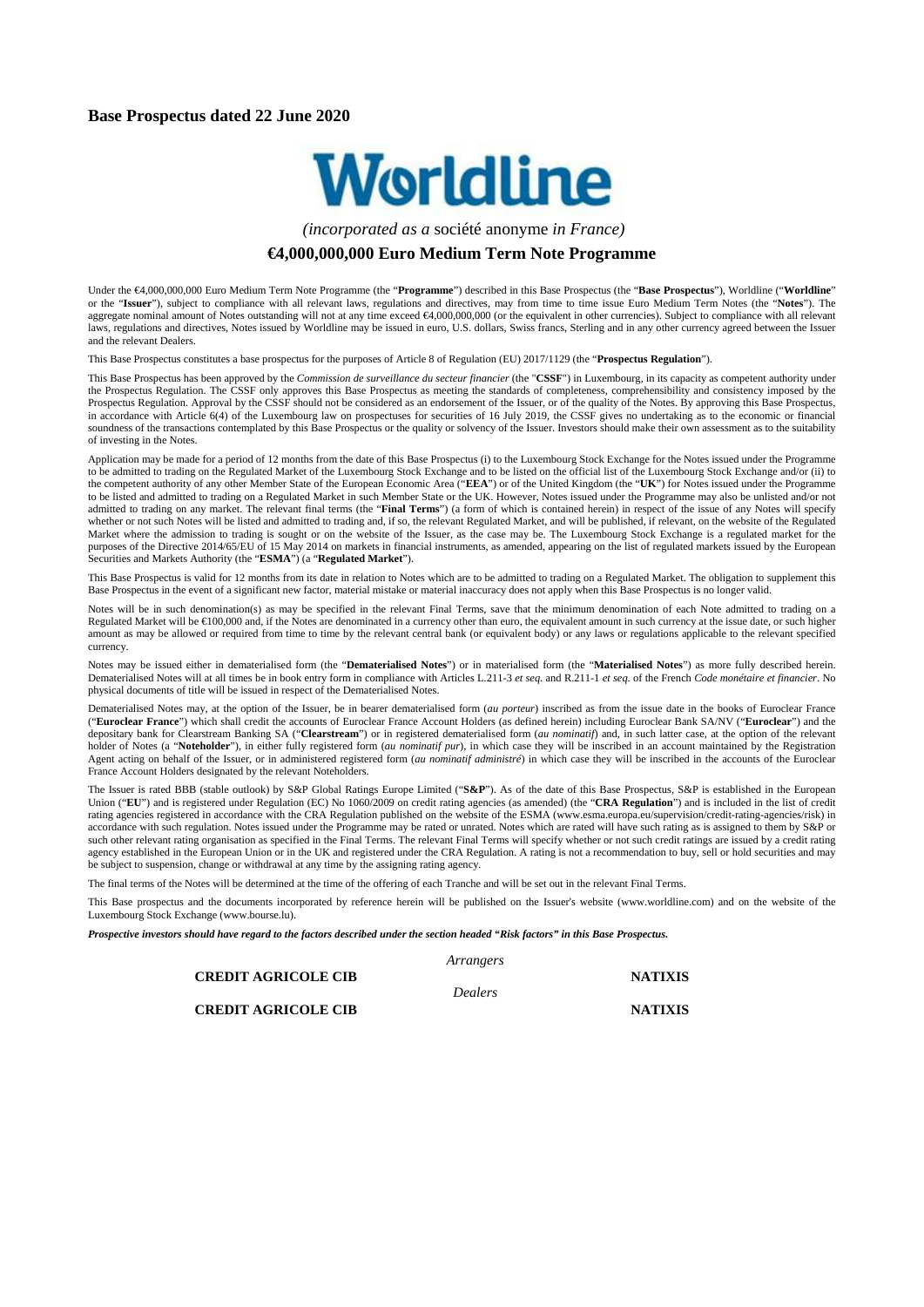**This Base Prospectus (together with any supplements thereto published from time to time (each a "Supplement" and, together, the "**Supplements**")) constitutes a base prospectus for the purposes of Article 8 of the Prospectus Regulation, and for the purposes of giving information, with regard to the the Issuer, Issuer and its consolidated subsidiaries (the "**Group**") and the Notes, which is necessary information which is material to an investor for making an informed assessment of the assets and liabilities, profit and losses, financial position and prospects of the Issuer and the rights attached to the Notes, the reasons for the issuance of the Notes and its impact on the Issuer and may only be used for the purposes for which it has been published.**

**This Base Prospectus should be read and construed in conjunction with any Supplement thereto and with all other documents incorporated by reference (see "Documents Incorporated by Reference"), each of which shall be incorporated in, and form part of this Base Prospectus and, in relation to any Series (as defined herein) of Notes, should be read and construed together with the relevant Final Terms, the Base Prospectus and the Final Terms being together, the "**Prospectus**".**

**The Issuer has undertaken with the Dealers to amend or supplement this Base Prospectus or publish a new Base Prospectus following the occurrence of a significant new factor, a material mistake or a material inaccuracy relating to the information included (or incorporated by reference) in this Base Prospectus which may affect the assessment of an investment in the Notes.**

**No person has been authorised to give any information or to make any representation other than those contained in this Base Prospectus in connection with the issue or sale of the Notes and, if given or made, such information or representation must not be relied upon as having been authorised by the Issuer or any of the Dealers or the Arrangers (each as defined in "General Description of the Programme"). Neither the delivery of this Base Prospectus nor any sale made in connection herewith shall, under any circumstances, create any implication that there has been no change in the affairs of the Issuer or those of the Group since the date hereof or the date upon which this Base Prospectus has been most recently supplemented or that there has been no adverse change in the financial position of the Issuer or that of the Group since the date hereof or the date upon which this Base Prospectus has been most recently supplemented or that any other information supplied in connection with the Programme is correct as of any time subsequent to the date on which it is supplied or, if different, the date indicated in the document containing the same.**

**The Arrangers and the Dealers have not separately verified the information or representations contained or incorporated by reference in this Base Prospectus. None of the Dealers or the Arrangers makes any representation, express or implied, or accepts any responsibility, with respect to the sincerity, accuracy or completeness of any of the information or representations in this Base Prospectus. Neither this Base Prospectus nor any other information incorporated by reference in this Base Prospectus is intended to provide the basis of any credit or other evaluation and should not be considered as a recommendation by the Issuer, the Arrangers or the Dealers that any recipient of this Base Prospectus or any Final Terms or any other information incorporated by reference should subscribe for or purchase the Notes. In making an investment decision regarding the Notes, prospective investors must rely on their own independent investigation and appraisal of the Issuer, its business and the terms of the offering, including the merits and risks involved. For further details, see "Risk Factors" herein. The contents of this Base Prospectus or any Final Terms are not to be construed as legal, business or tax advice. Each prospective investor should subscribe for or consult its own advisers as to legal, tax, financial, credit and related aspects of an investment in the Notes. None of the Dealers or the Arrangers has reviewed or undertakes to review the financial condition or affairs of the Issuer or the Group during the life of the arrangements contemplated by this Base Prospectus nor to advise any investor or potential investor in the Notes of any information coming to the attention of any of the Dealers or the Arrangers.**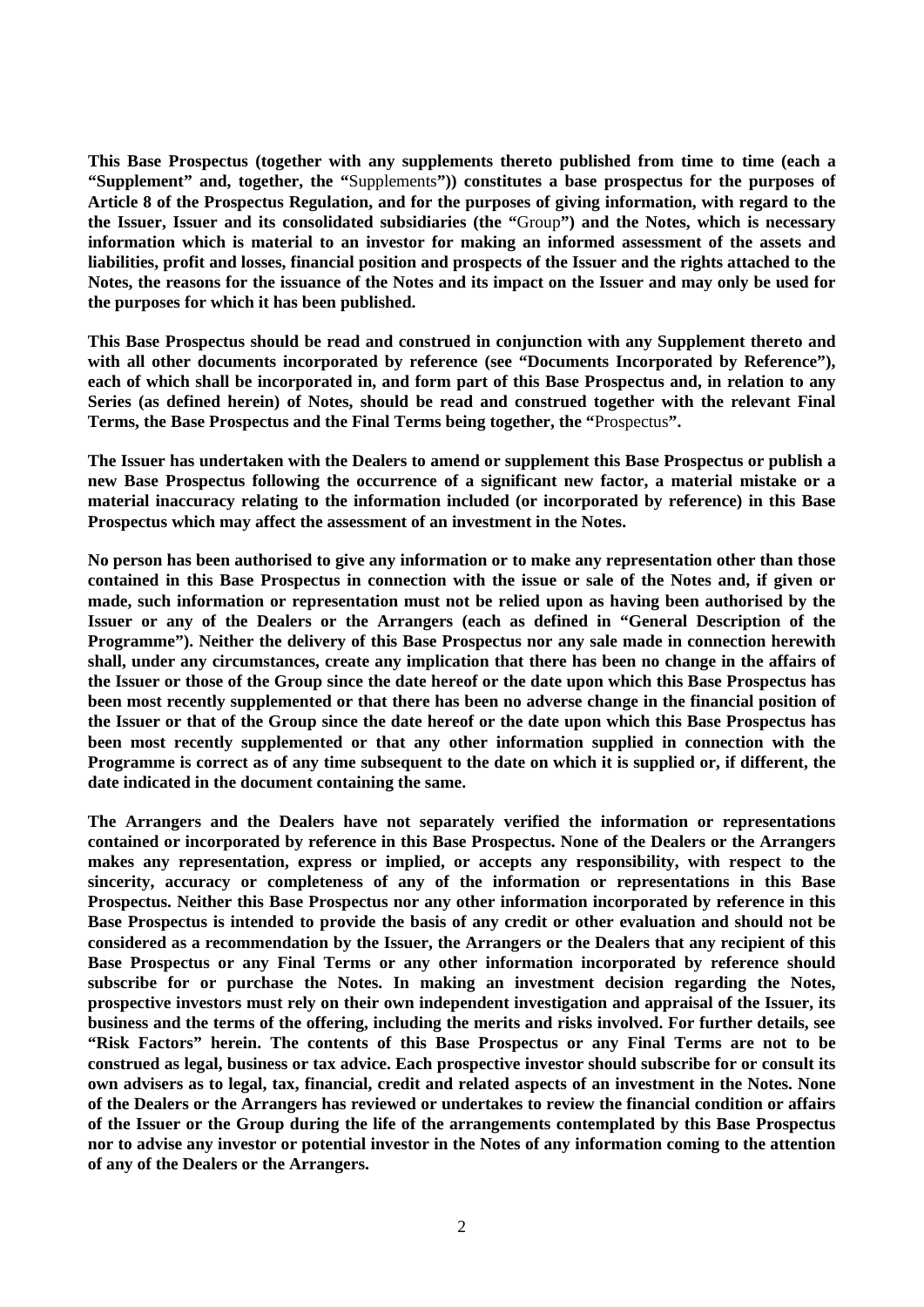#### *Selling restrictions*

**The distribution of this Base Prospectus and the offering or sale of the Notes in certain jurisdictions may be restricted by law. Persons into whose possession this Base Prospectus comes are required by the Issuer, the Dealers and the Arrangers to inform themselves about and to observe any such restriction.** 

**IMPORTANT – EEA AND UK RETAIL INVESTORS –The Notes are not intended to be offered, sold or otherwise made available to and should not be offered, sold or otherwise made available to any retail investor in the European Economic Area (the "**EEA**") or in the United Kingdom (the "**UK**"). For these purposes, a retail investor means a person who is one (or more) of: (i) a retail client as defined in point (11) of Article 4(1) of Directive 2014/65/EU (as amended,** "MiFID II")**; or (ii) a customer within the meaning of Directive (EU) 2016/97, as amended, where that customer would not qualify as a professional client as defined in point (10) of Article 4(1) of MiFID II; or (iii) not a qualified investor as defined in Regulation (EU) 2017/1129 (the "**Prospectus Regulation**"). Consequently, no key information document required by Regulation (EU) No 1286/2014 (as amended, the "**PRIIPs Regulation**") for offering or selling the Notes or otherwise making them available to retail investors in the EEA or in the UK has been or will be prepared and therefore offering or selling the Notes or otherwise making them available to any retail investor in the EEA or in the UK may be unlawful under the PRIIPs Regulation.**

**PROHIBITION OF SALES TO CONSUMERS IN BELGIUM** – **If the Final Terms in respect of any Notes include a legend entitled "Prohibition of Sales to consumers in Belgium", Notes issued under the Programme are not intended to be offered, sold or otherwise made available to, and should not be offered, sold or otherwise made available to, "**consumers**" (***consumenten/consommateurs***) within the meaning of the Belgian Code of Economic Law (***Wetboek van economisch recht/Code de droit économique***), as amended.**

**SINGAPORE SFA PRODUCT CLASSIFICATION – In connection with Section 309B of the Securities and Futures Act (Chapter 289) of Singapore, as modified or amended from time to time (the "**SFA**") and the Securities and Futures (Capital Markets Products) Regulations 2018 of Singapore (the "**CMP Regulations 2018**"), unless otherwise specified before an offer of Notes, the Issuer has determined, and hereby notifies all relevant persons (as defined in Section 309A(1) of the SFA), that the Notes are prescribed capital markets products (as defined in the CMP Regulations 2018) and Excluded Investment Products (as defined in MAS Notice SFA 04-N12: Notice on the Sale of Investment Products and MAS Notice FAA-N16: Notice on Recommendations on Investment Products).**

**THE NOTES HAVE NOT BEEN AND WILL NOT BE REGISTERED UNDER THE U.S. SECURITIES ACT OF 1933, AS AMENDED (THE "**SECURITIES ACT**") NOR WITH ANY SECURITIES REGULATORY AUTHORITY OF ANY STATE OR OTHER JURISDICTION OF THE UNITED STATES AND INCLUDE NOTES IN BEARER FORM THAT ARE SUBJECT TO U.S. TAX LAW REQUIREMENTS. SUBJECT TO CERTAIN EXCEPTIONS, NOTES MAY NOT BE OFFERED, SOLD OR, IN THE CASE OF MATERIALISED NOTES IN BEARER FORM, DELIVERED WITHIN THE UNITED STATES OR TO, OR FOR THE ACCOUNT OR BENEFIT OF, U.S. PERSONS (AS DEFINED IN THE SECURITIES ACT). FOR A DESCRIPTION OF CERTAIN RESTRICTIONS ON OFFERS AND SALES OF NOTES AND ON DISTRIBUTION OF THIS BASE PROSPECTUS, SEE "SUBSCRIPTION AND SALE".**

**No action has been taken by the Issuer or the Dealers which would permit a public offering of any Notes or distribution of this Base Prospectus in any jurisdiction where action for that purpose is required. Accordingly, no Notes may be offered or sold, directly or indirectly, and neither this Base Prospectus nor any Final Terms or other offering material may be distributed or published in any**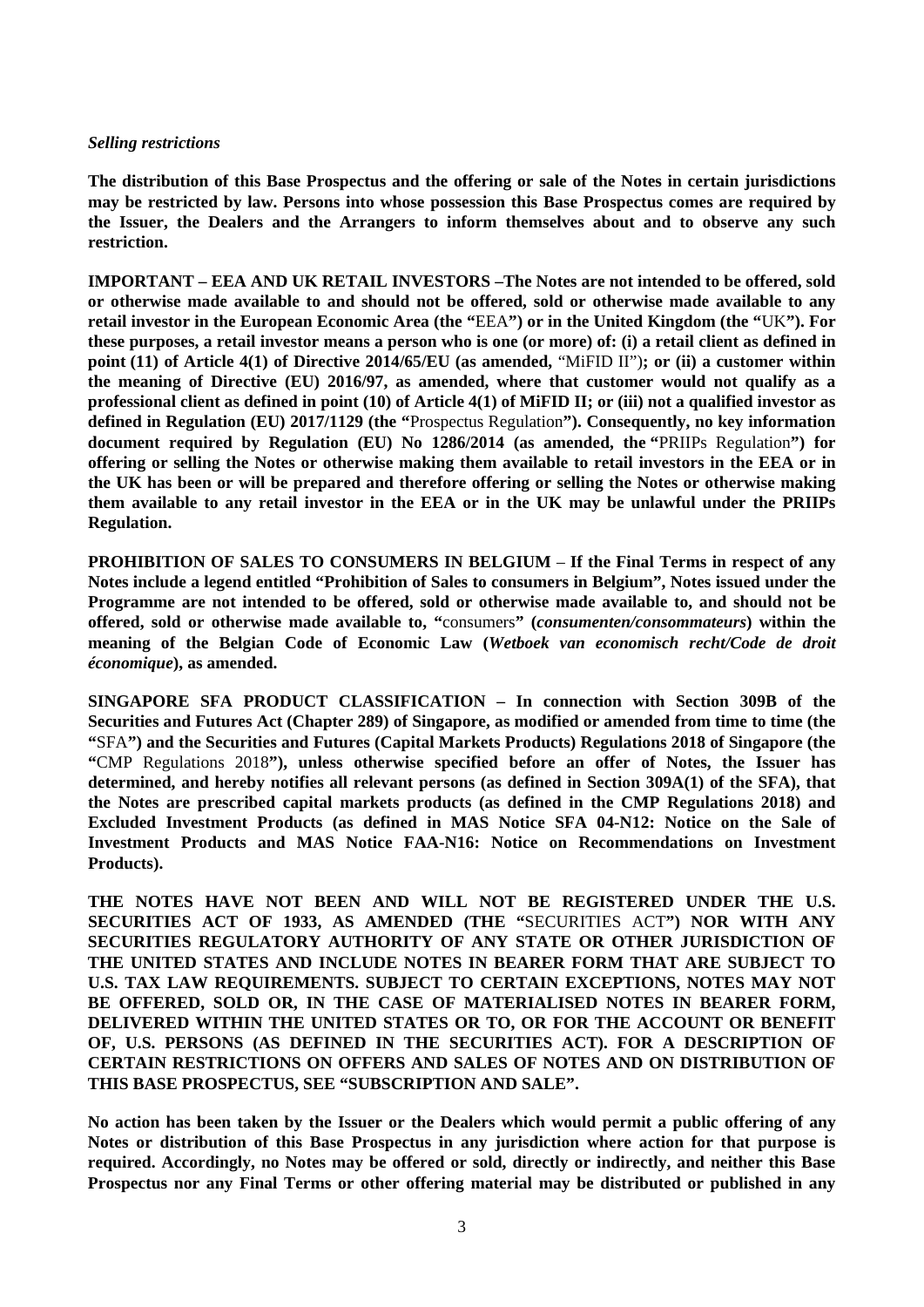**jurisdiction, except under circumstances that will result in compliance with any applicable laws and regulations and the Dealers have represented that all offers and sales by them will be made on the same terms. Persons into whose possession this Base Prospectus comes are required by the Issuer, the Dealers and the Arrangers to inform themselves about and to observe any such restriction.**

**Neither this Base Prospectus nor any Final Terms constitutes an offer of, or an invitation by or on behalf of the Issuer, the Dealers or the Arrangers to subscribe for, or purchase, any Notes.**

**MIFID II PRODUCT GOVERNANCE / TARGET MARKET – The Final Terms in respect of any Notes will include a legend entitled "MiFID II Product Governance" which will outline the target market assessment in respect of the Notes, taking into account the five (5) categories referred to in item 18 of the Guidelines published by the European Securities and Markets Authority ("**ESMA**") and which channels for distribution of the Notes are appropriate, determined by the manufacturer(s). Any person subsequently offering, selling or recommending the Notes (a "**distributor**" as defined in MiFID II) should take into consideration such determination; however, a distributor subject to MiFID II is responsible for undertaking its own target market assessment in respect of the Notes (by either adopting or refining the target market assessment) and determining appropriate distribution channels.**

**A determination will be made in relation to each issue about whether, for the purpose of the MiFID II product governance rules under EU Delegated Directive 2017/593 (the "**MiFID II Product Governance Rules**"), any Dealer subscribing for any Notes is a manufacturer in respect of such Notes, but otherwise neither the Arrangers nor the Dealers nor any of their respective affiliates will be a manufacturer for the purpose of the MiFID II Product Governance Rules.**

**For the avoidance of doubt, the Issuer is not an investment firm as defined by MiFID II and will not be a manufacturer in respect of any Notes issued under the Programme.**

### *Independent Review and Advice*

**Each prospective investor in the Notes must determine, based on its own independent review and such professional advice as it deems appropriate under the circumstances, that its acquisition of the Notes is fully consistent with its financial needs, objectives and condition, complies and is fully consistent with all investment policies, guidelines and restrictions applicable to it and is a fit, proper and suitable investment for it, notwithstanding the clear and substantial risks inherent in investing in or holding the Notes.**

**A prospective investor may not rely on the Issuer or the Dealer(s) or any of their respective affiliates in connection with its determination as to the legality of its acquisition of the Notes or as to the other matters referred to above.**

**Investors whose investment activities are subject to investment laws and regulations or to review or regulation by certain authorities may be subject to restrictions on investments in certain types of debt securities. Investors should review and consider such restrictions prior to investing in the Notes.**

**Neither the Issuer, the Dealer(s) nor any of their respective affiliates has or assumes responsibility for the lawfulness of the acquisition of the Notes by a prospective investor in the Notes, whether under the laws of the jurisdiction of its incorporation or the jurisdiction in which it operates (if different), or for compliance by that prospective investor with any law, regulation or regulatory policy applicable to it.**

#### *Taxation considerations*

**Potential purchasers and sellers of the Notes should be aware that they may be required to pay taxes or documentary charges or duties in accordance with the laws and practices of the jurisdiction where the Notes are transferred or other jurisdictions. In some jurisdictions, no official statements of the tax**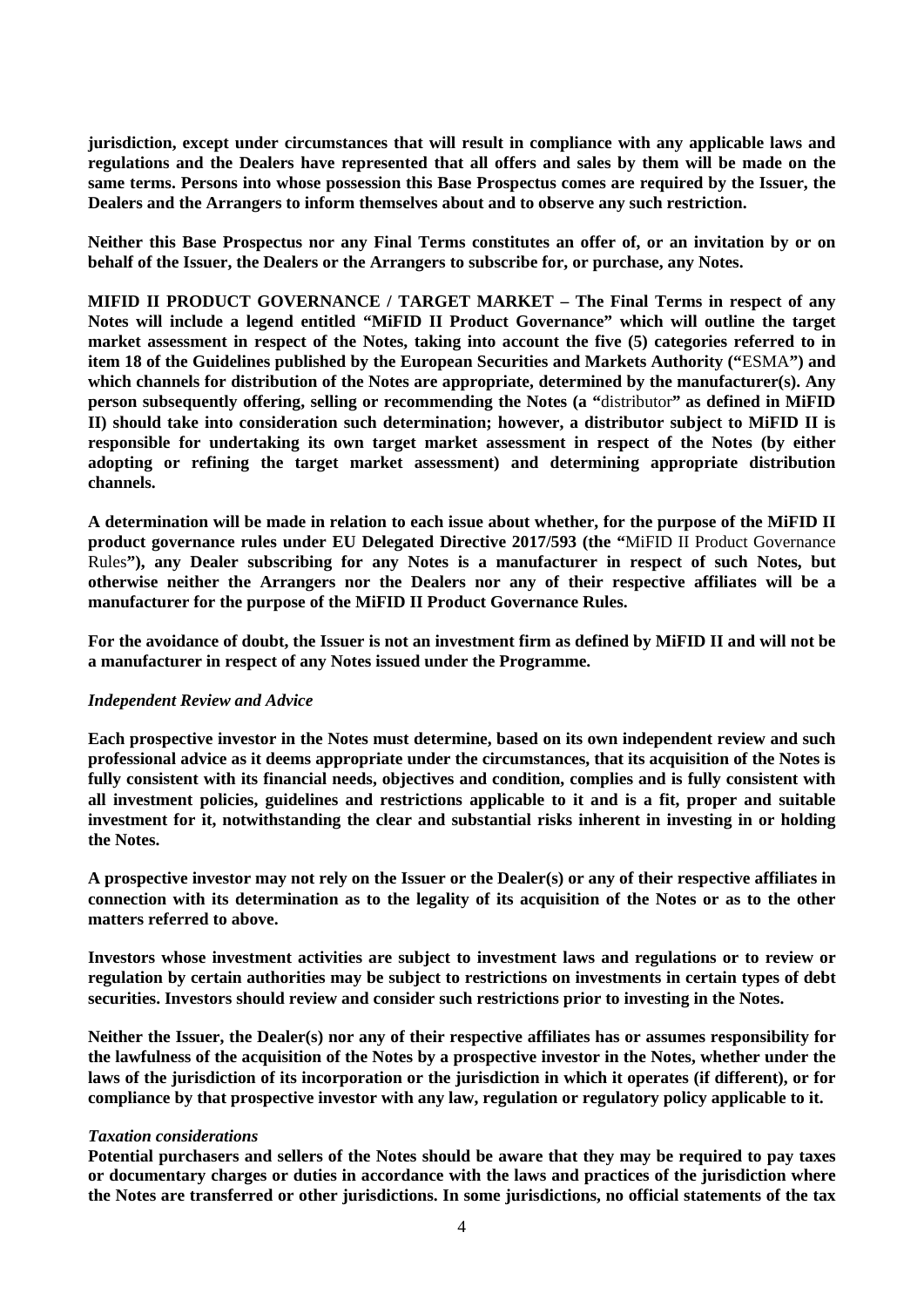**authorities or court decisions may be available for financial instruments such as the Notes. In particular, potential investors are warned that the tax laws of the investor's jurisdiction or of France (the Issuer's country of incorporation) might have an impact on the income received from the Notes. Potential investors should ask for their own tax adviser's advice on their individual taxation with respect to the acquisition, holding, disposal and redemption of the Notes. Only these advisers are in a position to duly consider the specific situation of the potential investor.** 

#### *Other considerations*

**The consolidated financial statements of the Issuer and the Group for the year ended 31 December 2019 and for the year ended 31 December 2018 have been prepared in accordance with International Financial Reporting Standards** ("IFRS") **and endorsed by the European Union.**

**In this Base Prospectus, unless otherwise specified or the context otherwise requires, references to "€", "Euro", "EUR" or "euro" are to the single currency of the participating member states of the European Economic and Monetary Union which was introduced on 1 January 1999, references to "£", "pounds sterling", "GBP" and "Sterling" are to the lawful currency of the United Kingdom, references to "\$", "USD" and "U.S. Dollars" are to the lawful currency of the United States of America and references to "CHF" and "Swiss francs" are to the lawful currency of Switzerland.**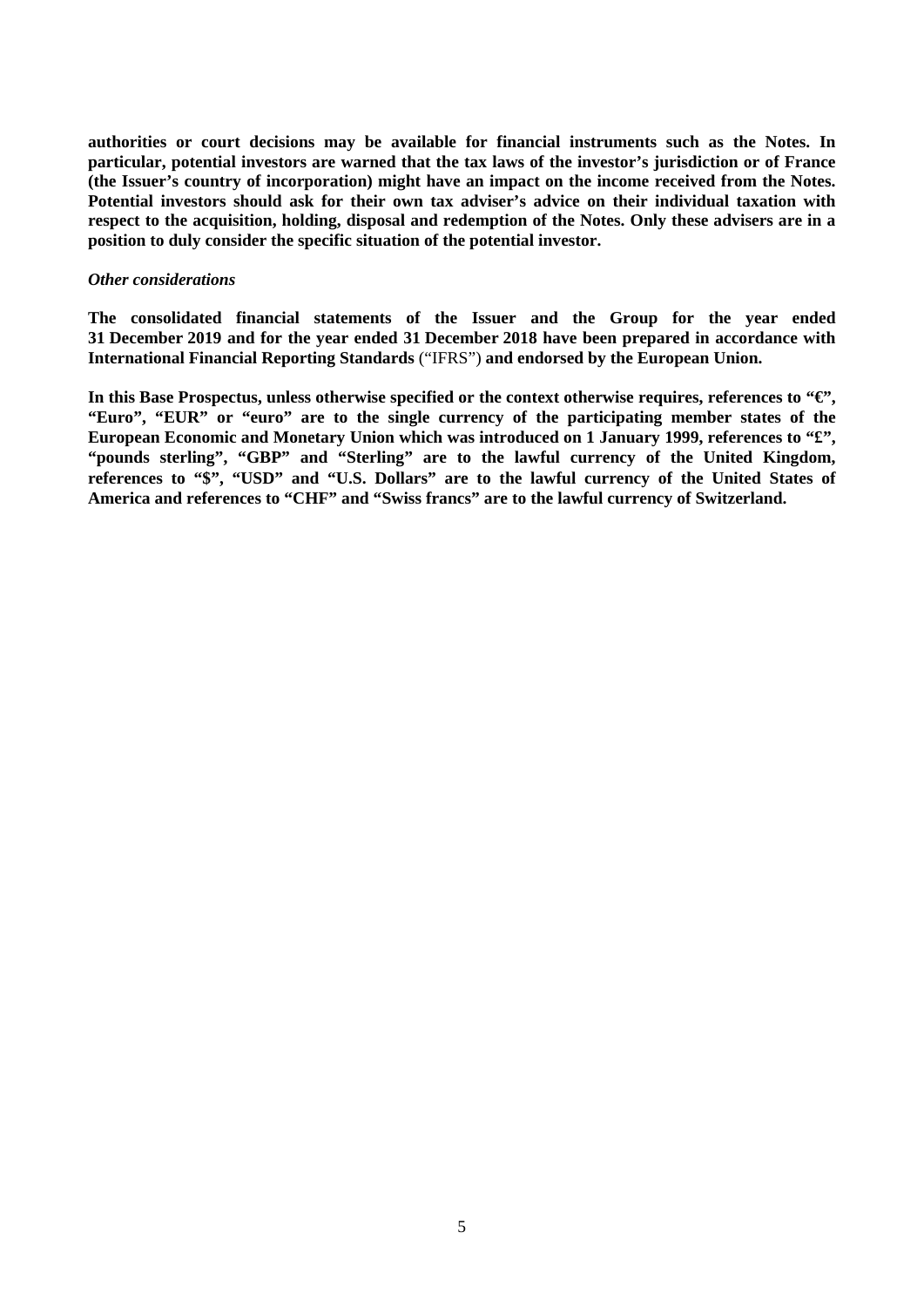# **TABLE OF CONTENTS**

# **Section**

# Page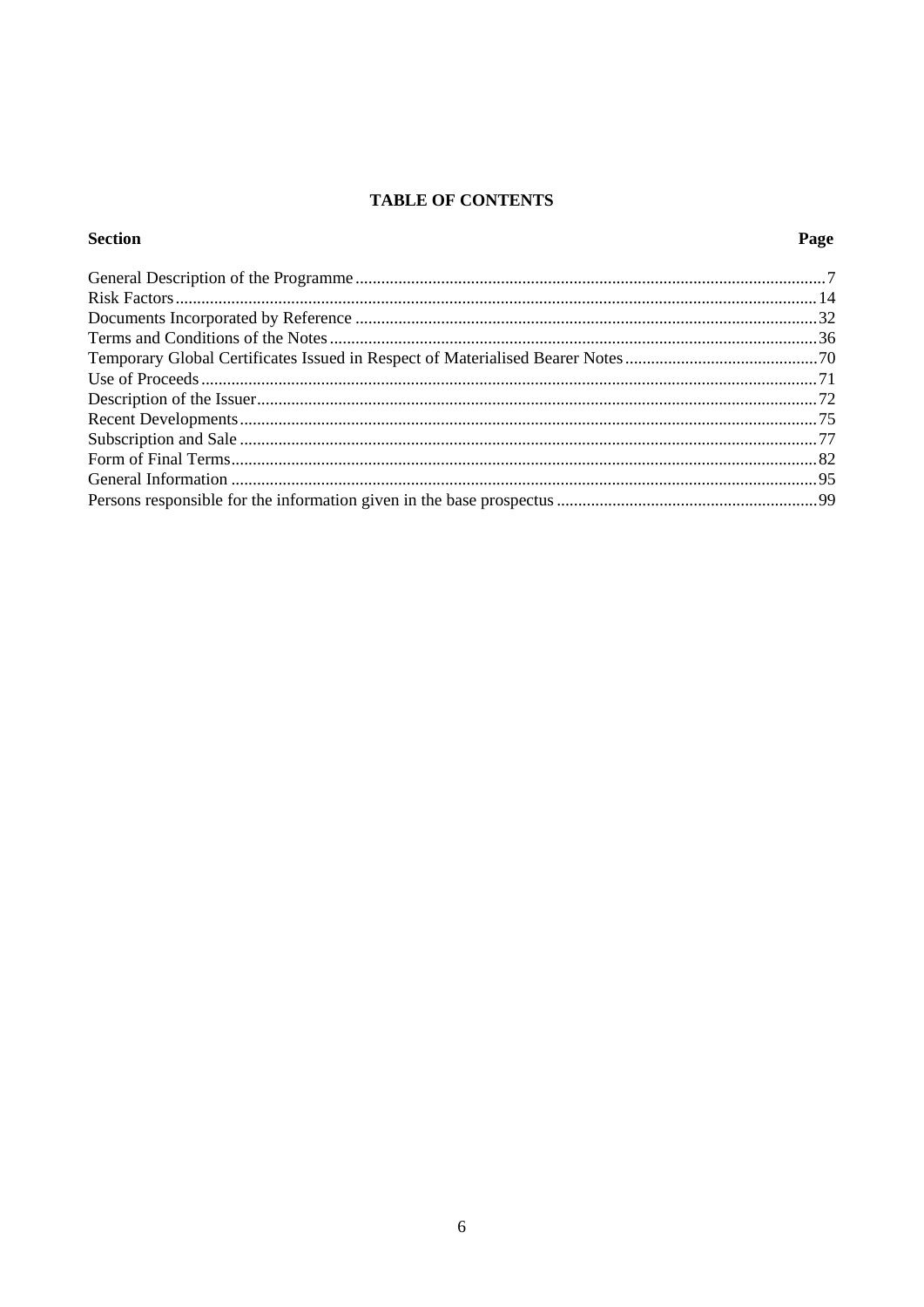### **GENERAL DESCRIPTION OF THE PROGRAMME**

<span id="page-6-0"></span>*The following general description of the Programme does not purport to be complete and is taken from, and is qualified in its entirety by the remainder of this Base Prospectus and, in relation to the terms and conditions of any particular Tranche of Notes, the relevant Final Terms. The Notes will be issued on such terms as shall be agreed between the Issuer and the relevant Dealer(s) and will be subject to the Terms and Conditions of the Notes set out in this Base Prospectus as completed by the relevant Final Terms.*

*This General Description constitutes a general description of the Programme for the purposes of Article 25(1) of the Commission Delegated Regulation (EU) No 2019/980 (the "Delegated Regulation"). It does not, and is not intended to, constitute a summary of this Base Prospectus within the meaning of Article 7 of the Prospectus Regulation or any implementing regulation thereof.*

*Words and expressions defined in the Terms and Conditions of the Notes shall have the same meanings in this General Description.*

| <b>Issuer</b>                                                                   | Worldline (the "Issuer" or "Worldline")                                                                                                                                                                                                                                                                                                                                                                                                                                                                                                                                                                                                                                                                                                                |
|---------------------------------------------------------------------------------|--------------------------------------------------------------------------------------------------------------------------------------------------------------------------------------------------------------------------------------------------------------------------------------------------------------------------------------------------------------------------------------------------------------------------------------------------------------------------------------------------------------------------------------------------------------------------------------------------------------------------------------------------------------------------------------------------------------------------------------------------------|
| <b>Description</b>                                                              | Euro Medium Term Note Programme (the "Programme").                                                                                                                                                                                                                                                                                                                                                                                                                                                                                                                                                                                                                                                                                                     |
| Legal Entity Identifier ("LEI")                                                 | 549300CJMQNCA0U4TS33                                                                                                                                                                                                                                                                                                                                                                                                                                                                                                                                                                                                                                                                                                                                   |
| <b>Website of the Issuer</b>                                                    | www.worldline.com                                                                                                                                                                                                                                                                                                                                                                                                                                                                                                                                                                                                                                                                                                                                      |
| <b>Programme Limit</b>                                                          | Up to $\Theta$ ,000,000,000 (or the equivalent in other currencies at the<br>date of issue) aggregate nominal amount of Notes outstanding at<br>any one time.                                                                                                                                                                                                                                                                                                                                                                                                                                                                                                                                                                                          |
| <b>Arrangers</b>                                                                | Crédit Agricole Corporate and Investment Bank<br><b>Natixis</b>                                                                                                                                                                                                                                                                                                                                                                                                                                                                                                                                                                                                                                                                                        |
| <b>Dealers</b>                                                                  | Crédit Agricole Corporate and Investment Bank<br><b>Natixis</b>                                                                                                                                                                                                                                                                                                                                                                                                                                                                                                                                                                                                                                                                                        |
|                                                                                 | The Issuer may from time to time terminate the appointment of any<br>dealer under the Programme or appoint additional dealers either in<br>respect of one or more Tranches or in respect of the whole<br>Programme. References in this Base Prospectus to "Permanent"<br><b>Dealers</b> " are to the persons listed above as Dealers and to such<br>additional persons that are appointed as dealers in respect of the<br>whole Programme (and whose appointment has not been<br>terminated) and references to "Dealers" are to all Permanent<br>Dealers and all persons appointed as a dealer in respect of one or<br>more Tranches. The identity of the Dealer(s) in respect of a specific<br>Tranche will be disclosed in the relevant Final Terms. |
| <b>Fiscal Agent, Paying Agent,</b><br><b>Calculation Agent and Registration</b> | Société Générale                                                                                                                                                                                                                                                                                                                                                                                                                                                                                                                                                                                                                                                                                                                                       |

**Agent**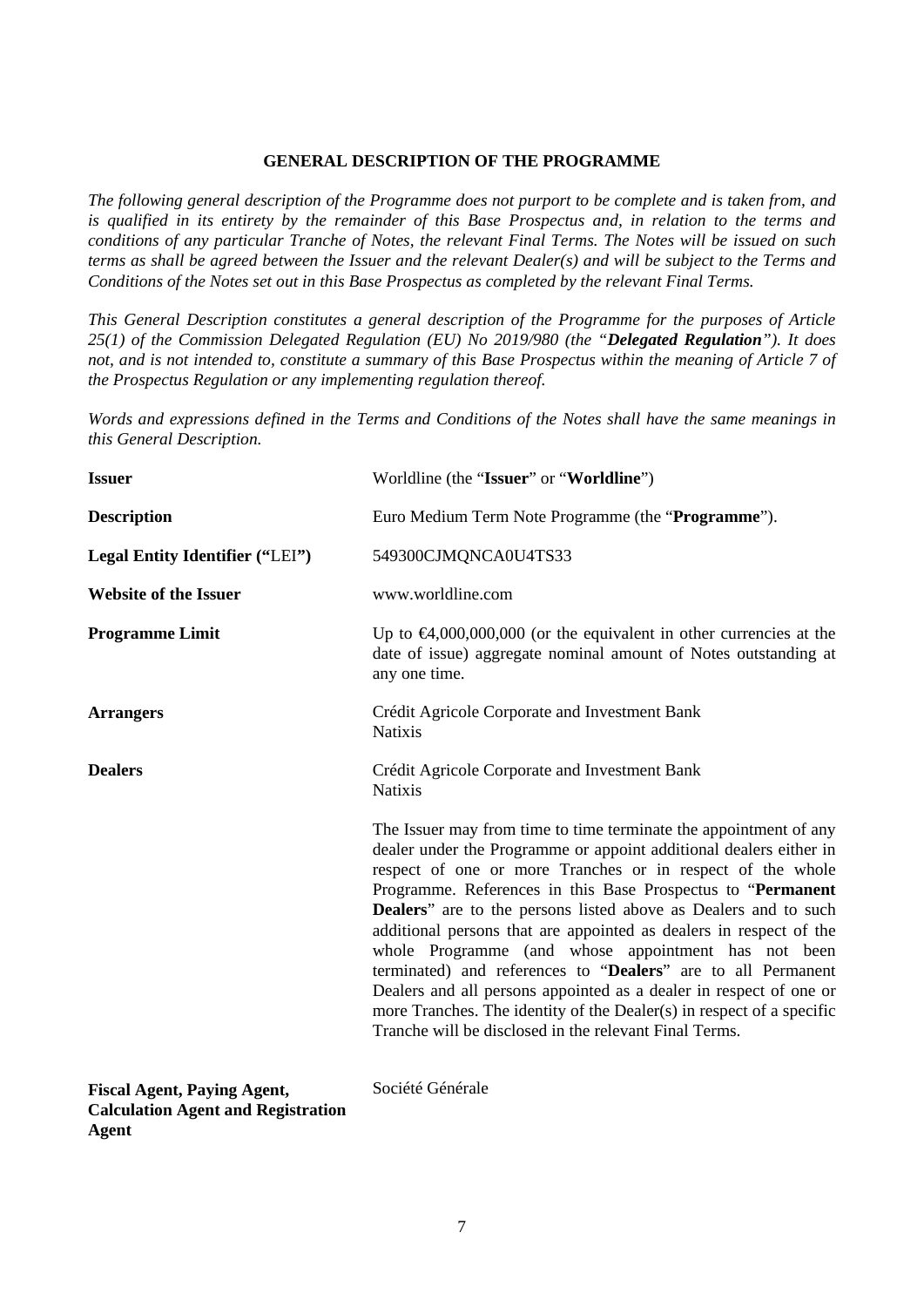| <b>Risk Factors</b>    | There are certain factors that may affect the Issuer's ability to fulfil<br>its obligations under Notes issued under the Programme. These are<br>set out under the heading "Risk factors relating to the Issuer and the<br>Group" in the section headed "Risk Factors" in this Base<br>Prospectus. In addition, there are certain factors which are material<br>for the purpose of assessing the market risks associated with Notes<br>issued under the Programme. These are set out under the heading<br>"Risks factors relating to the Notes" in the section headed "Risk<br>Factors" in this Base Prospectus. |
|------------------------|------------------------------------------------------------------------------------------------------------------------------------------------------------------------------------------------------------------------------------------------------------------------------------------------------------------------------------------------------------------------------------------------------------------------------------------------------------------------------------------------------------------------------------------------------------------------------------------------------------------|
| <b>Method of Issue</b> | The Notes will be issued on a syndicated or non-syndicated basis.<br>The Notes will be issued in series (each a "Series") having one or<br>more issue dates and on terms otherwise identical (or identical<br>other than in respect of the first payment of interest), the Notes of<br>each Series being intended to be interchangeable with all other<br>Notes of that Series. Each Series may be issued in tranches (each a<br>"Tranche") on the same or different issue dates. The specific terms<br>of each Tranche will be set out in the final terms to this Base<br>Prospectus (the "Final Terms").       |
| <b>Maturities</b>      | Subject to compliance with all relevant laws, regulations and<br>directives, any maturity from one (1) month from the date of<br>original issue.                                                                                                                                                                                                                                                                                                                                                                                                                                                                 |
| <b>Currencies</b>      | Subject to compliance with all relevant laws, regulations and<br>directives, Notes may be issued in euro, U.S. dollars, Swiss francs,<br>Sterling and in any other currency agreed between the Issuer and<br>the relevant Dealers.                                                                                                                                                                                                                                                                                                                                                                               |
| Denomination(s)        | Notes will be issued in such denomination(s) as may be specified in<br>the relevant Final Terms, save that the minimum denomination of<br>each Note admitted to trading on a Regulated Market will be<br>$\triangle$ 00,000 (or if the Notes are denominated in a currency other than<br>euro, the equivalent amount in such currency at the issue date) or<br>such higher amount as may be allowed or required from time to<br>time by the relevant monetary or financial authority or any laws or<br>regulations applicable to the relevant Specified Currency.                                                |
|                        | Unless otherwise permitted by then current laws and regulations,<br>Notes (including Notes denominated in Sterling) having a maturity<br>of less than one (1) year from the date of issue and in respect of<br>which the issue proceeds are to be accepted by the Issuer in the<br>United Kingdom or whose issue otherwise constitutes a<br>contravention of Section 19 of the Financial Services and Markets<br>Act 2000, as amended (the "FSMA") will have a minimum<br>denomination of £100,000 (or its equivalent in other currencies).                                                                      |
|                        | Dematerialised Notes shall be issued in one denomination only.                                                                                                                                                                                                                                                                                                                                                                                                                                                                                                                                                   |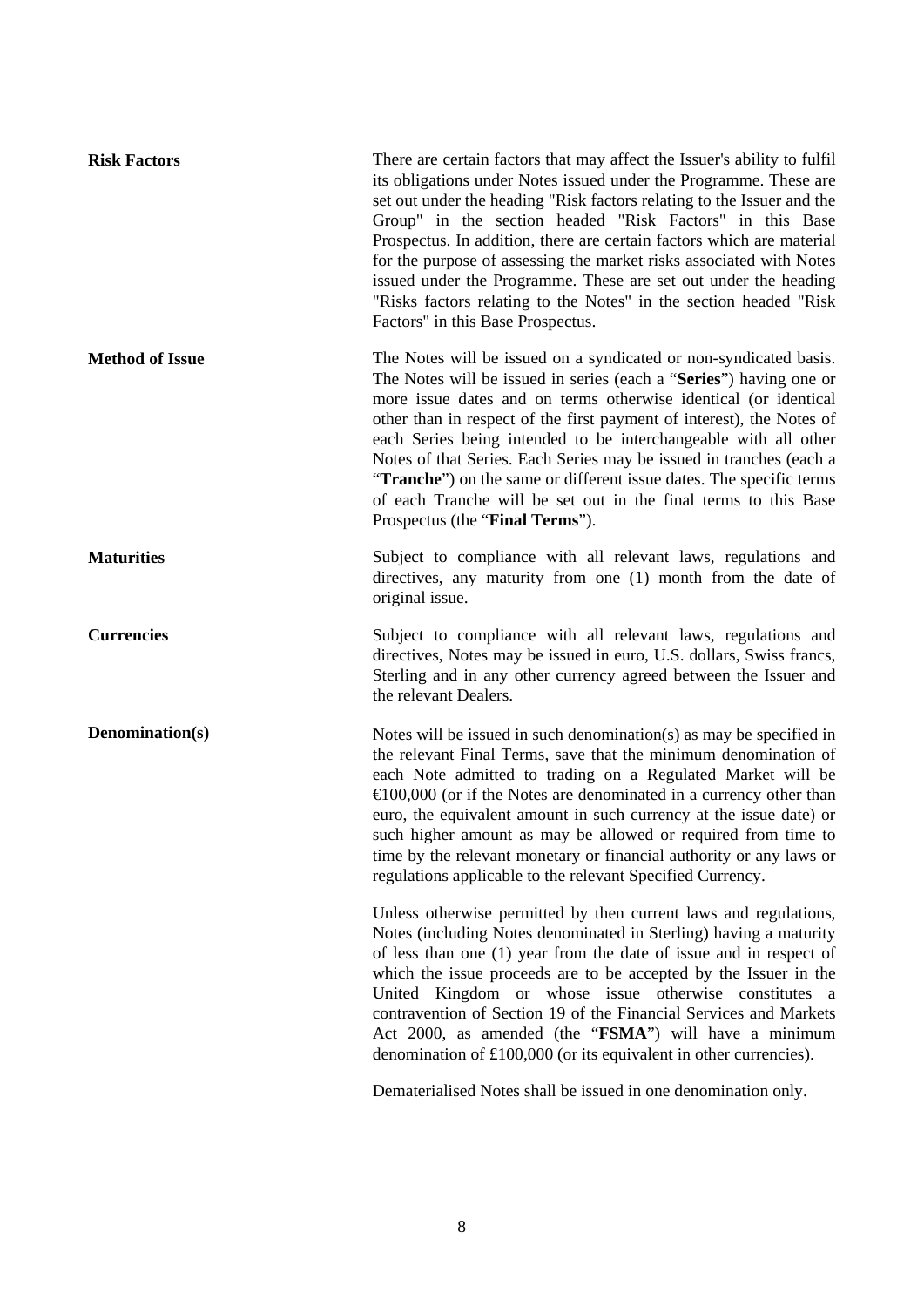| <b>Form of Notes</b>       | may be issued either in dematerialised<br>form<br><b>Notes</b><br>("Dematerialised Notes") or in materialised form ("Materialised<br>Notes"). Dematerialised Notes will not be exchangeable for<br>Materialised Notes and Materialised Notes will not be<br>exchangeable for Dematerialised Notes.                                                                                                                                                                                                                                      |
|----------------------------|-----------------------------------------------------------------------------------------------------------------------------------------------------------------------------------------------------------------------------------------------------------------------------------------------------------------------------------------------------------------------------------------------------------------------------------------------------------------------------------------------------------------------------------------|
|                            | Dematerialised Notes may, at the option of the Issuer, be issued in<br>bearer dematerialised form (au porteur) or in registered<br>dematerialised form (au nominatif) and, in such latter case, at the<br>option of the relevant Noteholder, in either fully registered (au<br>nominatif pur) or administered registered (au nominatif administré)<br>form.                                                                                                                                                                             |
|                            | The relevant Final Terms will specify whether Dematerialised<br>Notes issued by the Issuer are to be in bearer (au porteur)<br>dematerialised form or in registered (au nominatif) dematerialised<br>form.                                                                                                                                                                                                                                                                                                                              |
|                            | No physical documents of title will be issued in respect of<br>Dematerialised Notes.                                                                                                                                                                                                                                                                                                                                                                                                                                                    |
|                            | Materialised Notes will be in bearer form ("Materialised Bearer<br>Notes") only. A Temporary Global Certificate will be issued<br>initially in respect of each Tranche of Materialised Bearer Notes.<br>Materialised Notes may only be issued outside France and the<br>United States.                                                                                                                                                                                                                                                  |
| <b>Conversion of Notes</b> | In the case of Dematerialised Notes, the Noteholders will not have<br>the option to convert from registered (au nominatif) form to bearer<br>( <i>au porteur</i> ) dematerialised form and vice versa.                                                                                                                                                                                                                                                                                                                                  |
|                            | In the case of Dematerialised Notes issued in registered form (au<br><i>nominatif</i> ), the Noteholders will have the option to convert from<br>fully registered dematerialised form (au nominatif pur) to<br>administered registered dematerialised form (au nominatif<br><i>administré</i> ) and vice versa.                                                                                                                                                                                                                         |
| <b>Status of the Notes</b> | The principal and interest on the Notes and, where applicable, any<br>direct,<br>relative<br>Coupons,<br>general,<br>are<br>unconditional,<br>unsubordinated and unsecured obligations of the Issuer and<br>(subject to the provisions of Condition 4) rank and will rank pari<br>passu, without any preference among themselves and, subject to<br>such exceptions as are from time to time mandatory under French<br>law, with all other outstanding, unsecured and unsubordinated<br>obligations, present and future, of the Issuer. |
| <b>Negative Pledge</b>     | There will be a negative pledge in respect of the Notes as set out in<br>Condition $4$ – see "Terms and Conditions of the Notes – Negative<br>Pledge".                                                                                                                                                                                                                                                                                                                                                                                  |
| <b>Events of Default</b>   | There will be events of default in respect of the Notes as set out in<br>Condition $9$ – see "Terms and Conditions of the Notes – Events of<br>Default".                                                                                                                                                                                                                                                                                                                                                                                |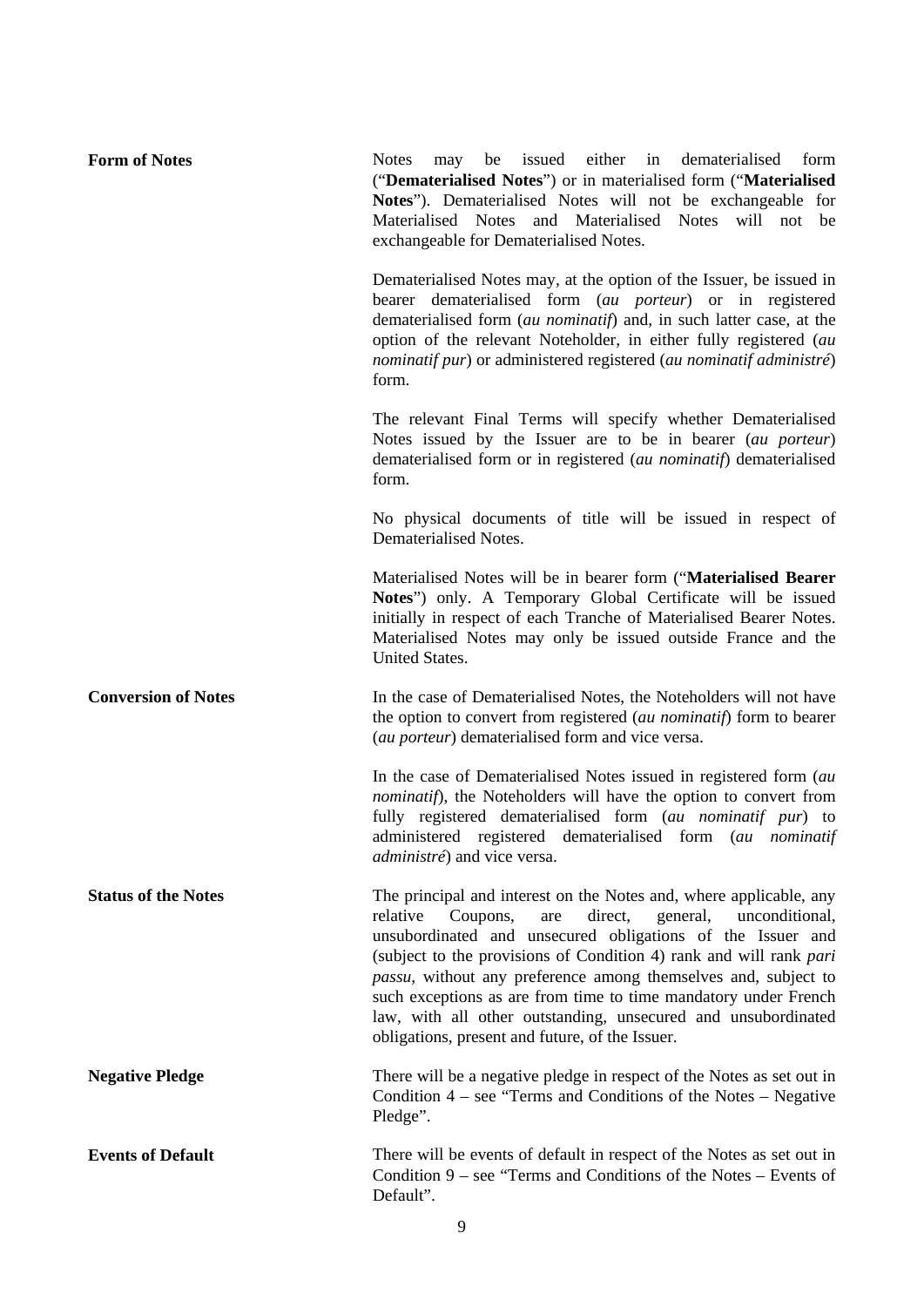| <b>Redemption Amount</b>                                   | Unless previously redeemed or purchased and cancelled, each Note<br>shall be finally redeemed on the Maturity Date at its nominal<br>amount, unless otherwise specified in the Final Terms.                                                                                                                                                                                                                                                                                                                                                |
|------------------------------------------------------------|--------------------------------------------------------------------------------------------------------------------------------------------------------------------------------------------------------------------------------------------------------------------------------------------------------------------------------------------------------------------------------------------------------------------------------------------------------------------------------------------------------------------------------------------|
| <b>Early Redemption at the option of</b><br>the Issuer     | Except as provided in "Optional Redemption", "Make-Whole<br>Redemption by the Issuer", "Residual Maturity Call Option",<br>"Clean-up Call Option" and "Redemption following an Acquisition<br>Event" below, Notes will be redeemable at the option of the Issuer<br>prior to maturity only for tax reasons. See "Terms and Conditions<br>of the Notes – Redemption, Purchase and Options".                                                                                                                                                 |
| <b>Optional Redemption</b>                                 | The Final Terms issued in respect of each issue of Notes will state<br>whether such Notes may be redeemed prior to their stated maturity<br>at the option of the Issuer (either in whole or in part) and/or the<br>Noteholders.                                                                                                                                                                                                                                                                                                            |
| <b>Make-Whole Redemption by the</b><br><b>Issuer</b>       | If a Make-Whole Redemption by the Issuer is specified in the<br>relevant Final Terms, in respect of any issue of Notes, the Issuer<br>will have the option to redeem the Notes, in whole or in part, at any<br>time or from time to time, prior to their Maturity Date at the<br><b>Optional Redemption Amount.</b>                                                                                                                                                                                                                        |
| <b>Residual Maturity Call Option</b>                       | If a Residual Maturity Call Option is specified in the relevant Final<br>Terms, in respect of any issue of Notes, the Issuer will have the<br>option to redeem the Notes in whole but not in part at their<br>principal amount together with any interest accrued to the date set<br>for redemption at any time as from the Residual Maturity<br>Redemption Date specified in the relevant Final Terms.                                                                                                                                    |
| <b>Clean-up Call Option</b>                                | If a Clean-up Call Option is specified in the relevant Final Terms,<br>in respect of any issue of Notes and if a portion of the initial<br>aggregate nominal amount of Notes of the same Series at least<br>equal to a percentage, specified in the relevant Final Terms as the<br>Clean-Up Percentage, has been redeemed or purchased and, in each<br>case, cancelled, the Issuer may redeem the Notes in whole but not<br>in part at their Early Redemption Amount together with any<br>interest accrued to the date set for redemption. |
| <b>Redemption following an</b><br><b>Acquisition Event</b> | If Redemption following an Acquisition Event is specified as<br>applicable in the relevant Final Terms and an Acquisition Event<br>has occurred, the Issuer may redeem all (but not some only) of the<br>Notes of the relevant Series then outstanding at the Acquisition<br>Call Redemption Amount (as specified in the relevant Final<br>Terms), together with any interest accrued to, but excluding, the<br>date set for redemption.                                                                                                   |
| <b>Put Option in case of Change of</b><br><b>Control</b>   | The Final Terms issued in respect of each issue of Notes will state<br>whether such Notes may be redeemed prior to their stated maturity,<br>at the option of each Noteholder, further to a change of control of<br>the Issuer, the rating of the Issuer is downgraded, as more fully<br>described in Condition 6(m).                                                                                                                                                                                                                      |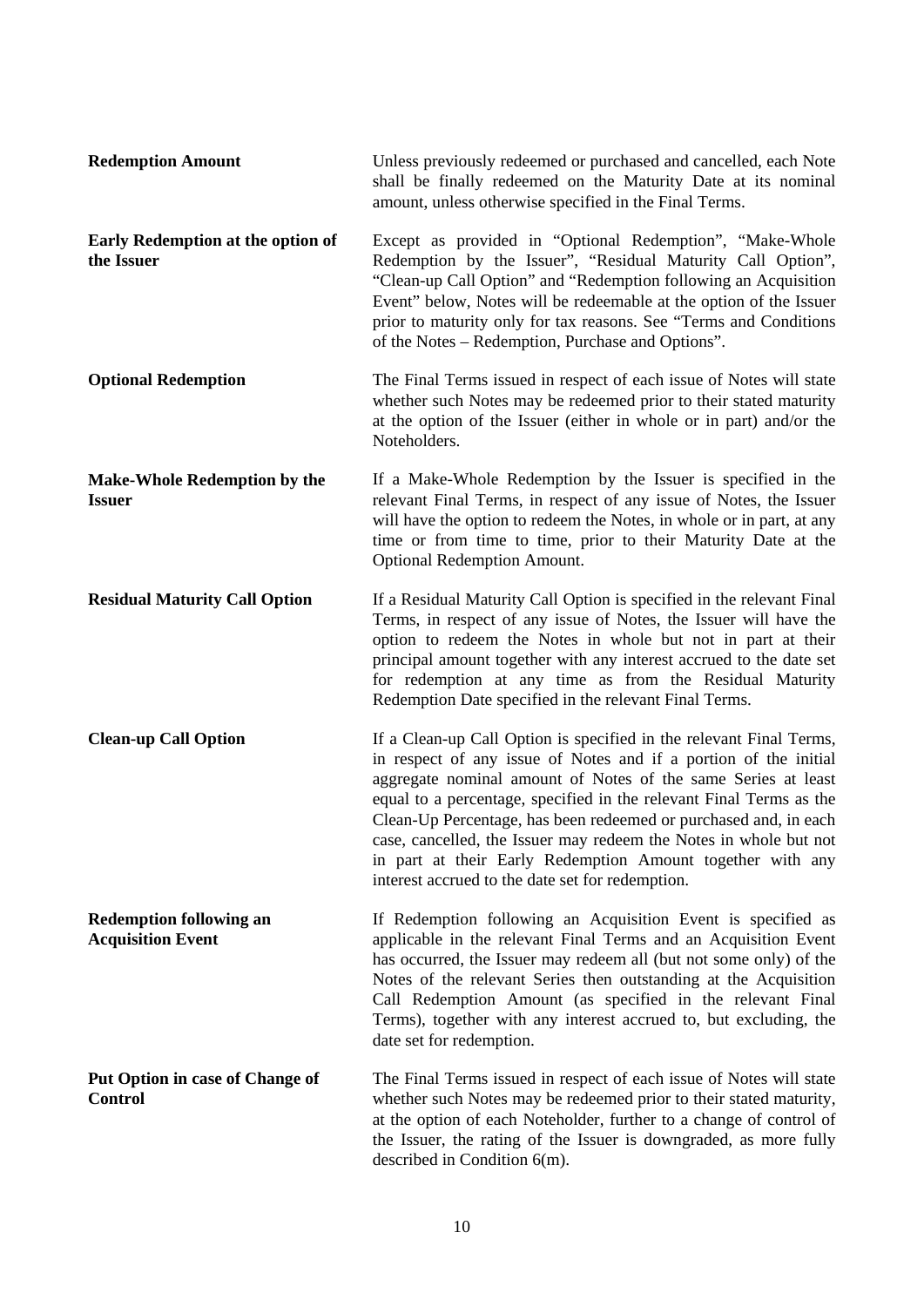| <b>Taxation</b>                            | All payments of principal, interest and other assimilated revenues<br>by or on behalf of the Issuer in respect of the Notes or Coupons<br>shall be made free and clear of, and without withholding or<br>deduction for, any taxes, duties, assessments or governmental<br>charges of whatever nature imposed, levied, collected, withheld or<br>assessed by any jurisdiction or any authority therein or thereof<br>having power to tax, unless such withholding or deduction is<br>required by law.                                                                                                                                                                                             |  |
|--------------------------------------------|--------------------------------------------------------------------------------------------------------------------------------------------------------------------------------------------------------------------------------------------------------------------------------------------------------------------------------------------------------------------------------------------------------------------------------------------------------------------------------------------------------------------------------------------------------------------------------------------------------------------------------------------------------------------------------------------------|--|
|                                            | If French law should require that payments of principal, interest or<br>other assimilated revenues made by the Issuer in respect of any<br>Note or Coupon be subject to withholding or deduction in respect<br>of any present or future taxes, duties, assessments or governmental<br>charges of whatever nature, the Issuer, will, to the fullest extent<br>then permitted by law, pay such additional amounts as shall result<br>in receipt by the Noteholders or, if applicable, the Couponholders,<br>as the case may be, of such amounts as would have been received<br>by them had no such withholding or deduction been required,<br>subject to certain exceptions.                       |  |
|                                            | See "Terms and Conditions of the Notes – Taxation".                                                                                                                                                                                                                                                                                                                                                                                                                                                                                                                                                                                                                                              |  |
| <b>Interest Periods and Interest Rates</b> | The length of the interest periods for the Notes and the applicable<br>interest rate or its method of calculation may differ from time to<br>time or be constant for any Series. Notes may have a maximum<br>interest rate, a minimum interest rate, or both. Unless a higher<br>minimum rate of interest is provided in the relevant Final Terms,<br>the minimum rate of interest (which, for the avoidance of doubt,<br>includes any applicable margin) shall be deemed to be 0.00 per<br>cent. The use of interest accrual periods permits the Notes to bear<br>interest at different rates in the same interest period. All such<br>information will be set out in the relevant Final Terms. |  |
| <b>Fixed Rate Notes</b>                    | Fixed interest will be payable in arrear on the date or dates in each<br>year specified in the relevant Final Terms.                                                                                                                                                                                                                                                                                                                                                                                                                                                                                                                                                                             |  |
| <b>Floating Rate Notes</b>                 | Floating Rate Notes will bear interest determined separately for<br>each Series as follows:                                                                                                                                                                                                                                                                                                                                                                                                                                                                                                                                                                                                      |  |
|                                            | (1)<br>on the same basis as the floating rate under a notional<br>interest rate swap transaction in the relevant Specified<br>Currency governed by an agreement incorporating the<br>2006 ISDA Definitions as published by the International<br>Swaps and Derivatives Association, Inc.; or                                                                                                                                                                                                                                                                                                                                                                                                      |  |
|                                            | on the same basis as the floating rate under a notional<br>(2)<br>interest rate swap transaction in the relevant Specified<br>Currency pursuant to the June 2013 Fédération Bancaire<br>Française Master Agreement relating to transactions on<br>forward financial instruments; or                                                                                                                                                                                                                                                                                                                                                                                                              |  |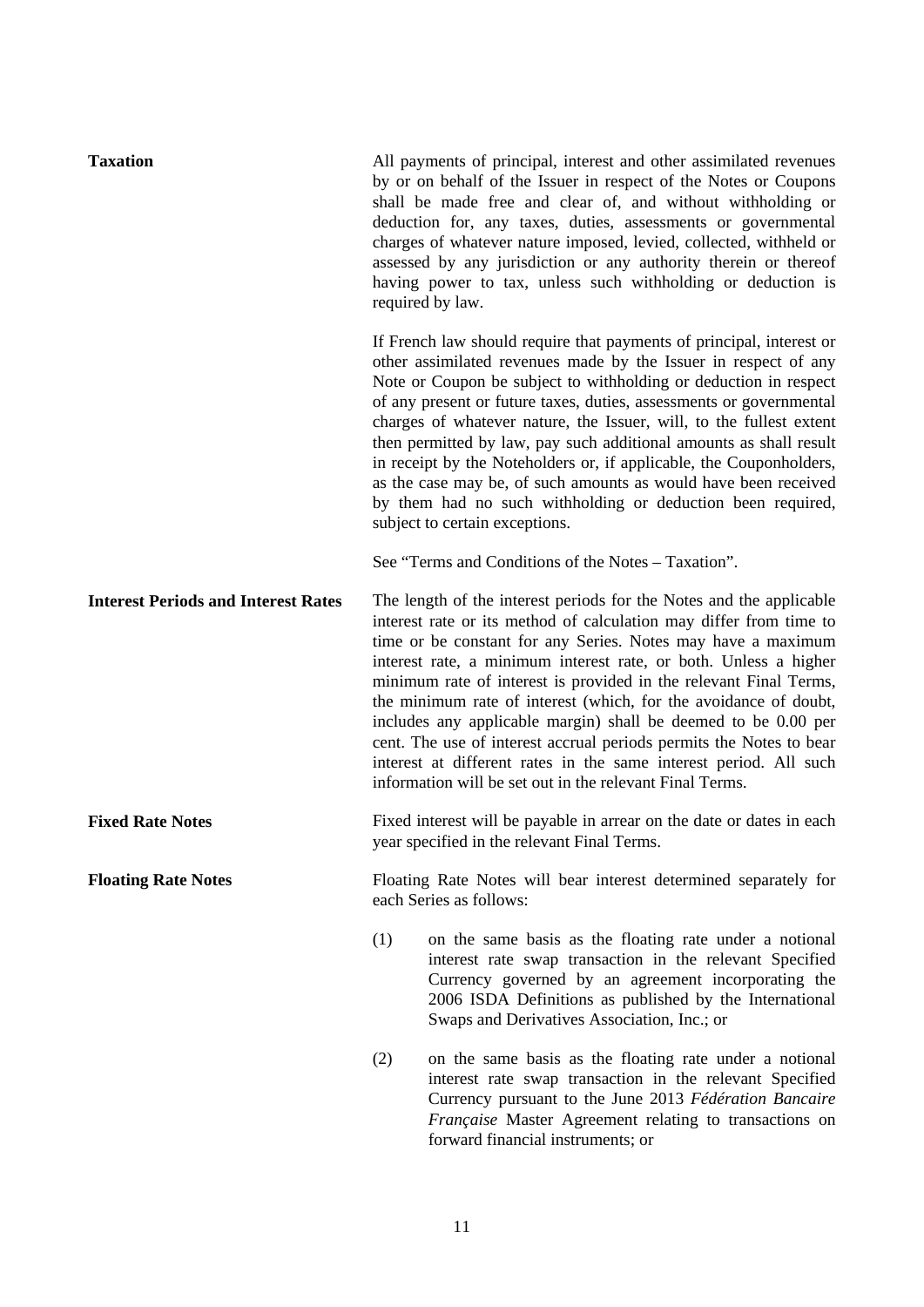|                                       | (3)<br>by reference to LIBOR or EURIBOR (or such other<br>benchmark as may be specified in the Final Terms or any<br>Successor Rate or any Alternative Rate),                                                                                                                                                                                                                                                                                                                                                                                                                                                                 |
|---------------------------------------|-------------------------------------------------------------------------------------------------------------------------------------------------------------------------------------------------------------------------------------------------------------------------------------------------------------------------------------------------------------------------------------------------------------------------------------------------------------------------------------------------------------------------------------------------------------------------------------------------------------------------------|
|                                       | in each case as adjusted for any applicable margin.                                                                                                                                                                                                                                                                                                                                                                                                                                                                                                                                                                           |
|                                       | Interest periods will be specified in the relevant Final Terms.                                                                                                                                                                                                                                                                                                                                                                                                                                                                                                                                                               |
| <b>Benchmark Event</b>                | If a Benchmark Event (as defined in Condition $5(a)$ ) occurs the<br>Issuer will as soon as reasonably practicable appoints an<br>Independent Adviser (as defined in Condition $5(a)$ ), which will<br>determine whether a Successor Rate or an Alternative Rate is<br>available and whether any adjustments and/or amendments to the<br>terms of the relevant Series of Notes are required in accordance<br>with Condition $5(c)(iii)(D)$ ).                                                                                                                                                                                 |
| <b>Fixed/Floating Rate Notes</b>      | Fixed/Floating Rate Notes may bear interest at a rate (i) that the<br>Issuer may elect to convert on the date set out in the Final Terms<br>from a Fixed Rate to a Floating Rate, or from a Floating Rate to a<br>Fixed Rate or (ii) that will automatically change from a Fixed Rate<br>to a Floating Rate or from a Floating Rate to a Fixed Rate on the<br>date set out in the Final Terms.                                                                                                                                                                                                                                |
| <b>Zero Coupon Notes</b>              | Zero Coupon Notes may be issued at their nominal amount or at a<br>discount to it and will not bear interest.                                                                                                                                                                                                                                                                                                                                                                                                                                                                                                                 |
| <b>Governing Law</b>                  | The Notes are governed by French law.                                                                                                                                                                                                                                                                                                                                                                                                                                                                                                                                                                                         |
| <b>Rating</b>                         | The Issuer is rated BBB (stable outlook) by S&P. S&P is<br>established in the European Union and is registered under<br>Regulation (EC) No 1060/2009 on credit rating agencies (as<br>amended) (the "CRA Regulation") and is included in the list of<br>credit rating agencies registered in accordance with the CRA<br>Regulation published on the website of the European Securities and<br>Markets<br>Authority<br>website<br>its<br>on<br>(www.esma.europa.eu/supervision/credit-rating-agencies/risk)<br>1n<br>accordance with such regulation.                                                                          |
|                                       | Notes issued under the Programme may be rated or unrated. Notes<br>which are rated will have such rating as is assigned to them by S&P<br>or such other relevant rating organisation as specified in the Final<br>Terms. The relevant Final Terms will specify whether or not such<br>credit ratings are issued by a credit rating agency established in the<br>European Union or in the United Kingdom and registered under the<br>CRA Regulation. A rating is not a recommendation to buy, sell or<br>hold securities and may be subject to suspension, change or<br>withdrawal at any time by the assigning rating agency. |
| <b>Depositaries/ Clearing Systems</b> | Euroclear France as central depositary in relation to Dematerialised<br>Notes and Clearstream, Euroclear or any other clearing system that<br>may be agreed between the Issuer, the Fiscal Agent and the<br>relevant Dealer in relation to Materialised Notes. Transfers<br>between Euroclear and Clearstream participants, on the one hand,                                                                                                                                                                                                                                                                                  |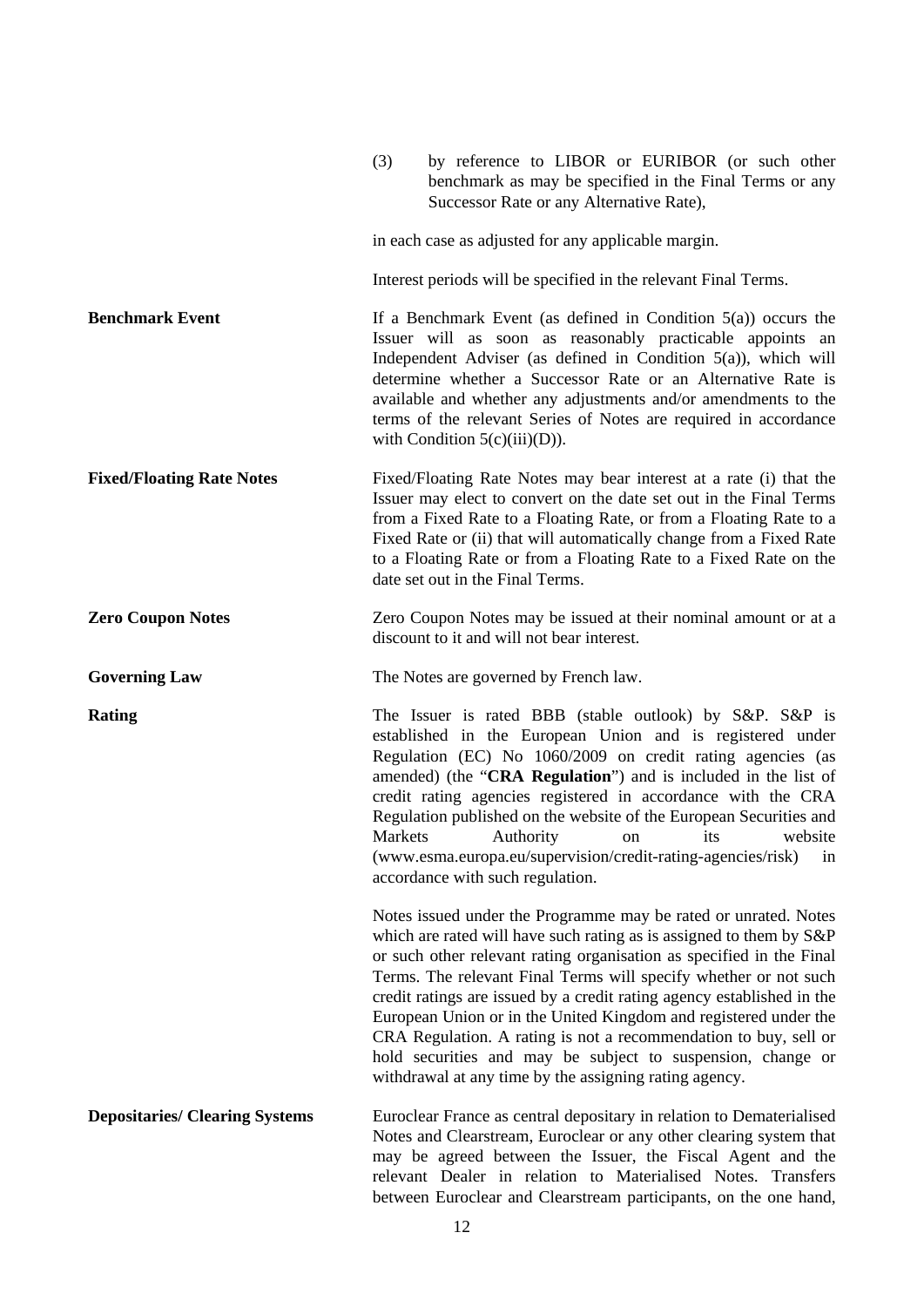|                                                           | and Euroclear France Account Holders, on the other hand, shall be<br>effected directly or via their respective depositaries in accordance<br>with applicable rules and operating procedures established for this<br>purpose by Euroclear and Clearstream, on the one hand, and<br>Euroclear France on the other hand.                                                                                                                                                                                                                                                                                                                                                                                                                                                                            |
|-----------------------------------------------------------|--------------------------------------------------------------------------------------------------------------------------------------------------------------------------------------------------------------------------------------------------------------------------------------------------------------------------------------------------------------------------------------------------------------------------------------------------------------------------------------------------------------------------------------------------------------------------------------------------------------------------------------------------------------------------------------------------------------------------------------------------------------------------------------------------|
| <b>Initial Delivery of Dematerialised</b><br><b>Notes</b> | One (1) Paris business day before the issue date of each Tranche of<br>Dematerialised Notes, the Lettre Comptable relating to such<br>Tranche shall be deposited with Euroclear France as central<br>depositary.                                                                                                                                                                                                                                                                                                                                                                                                                                                                                                                                                                                 |
| <b>Initial Delivery of Materialised</b><br><b>Notes</b>   | On or before the issue date for each Tranche of Materialised Bearer<br>Notes, the Temporary Global Certificate issued in respect of such<br>Tranche shall be deposited with a common depositary for Euroclear<br>and Clearstream or with any other clearing system or may be<br>delivered outside any clearing system provided that the method of<br>such delivery has been agreed in advance by the Issuer, the Fiscal<br>Agent and the relevant Dealer.                                                                                                                                                                                                                                                                                                                                        |
| <b>Issue Price</b>                                        | Notes may be issued at their nominal amount or at a discount or<br>premium to their nominal amount. The Issue Price of the Notes will<br>be specified in the relevant Final Terms.                                                                                                                                                                                                                                                                                                                                                                                                                                                                                                                                                                                                               |
| <b>Admission to trading and listing</b>                   | Application may be made for a period of 12 months from the date<br>of this Base Prospectus (i) to the Luxembourg Stock Exchange for<br>the Notes issued under the Programme to be admitted to trading on<br>the Regulated Market of the Luxembourg Stock Exchange and to<br>be listed on the official list of the Luxembourg Stock Exchange<br>and/or (ii) to the competent authority of any other Member State of<br>the EEA or of the UK for Notes issued under the Programme to be<br>listed and admitted to trading on a Regulated Market in such<br>Member State or in the UK. The Luxembourg Stock Exchange or<br>any other relevant stock exchange will be specified in the relevant<br>Final Terms. A Series of Notes may or may not be listed and<br>admitted to trading on any market. |
| <b>Selling Restrictions</b>                               | There are restrictions on the offers and sale of Notes and the<br>distribution of offering material in various jurisdictions. See<br>"Subscription and Sale".                                                                                                                                                                                                                                                                                                                                                                                                                                                                                                                                                                                                                                    |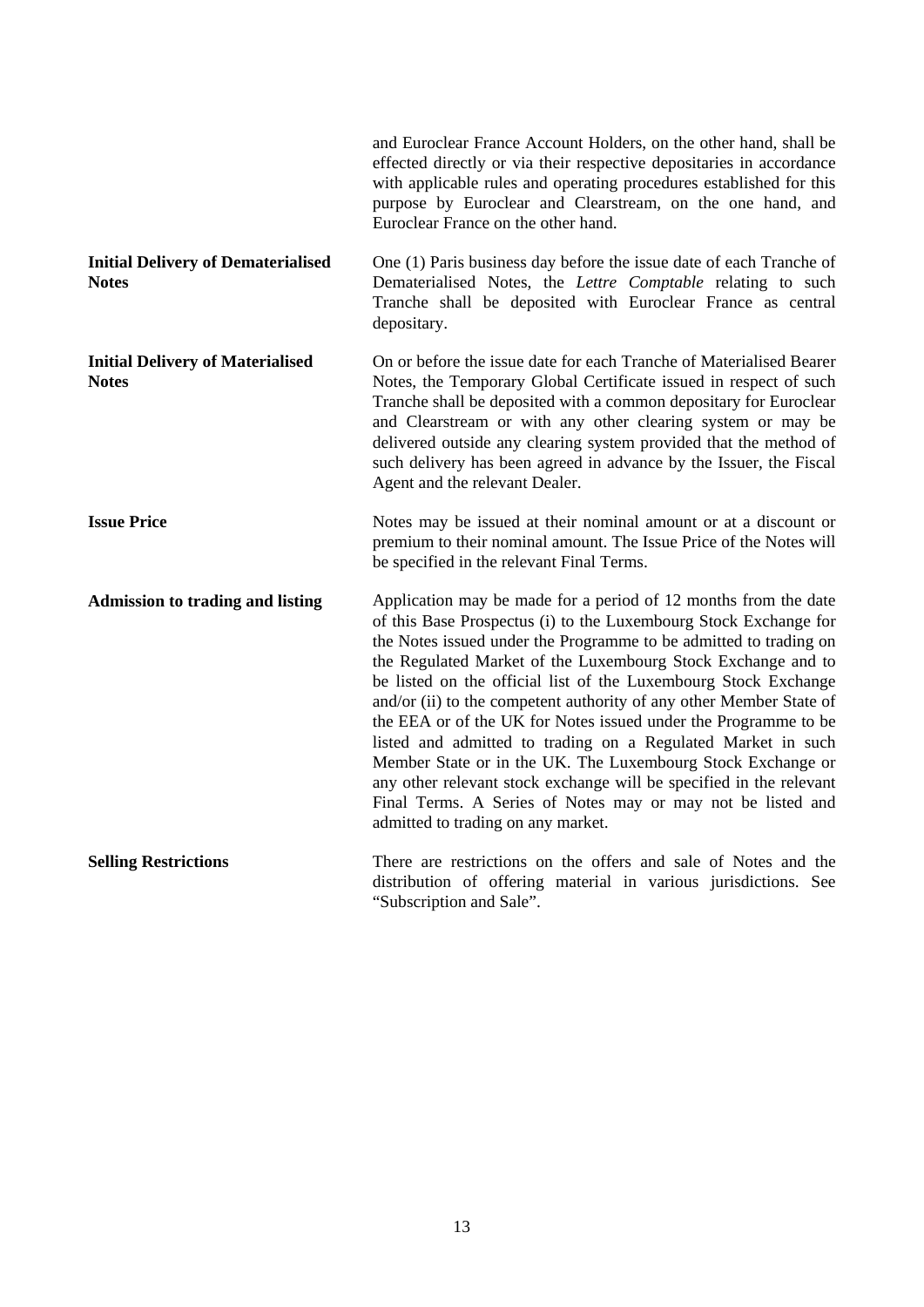### **RISK FACTORS**

<span id="page-13-0"></span>*The Issuer believes that the following factors may affect its ability to fulfil its obligations under the Notes issued under the Programme. All of these factors are contingencies which may or may not occur.*

*Factors which the Issuer believes are specific to the Issuer and/or the Notes and may be material for the purpose of assessing the market risks associated with Notes issued under the Programme are also described below.*

*The Issuer believes that the factors described below and in the documents incorporated by reference represent the principal risks relating to the Issuer and inherent in investing in Notes issued under the Programme, but the inability of the Issuer to pay interest, principal or other amounts on or in connection with any Notes may occur for other unknown reasons at the date of the Base Prospectus and the Issuer does not represent that the statements below regarding the risks of holding any Notes are exhaustive. Additional risks and uncertainties not currently known to the Issuer or that it currently believes to be immaterial could also have a material impact on its business operations.* 

*Prospective investors should also read the detailed information set out elsewhere in this Base Prospectus (including any documents incorporated by reference herein) and reach their own views prior to making any investment decision. In each sub-category below the Issuer sets out first the most material risks, in its assessment, taking into account the expected magnitude of their negative impact and the probability of their occurrence.*

*For the purpose of this section headed "Risk factors", the "Group" is defined as the Issuer and its consolidated subsidiaries*.

*Terms defined herein shall have the same meaning as in the Terms and Conditions of the Notes.*

### **RISK FACTORS RELATING TO THE ISSUER AND THE GROUP**

# **1. Cyber-attack, security of systems and data protection (extra-financial risks – Build customer trust)**

The Group's visibility, or the visibility of the brands for which it processes data, in the global payment and digital services industry may attract hackers to conduct cyber-attacks on its systems that could compromise the security of its data or could cause interruptions in the operations of its businesses and expose the Group to increased costs, litigation and other liabilities. The sensitivity of activities, geopolitical tensions and increasing sophistication of cyber-crime contribute to intensify this risk.

As part of its business, the Group operates various services that involve the collection, accounting and management of cash inflows and outflows for different parties operating across the payment services chain. The Group electronically receives, processes, stores and transmits sensitive business information of its clients. In addition, depending on the services offered, the Group collects and processes a significant amount of sensitive personal consumer data, including names and addresses, bank account data, payment history records, personal medical data and tax information, among other consumer data. The confidentiality and integrity of the client and consumer information that resides on the Group's infrastructure and information systems is critical to the successful operation of its business.

An information breach in the system and loss of confidential information such as credit card and bank account numbers and related information could have a longer and more significant impact on the Group's business operations than a hardware failure and could result in claims against the Group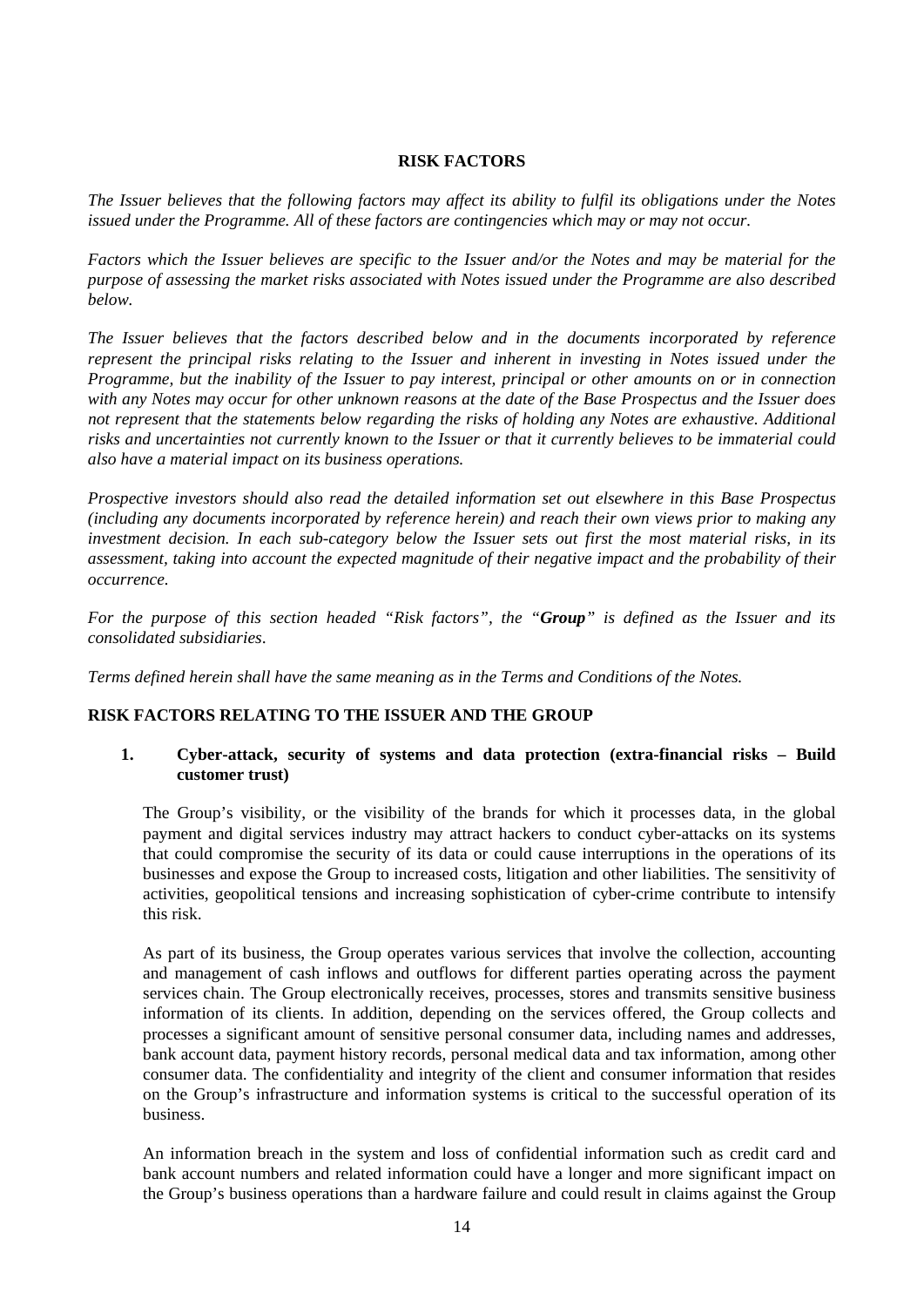for misuse of personal information, such as identity theft. The loss of confidential information could result in the payment of damages and reputational harm and therefore have a material adverse effect on the Group's business, results of operations or financial condition.

As a result, risks related to cyber-attack, security of systems and data protection are highly important for the Group in terms of impact and likelihood and are therefore proactively and closely monitored.

# **2. Market Challenges**

The global payment and digital services industry as well as the e-consumer and mobility services area in which the Group operates is subject to rapid and significant technological change, new product and service introductions, evolving industry standards, changing customer needs and preferences and the entrance of non-traditional competitors.

# *Innovative portfolio (extra-financial risks – Build customer trust/Spur sustainable innovation)*

The global payment and digital services market in which the Group competes is subject to rapid and significant technological change, new product and service introductions, evolving industry standards, changing customer needs and preferences and the entrance of non-traditional competitors. In order to remain competitive, the Group must anticipate and respond to the fast-changing market environment, which requires significant investment in research and development. The Group must also optimize its technological infrastructure, including its payment processing and other IT platforms to best position it to profit from market growth and new services.

While the Group expects innovative solutions developed to address the ongoing digital transformation of retailers and other businesses to comprise an important and increasing component of the Group's services portfolio going forward, the Group may fail to keep pace with these changes, to continue to develop and introduce attractive and innovative services or re-align and rationalize offerings after acquisitions. Any delay in offering new or updated services, failure to differentiate the Group's services or to accurately predict and address market demand could render the Group's services less desirable to its clients or even obsolete, which, in turn, could have a material adverse effect on the Group's business, financial condition or results of operations.

Moreover, the projects that the Group undertakes to enhance its technological infrastructure in response to evolving market trends require significant investment and no assurance can be given that the trends, products or services such enhancements are designed to address will develop as expected or whether such efforts will be successful. If the Group invests significantly in research and development efforts targeting new services and solutions for which a market does not develop as anticipated or at all, it could have difficulty recovering the costs it has incurred in developing these new services and solutions and, to the extent that such investments have been capitalized, incur significant write-offs.

The Group is also continuously adapting its portfolio to accommodate the emerging new payment methods. Sales transformation streams are creating and extending networks between sales of various countries and organizations, which support cross fertilization and cross GBL value proposition.

### *Competitors' landscape*

The Group is exposed to significant competition in the various markets in which it operates. Given the diversity of the Group's product and services portfolio, the Group's primary competitors vary depending on business line and product or service type.

With respect to its innovative digital and e-Consumer & Mobility services offered through its Mobility & e-Transactional Services global business line, the Group competes with a particularly broad spectrum of strong market participants that extends beyond its typical payment industry competitors, ranging from traditional information technology companies to specialist players and innovative startups. The Group also faces particularly intense competition in its Merchant Terminals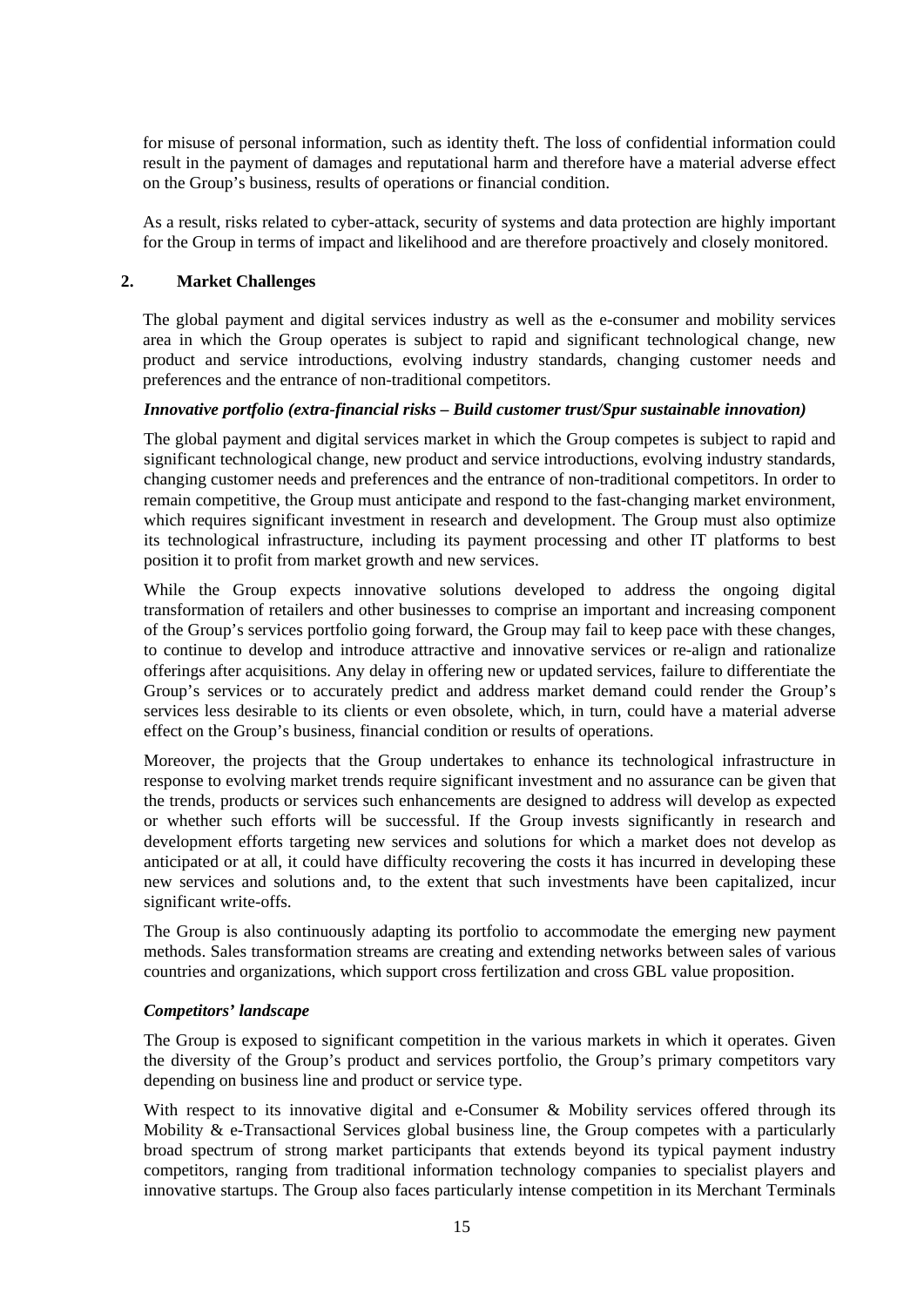business from actors who maintain a dominant position within the merchant Terminals market. The Group also faces heightened competition in its online and mobile payments businesses, as a wide range of payment platforms offered by an increasing range of players, including banks and telecommunication companies, co-exist in the various markets in which the Group operates.

The electronic payment industry is also facing new competition emerging from non-traditional competitors, such as GAFAs or FINTECHs, which offer alternative peer-to-peer and "closed loop" payment methods that generally bypass the traditional interchange-based payment processing systems on which much of the industry's current business model is largely based. Moreover, these non-traditional competitors have considerable financial resources and robust networks and are highly regarded by consumers. Although many of the Group's services are designed to accommodate these new payment methods, the Group's role in processing these payments is less extensive and may be less profitable than its role in traditional card processing.

If the Group is unable to effectively respond and adapt to competition, demand for its services may materially decrease, which could have an adverse effect on its business, financial condition, results of operations or prospects. Moreover, given the level of competition the Group contends with across the markets in which it operates, the Group faces significant price pressure on its products and services, which could also materially and adversely affect its business, financial condition, results of operations or prospects.

In order to remain competitive, the Group anticipates and responds to these changes, while investing in competitive intelligence to spot market evolution and services that are expected to be a source of future growth. The Group will continue to increase efforts to leverage its relationship with Partners.

### **3. People (extra-financial risks – Responsible employer challenges)**

All of the Group's businesses functions are at the intersection of rapidly changing technological, social, economic and regulatory developments that requires a wide-ranging set of expertise and intellectual capital. For the Group to successfully compete and grow, it must retain, recruit and develop the necessary personnel who can provide the needed expertise across the entire spectrum of the Group's intellectual capital needs.

The market for qualified personnel, particularly in the area of information and payment technology, is highly competitive and is a factor contributing to increase the risk related to people retention and acquisition.

As part of its acquisition strategy, the Group's ability to retain employees and key competences in the acquired companies is essential.

Failing in those domains might impact the Company as it may limit the organization's ability to provide high quality services as contractually agreed followed by penalties/claims, win opportunities or loss of customers and reputation damage.

### **4. Service delivery quality and business continuity**

The Group depends heavily on the efficient and uninterrupted operation of core systems, including its computer systems, software, servers and data centers. The services the Group delivers are designed to continuously, securely and reliably process very complex transactions-very often in realtime-and provide reports and other information on those transactions, all at very high volumes and processing speeds. Any failure to deliver an effective and secure service or any performance issue that result in significant processing or reporting errors or service outages could have a material adverse effect on a potentially large number of users, the Group's business and, ultimately, its reputation.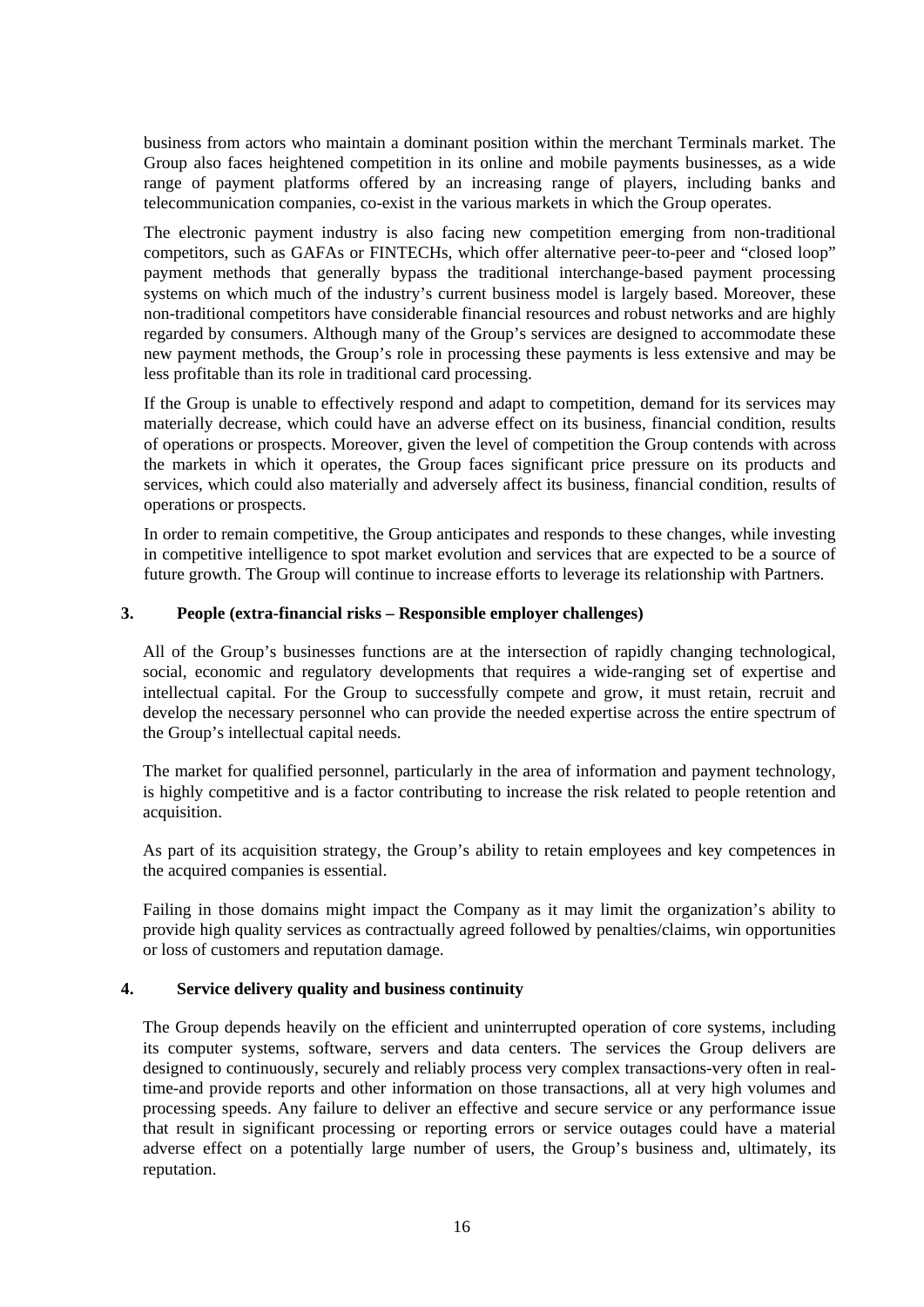In addition, the Group's business entails, especially for fixed-fee contracts, the risk that development costs and expenses may prove to be much higher than initially anticipated, whether as a result of incorrect initial estimates, the emergence of new and unexpected challenges during the course of the project, or errors in the operational management of the project. In such cases, the Group may not be able to secure an upward revision to the fixed fee, either at all or sufficient to compensate for the increased cost. In such cases, the Group would record a provision, which could have a material adverse effect on its business, financial condition or results of operation.

### **5. Macro-economic risks**

# *Impact of the Coronavirus pandemic (Covid-19)*

The risk relating to the Coronavirus (Covid-19) pandemic is regularly monitored by management at Group and local entity level.

The recent evolution of the risk relating to the Coronavirus (Covid-19) pandemic has necessitated a reassessment of its impact at Group level. This pandemic constitutes a health, operational and inancial risk. Initially appearing only in Asia-Pacific in December 2019, this virus spread rapdily and virulently in Europe and the rest of the world, leading to significant measures, in particular restrictions and containment measures taken by the governments in various countries in a context that is highly changing and uncertain in terms of duration, thus generating significant consequences on the global economy that were not initially anticipated. The spread of this virus and its consequences, in particular the measures taken by governements or stakeholders in response, is likely to affect the health of employees and service providers, the Group's operations and projects, as well as its financial situation. Although the impacts are difficult to quantify at this stage, the main risk factors of this pandemic have been identified. Without being exhaustive, they can be summarized as follows.

Health impacts on the health and activities of the Group's employees and service providers, which could lead to restrictions and/or disruptions in the conduct of operations or the loss of employees in critical positions (see Section "Service delivery quality and business continuity");

Operational impacts due to the disruption of industrial supply chains for products or equipment from countries affected by this pandemic (see Section "Suppliers"); and

Financial impacts resulting from the global slowdown in economic activity involving lower transactions volumes and non on-payment in sectors specifically affected by the health crisis or on he availability or cost of financial resources (see Section "Macro-economic changes and country risks).

### *Expansion to new markets*

One of the core elements of the Group's strategy is to expand the geographic footprint for its services including by expanding services that have experienced success in one or more of the Group's markets to other markets served by the Group. This strategy involves a number of significant risks including: the regulatory frameworks or consumer preferences in the new markets entered may make the Group's products less attractive, potential less favorable payment terms and increased difficulty in collecting accounts receivable and developing payment histories that support collectability of accounts receivable and revenue recognition, obstacles to its use of, and access to, property and data centers important for its operations, especially in emerging countries.

There can be no assurances that these markets will develop as expected or that the Group will fully recover the investments it has made to develop such products and services.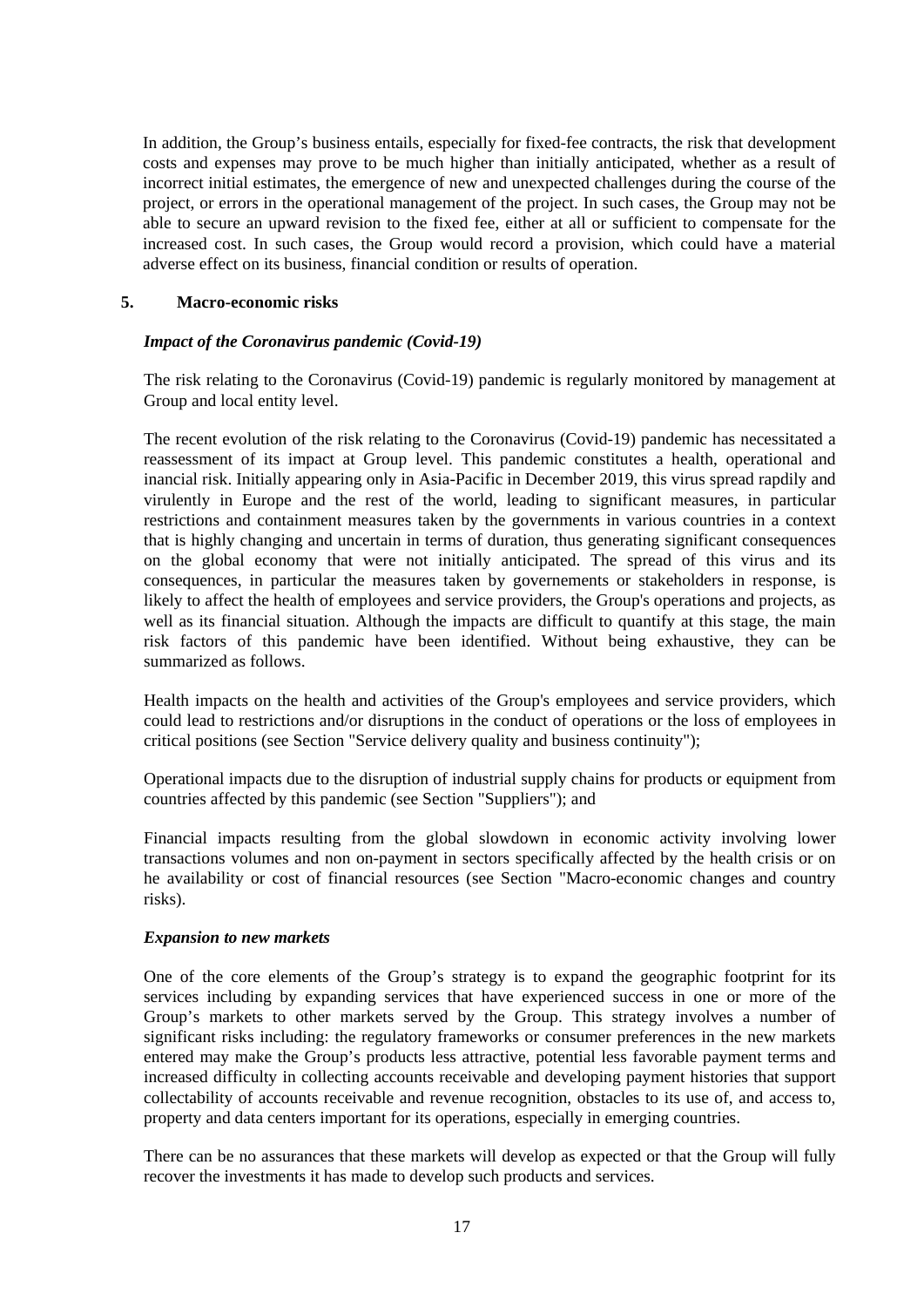Similarly, there can be no assurances that the Group's efforts to expand its services into new markets will be successful, particularly in light of the competition it faces from incumbent providers of such services in these new countries. If the Group is not able to successfully expand its existing service to new markets, the Group's growth strategy may not be successful, which, in turn could have a material adverse effect on its business, financial condition, results of operation or prospects.

### *Macro-economic changes and country risks*

The Merchant Services, electronic payments, payment processing, and digital services industries are influenced by the overall level of individual consumer, business, and government spending, and, with a significant retail and government client base, the Group's business is particularly dependent on these factors. The Group is exposed to general economic conditions that affect consumer confidence, consumer and government spending, consumer discretionary income or changes in consumer purchasing habits. A renewed deterioration in macro-economic conditions in key countries where the Group operates, particularly in Europe, may adversely affect the Group's financial performance by reducing the number or average size of transactions made using card and electronic payments. Moreover, during economic downturns, existing and prospective clients may be more reluctant to renew their IT hardware and software. Possible governmental austerity measures or changes in government policies may be imposed and could prompt decreases in government spending, which, given that a significant portion of the Group's revenue is derived from government clients (in France and the United Kingdom, in particular), could have a material adverse effect on the Group's business, results of operations and financial condition.

In the event of a closure of a merchant due to adverse economic conditions, the Group is unlikely to receive its fees for any transactions processed by that merchant in its final months of operation, which would negatively impact the Group's business, financial condition or results of operations. The Group's merchant clients and the other participants in the electronic payment system, including payment service providers, are liable for any fines or penalties that may be assessed by the card payment networks. Card payment network standards could require the Group to compensate consumers for services and products purchased but not provided following a merchant's bankruptcy. In the event that the Group is not able to collect such amounts from payment service providers and other agents, due to fraud, breach of contract, insolvency, bankruptcy or any other reason, the Group may find itself liable for any such charges.

The Worldline Group is limitedly exposed to the Brexit situation as for the year 2019, the Group has 3.9% of its sales in the United-Kingdom, mostly from recurring contracts. The business in the UK is composed primarily of local delivery around a core of local solutions.

As a potential No Deal Brexit would impact relationships between UK-based entities and entities based in the remaining EU states (e.g. PIN entry devices with Worldline SA/NV, passported services for several EU based Worldline entities, transfer of data) mitigation actions are on-going.

The Group's exposure to GBP fluctuation is limited, as revenue in GBP have corresponding costs in GBP and Indian Rupee. Though the exposure of GBP/Euro fluctuations is limited, it is increasing through enlarged cooperation between UK-based entities and entities based in the remaining EU states.

### **6. Operational risks**

### *Mergers & Acquisition risk*

As part of its growth strategy, the Group actively explores acquisition opportunities and alliance relationships with other businesses that will allow the Group to increase its market penetration, technological capabilities, product offerings and distribution capabilities. The Group's strategy of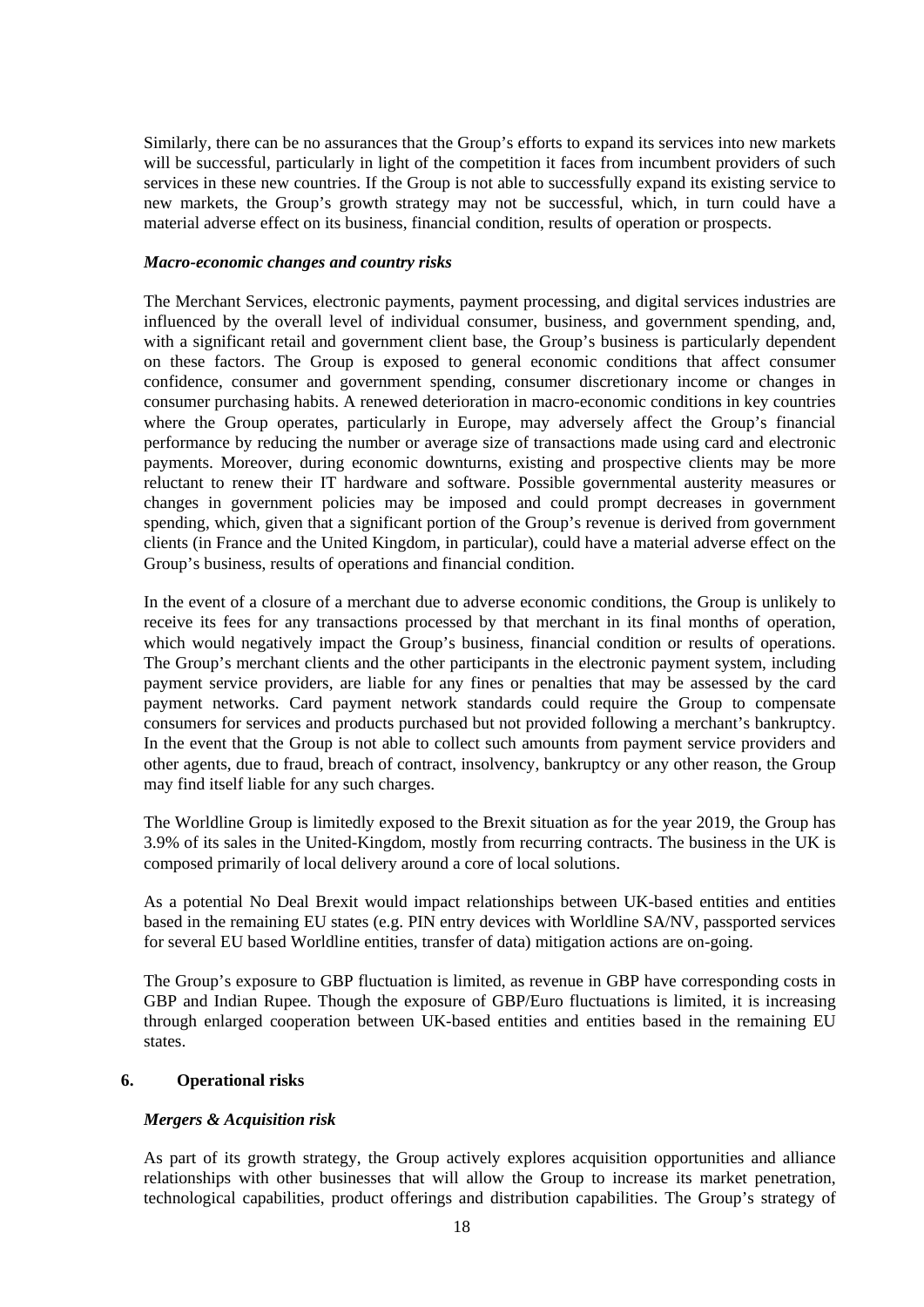expanding through acquisitions exposes it to a number of risks associated with valuation and potential undisclosed liabilities (negotiating a fair price for the business based on inherently limited diligence) and integration of businesses (managing the complex process of integrating the acquired company's workforce, products, technology and other assets so as to realize the projected value of the acquired company and the synergies projected to be realized in connection with the acquisition).

The process of integrating operations could also cause an interruption of, or loss of momentum in, the activities of one or more of the Group's consolidated businesses and the possible loss of key personnel. The diversion of management's attention and any delays in the delivery of the Group's services or difficulties encountered in connection with acquisitions and the integration of the two companies' operations could have an adverse effect on the Group's business, results of operations, financial condition or prospects.

On 3 February 2020, the Group announced the signing of a Business Combination Agreement with Ingenico, with a view to creating a European leader in the payment industry through a friendly tender offer expected to be completed in Q3 2020. This transaction remains subject to certain conditions precedent, including approval by Worldline shareholders, a sufficient tender rate by Ingenico shareholders in the tender offer, as well as a number of regulatory approvals, including pursuant to applicable merger control regulations. While the Groupe is actively seeking such approvals, failure to obtain such approvals or a dealy in securing them may result in abandoning or delaying the closing of the transaction. This transaction also subjects the Group to the risks generally applicable to acquistions noted above.

In addition, as of 31 December 2019, €3,114.5 million of goodwill was recorded on the Group's balance sheet. Goodwill represents the excess of the amounts the Group paid to acquire subsidiaries and other businesses over the fair value of their net assets at the date of acquisition. Goodwill has been allocated at the level of the Group operating segments set forth in the Appendices to the consolidated financial statements. Goodwill is tested for impairment at least annually, or more frequently when changes in the circumstances indicate that the carrying amount may not be recoverable.

The recoverable amounts of the Cash Generating Units are determined on the basis of value in use calculations, which depend on certain key assumptions, including assumptions regarding growth rates, discount rates, and weighted average costs of capital during the period. If management's estimates change, the estimate of the recoverable amount of goodwill could fall significantly and result in impairment. While impairment does not affect reported cash flows, the decrease of the estimated recoverable amount and the related non-cash charge in the income statement could have a material adverse effect on the Group's results of operations. Although no goodwill impairments were recorded in 2018 and 2019, no assurance can be given as to the absence of significant impairment charges in the future (see Note 8 to the consolidated financial statements).

### *Clients*

The Group's overall revenue is spread among a relatively large number of customers, although one customer represents more than 3.7% of the Group's total revenue in 2019. Within certain of the Group's Global Business Lines, business divisions and key geographic areas in which the Group operates, a significant percentage of revenue is nevertheless attributable to a limited number of customers. For example, in Financial Services, the Group's five largest customers, accounted for 33% of total revenue for that global business line in 2019, while in Mobility & e-Transactional Services, the Group's five largest customers accounted for 30.4% of total revenue for that global business line in 2019. In France, the five largest customers accounted for 35.9% of total revenue in 2019. Given these concentrations, the loss of a customer could have a significant impact on the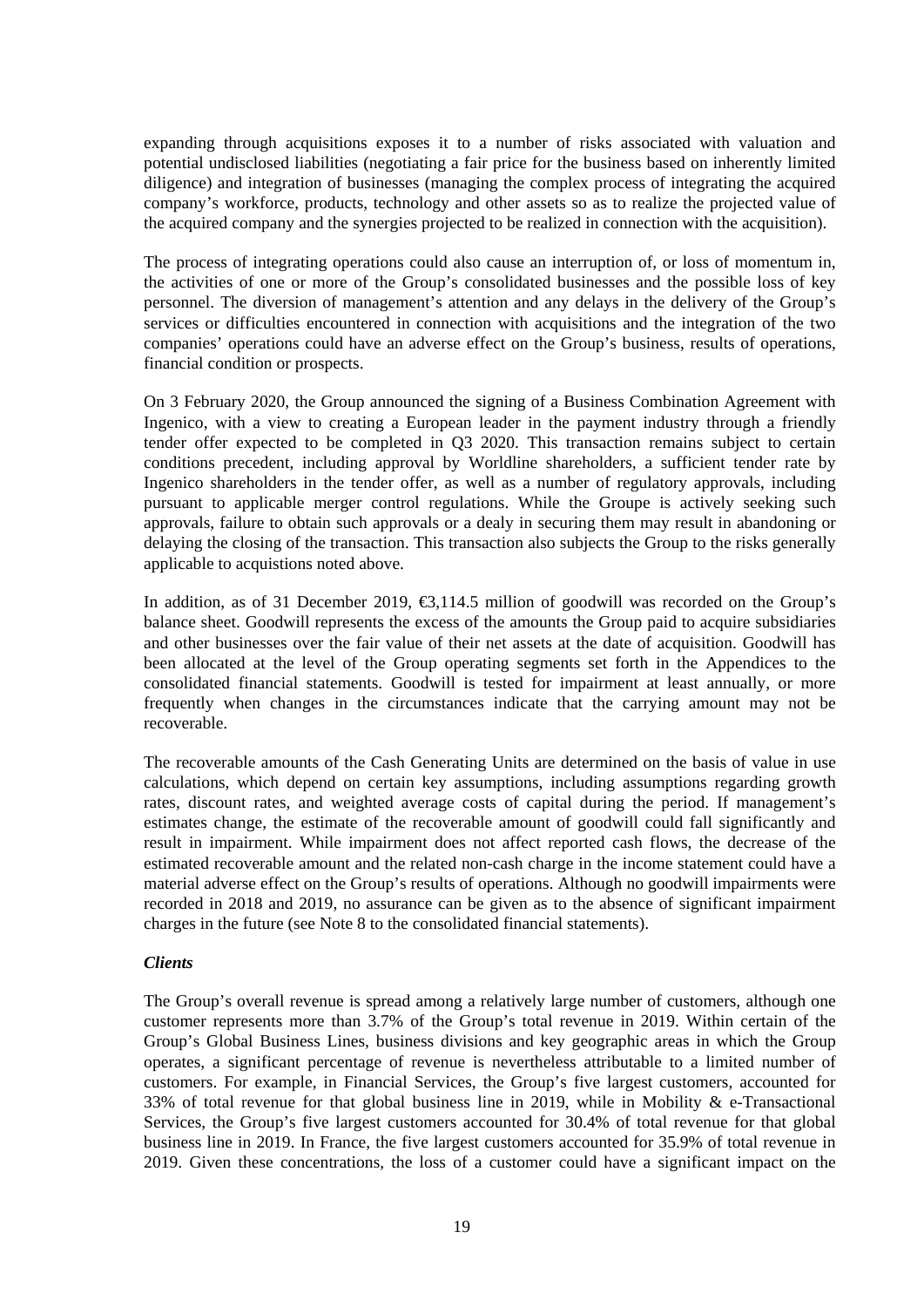Group's business, particularly if the Group loses key customers for its smaller or newer business lines.

The Group's client contracts typically vary in length from three to five years, while certain of its contracts with public sector clients in Latin America have terms of up to 10 years. At the end of a contract's term, the Group's clients have a choice to either renegotiate their contract with the Group, increase or decrease its scope, seek out the Group's competitors to provide the same or similar services or cease outsourcing the relevant activity. Failure to renew client contracts could negatively impact the Group's business. In addition, customers may seek price reductions from the Group when seeking to renew or extend contracts, or when the clients' business experiences significant volume changes. Further, certain clients may seek to lower prices previously agreed with the Group due to pricing competition or other economic needs or pressures being experienced by the customer. If the Group is unsuccessful in retaining high renewal rates and contract terms that are favorable to it, the Group's business, results of operations or financial condition may be adversely affected.

In addition, there have been a number of mergers and consolidations in the banking and Financial Services industry in recent years. Mergers and consolidations of financial institutions reduce the number of the Group's clients and potential clients, which could adversely affect its revenue or lead to the non-renewal of existing contracts.

### *Suppliers*

The Group utilizes a limited number of third party suppliers and service providers to supply certain of the IT hardware, software and other components, including chips, used in the development and operation of the Group's services and products. The Group relies upon these suppliers and on rare occasions a single supplier, to produce and deliver products on a timely basis and at an acceptable cost or to otherwise meet the Group's product demands. Additionally, the Group depends upon various financial institutions for clearing services in connection with its commercial acquiring business (namely, the transmission and processing of authorization requests and processing of clearing and settlement instructions).

As a consequence, there is always the possibility of failure of those suppliers' businesses and/or products and/or services, the difficulty finding alternative suppliers, or the inability to renew agreements on acceptable terms, which may have an impact on operations.

### *Chargeback risk*

In the event of a dispute between a cardholder and a merchant that is not resolved in favor of the merchant, the transaction is normally "charged back" to the merchant and the purchase price is credited or otherwise refunded to the cardholder. In the context of the Group's commercial acquiring business, if the Group is unable to collect such amounts from the merchant's account or reserve account (if applicable), or if the merchant refuses or is unable, due to closure, bankruptcy or any other reason, to reimburse the Group for a chargeback, the Group bears the loss for the amount of the refund paid to the cardholder. Additionally, the Group has potential liability for fraudulent electronic payment transactions or credits initiated by merchants or others.

Any increase in chargebacks not paid by the Group's merchants could have a material adverse effect on the Group's business, financial condition, results of operations or prospects.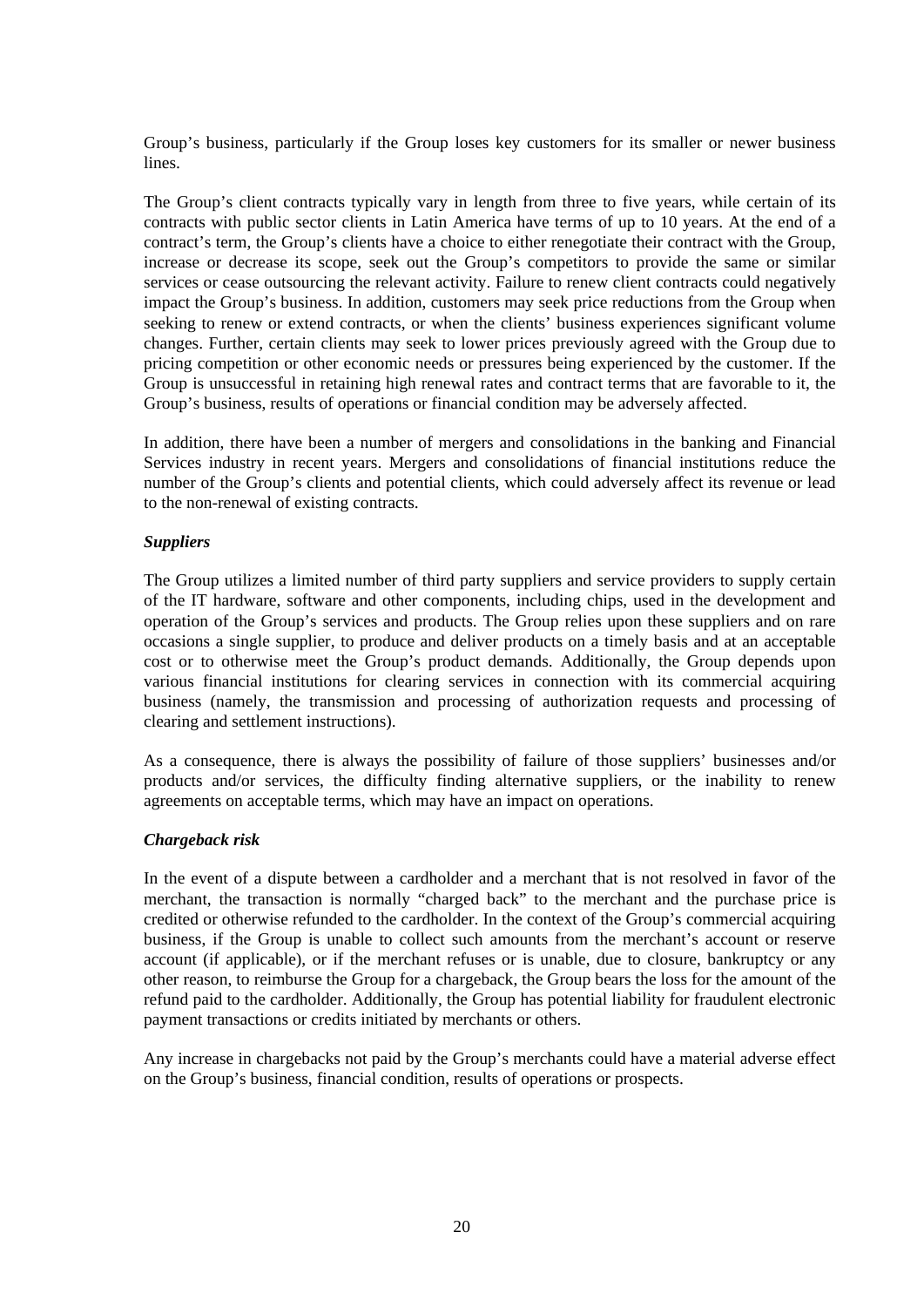# **7. Regulatory and legal risks**

### *Card scheme registration*

In order to provide its transaction processing services, the Group must be a member (commercial acquirer), and be registered as a processor, of payment schemes in the territories where the Group provides such services. If the Group is unable to maintain its membership as a commercial acquirer or registration as processor of such payment schemes, which may be due to none-compliance with the payment schemes' rules or guidelines (including major security or fraud incidents) resulting in the suspension or cancellation of the Group's registration, the Group may no longer be able to provide acquiring or processing services to the affected customers, which would have a material effect on the Group's business, financial condition or results of operations.

# *Card scheme regulations and fees and interchange fees*

Interchange fees correspond to the processing fees charged by the card issuers to the acquirers. Such fees have been limited to 0.2% of the transaction value for consumer debit cards and at 0.3% for consumer credit cards by European Regulation Nr.2015/735 of 29 April 2015.

Card Scheme Regulations and Fees correspond to the fee that the Group pays to be registered with card networks as members or service providers for member institutions. Card networks set the rules and standards that must be complied with. The relationship with these card networks, the termination of member registration or status as a certified service provider, or any changes in network rules or standards, including interpretation and implementation of the rules or standards, that increase the cost of doing business or limit the Group's ability to provide transaction processing services to or through its merchants or partners, could adversely affect its business, financial condition or results of operations. As such, the Group and its customers are subject to card network rules that could subject it or its customers to a variety of fines or penalties that may be levied by card networks for certain acts or omissions.

In addition, from time to time, card networks increase the fees that they charge to their members and their processors. With respect to increased costs charged by the schemes (e.g. increased network & processing fees…), the Group could be led to attempt to pass all or part of these increases along to its merchants, which could result in the loss of some of such clients to competitors if those latter competitors pursue a different strategy. If the Group was to absorb all or a portion of such fees, it could lead to an increase in the operating costs and reduce the earnings of the Group.

### *Organizational structure risk*

As at the date of publication of this Base Prospectus, no company holds the exclusive control of the Group. Nevertheless, SIX Group AG directly holds a significant proportion of the share capital and voting rights of the Group and, therefore, retains a significant influence over the Group's operations and nomination of members of management as well as the Group's dividend policy.

Indeed, depending on shareholder's attendance at any given shareholders' meeting of Worldline, SIX Group AG stake and the rights it is entitled to, allow it to exercise significant influence on decisions that are submitted for shareholder's votes, particularly so with respect to extraordinary decisions requiring a two third-majority of the votes of the shareholders present or represented such as those relating to the modification of the by-laws and share capital increases. In consideration of the above, SIX Group AG's stake may possibly have the effect of delaying, deferring or preventing a future change in the control of Worldline and may discourage future takeover bids for Worldline shares, unless undertaken with its support.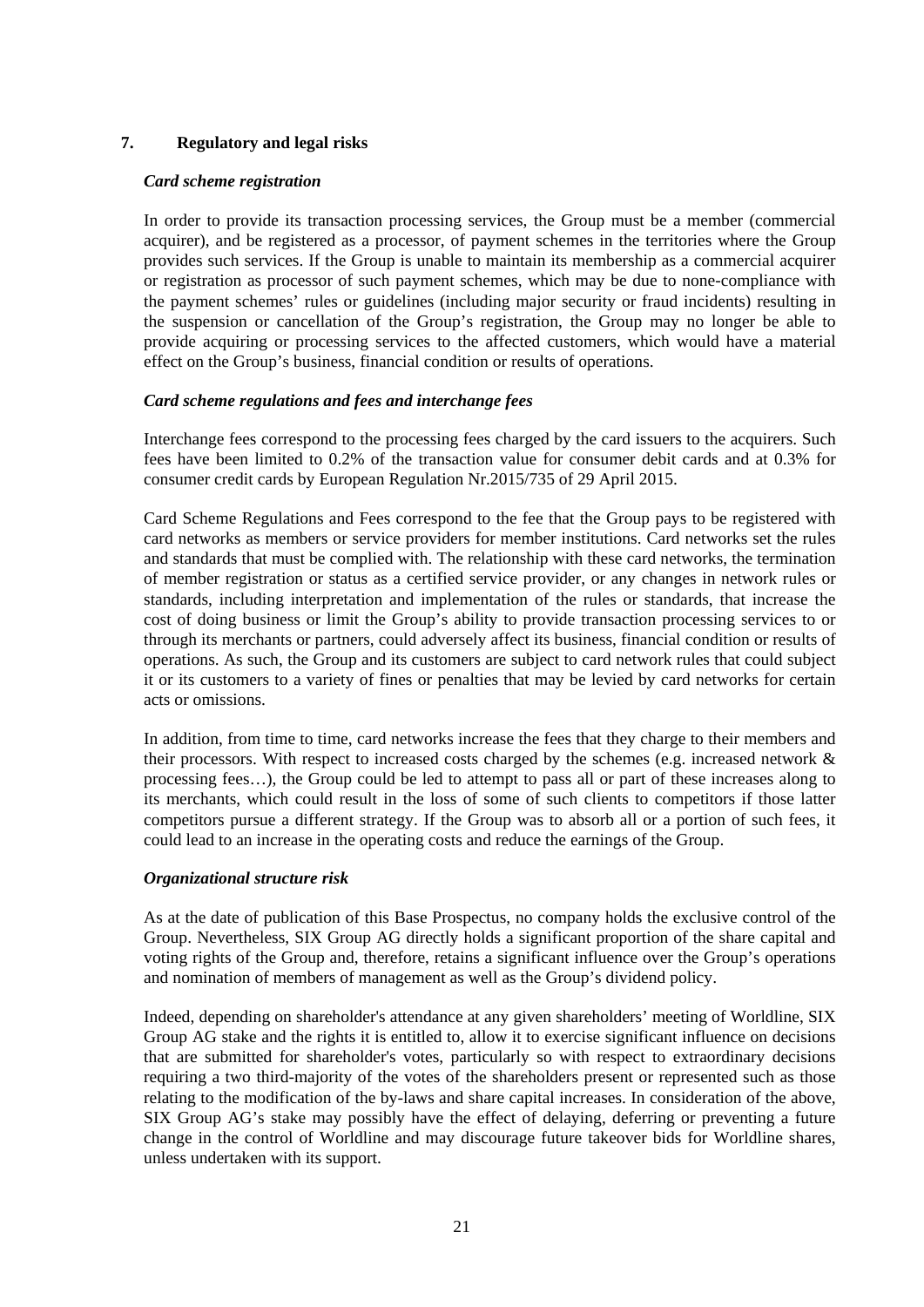Worldline Group and SIX Group entered into various agreements a description of which is set forth in Section E.8 of the 2019 Universal Registration Document. Certain services provided by or to SIX Group AG or its affiliates under those agreements are important for the conduct of the Group's business. Certain of these agreements (such as, for instance, the LTIA and the SBSA) have longterm durations, making it difficult to fully anticipate their proper performance over time and their impact on the Group's business and operations. Certain agreements (such as, for instance, the SBSA) could be terminated in the event of a change of a control of Worldline SA. Similarly, if the relations between the Group and SIX Group AG were to deteriorate, if SIX Group AG or its affiliates decides in the future to terminate or not to renew such agreements or more generally if the obligations under such agreements are not performed as anticipated, it could potentially lead to the termination of a significant portion of the services provided to the Group or provided thereby to SIX Group AG or its affiliates and thus have an adverse impact on the Group's business, results of operations, or financial position which are dependent thereon, as well as to additional remedial costs (including replacement costs).

The Group maintains many relationships with and is dependant to a certain extent on its historical controlling company Atos SE which currently owns 3,8% of the share capital. Both groups maintain industrial and commercial partnership in particular under the Alliance (described under Section E.8 of the 2019 Universal Registration Document) combining innovation in digital and payment services as well as talent pools and networks. Atos group and Worldline also maintain commercial relationships as provided and as customers. For additional information regarding the contractual relationships between Atos group and Worldline Group, please refer to Section E.8 of the 2019 Universal Registration Document.

# *Intellectual Property*

The Group's intellectual property may be challenged or infringed, and the Group may be subject to infringement claims, cross license agreement requests or license requirements under open source especially in areas such as China, India and Latin America.

While the Group strives to ensure that its intellectual property is sufficient to permit it to conduct its business independently, others, including the Group's competitors, may develop similar technology, duplicate the Group's services or design around the Group's intellectual property. In such cases the Group could not assert its intellectual property rights against such parties or the Group may have to obtain licenses from these third parties (including in the context of cross license agreements, pursuant to which the Group would also grant a license under its intellectual property). The Group may have to litigate to enforce or determine the scope and enforceability of its intellectual property rights, trade secrets and know-how, which is expensive, could cause a diversion of resources and may not prove successful. The loss of intellectual property protection or the inability to obtain third party intellectual property could harm the Group's business and ability to operate freely.

# **8. Financial risks**

### *Exchange rate risk*

The bulk of the Group's revenue, expenses and obligations are denominated in euro. In 2019, 72.1% of the Group's revenue was generated in euro-zone countries whereas 27.9% was generated in noneuro zone countries, including 3.9% in pounds sterling. Since the Group's financial statements are denominated in euros, its revenue is affected by the relative value of the euro versus the currency of the non-euro zone countries in which it generates revenue (currency translation exposure). In terms of currency transaction exposure (i.e., a mismatch between the currencies in which revenue is generated and costs are incurred), the Group considers its exposure to be limited as its costs in the euro zone are generally incurred in euros and its revenue is generated in euros and in non-eurozone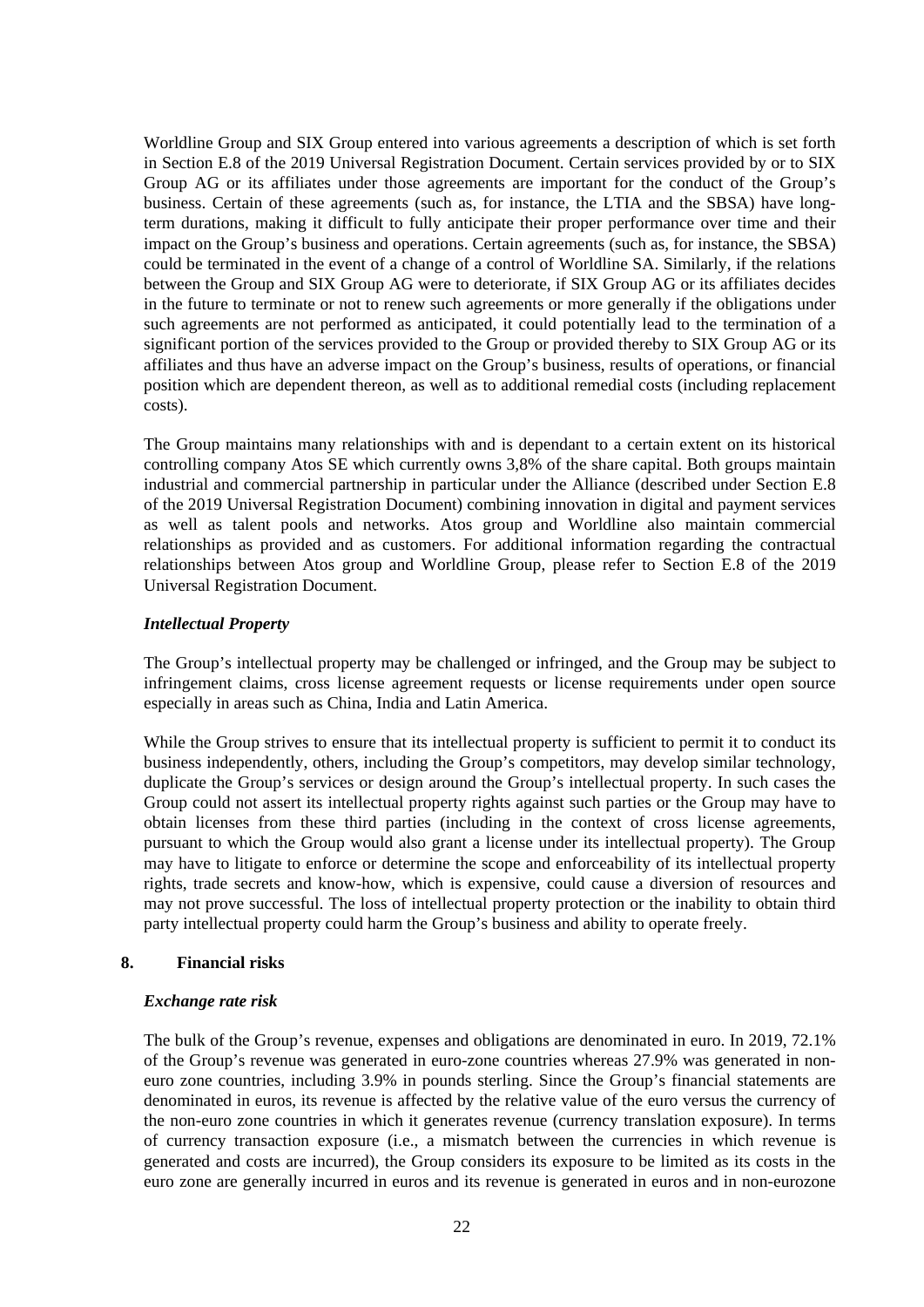countries it generally makes its sales and incurs the majority of its operating expenses in the local currency.

The intercompany reinvoicing of central costs is labeled in euros. The variation of the balances linked to exchange rate fluctuations are booked in financial statements of each subsidiary and may impact positively or negatively the financial result of the Group.

Since the acquisition of SIX Payment Services on 30 November 2018, the Group has a 14.9% portion of its revenue generated in Swiss francs. The results and financial ratios of the Group could be subject to euro/Swiss franc exchange rate fluctuations. A negative variation of such exchange rate could have an adverse impact on the results or the financial ratios for the Group.

#### *Interest rate risk*

On 20 December 2018, Worldline (as Borrower) signed a five-year Revolving Credit Facility (the "Facility") for an amount of  $600$  million, maturing in December 2023 with an option for Worldline to request the extension of the Facility maturity date until December 2025. In October 2019, first extension has been requested and approved by the banks. The Facilityy maturity date is now December 2024.

At 31 December 2019, there were no drawings on such Facility. If the Facility were to be drawn down, the Group would be subject to interest rate risk since the interest rate on drawings under the Facility are based on Euribor. In addition, the Group could also face higher interest rate in the event Worldline's rating assigned by Standard & Poor's would deteriorate.

Worldline has entered into a "Negotiable European Commercial Papers" program (NEU CP) on 12 April 2019 to optimize its financial charges and improve Group's cash for a maximum initial amount of €600 million. On 31 December 2019, the outstanding amount of the program was €63 million.

On 30 March 2020 Worldline entered into a mandate letter providing the terms and conditions under wich a pool of banks commit to enter into a Bridge Facility Agreement upon Company's requrest for an amount of €2.6 billion and for a one-year maturity (with options for extension) in order to finance the contemplated acquisition of Ingenico as announced on 3 February 2020.

The Group is subject to fluctuations in interest rates on commercial paper issuance.

### *Financing and liquidity risk*

As at 31 December 2019, the Group's net debt (amounting to €641.3 million as of 31 December 2019) consists mostly of long-term financing borrowings (for  $\in$ 1,141.8 million) and cash and cash equivalents (for €500.6 million). The banking and financial indebtedness of the Group is described in Section E.4.3 of the 2019 Universal Registration Document, as well as in Note 6.4 to the consolidated financial statements included in the 2019 Universal Registration Document.

Although the Group has a demonstrated capacity to generate significant levels of free cash flow (amounting to  $\in \{287.6 \text{ million in } 2019\}$ ), its ability to repay its borrowings in the manner provided for therein will depend on its future operating performance and could be affected by other factors (economic environment, conditions in the debt market, compliance with legislation, regulatory changes, etc.). In addition, the Group could have to devote a significant part of its cash flow to the payment of principal and interest on its debt, and this could consequently reduce the funds available to finance its day-to-day operations, investments, acquisitions or dividend payments.

The Group has an investment grade credit rating from Standard & Poor's Global Ratings (BBB with stable outlook), a testament to the strength of the Group's business model and its balance sheet.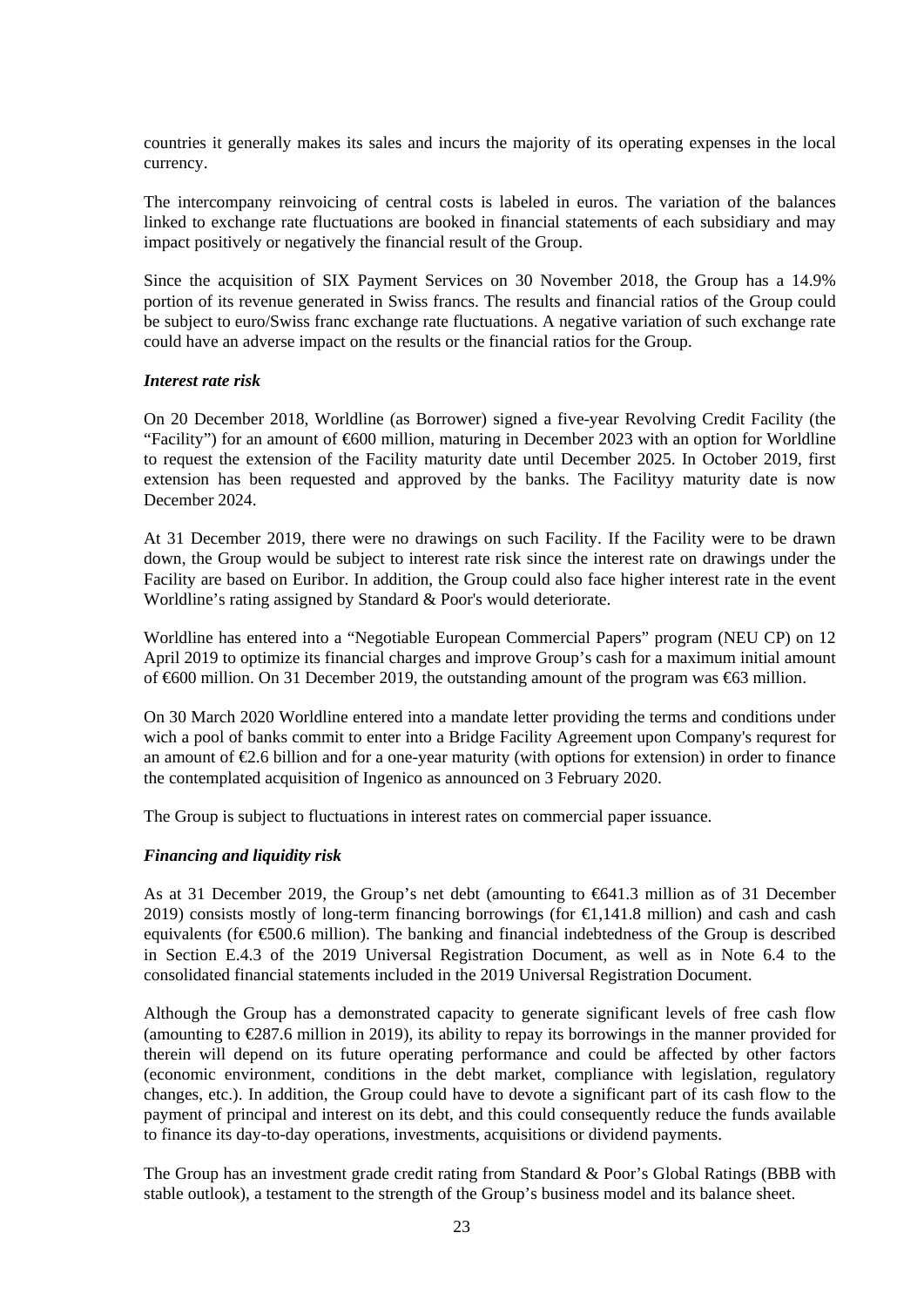The Group considers that managing liquidity risk depends primarily on having access to diversified sources of financing in terms of origin and maturity. This approach represents the basis of the Group's financing policy.

#### *Credit and/or counterparty risk*

Credit and/or counterparty risk refers to the risk that a counterparty will default on its contractual obligations resulting in financial loss to the Group. The Group believes that it has limited exposure to concentrations of credit risk due to its large and diverse customer base. The Group's greatest credit risk position is borne with respect to its financial institution customers.

The Group is also exposed to some credit risk in connection with its Commercial Acquiring. For each transaction, the Group provides a performance guarantee to the merchant in respect the cardholder's payment. Therefore, the Group is exposed to a credit risk in the event of non-payment by the cardholder. Additionally, the Group offers a guarantee of "service rendered" to the cardholder. Accordingly, in the event a merchant goes bankrupt (or ceases to operate) before delivering the product or rendering the service purchased by a cardholder, the cardholder can require the Group to reimburse it for the amount of the transaction. This credit risk exposure is especially significant where services are purchased through e-Commerce well in advance of the time that they are actually rendered (e.g., ticket purchases through travel agencies).

### **RISK FACTORS RELATING TO THE NOTES**

### **9. Economic and Legal Risks relating to the Notes**

#### *Credit Risk of the Issuer*

As provided in Condition 3 of the Terms and Conditions, the principal and interest on the Notes and, where applicable, any relative Coupons, constitute direct, general, unconditional, unsubordinated and unsecured obligations of the Issuer and (subject to the provisions of Condition 4 of the Terms and Conditions) rank and will rank *pari passu*, without any preference among themselves and, subject to such exceptions as are from time to time mandatory under French law, with all other outstanding, unsecured and unsubordinated obligations, present and future, of the Issuer. However, an investment in the Notes involves taking credit risk on the Issuer.

If the creditworthiness of the Issuer deteriorates (as at the date of this Base Prospectus, the Issuer is rated BBB (stable outlook) by S&P), it may not be able to fulfil all or part of its payment obligations under the Notes, the market value of the Notes may decrease and Noteholders may lose all or part of their investment which could materially and negatively impact the Noteholders. In addition, if the market value of the Notes deteriorates, the price at which a Noteholder will be able to sell the Notes prior to maturity may be at a discount, which could be substantial, from the issue price or the purchase price paid by such Noteholder.

### *The secondary market for the Notes*

Application may be made to list the Notes on the official list of the Luxembourg Stock Exchange and/or admit any Series of Notes issued hereunder to trading on the Regulated Market of the Luxembourg Stock Exchange and/or any other Regulated Market. The Notes may not have an established trading market when issued. If a market does develop, it may not be liquid. The absence of liquidity may have a significant material adverse effect on the value of the Notes.

The development or continued liquidity of any secondary market for the Notes will be affected by a number of factors such as general economic conditions, the financial condition, the creditworthiness of the Issuer and/or the Group, and the value of any applicable reference rate, as well as other factors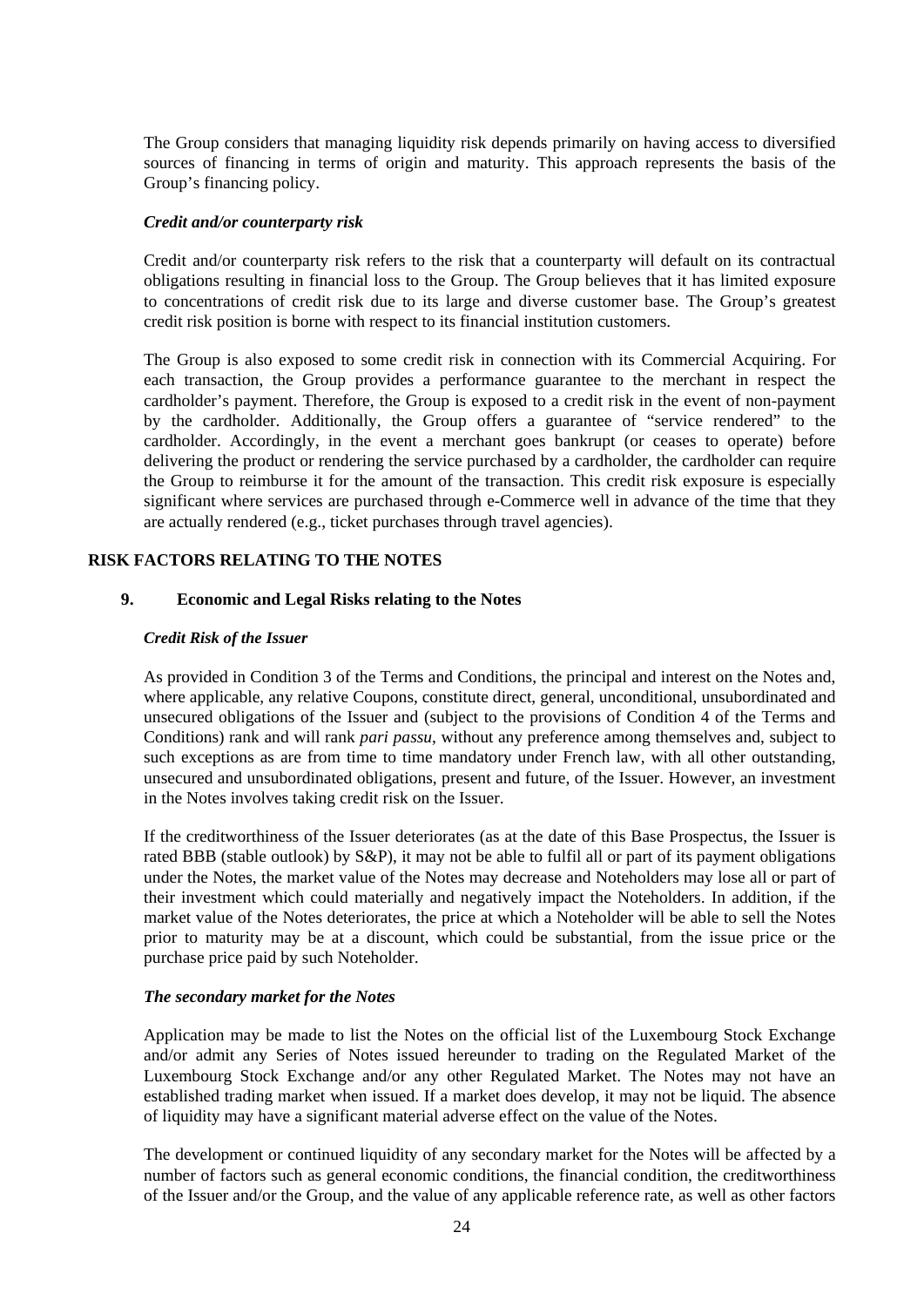such as the complexity and volatility of the reference rate, the method of calculating the return to be paid in respect of such Notes, the time remaining to the maturity of the Notes, the outstanding amount of the Notes, any redemption features of the Notes as specified in Condition 6, the performance of other instruments (e.g., commodities or securities) linked to the reference rates and the level, direction and volatility of interest rates generally. Such factors also will affect the market value of the Notes. In addition, certain Notes may be designed for specific investment objectives or strategies and therefore may have a more limited secondary market and experience more price volatility than conventional debt securities.

Noteholders may not be able to sell Notes readily or at prices that will enable Noteholders to realise their anticipated yield. This could have a material adverse impact on the Noteholders and, as a result, Noteholders could lose all or part of their investment in the Notes.

### *Exchange Rate Risks and Exchange Controls*

The principal of, or any return on, Notes may be payable in, or determined by reference to, one or more Specified Currencies (including exchange rates and swap indices between currencies or currency units) specified in the relevant Final Terms. For investors whose financial activities are denominated principally in a currency or currency unit (the "**Investor's Currency**") other than the Specified Currency, or where principal or return in respect of Notes is payable by reference to the value of one or more Specified Currencies other than by reference solely to the Investor's Currency, an investment in such Notes entails significant risks that are not associated with a similar investment in a debt security denominated and payable in such Investor's Currency. Such risks include, without limitation, the possibility of significant fluctuations in the rate of exchange between the applicable Specified Currency and the Investor's Currency and the possibility of the imposition or modification of exchange controls by authorities with jurisdiction over such Specified Currency or the Investor's Currency. Such risks generally depend on a number of factors, including financial, economic and political events over which the Issuer has no control.

Appreciation in the value of the Investor's Currency relative to the value of the applicable Specified Currency would result in a decrease in the Investor's Currency-equivalent yield on a Note denominated, or the principal of or return on which is payable, in such Specified Currency, in the Investor's Currency-equivalent value of the principal of such Note payable at maturity (if any) and generally in the Investor's Currency-equivalent market value of such Note. In addition, depending on the specific terms of a Note denominated in, or the payment of which is determined by reference to the value of, one or more Specified Currencies (other than solely the Investor's Currency), fluctuations in exchange rates relating to any of the currencies or currency units involved could result in a decrease in the effective yield on such Note and, in certain circumstances, could result in a loss of all or a substantial portion of the principal of such Note to the investor.

Government and monetary authorities have imposed from time to time, and may in the future impose, exchange controls that could adversely affect exchange rates, as well as the availability, of the specified currency in which a Note is payable at the time of payment of the principal or return in respect of such Note. As a result, Noteholders may receive less interest or principal than expected, or no interest or principal. This may result in a significant loss on any capital invested from the perspective of a Noteholder whose domestic currency is not the Specified Currency.

#### *Modification and waivers*

Condition 11 of the Terms and Conditions contains provisions for calling meetings of Noteholders or for consulting Noteholders through Written Resolutions to consider matters affecting their interests generally, including without limitation the modification of the Terms and Conditions of the Notes. These provisions permit in certain cases defined majorities to bind all Noteholders including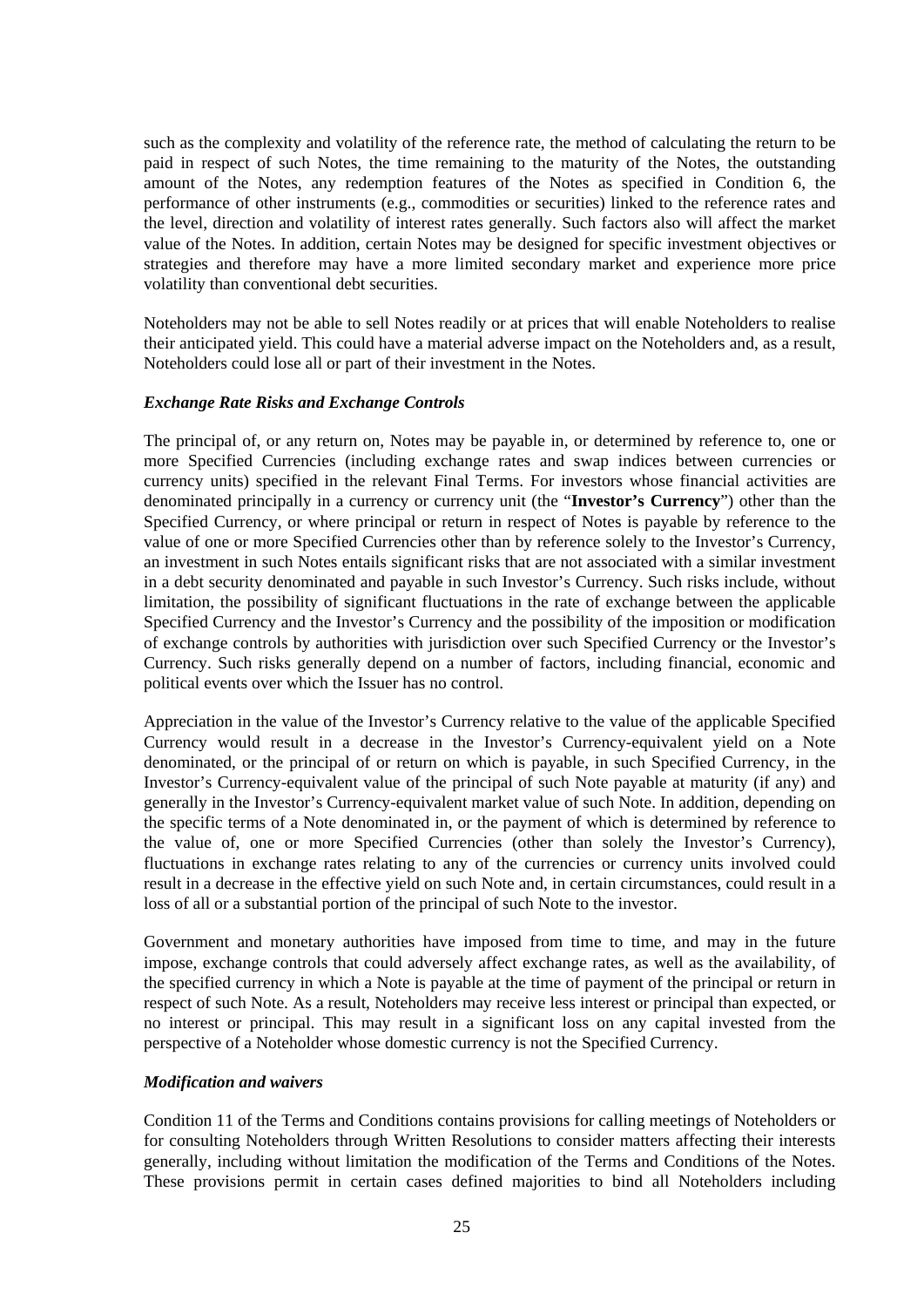Noteholders who did not attend (or were not represented) and vote at the relevant General Meeting, Noteholders who voted in a manner contrary to the majority and Noteholders who did not respond to, or rejected, the relevant Written Resolution. In the event where a decision to modify the Terms and Conditions of the Notes would be adopted by a defined majority of Noteholders and such modifications would impair or limit the rights of the Noteholders, this may have a negative impact on the market value of the Notes.

### **10. Risks relating to the structure of a particular issue of Notes**

*The Terms and Conditions of the Notes allow for different types of Notes to be issued. Accordingly, each Tranche of Notes may carry varying risks for Noteholders depending on the specific features of such Notes such as, inter alia, the provisions for computation of periodic interest payments, if any, redemption and issue price.*

#### *Limited restrictive covenants*

The Terms and Conditions of the Notes do not restrict the Issuer or its Subsidiaries (as defined in Condition 4 of the Terms and Conditions) from incurring additional debt. As contemplated in Condition 4, the Terms and Conditions of the Notes contain a negative pledge that prohibits the Issuer and its Material Subsidiaries (as defined in Condition 4 of the Terms and Conditions) in certain circumstances from creating security over assets, but only to the extent that such is used to secure other bonds or similar listed (or capable of being listed) debt securities on a regulated market or another assimilated market and there are certain exceptions to the negative pledge. The Terms and Conditions of the Notes do not contain any other covenants restricting the operations of the Issuer, or its ability to distribute dividends or buy back shares. The Issuer's Subsidiaries are not bound by obligations of the Issuer under the Notes and are not guarantors of the Notes. These limited restricted covenants may not provide sufficient protection for investors in the Notes which could materially and negatively impact the Noteholders and increase the risk of losing all or part of their investment in the Notes.

### *Optional Redemption at the option of the Issuer*

The Issuer has the option, if so provided in the relevant Final Terms, to redeem the Notes, under a call option, in whole or in part, as provided in Condition 6(b) of the Terms and Conditions, a makewhole call option, in whole or in part, as provided in Condition 6(c), a residual maturity call option, in whole but not in part, as provide in Condition 6(h), a clean-up call option, in whole but not in part, as provided in Condition 6(i) or a redemption following an acquisition call event, in whole but not in part, as provided in Condition 6(j). In addition, the Issuer may, and in certain circumstances shall, redeem the Notes in whole but not in part, further to the occurrence of certain withholding tax events described in Condition 6(f).

Any optional redemption feature where the Issuer is given the right to redeem the Notes early might negatively affect the market value of such Notes. During any period when the Issuer may elect to redeem Notes, the market value of those Notes generally will not rise substantially above the price at which they can be redeemed. This also may be true prior to any redemption period. Furthermore, since the Issuer may be expected to redeem the Notes when prevailing interest rates are relatively low, a Noteholder might not be able to reinvest the redemption proceeds at an effective interest rate as high as the return that would have been received on such Notes had they not been redeemed.

As a consequence, the yields received by the Noteholders upon such early redemption may be lower than expected, and the redeemed face amount of the Notes may be lower than the purchase price for the Notes paid by the Noteholder. As a result, part of the capital invested by the Noteholder may be lost, so that the Noteholder in such case would not receive the total amount of the capital invested. In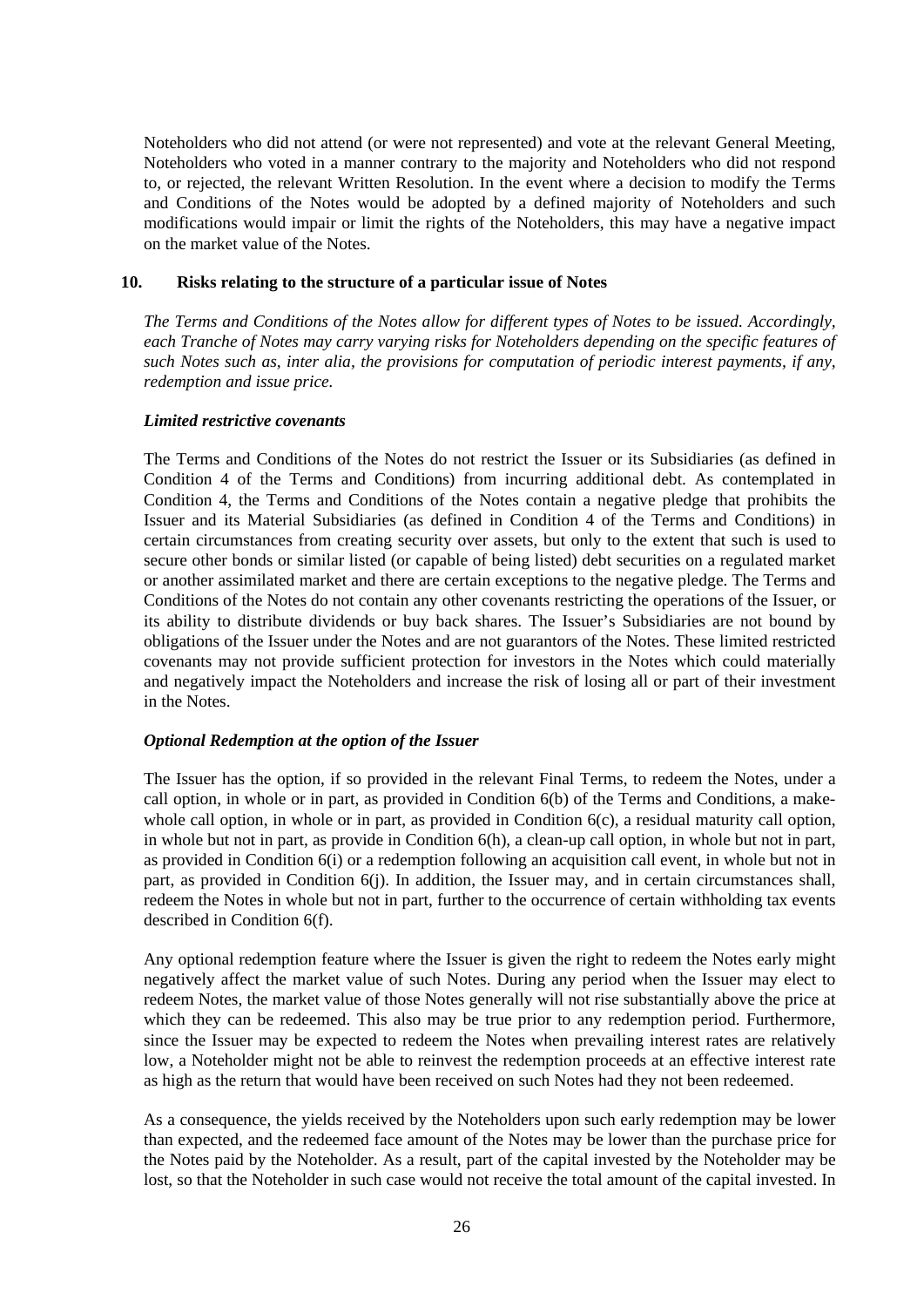addition, Noteholders that choose to reinvest monies they receive through an early redemption may be able to do so only in securities with a lower yield than the redeemed Notes. Should the Notes at such time be trading well above the price set for redemption, the negative impact on the Noteholders' anticipated returns would be significant.

In particular, with respect to the Clean-Up Call Option under Condition 6(i), there is no obligation under the Terms and Conditions of the Notes for the Issuer to inform Noteholders if and when the Clean-Up Percentage (as specified in the relevant Final Terms) has been reached or is about to be reached, and the Issuer's right to redeem will exist notwithstanding that immediately prior to the serving of a notice in respect of the exercise of the Clean-Up Call Option, the Notes may have been trading significantly above par, thus potentially resulting in a loss of capital invested.

If Redemption following an Acquisition Event under Condition 6(j) is specified as applicable in the relevant Final Terms, the probability and risks related to the nonconsummation of the proposed acquisition of the Acquisition Target (as defined in the relevant Final Terms) may depend on a variety of factors, including (but not limited to) securing competition, foreign investment and other regulatory approvals, obtaining consents from commercial counterparties or creditors of the Acquisition Target, completing required employee consultation procedures and the implementation of the Group's strategy with respect to the particular Acquisition Target, some of which will be outside of the control of the Issuer. In addition, should the completion of the proposed acquisition of the Acquisition Target not be completed within the Acquisition Notice Period, the Issuer will have the right (but not the obligation) to exercise the Redemption following an Acquisition Event at the Acquisition Call Redemption Amount (as defined in the relevant Final Terms) and in such case Noteholders would not receive the total return expected to receive on the Notes. Moreover, investors that choose to reinvest monies they receive through the exercise of the Redemption following an Acquisition Event may be able to do so only in securities with a lower yield than the redeemed Notes. Conversely, if the proposed acquisition of the Acquisition Target is not consummated, and the Issuer determines not to redeem the Notes, the Notes will remain outstanding as obligations of the Issuer and the Acquisition Target will not be a member of the Group.

The existence of these early redemption options in a particular Series of Notes could limit the market value of such Notes.

### *The Make-Whole Redemption by the Issuer and the Redemption at the Option of the Issuer are exercisable in whole or in part and exercise of the Make-Whole Redemption by the Issuer or the Redemption at the Option of the Issuer in respect of certain Notes may affect the liquidity of the Notes in respect of which such option is not exercised*.

The Make-Whole Redemption by the Issuer provided in Condition 6(c) and the Redemption at the Option of the Issuer provided in Condition 6(b) are exercisable in whole or in part.

If the Issuer decides to redeem the Notes in part only, such partial redemption shall be effected by reducing the nominal amount of all such Notes in proportion to the aggregate nominal amount redeemed.

Depending on the proportion of the principal amount of all of the Notes so reduced, any trading market in respect of those Notes in respect of which such option is not exercised may become illiquid. The absence of liquidity may have a material adverse effect on the value of the Notes.

# *Exercise of the Put Option in case of Change of Control in respect of certain Notes may affect the liquidity of the Notes of the same Series in respect of which such option is not exercised*

Depending on the number of Notes of the same Series in respect of which the Put Option in case of Change of Control provided in the relevant Final Terms is exercised in accordance with the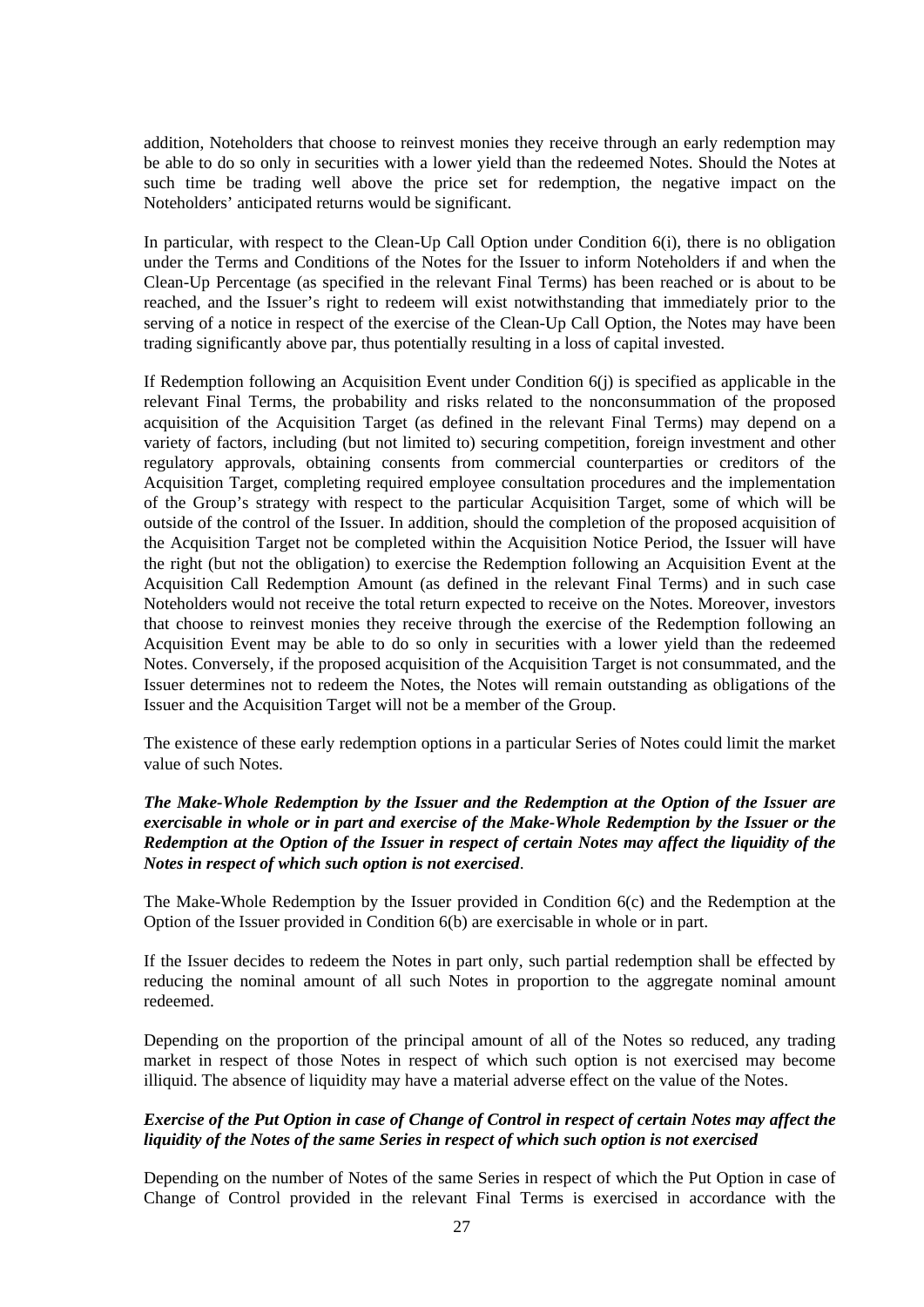provisions of Condition 6(m), any trading market in respect of those Notes in respect of which such option is not exercised may become illiquid. The absence of liquidity may have a material adverse effect on the value of the Notes.

### *Fixed Rate Notes*

Condition 5(b) of the Terms and Conditions allows for Fixed Rate Notes to be issued. Investment in Notes which bear interest at a fixed rate involves the risk that subsequent changes in market interest rates may adversely affect the value of the relevant Tranche of Notes and can lead to losses for Noteholders if they sell Notes during the period in which the Market Interest Rate exceeds the Fixed Rate of the Notes.

# *Floating Rate Notes*

Condition 5(c) of the Terms and Conditions allows for Floating Rate Notes to be issued. Investment in Notes which bear interest at a floating rate comprise (i) a reference rate and (ii) a margin to be added or subtracted, as the case may be, from such base rate. Typically, the relevant margin will not change throughout the life of the Notes but there will be a periodic adjustment (as specified in the relevant Final Terms) of the reference rate (e.g., every three (3) months or six (6) months) which itself will change in accordance with general market conditions. Accordingly, the market value of Floating Rate Notes may be volatile if changes, particularly short term changes, to market interest rates evidenced by the relevant reference rate can only be reflected in the interest rate of these Notes upon the next periodic adjustment of the relevant reference rate. These reference rates are not predefined for the lifespan of the Notes and the degree to which the reference rates may vary is uncertain.

Due to varying interest income on the Floating Rate Notes, Noteholders are not able to determine a definite yield of Floating Rate Notes at the time they purchase them, so that their return on investment cannot be compared with that of investments having longer fixed interest periods. If the Final Terms provide for frequent interest payment dates, investors are exposed to the reinvestment risk if market interest rates decline. That is, investors may reinvest the interest income paid to them only at the relevant lower interest rates then prevailing. Should the reference rate be at any time negative, it could, notwithstanding the existence of the relevant margin, result in the actual floating rate, consisting in the reference rate and the relevant margin, be lower than the relevant margin, provided that in no event will the relevant interest amount be less than zero.

# *The reform and regulation of "benchmarks" may adversely affect the value of Notes linked to or referencing such "benchmarks"*

In accordance with the provisions of Condition 5(c), the Rate of Interest in respect of the Floating Rate Notes may be determined by reference to Reference Rates that constitute benchmarks for the purposes of the Regulation (EU) 2016/1011 of the European Parliament and of the Council of 8 June 2016 on indices used as benchmarks in financial instruments and financial contracts or to measure the performance of investment funds published in the Official Journal of the European Union on 29 June 2016 (the "**Benchmarks Regulation**").

The Benchmarks Regulation could have a material impact on any Notes linked to a rate or index deemed to be a "benchmark", in particular if the methodology or other terms of the "benchmark" changed in order to comply with the terms of the Benchmarks Regulation. Such changes could (amongst other things) have the effect of reducing or increasing the rate or level or affecting the volatility of the published rate or level of the benchmark.

Any of the international, national or other proposals for reform or the general increased regulatory scrutiny of "benchmarks" could increase the costs and risks of administering or otherwise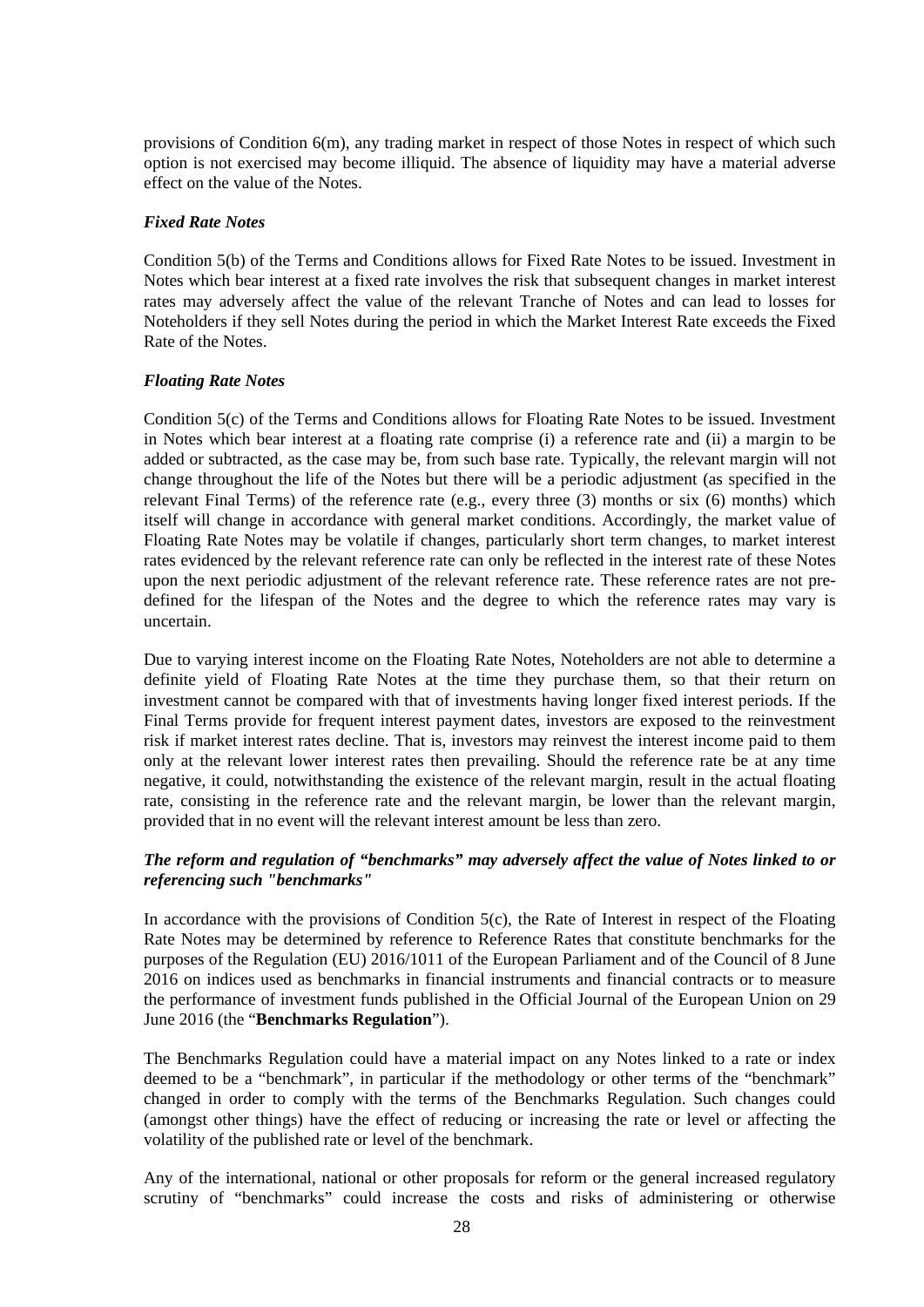participating in the setting of a "benchmark" and complying with any such regulations or requirements. Such factors may have the effect of discouraging market participants from continuing to administer or contribute to certain "benchmarks", trigger changes in the rules or methodologies used in certain "benchmarks" or lead to the disappearance of certain "benchmarks". For example, on 27 July 2017, the UK Financial Conduct Authority announced that it will no longer persuade or compel banks to submit rates for the calculation of the LIBOR benchmark after 2021 (the "**FCA Announcement**"). Therefore, the continuation of LIBOR on the current basis cannot and will not be guaranteed after 2021. The elimination of the LIBOR benchmark or the potential elimination of any other benchmark, or changes in the manner of administration of any benchmark, may require an adjustment to the Terms and Conditions of the Notes, or result in other consequences, in respect of any Notes linked to such benchmark (including but not limited to Floating Rate Notes whose interest rates are linked to LIBOR) depending on the specific provisions of the relevant terms and conditions applicable to the Notes. Any such consequences could have a material adverse effect on the liquidity and value of and return on any such Notes.

Other interbank offered rates such as EURIBOR (the European Interbank Offered Rate) (together with LIBOR, the "**IBORs**") suffer from similar weaknesses to LIBOR and as a result may be discontinued or be subject to changes in their administration.

Changes to the administration of an IBOR or the emergence of alternatives to an IBOR, may cause such IBOR to perform differently than in the past, or there could be other consequences which cannot be predicted. The discontinuation of an IBOR or changes to its administration could require changes to the way in which the Rate of Interest is calculated in respect of any Notes referencing or linked to such IBOR. The development of alternatives to an IBOR may result in Notes linked to or referencing such IBOR performing differently than would otherwise have been the case if the alternatives to such IBOR had not developed. Any such consequence could have a material adverse effect on the value of, and return on, any Notes linked to or referencing such IBOR.

Whilst alternatives to certain IBORs for use in the bond market (including SONIA (for Sterling LIBOR) and rates that may be derived from SONIA) are being developed, in the absence of any legislative measures, outstanding notes linked to or referencing an IBOR will only transition away from such IBOR in accordance with their particular terms and conditions.

### *Risk relating to benchmark discontinuation for the Floating Rate Notes*

Where Screen Rate Determination is specified as the manner in which the Rate of Interest in respect of Floating Rate Notes is to be determined, and LIBOR or EURIBOR or another Reference Rate has been selected as the Reference Rate, the Terms and Conditions of the Notes provide that the Rate of Interest shall be determined by reference to the Relevant Screen Page (or its successor or replacement). In circumstances where the Original Reference Rate (as defined in Condition 5(a)) is discontinued, neither the Relevant Screen Page, nor any successor or replacement may be available.

Where the Relevant Screen Page is not available, and no successor or replacement for the Relevant Screen Page is available, the Terms and Conditions of the Notes provide for the Rate of Interest to be determined by the Calculation Agent by reference to quotations from banks communicated to the Calculation Agent.

Where such quotations are not available (as may be the case if the relevant banks are not submitting rates for the determination of such Original Reference Rate), the Rate of Interest may ultimately revert to the Rate of Interest applicable as at the last preceding Interest Determination Date before the Original Reference Rate was unavailable. Uncertainty as to the continuation of such Original Reference Rate, the availability of quotes from reference banks, and the rate that would be applicable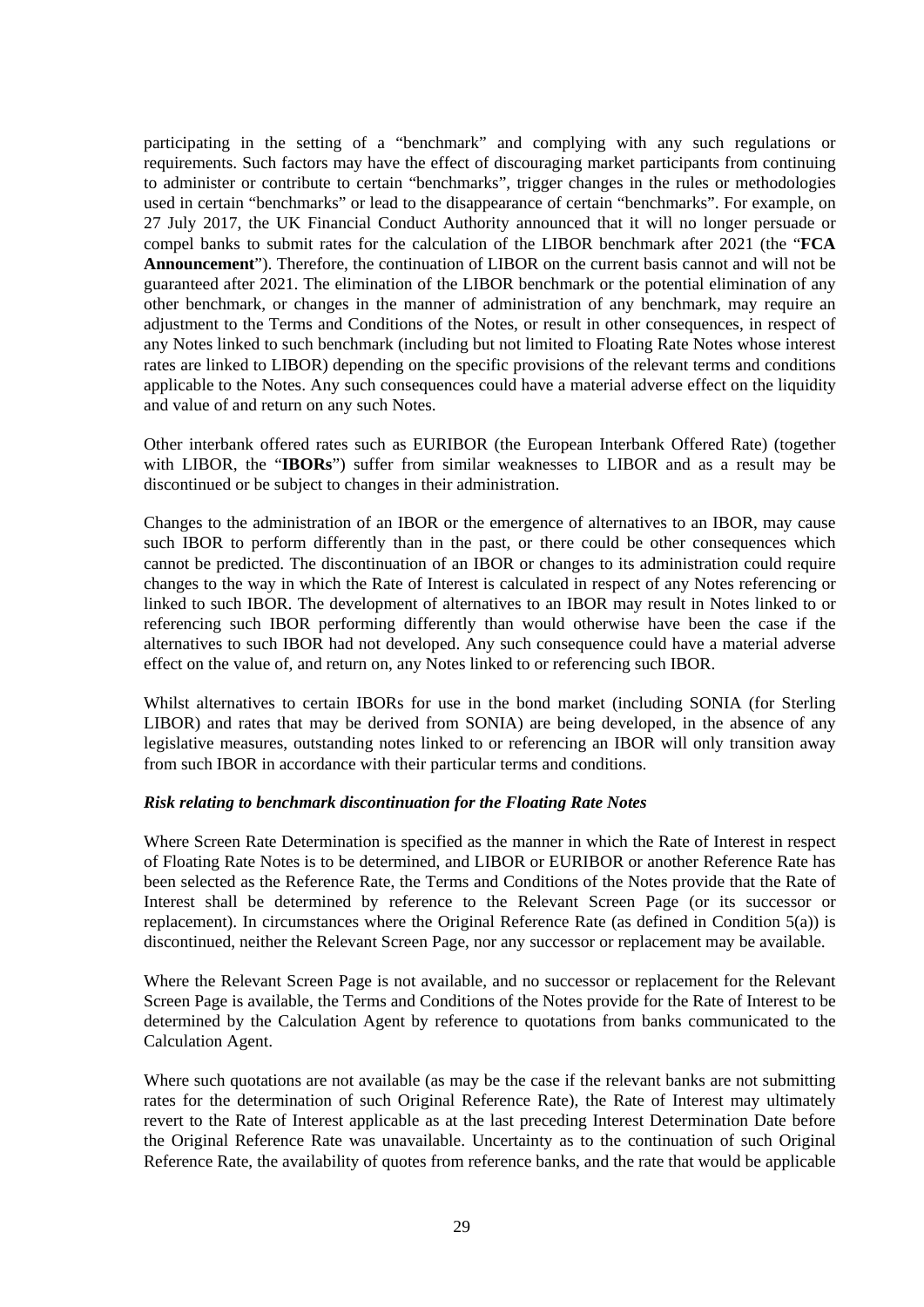if such Original Reference Rate is unavailable may adversely affect the value of, and return on, the Floating Rate Notes.

If a Benchmark Event (as defined in Condition 5(a)) (which, amongst other events, includes the permanent discontinuation of an Original Reference Rate) occurs, the Issuer shall use its reasonable endeavours to appoint an Independent Adviser (as defined in Condition  $5(a)$ ). The Independent Adviser shall endeavour to determine a Successor Rate or Alternative Rate (as defined in Condition 5(a)) to be used in place of the Original Reference Rate. The use of any such Successor Rate or Alternative Rate to determine the Rate of Interest will result in Notes linked to or referencing the Original Reference Rate performing differently (which may include payment of a lower Rate of Interest) than they would do if the Original Reference Rate were to continue to apply in its current form.

If a Successor Rate or Alternative Rate is determined by the Independent Adviser, the Terms and Conditions of the Notes also provide that an Adjustment Spread (as defined in Condition 5(a)) may be determined by the Independent Adviser and applied to such Successor Rate or Alternative Rate. The aim of the Adjustment Spread is to reduce or eliminate, to the extent reasonably practicable, any economic prejudice or benefit (as the case may be) to Noteholders and Couponholders as a result of the replacement of the Original Reference Rate with the Successor Rate or the Alternative Rate. However, it may not be possible to determine or apply an Adjustment Spread and even if an Adjustment Spread is applied, such Adjustment Spread may not be effective to reduce or eliminate economic prejudice to Noteholders and Couponholders. If no Adjustment Spread can be determined, a Successor Rate or Alternative Rate may nonetheless be used to determine the Rate of Interest. The use of any Successor Rate or Alternative Rate (including with the application of an Adjustment Spread) will still result in Notes linked to or referencing the Original Reference Rate performing differently (which may include payment of a lower Rate of Interest) than they would if the Original Reference Rate were to continue to apply in its current form.

The Issuer may be unable to appoint an Independent Adviser or the Independent Adviser may not be able to determine a Successor Rate or Alternative Rate in accordance with the Terms and Conditions of the Notes.

Where the Issuer is unable to appoint an Independent Adviser in a timely manner, or the Independent Adviser is unable, to determine a Successor Rate or Alternative Rate before the next Interest Determination Date, the Rate of Interest for the next succeeding Interest Period will be the Rate of Interest applicable as at the last preceding Interest Determination Date before the occurrence of the Benchmark Event, or, where the Benchmark Event occurs before the first Interest Determination Date, the Rate of Interest will be the Rate of Interest applicable to the first Interest Period.

Applying the Rate of Interest applicable to the first Interest Period, or the Rate of Interest applicable as at the last preceding Interest Determination Date before the occurrence of the Benchmark Event will result in Notes linked to or referencing the relevant benchmark performing differently (which may include payment of a lower Rate of Interest) than they would do if the relevant benchmark were to continue to apply, or if a Successor Rate or Alternative Rate could be determined.

If the Issuer is unable to appoint an Independent Adviser or, the Independent Adviser fails to determine a Successor Rate or Alternative Rate for the life of the relevant Notes, the Rate of Interest applicable to the first Interest Period, or the Rate of Interest applicable as at the last preceding Interest Determination Date before the occurrence of the Benchmark Event, will continue to apply to maturity. This will result in the Floating Rate Notes, in effect, becoming fixed rate Notes.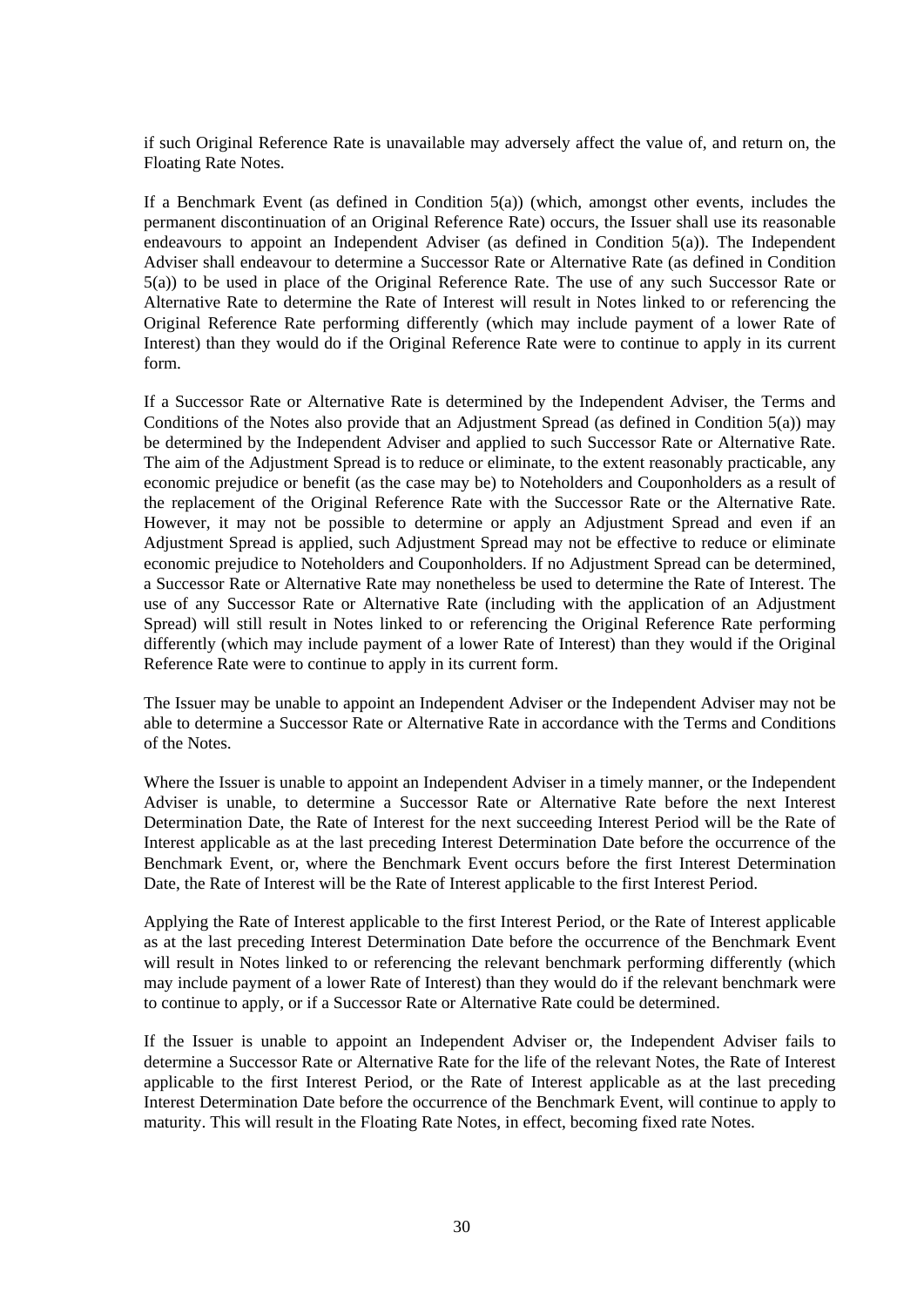### *Fixed/Floating Rate Notes*

Condition 5(d) of the Terms and Conditions allows for Fixed/Floating Rate Notes to be issued. The Fixed/Floating Rate Notes bear interest at a rate that, automatically or upon decision of the Issuer at a date specified in the Final Terms, can be converted from a fixed rate to a floating rate or from a floating rate to a fixed rate. The (automatic or optional) conversion may affect the secondary market and the market value of the Notes as it can lead to a reduction of the total borrowing costs. If a fixed rate is converted into a floating rate, the rate spread between the fixed rate and the floating rate may be less in favour than the rate spreads on comparable Floating Rate Notes that have the same reference rate. In addition, the new floating rate may be, at any time, lower than the interest rates of other Notes. If a floating rate is converted into a fixed rate, the fixed rate may be lower than the rates applicable to these Notes and any such volatility may have an adverse effect on the market value of the Notes.

#### *Zero Coupon Notes*

As contemplated by Condition 5(e), the Issuer may issue Zero Coupon Notes. Changes in market interest rates have a substantially stronger impact on the prices of Zero Coupon Notes than on the prices of ordinary Notes because the discounted issue prices are substantially below par. If market interest rates increase, Zero Coupon Notes can suffer higher price losses than other Notes having the same maturity and credit rating. Due to their leverage effect, Zero Coupon Notes are a type of investment associated with a particularly high price risk and Noteholders may, as a result, lose all or part of their investment in the Notes.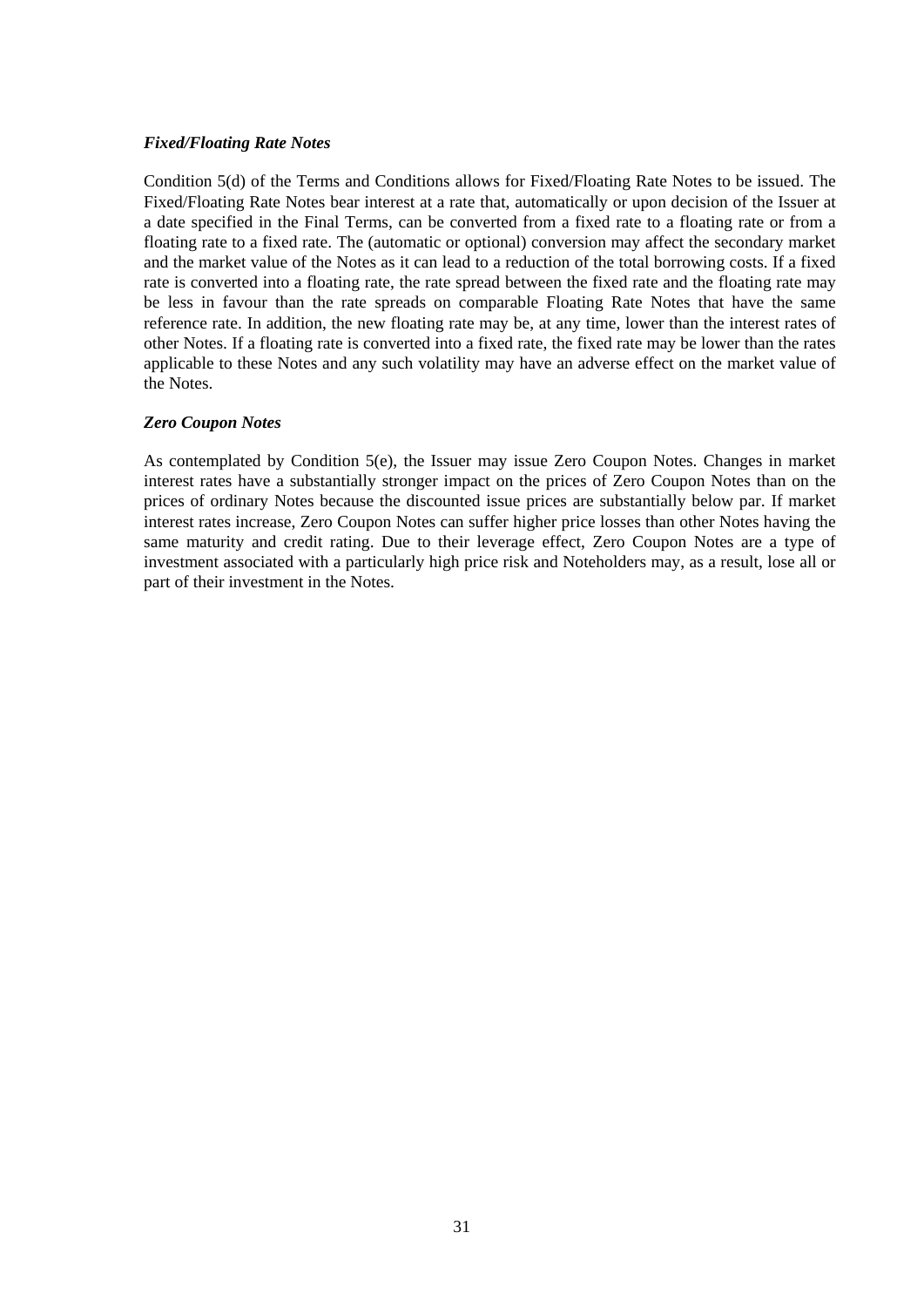### **DOCUMENTS INCORPORATED BY REFERENCE**

<span id="page-31-0"></span>This Base Prospectus should be read and construed in conjunction with the pages set out in the crossreference table below from the following documents:

(1) the *document d'enregistrement universel 2019* of the Issuer for the financial year ended 31 December 2019 in French language, including the audited consolidated financial statements of the Issuer as at 31 December 2019 (the "*Document d'Enregistrement Universel 2019*")

[https://fr.worldline.com/content/dam/worldline/documents/investors/amf-regulated](https://fr.worldline.com/content/dam/worldline/documents/investors/amf-regulated-information/financial-statement-report/worldline-document-d-enregistrement-universel-2019.pdf)[information/financial-statement-report/worldline-document-d-enregistrement-universel-2019.pdf;](https://fr.worldline.com/content/dam/worldline/documents/investors/amf-regulated-information/financial-statement-report/worldline-document-d-enregistrement-universel-2019.pdf) and

(2) the *document de référence 2018* of the Issuer for the financial year ended 31 December 2018 in French language, including the audited consolidated financial statements of the Issuer as at 31 December 2018 (the "*Document de Référence 2018*") [https://fr.worldline.com/content/dam/worldline/documents/investors/amf-regulated](https://fr.worldline.com/content/dam/worldline/documents/investors/amf-regulated-information/registration/2019/worldline-document-de-reference-2018.pdf)[information/registration/2019/worldline-document-de-reference-2018.pdf.](https://fr.worldline.com/content/dam/worldline/documents/investors/amf-regulated-information/registration/2019/worldline-document-de-reference-2018.pdf)

The pages referred to in the table below shall be incorporated in and form part of this Base Prospectus, save that (a) any information contained in such documents listed in (1) and (2) above and not listed in the crossreference table herein is not relevant for investors and is not required by the relevant items of Annex 7 of the Delegated Regulation and (b) and any statement contained in this Base Prospectus or in a page which is incorporated by reference herein shall be deemed to be modified or superseded for the purpose of this Base prospectus to the extent that a statement contained in any page which is subsequently incorporated by reference herein by way of a supplement prepared in accordance with Article 23 of the Prospectus Regulation modifies or supersedes such earlier statement (whether expressly, by implication or otherwise). Any statement so modified or superseded shall not, except as so modified or superseded, constitute a part of this Base Prospectus.

The documents listed in (1) and (2) above and this Base Prospectus are available on the websites of the Issuer (www.worldline.com) and the Luxembourg Stock Exchange (www.bourse.lu).

No information in the website of the Issuer (www.worldline.com) nor the website itself forms any part of this Base Prospectus unless that information is incorporated by reference into this Base Prospectus.

|                     | <b>Annex 7 of the Delegated Regulation</b>      | <b>Document d'Enregistrement</b><br><b>Universel 2019</b><br>(page number of the document<br>available on the weblink in $(1)$<br>above) | Document de<br>Référence 2018<br>(page number of the<br>document available<br>on the weblink in $(2)$<br>above) |
|---------------------|-------------------------------------------------|------------------------------------------------------------------------------------------------------------------------------------------|-----------------------------------------------------------------------------------------------------------------|
| <b>SECTION</b><br>4 | <b>INFORMATION ABOUT THE ISSUER</b>             |                                                                                                                                          |                                                                                                                 |
| 4.1                 | History and development of the Issuer           | 11 to 13                                                                                                                                 |                                                                                                                 |
| 4.1.1               | The legal and commercial name of the<br>Issuer. | 352                                                                                                                                      |                                                                                                                 |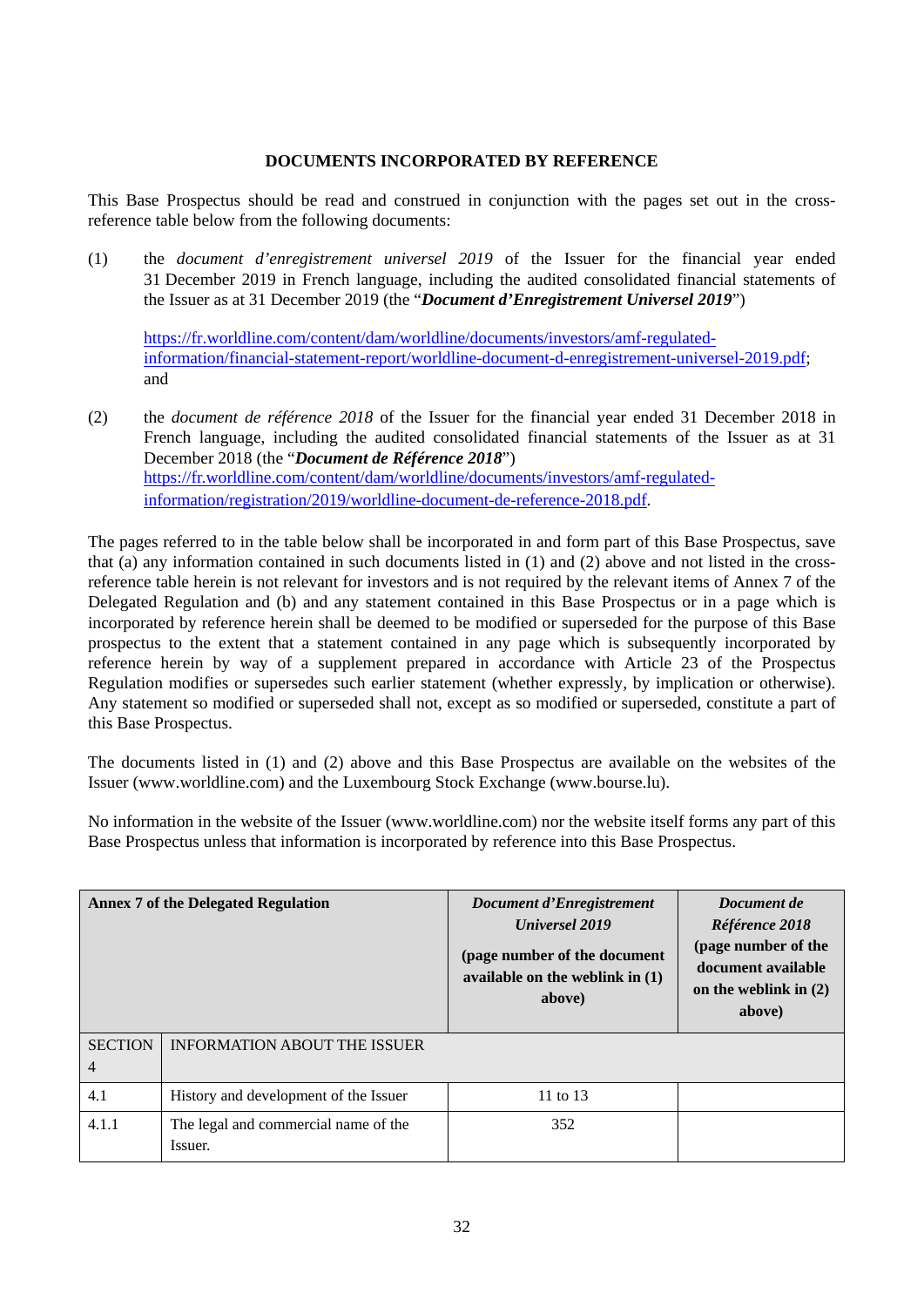|                                  | <b>Annex 7 of the Delegated Regulation</b>                                                                                                                                                                                                                                                                                                                                                                                                                                                                  | <b>Document d'Enregistrement</b><br><b>Universel 2019</b><br>(page number of the document<br>available on the weblink in (1)<br>above) | Document de<br>Référence 2018<br>(page number of the<br>document available<br>on the weblink in $(2)$<br>above) |
|----------------------------------|-------------------------------------------------------------------------------------------------------------------------------------------------------------------------------------------------------------------------------------------------------------------------------------------------------------------------------------------------------------------------------------------------------------------------------------------------------------------------------------------------------------|----------------------------------------------------------------------------------------------------------------------------------------|-----------------------------------------------------------------------------------------------------------------|
| 4.1.2                            | The place of registration of the Issuer, its<br>registration number and legal entity<br>identifier ('LEI').                                                                                                                                                                                                                                                                                                                                                                                                 | 352                                                                                                                                    |                                                                                                                 |
| 4.1.3                            | The date of incorporation and the length of<br>life of the Issuer, except where the period<br>is indefinite.                                                                                                                                                                                                                                                                                                                                                                                                | 352                                                                                                                                    |                                                                                                                 |
| 4.1.4                            | The domicile and legal form of the Issuer,<br>the legislation under which the Issuer<br>operates, its country of incorporation, the<br>address, telephone number of its registered<br>office (or principal place of business if<br>different from its registered office) and<br>website of the Issuer, if any, with a<br>disclaimer that the information on the<br>website does not form part of the<br>prospectus unless that information is<br>incorporated by<br>reference<br>into<br>the<br>prospectus. | 352                                                                                                                                    |                                                                                                                 |
| <b>SECTION</b><br>$\mathfrak{S}$ | <b>BUSINESS OVERVIEW</b>                                                                                                                                                                                                                                                                                                                                                                                                                                                                                    |                                                                                                                                        |                                                                                                                 |
| 5.1                              | Principal activities                                                                                                                                                                                                                                                                                                                                                                                                                                                                                        |                                                                                                                                        |                                                                                                                 |
| 5.1.1                            | A brief description of the Issuer's principal<br>activities stating the main categories of<br>products sold and/or services performed.                                                                                                                                                                                                                                                                                                                                                                      | 4, 5, 7 to 11, 35 to 54                                                                                                                |                                                                                                                 |
| 5.1.2                            | The basis for any statements made by the<br>Issuer regarding its competitive position.                                                                                                                                                                                                                                                                                                                                                                                                                      | 55 to 57                                                                                                                               |                                                                                                                 |
| <b>SECTION</b><br>6              | ORGANISATIONAL STRUCTURE                                                                                                                                                                                                                                                                                                                                                                                                                                                                                    |                                                                                                                                        |                                                                                                                 |
| 6.1                              | If the Issuer is part of a group, a brief<br>description of the group and the Issuer's<br>position within the group. This may be in<br>the form of, or accompanied by, a diagram<br>of the organisational structure if this helps<br>to clarify the structure.                                                                                                                                                                                                                                              | 11 to 19                                                                                                                               |                                                                                                                 |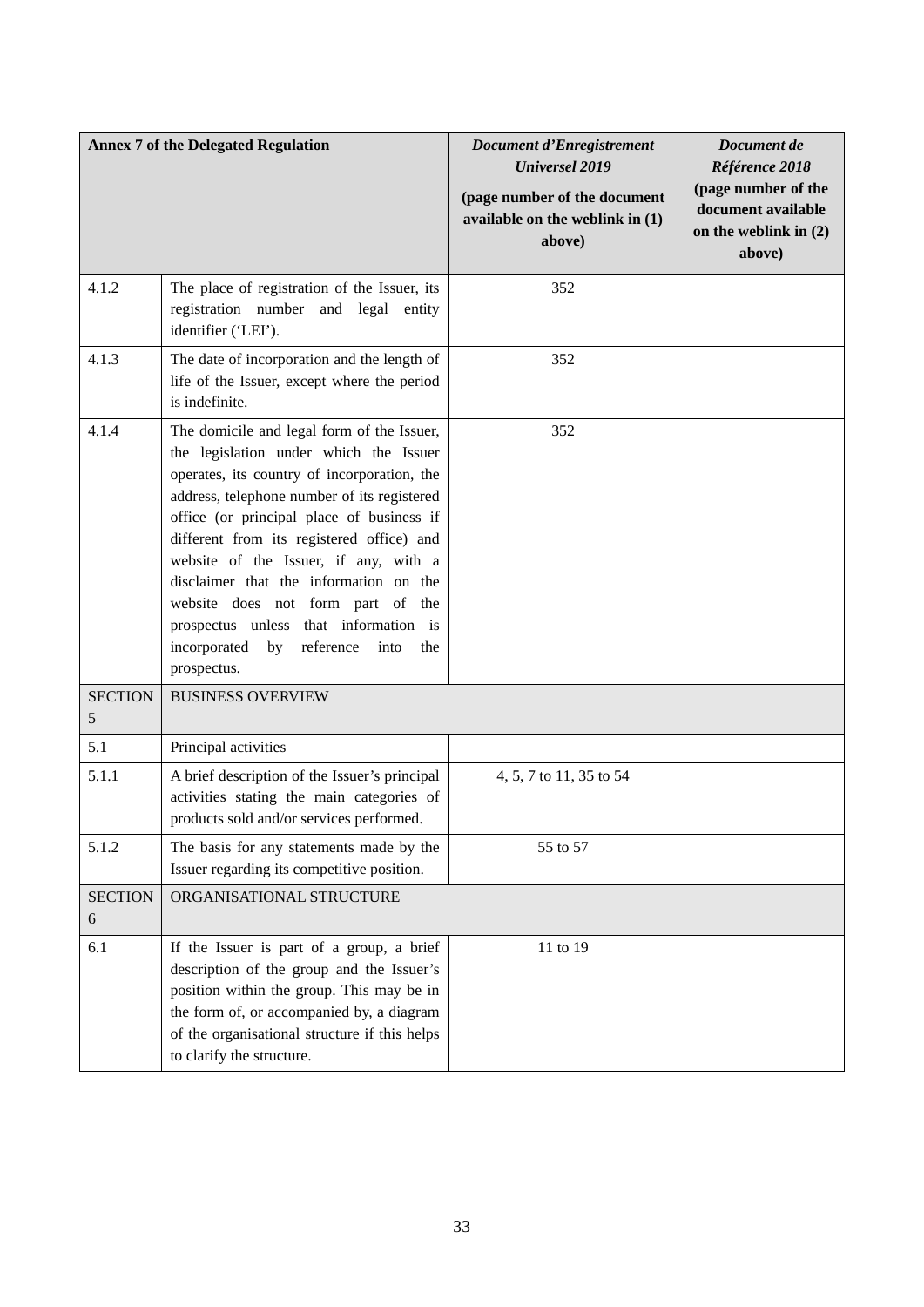|                      | <b>Annex 7 of the Delegated Regulation</b>                                                                                                                                                                                                                                                                                                                                                                                                    | Document d'Enregistrement<br><b>Universel 2019</b><br>(page number of the document<br>available on the weblink in (1)<br>above) | Document de<br>Référence 2018<br>(page number of the<br>document available<br>on the weblink in $(2)$<br>above) |
|----------------------|-----------------------------------------------------------------------------------------------------------------------------------------------------------------------------------------------------------------------------------------------------------------------------------------------------------------------------------------------------------------------------------------------------------------------------------------------|---------------------------------------------------------------------------------------------------------------------------------|-----------------------------------------------------------------------------------------------------------------|
| <b>SECTION</b><br>9  | ADMINISTRATIVE, MANAGEMENT, AND SUPERVISORY BODIES                                                                                                                                                                                                                                                                                                                                                                                            |                                                                                                                                 |                                                                                                                 |
| 9.1                  | Names, business addresses and functions<br>within the Issuer of the following persons<br>and an indication of the principal activities<br>performed by them outside of that Issuer<br>where these are significant with respect to<br>that Issuer:<br>members of the administrative,<br>(a)<br>management or supervisory bodies;<br>partners with unlimited liability, in<br>(b)<br>the case of a limited partnership<br>with a share capital. | 357 to 377 and                                                                                                                  |                                                                                                                 |
| 9.2                  | Administrative,<br>management,<br>and<br>supervisory bodies conflicts of interests<br>Potential conflicts of interests between any<br>duties to the Issuer, of the persons referred<br>to in item 9.1, and their private interests<br>and or other duties must be clearly stated.<br>In the event that there are no such<br>conflicts, a statement to that effect must be<br>made.                                                            | 379                                                                                                                             |                                                                                                                 |
| <b>SECTION</b><br>10 | <b>MAJOR SHAREHOLDERS</b>                                                                                                                                                                                                                                                                                                                                                                                                                     |                                                                                                                                 |                                                                                                                 |
| 10.1                 | To the extent known to the Issuer, state<br>whether the Issuer is directly or indirectly<br>owned or controlled and by whom and<br>describe the nature of such control and<br>describe the measures in place to ensure<br>that such control is not abused.                                                                                                                                                                                    | 441 to 442, and 446                                                                                                             |                                                                                                                 |
| <b>SECTION</b><br>11 | FINANCIAL INFORMATION CONCERNING THE ISSUER'S ASSETS AND LIABILITIES,<br>FINANCIAL POSITION AND PROFITS AND LOSSES                                                                                                                                                                                                                                                                                                                            |                                                                                                                                 |                                                                                                                 |
| 11.1                 | Historical financial information                                                                                                                                                                                                                                                                                                                                                                                                              |                                                                                                                                 |                                                                                                                 |
| 11.1.1               | Historical financial information covering<br>the latest two financial years (at least 24<br>months) or such shorter period as the<br>Issuer has been in operation and the audit<br>report in respect of each year.                                                                                                                                                                                                                            | 209 to 230, 232 to 290                                                                                                          | 230 to 284                                                                                                      |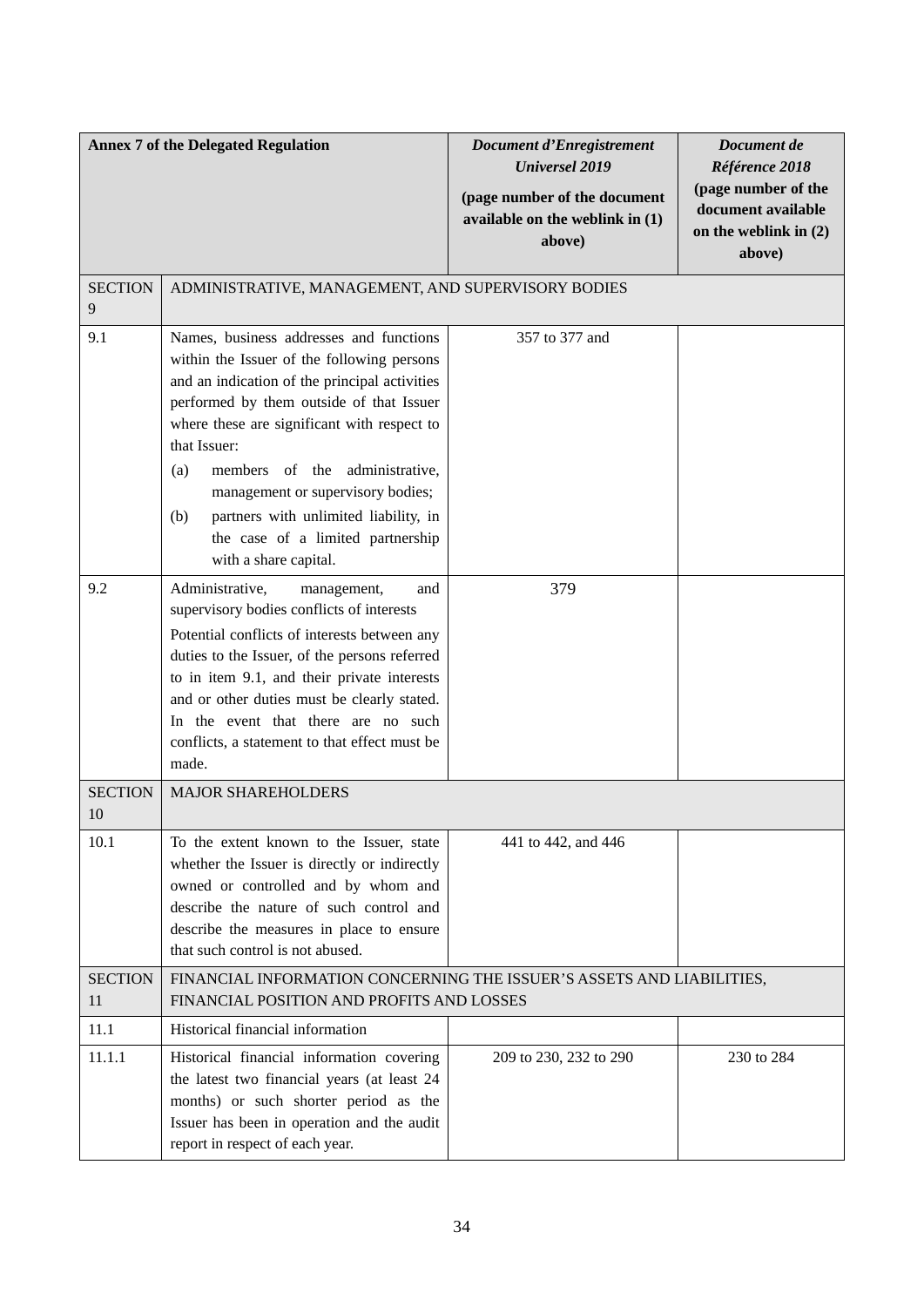|                      | <b>Annex 7 of the Delegated Regulation</b>                                                                                                                                                                                                                                                                                                                | Document d'Enregistrement<br><b>Universel 2019</b><br>(page number of the document<br>available on the weblink in (1)<br>above) | Document de<br>Référence 2018<br>(page number of the<br>document available<br>on the weblink in $(2)$<br>above) |
|----------------------|-----------------------------------------------------------------------------------------------------------------------------------------------------------------------------------------------------------------------------------------------------------------------------------------------------------------------------------------------------------|---------------------------------------------------------------------------------------------------------------------------------|-----------------------------------------------------------------------------------------------------------------|
| 11.1.4 and<br>11.1.5 | Financial information                                                                                                                                                                                                                                                                                                                                     |                                                                                                                                 |                                                                                                                 |
|                      | Consolidated balance sheet<br>$\overline{\phantom{a}}$                                                                                                                                                                                                                                                                                                    | 243                                                                                                                             | 236                                                                                                             |
|                      | Consolidated income statement<br>$\blacksquare$                                                                                                                                                                                                                                                                                                           | 242                                                                                                                             | 235                                                                                                             |
|                      | Consolidated statement of cash flows<br>$\blacksquare$                                                                                                                                                                                                                                                                                                    | 244                                                                                                                             | 237                                                                                                             |
|                      | Consolidated statement of changes in<br>$\overline{\phantom{a}}$<br>equity                                                                                                                                                                                                                                                                                | 245                                                                                                                             | 238                                                                                                             |
|                      | Accounting policies and explanatory<br>$\blacksquare$<br>notes                                                                                                                                                                                                                                                                                            | 246 to 289                                                                                                                      | 239 to 280                                                                                                      |
| 11.1.6               | Age of financial information                                                                                                                                                                                                                                                                                                                              | 242 to 289                                                                                                                      | 235 to 280                                                                                                      |
| 11.2                 | of<br>financial<br>Auditing<br>Historical<br>information                                                                                                                                                                                                                                                                                                  | 237 to 241                                                                                                                      | 230 to 234                                                                                                      |
| 11.3                 | Legal and arbitration proceedings                                                                                                                                                                                                                                                                                                                         | 343 to 344                                                                                                                      |                                                                                                                 |
| <b>SECTION</b><br>12 | <b>MATERIAL CONTRACTS</b>                                                                                                                                                                                                                                                                                                                                 |                                                                                                                                 |                                                                                                                 |
| 12.1                 | A brief summary of all material contracts<br>that are not entered into in the ordinary<br>course of the issuer's business, which<br>could result in any group member being<br>under an obligation or entitlement that is<br>material to the issuer's ability to meet its<br>obligations to security holders in respect of<br>the securities being issued. | 216 to 217, 319 to 323, and 355                                                                                                 |                                                                                                                 |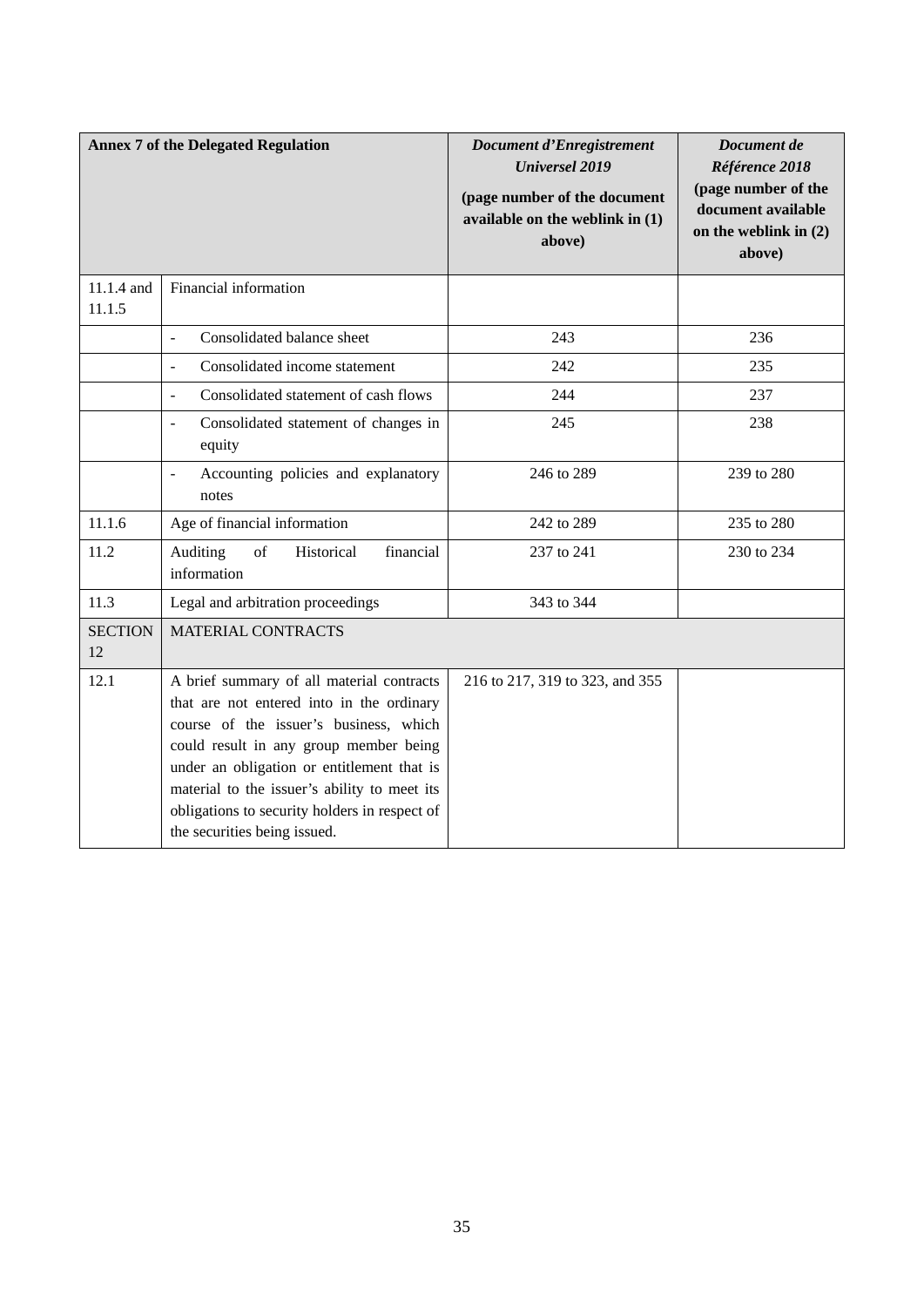### **TERMS AND CONDITIONS OF THE NOTES**

<span id="page-35-0"></span>*The following is the text of the terms and conditions that, subject to completion in accordance with the provisions of the relevant Final Terms and excepting sentences in italics, shall be applicable to the Notes. In the case of Dematerialised Notes, the text of the terms and conditions will not be endorsed on physical documents of title but will be constituted by the following text as completed by the relevant Final Terms. In the case of Materialised Notes, either (i) the full text of these terms and conditions together with the relevant provisions of the Final Terms or (ii) these terms and conditions as so completed (and subject to simplification by the deletion of non-applicable provisions), shall be endorsed on Definitive Materialised Bearer Notes. All capitalised terms that are not defined in these Conditions will have the meanings given to them in the relevant Final Terms. References in the Conditions to "Notes" are to the Notes of one Series only, not to all Notes that may be issued under the Programme.*

An agency agreement (as amended or supplemented from time to time, the "**Agency Agreement**") dated 22 June 2020 has been agreed between Worldline (the "**Issuer**"), Société Générale as fiscal agent, paying agent, calculation agent and registration agent.

The fiscal agent, the paying agents and the calculation agent(s) for the time being (if any) are referred to below respectively as the "**Fiscal Agent**", the "**Paying Agents**" (which expression shall include the Fiscal Agent), the "**Registration Agent**" and the "**Calculation Agent(s)**".

The holders of Dematerialised Notes and Materialised Notes, the holders of the interest coupons (the "**Coupons**") relating to interest bearing Materialised Notes and, where applicable in the case of such Notes, talons (the "**Talons**") for further Coupons (the "**Couponholders**") are deemed to have notice of all of the provisions of the Agency Agreement.

For the purpose of these Terms and Conditions:

- "**Regulated Market**" means any regulated market situated in a Member State of the European Economic Area ("**EEA**") or in the United Kingdom (the "**UK**") as defined in the Markets in Financial Instruments Directive 2014/65/EU, as amended;

- "**day**" means a calendar day.

References below to "**Conditions**" are, unless the context requires otherwise, to the numbered paragraphs below.

### **1. FORM, DENOMINATION(S) AND TITLE OF THE NOTES**

- **(a) Form of Notes**: Notes may be issued by the Issuer either in dematerialised form ("**Dematerialised Notes**") or in materialised form ("**Materialised Notes**").
	- (i) Dematerialised Notes are issued, as specified in the relevant Final Terms (the "**Final Terms**"), in (x) bearer dematerialised form (*au porteur*) only, in which case they are inscribed in the books of Euroclear France (acting as central depositary) which shall credit the accounts of Euroclear France Account Holders (as defined below), or (y) registered dematerialised form (*au nominatif*) only and, in such case, at the option of the relevant Noteholder, either in administered registered dematerialised form (*au nominatif administré*) in which case they will be inscribed in the accounts of the Euroclear France Account Holders designated by the relevant Noteholders or in fully registered dematerialised form (*au nominatif pur*) inscribed in an account in the books of Euroclear France maintained by the Registration Agent acting on behalf of the Issuer.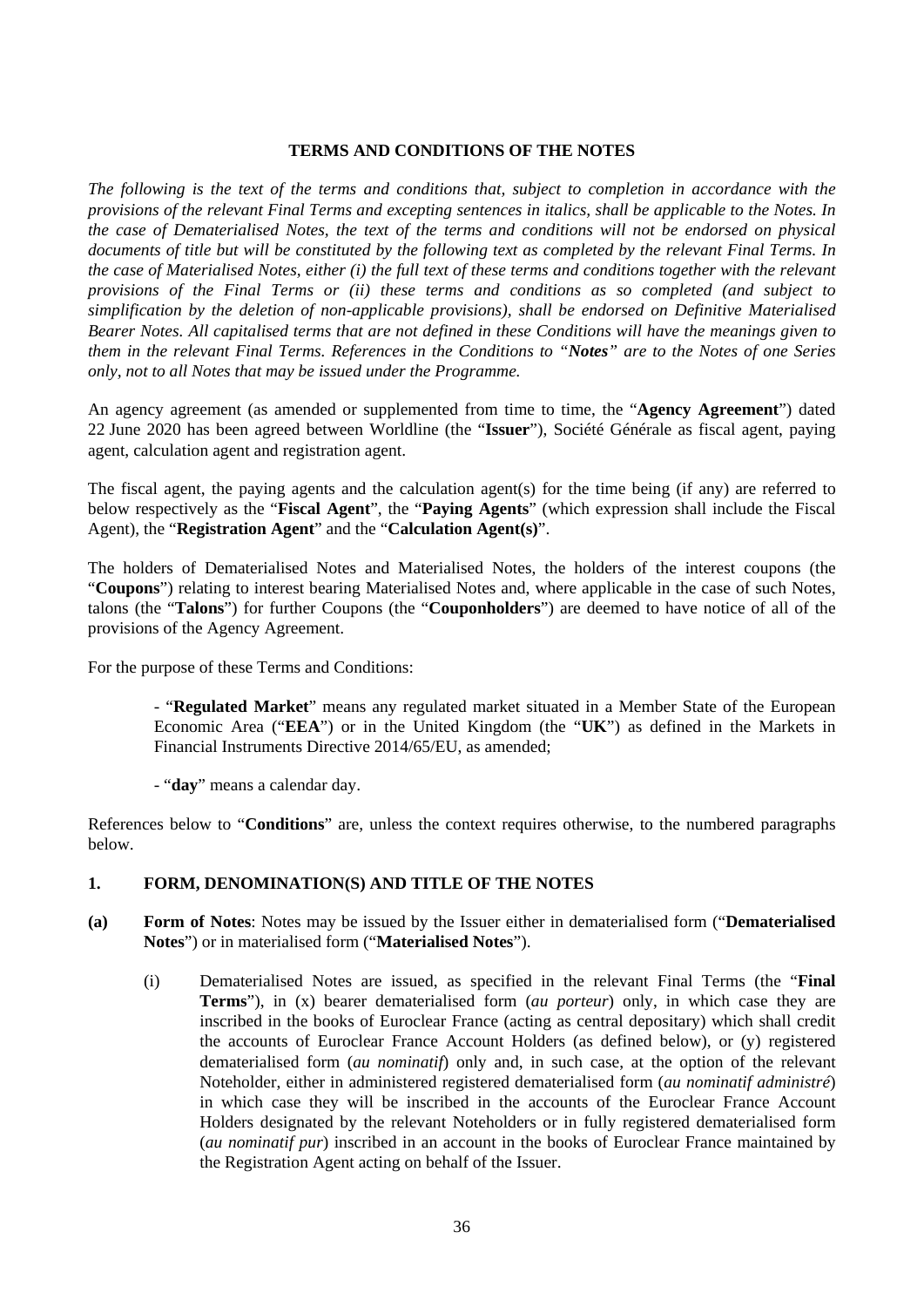Unless this possibility is expressly excluded in the relevant Final Terms, according to Article L.228-2 of the French *Code de commerce*, the Issuer may at any time request from the central depositary identification information of holders of Dematerialised Notes in bearer form (*au porteur*) such as the name or the company name, nationality, date of birth or year of incorporation and mail address or, as the case may be, email address of such holders.

For the purpose of these Conditions, "**Euroclear France Account Holder**" means any financial intermediary institution entitled to hold directly or indirectly accounts on behalf of its customers with Euroclear France, and includes the depositary bank for Clearstream Banking SA ("**Clearstream**") and Euroclear Bank SA/NV ("**Euroclear**").

(ii) Materialised Notes are issued in bearer form ("**Materialised Bearer Notes**"). Materialised Bearer Notes are serially numbered and are issued with Coupons (and, where appropriate, a Talon) attached, save in the case of Zero Coupon Notes in which case references to interest (other than in relation to interest due after the Maturity Date), Coupons and Talons in these Conditions are not applicable.

*In accordance with Articles L.211-3 et seq. and R.211-1 et seq. of the French Code monétaire et financier, securities (such as the Notes) which are governed by French law and are in materialised form must be issued outside the French territory.*

- **(b) Denomination(s)**: Notes shall be issued in the specified denomination(s) as set out in the relevant Final Terms save that the minimum denomination of each Note admitted to trading on a Regulated Market will be  $\epsilon 100,000$ , and if the Notes are denominated in a currency other than euro, the equivalent amount in each such currency at the issue date (the "**Specified Denomination(s)**") or such higher amount as may be allowed or required from time to time by the relevant monetary or financial authority or any applicable laws or regulations. Dematerialised Notes shall be issued in one Specified Denomination only.
- **(c) Title**:
	- (i) Title to Dematerialised Notes will be evidenced in accordance with Articles L.211-3 *et seq*  and R.211-1 *et seq.* of the French *Code monétaire et financier* by book entries (*inscriptions en compte*). No physical document of title (including *certificats représentatifs* pursuant to Article R.211-7 of the French *Code monétaire et financier*) will be issued in respect of the Dematerialised Notes. Title to Dematerialised Notes issued in bearer form (*au porteur*) and in administered registered form (*au nominatif administré*) shall pass upon, and transfer of such Notes may only be effected through, registration of the transfer in the accounts of Euroclear France Account Holders. Title to Dematerialised Notes issued in fully registered form (*au nominatif pur*) shall pass upon, and transfer of such Notes may only be effected through, registration of the transfer in the accounts of the Issuer or the Registration Agent.
	- (ii) Title to Materialised Bearer Notes in definitive form having, where appropriate, Coupons and/or a Talon attached thereto on issue ("**Definitive Materialised Bearer Notes**"), shall pass by delivery.
	- (iii) Except as ordered by a court of competent jurisdiction or as required by law, the holder of any Note (as defined below), Coupon or Talon shall be deemed to be and may be treated as its absolute owner for all purposes, whether or not it is overdue and regardless of any notice of ownership, or an interest in it, any writing on it or its theft or loss and no person shall be liable for so treating the holder.
	- (iv) In these Conditions, "**holder of Notes**" or "**holder of any Note**" or "**Noteholder**" means (i) in the case of Dematerialised Notes, the person whose name appears in the account of the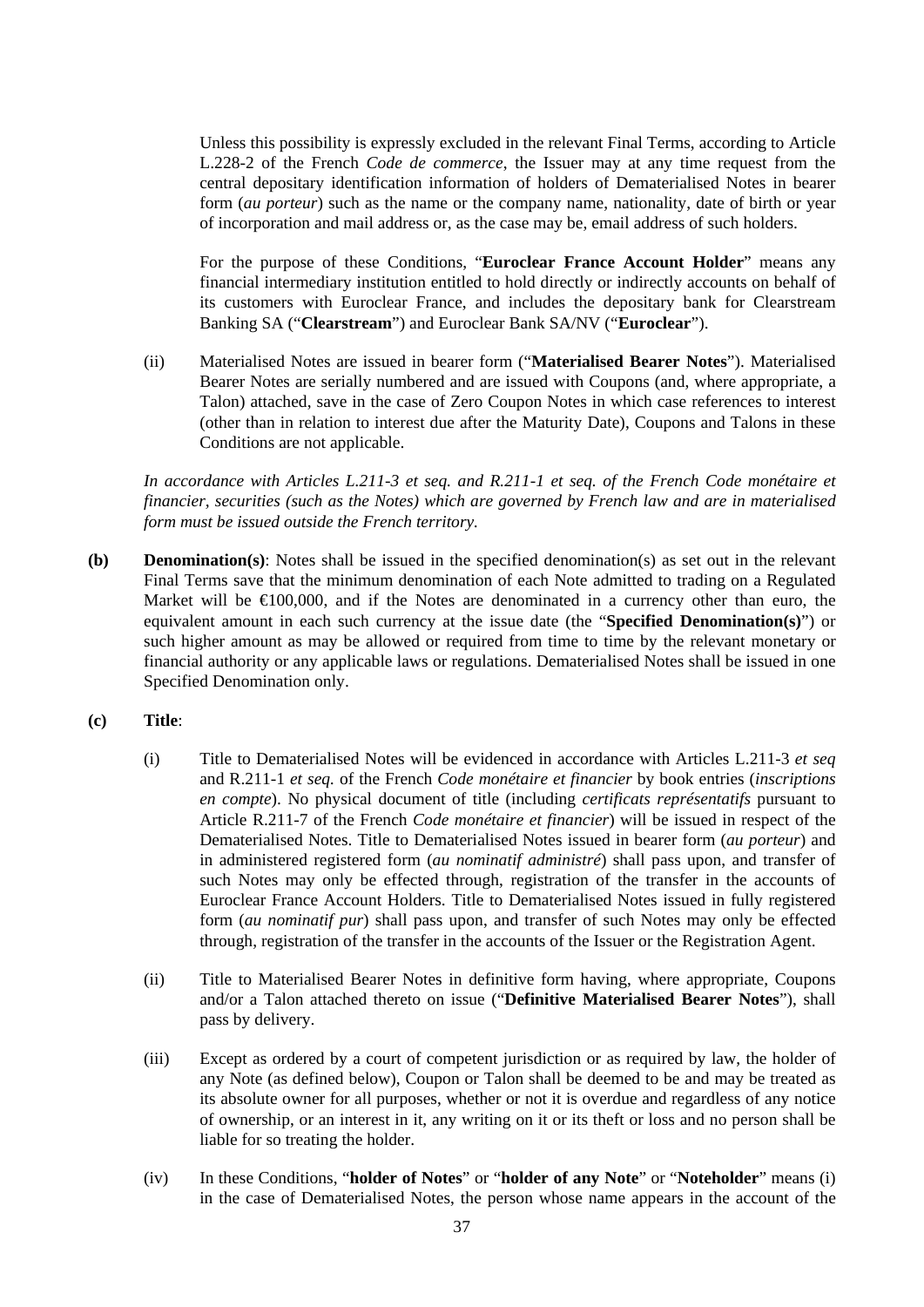relevant Euroclear France Account Holder or the Issuer or the Registration Agent (as the case may be) as being entitled to such Notes; (ii) in the case of Definitive Materialised Notes, the bearer of any Definitive Materialised Bearer Note and the Coupons, or Talon relating to it, and (iii) in the case of Materialised Notes in respect of which a Temporary Global Certificate has been issued and is outstanding, each person (other than a clearing institution) who appears as a holder of such Notes or of a particular nominal amount of interests in such Notes, in accordance with the applicable laws and regulations and with the applicable rules and procedures of any relevant clearing institution including, without limitation, Euroclear France, Euroclear or Clearstream, as appropriate; and capitalised terms have the meanings given to them in the relevant Final Terms, the absence of any such meaning indicating that such term is not applicable to the Notes.

#### **(d) Method of issue**

The Notes will be issued in series (each a "**Series**") having one or more issue dates and on terms otherwise identical (or identical other than in respect of the first payment of interest), the Notes of each Series being intended to be interchangeable with all other Notes of that Series. Each Series may be issued in tranches (each a "**Tranche**") on the same or different issue dates. The specific terms of each Tranche (which, save in respect of the issue date, issue price, first payment of interest and nominal amount of the Tranche, will be identical to the terms of other Tranches of the same Series) will be set out in the relevant Final Terms.

### **2. CONVERSION AND EXCHANGES OF NOTES**

#### **(a) Dematerialised Notes**

- (i) Dematerialised Notes issued in bearer dematerialised form (*au porteur*) may not be converted into Dematerialised Notes in registered dematerialised form, whether in fully registered form (*au nominatif pur*) or in administered registered form (*au nominatif administré*).
- (ii) Dematerialised Notes initially issued in registered form (*au nominatif*) only may not be converted into Dematerialised Notes in bearer dematerialised form (*au porteur*).
- (iii) Dematerialised Notes issued in fully registered dematerialised form (*au nominatif pur*) may, at the option of the Noteholder, be converted into Notes in administered registered dematerialised form (*au nominatif administré*), and vice versa. The exercise of any such option by such Noteholder shall be made in accordance with Article R.211-4 of the French *Code monétaire et financier*. Any such conversion shall be effected at the cost of such Noteholder.

#### **(b) Materialised Bearer Notes**

Materialised Bearer Notes of one Specified Denomination may not be exchanged for Materialised Bearer Notes of another Specified Denomination.

#### **(c) Dematerialised Notes not exchangeable for Materialised Bearer Notes and vice versa**

Dematerialised Notes may not be exchanged for Materialised Notes and Materialised Notes may not be exchanged for Dematerialised Notes.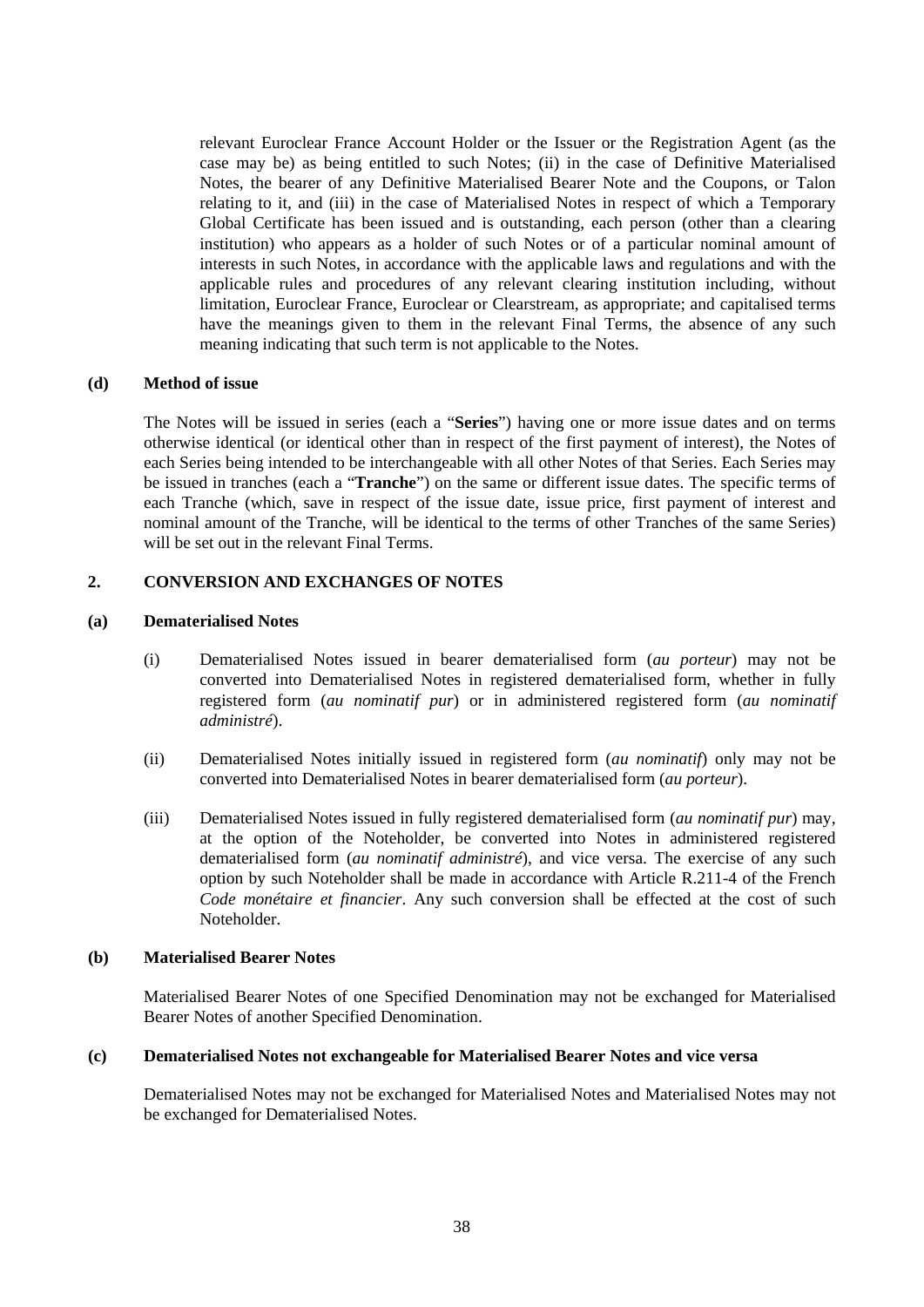### **3. STATUS OF NOTES**

The principal and interest on the Notes and, where applicable, any relative Coupons, are direct, general, unconditional, unsubordinated and unsecured obligations of the Issuer and (subject to the provisions of Condition 4) rank and will rank *pari passu*, without any preference among themselves and, subject to such exceptions as are from time to time mandatory under French law, with all other outstanding, unsecured and unsubordinated obligations, present and future, of the Issuer.

# **4. NEGATIVE PLEDGE**

So long as any of the Notes of the relevant Series or, if applicable, Coupons remain outstanding, the Issuer undertakes not to, and undertakes to procure that none of its Material Subsidiaries (as defined below) shall create any mortgage (*hypothèque*) over any real property assets or interests that it may or could possess, nor any pledge (*nantissement*) over all or part of its business (*fonds de commerce*), lien (*gage*) or pledge or other security interest (*sûreté réelle*) over all or part of its assets or income, present or future, for the benefit of holders of any present or future indebtedness for borrowed monies in the form of, or represented by, bonds (*obligations*) or other debt securities issued or guaranteed by the Issuer or any Material Subsidiary that are to be, or are capable of being, quoted, listed on any stock exchange, regulated market, multilateral trading facility or another assimilated market or any over-thecounter market or other securities market, unless the Notes are equally and rateably secured therewith.

For the purpose of these Conditions:

"**Material Subsidiary**" means any Subsidiary (as defined below) (i) whose external revenue represents at least 5 per cent. of the consolidated revenue of the Issuer or (ii) whose total net assets represent at least 5 per cent. of the consolidated net assets of the Issuer, calculated on the basis of the latest financial statements of the Subsidiary and the latest consolidated financial statements of the Issuer;

"**outstanding**" means, in relation to the Notes of any Series, all the Notes issued other than (a) those that have been redeemed in accordance with the Conditions, (b) those in respect of which the date for redemption has occurred and the redemption monies (including all interest accrued on such Notes to the date for such redemption and any interest payable after such date) have been duly paid (i) in the case of Dematerialised Notes in bearer form and in administered registered form, to the relevant Euroclear France Account Holders on behalf of the Noteholder as provided in Condition 7(a), (ii) in the case of Dematerialised Notes in fully registered form, to the account of the Noteholder as provided in Condition 7(a) and (iii) in the case of Materialised Notes, to the Paying Agent as provided in Conditions 7(b) and 7(c) and remain available for payment against presentation and surrender of Materialised Bearer Notes and/or Coupons, as the case may be, (c) those which have become void or in respect of which claims have become prescribed, (d) those which have been purchased and cancelled as provided in the Conditions, (e) in the case of Materialised Notes (i) those mutilated or defaced Materialised Bearer Notes that have been surrendered in exchange for replacement Materialised Bearer Notes, (ii) (for the purpose only of determining how many such Materialised Bearer Notes are outstanding and without prejudice to their status for any other purpose) those Materialised Bearer Notes alleged to have been lost, stolen or destroyed and in respect of which replacement Materialised Bearer Notes have been issued and (iii) any Temporary Global Certificate to the extent that it shall have been exchanged for one or more Definitive Materialised Bearer Notes, pursuant to its provisions; *provided that*, for the purposes of ascertaining the right to (x) attend and vote at any meeting of Noteholders and (y) to approve any Written Resolution, those Notes that are beneficially held by, or are held on behalf of, the Issuer or any of its subsidiaries and not cancelled shall (unless and until ceasing to be so held) be deemed not to be outstanding;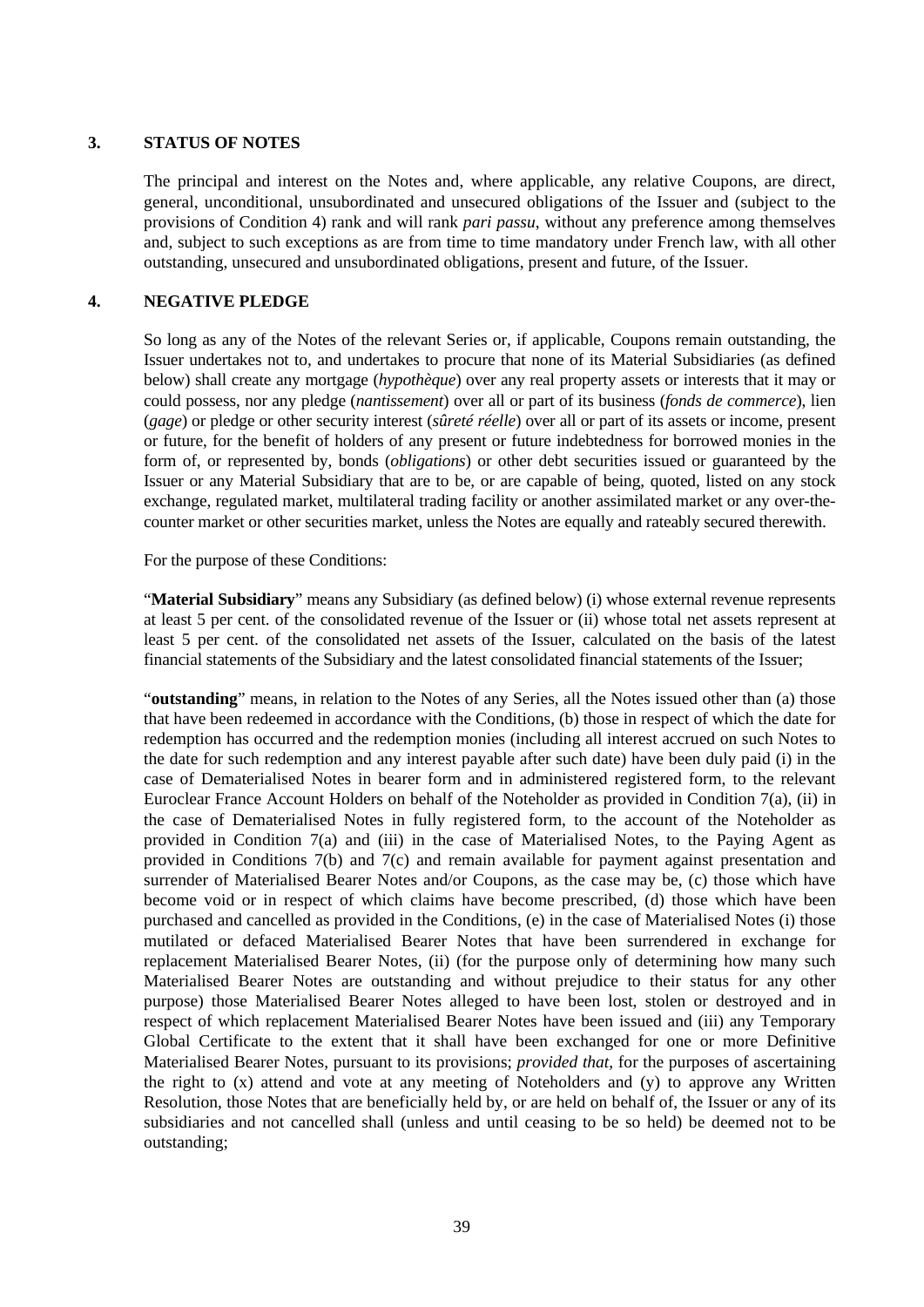"**Subsidiary**" means in relation to any person or entity at any time, any other person or entity (whether or not now existing) controlled directly or indirectly by such person or entity within the meaning of Article L.233-3 of the French *Code de commerce*.

# **5. INTEREST AND OTHER CALCULATIONS**

**(a) Definitions**: In these Conditions, unless the context otherwise requires, the following defined terms shall have the meanings set out below. Certain defined terms contained in the June 2013 FBF Master Agreement relating to transactions on forward financial instruments as supplemented by the Technical Schedules (*Additifs Techniques*) published by the *Fédération Bancaire Française* ("**FBF**") (together the "**FBF Master Agreement**") and in the 2006 ISDA Definitions published by the International Swaps and Derivatives Association, Inc. and as amended and updated as of the Issue Date of the first Tranche of the relevant Series ("**ISDA**"), have either been used or reproduced in this Condition 5:

"**Adjustment Spread**" means either a spread (which may be positive or negative), or the formula or the methodology for calculating a spread, in either case, which the Independent Adviser determines and which is required to be applied to the Successor Rate or the Alternative Rate, as the case may be, to reduce or eliminate, to the fullest extent reasonably practicable in the circumstances, any economic prejudice or benefit, as the case may be, to Noteholders and Couponholders as a result of the replacement of the Original Reference Rate with the Successor Rate or the Alternative Rate, as the case may be, and is the spread, formula or methodology which:

- (a) in the case of a Successor Rate, is formally recommended or formally provided as an option for parties to adopt in relation to the replacement of the Original Reference Rate with the Successor Rate by any Relevant Nominating Body; or
- (b) if no recommendation required under (a) above has been made or in the case of an Alternative Rate, the Independent Adviser determines is customarily applied to the relevant Successor Rate or the Alternative Rate (as the case may be) in international debt capital markets transactions to produce an industry-accepted replacement rate for the Original Reference Rate; or
- (c) if the Independent Adviser determines that no such spread is customarily applied, the Independent Adviser determines and which is recognised or acknowledged as being the industry standard for over-the-counter derivative transactions which reference the Original Reference Rate, where such rate has been replaced by the Successor Rate or the Alternative Rate, as the case may be; or
- (d) if the Independent Adviser determines that no such industry standard is recognised or acknowledged, the spread, formula or methodology which the Independent Adviser (acting in good faith) determines to be appropriate.

"**Alternative Rate**" means an alternative benchmark or screen rate which the Independent Adviser determines in accordance with Condition  $5(c)(iii)(D)(b)$  and which is customarily applied in international debt capital markets transactions for the purposes of determining rates of interest (or the relevant component part thereof) for a determined interest period in the same Specified Currency as the Notes.

"**Benchmark Amendments**" has the meaning given to it in Condition 5(c)(iii)(D)(d).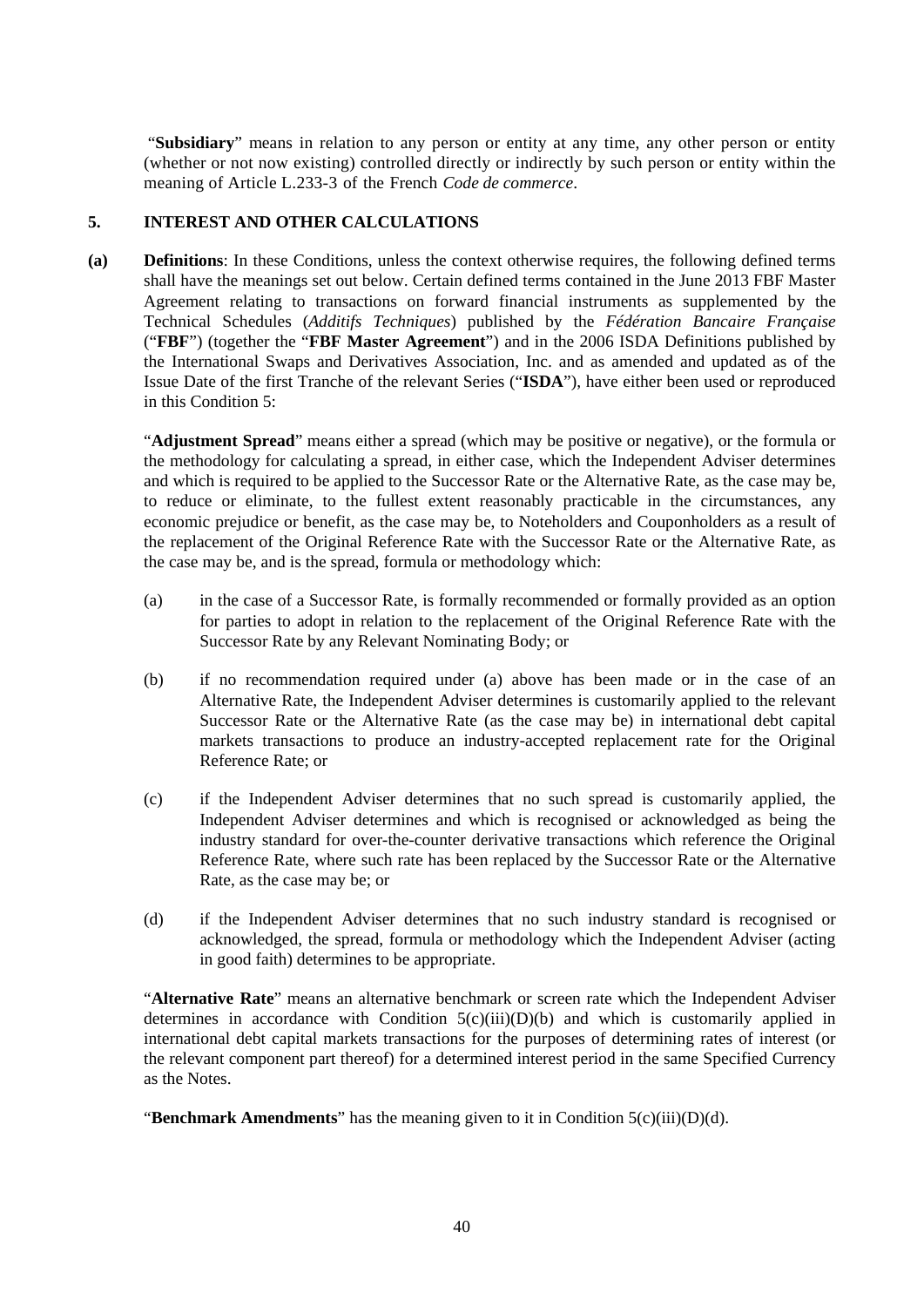#### "**Benchmark Event**" means:

- (a) the Original Reference Rate ceasing to be published for a period of at least five (5) Business Days or ceasing to exist; or
- (b) a public statement by the administrator of the Original Reference Rate that it has ceased or that it will cease publishing the Original Reference Rate permanently or indefinitely (in circumstances where no successor administrator has been appointed that will continue publication of the Original Reference Rate); or
- (c) a public statement by the supervisor of the administrator of the Original Reference Rate, that the Original Reference Rate has been or will be permanently or indefinitely discontinued; or
- (d) a public statement by the supervisor of the administrator of the Original Reference Rate as a consequence of which the Original Reference Rate will be prohibited from being used either generally, or that its use will be subject to restrictions which would not allow its further use in respect of the Notes; or
- (e) a public statement by the supervisor of the administrator of the Original Reference Rate that, in the view of such supervisor, such Original Reference Rate will be (or will be deemed by such supervisor to be) no longer representative of an underlying market; or
- (f) it has become unlawful for any Paying Agent, Calculation Agent, any other party responsible for determining the Rate of Interest or the Issuer to calculate any payments due to be made to any Noteholder or Couponholder using the Original Reference Rate,

provided that in the case of paragraphs (b), (c), (d) and (e) above, the Benchmark Event shall occur on the date of the cessation of publication of the Original Reference Rate, the discontinuation of the Original Reference Rate, or the prohibition of use of the Original Reference Rate, or on the date with effect from which the Original Reference Rate is no longer (or will be deemed by the relevant supervisor to no longer be) representative of its relevant underlying market and which is specified in the relevant public statement, as the case may be, and not the date of the relevant public statement.

The occurrence of a Benchmark Event shall be determined by the Issuer and promptly notified to the Fiscal Agent, the Calculation Agent and the Paying Agents. For the avoidance of doubt, neither the Fiscal Agent, the Calculation Agent nor the Paying Agents shall have any responsibility for making such determination.

### "**Business Day**" means:

- (i) in the case of Notes denominated in euro, a day on which the Trans European Automated Real Time Gross Settlement Express Transfer (known as TARGET2) system or any successor thereto (the "**TARGET System**") is operating (a "**TARGET Business Day**") and/or
- (ii) in the case of Notes denominated in a specified currency other than euro, a day which is a TARGET Business Day and a day (other than a Saturday or Sunday) on which commercial banks and foreign exchange markets settle payments in the principal financial centre for that currency and/or
- (iii) in the case of Notes denominated in a specified currency and/or one or more Business Centre(s) specified in the relevant Final Terms (the "**Business Centre(s)**") a day (other than a Saturday or a Sunday) on which commercial banks and foreign exchange markets settle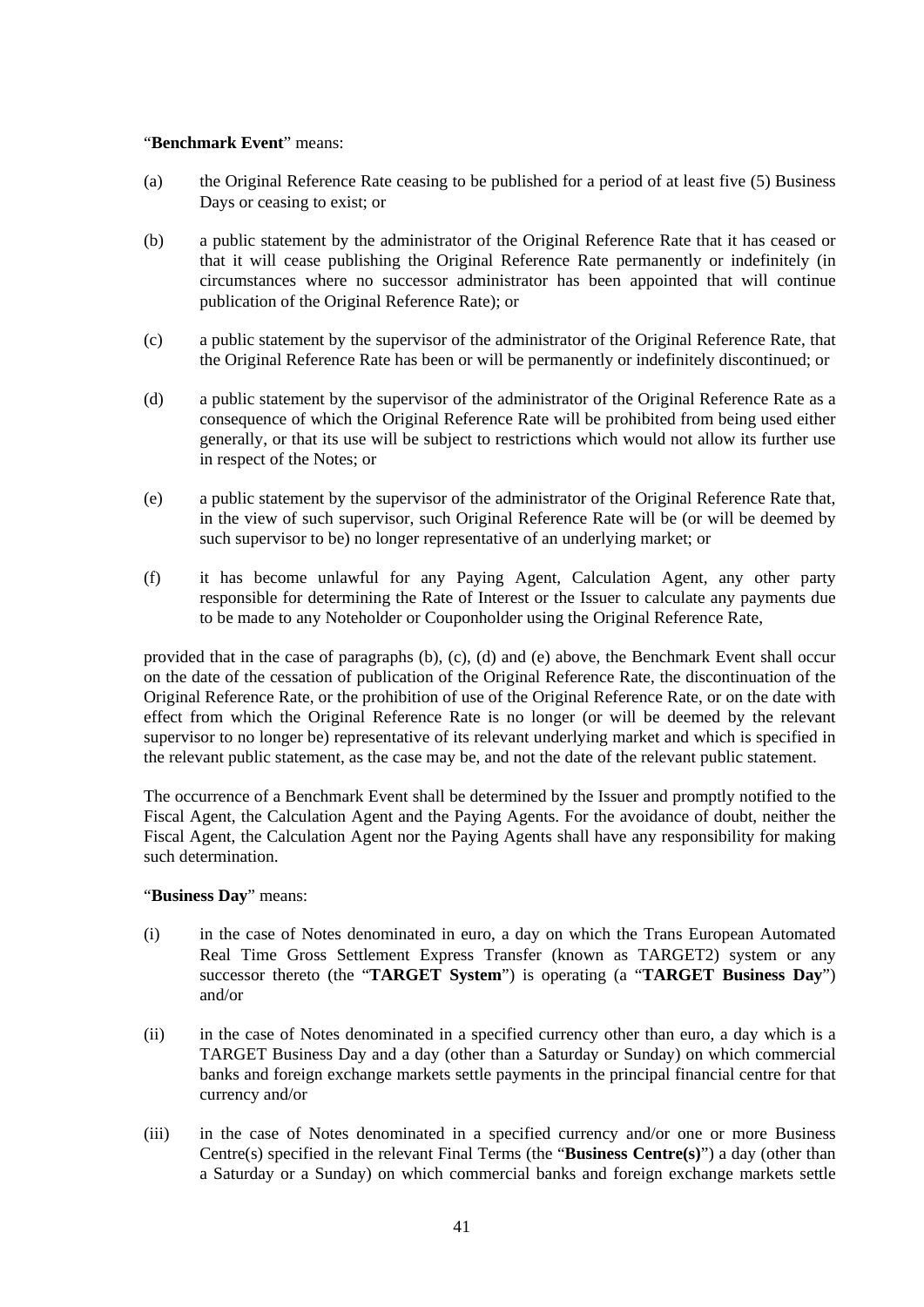payments in such currency in the Business Centre(s) or, if no currency is indicated, generally in each of the Business Centre(s) so specified.

"**Day Count Fraction**" means, in respect of the calculation of an amount of interest on any Note for any period of time (from and including the first day of such period to but excluding the last) (whether or not constituting an Interest Period or Interest Accrual Period, the "**Calculation Period**"):

- (i) if "**Actual/365 — FBF**" is specified in the relevant Final Terms, the fraction whose numerator is the actual number of days elapsed during the Calculation Period and whose denominator is 365. If part of that Calculation Period falls in a leap year, Actual /365 — FBF shall mean the sum of (i) the fraction whose numerator is the actual number of days elapsed during the non-leap year and whose denominator is 365 and (ii) the fraction whose numerator is the number of actual days elapsed during the leap year and whose denominator is 366;
- (ii) if "**Actual/365**" or "**Actual/Actual – ISDA**" is specified in the relevant Final Terms, the actual number of days in the Calculation Period divided by 365 (or, if any portion of that Calculation Period falls in a leap year, the sum of (A) the actual number of days in that portion of the Calculation Period falling in a leap year divided by 366 and (B) the actual number of days in that portion of the Calculation Period falling in a non-leap year divided by 365);
- (iii) if "**Actual/Actual-ICMA**" is specified in the relevant Final Terms:
	- (A) if the Calculation Period is equal to or shorter than the Determination Period during which it falls, the number of days in the Calculation Period divided by the product of (x) the number of days in such Determination Period and (y) the number of Determination Periods normally ending in any year; and
	- (B) if the Calculation Period is longer than one Determination Period, the sum of:

the number of days in such Calculation Period falling in the Determination Period in which it begins divided by the product of (1) the number of days in such Determination Period and (2) the number of Determination Periods normally ending in any year; and

the number of days in such Calculation Period falling in the next Determination Period divided by the product of (1) the number of days in such Determination Period and (2) the number of Determination Periods normally ending in any year;

in each case where

"**Determination Period**" means the period from and including a Determination Date in any year to but excluding the next Determination Date, and

"**Determination Date**" means the date specified as such in the relevant Final Terms or, if none is so specified, the Interest Payment Date

- (iv) if "**Actual/365 (Fixed)**" is specified in the relevant Final Terms, the actual number of days in the Calculation Period divided by 365;
- (v) if "**Actual/360**" is specified in the relevant Final Terms, the actual number of days in the Calculation Period divided by 360;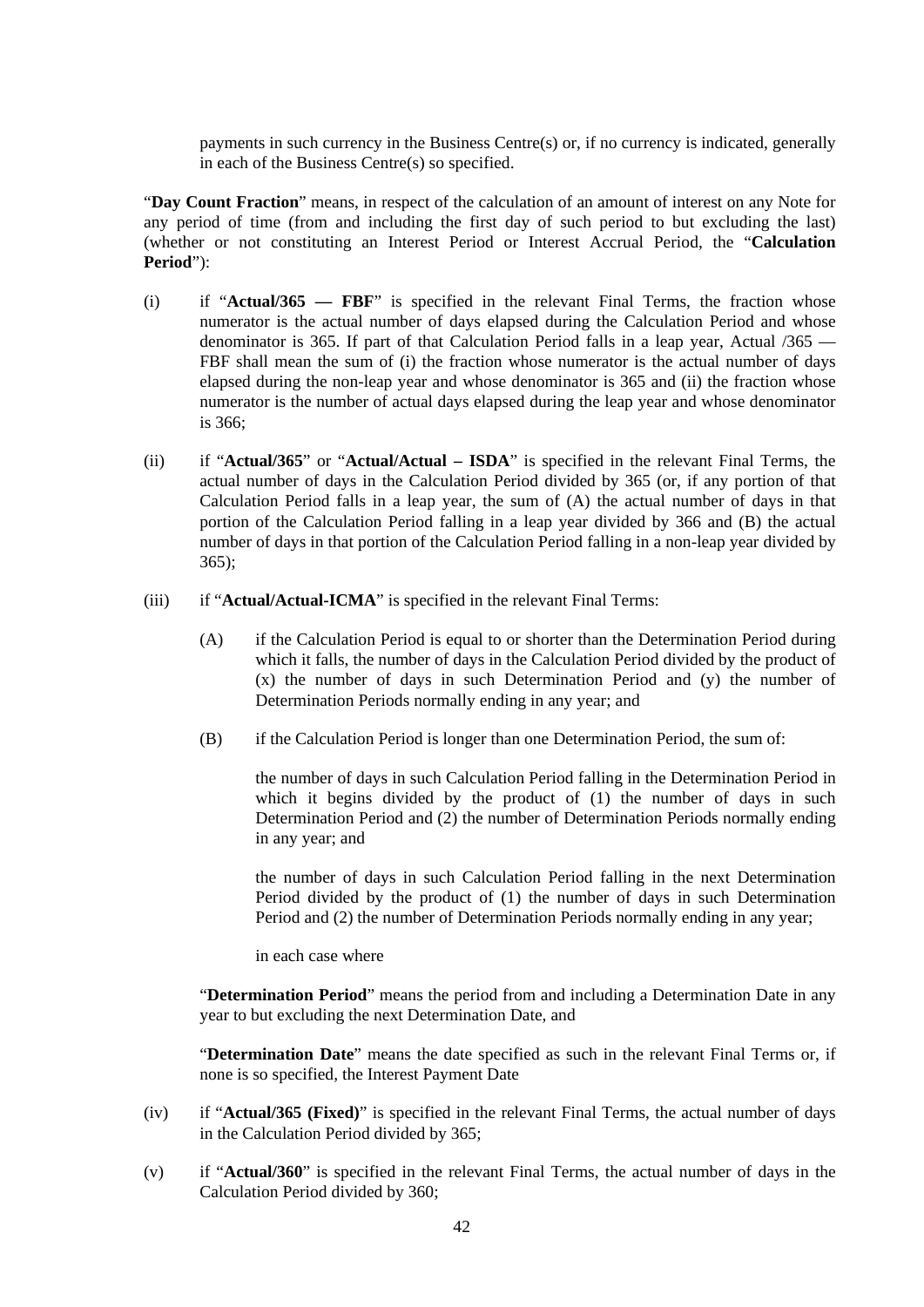(vi) if "**30/360**", "**360/360**" or "**Bond Basis**" is specified in the relevant Final Terms, the number of days in the Calculation Period divided by 360 calculated on a formula basis as follows:

 $[360x(Y_2-Y_1)]+[30x(M_2-M_1)]+[(D_2-D_1)]$ Day Count Fraction =  $\frac{[360 \times (Y_2 - Y_1)] + [30 \times (M_2 - M_1)] + [(D_2 - D_1)] + [(D_2 - D_1)] + [(D_2 - D_1)] + [(D_2 - D_2)] + [(D_2 - D_2)] + [(D_2 - D_1)] + [(D_2 - D_2)] + [(D_2 - D_1)] + [(D_2 - D_2)] + [(D_2 - D_1)] + [(D_2 - D_2)] + [(D_2 - D_1)] + [(D_2 - D_2)]$ 

where:

"**Y1**" is the year, expressed as a number, in which the first day of the Calculation Period falls;

"**Y2**" is the year, expressed as a number, in which the day immediately following the last day included in the Calculation Period falls;

"M<sub>1</sub>" is the calendar month, expressed as a number, in which the first day of the Calculation Period falls;

"M<sub>2</sub>" is the calendar month, expressed as number, in which the day immediately following the last day included in the Calculation Period falls;

"D<sub>1</sub>" is the first day, expressed as a number, of the Calculation Period, unless such number would be 31, in which case  $D_1$  will be 30; and

" $D_2$ " is the day, expressed as a number, immediately following the last day included in the Calculation Period, unless such number would be 31 and  $D_1$  is greater than 29, in which case  $D_2$  will be 30;

and

(vii) if "**30E/360**" or "**Eurobond Basis**" is specified in the relevant Final Terms, the number of days in the Calculation Period divided by 360 calculated on a formula basis as follows:

Day Count Fraction = 
$$
\frac{[360x(Y_2 - Y_1)] + [30x(M_2 - M_1)] + [(D_2 - D_1)]}{360}
$$

where:

"**Y1**" is the year, expressed as a number, in which the first day of the Calculation Period falls;

"**Y2**" is the year, expressed as a number, in which the day immediately following the last day included in the Calculation Period falls;

"**M1**" is the calendar month, expressed as a number, in which the first day of the Calculation Period falls;

"M<sub>2</sub>" is the calendar month, expressed as number, in which the day immediately following the last day included in the Calculation Period falls;

" $D_1$ " is the first day, expressed as a number, of the Calculation Period, unless such number would be 31, in which case  $D_1$  will be 30; and

" $D_2$ " is the day, expressed as a number, immediately following the last day included in the Calculation Period, unless such number would be  $31$ , in which case  $D_2$  will be  $30$ ;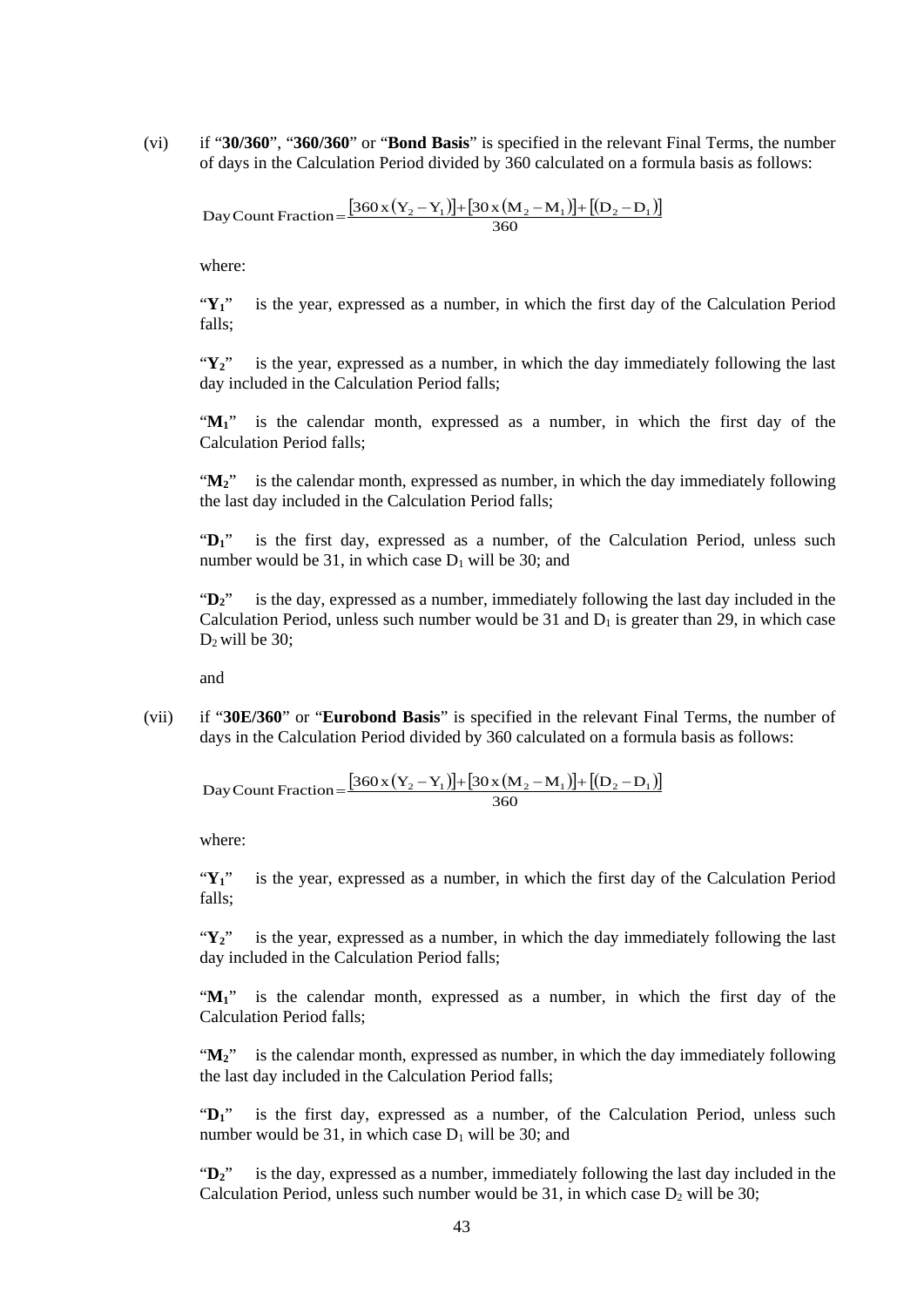(viii) if "**30E/360 (ISDA)**" is specified in the relevant Final Terms, the number of days in the Calculation Period divided by 360, calculated on a formula basis as follows:

 $[360x(Y_2-Y_1)]+[30x(M_2-M_1)]+[(D_2-D_1)]$ Day Count Fraction =  $\frac{[360 \times (Y_2 - Y_1)] + [30 \times (M_2 - M_1)] + [(D_2 - D_1)] + [(D_2 - D_1)] + [(D_2 - D_1)] + [(D_2 - D_2)] + [(D_2 - D_2)] + [(D_2 - D_1)] + [(D_2 - D_2)] + [(D_2 - D_1)] + [(D_2 - D_2)] + [(D_2 - D_1)] + [(D_2 - D_2)] + [(D_2 - D_1)] + [(D_2 - D_2)]$ 

where:

"**Y1**" is the year, expressed as a number, in which the first day of the Calculation Period falls;

 $\mathbf{Y}_2$ " is the year, expressed as a number, in which the day immediately following the last day included in the Calculation Period falls;

" $M<sub>1</sub>$ " is the calendar month, expressed as a number, in which the first day of the Calculation Period falls;

" $M_2$ " is the calendar month, expressed as a number, in which the day immediately following the last day included in the Calculation Period falls;

"**D1**" is the first day, expressed as a number, of the Calculation Period, unless (i) that day is the last day of February or (ii) such number would be 31, in which case  $D_1$  will be 30; and

"**D2**" is the day, expressed as a number, immediately following the last day included in the Calculation Period, unless (i) that day is the last day of February but not the Maturity Date or (ii) such number would be 31, in which case  $D_2$  will be 30.

"**Designated Maturity**", "**Margin**", "**Specified Time**", "**Relevant Currency**" and "**Relevant Screen Page**" shall have the meaning given to those terms in the applicable Final Terms.

"**Euro-zone**" means the region comprised of member states of the European Union that adopt the single currency in accordance with the Treaty establishing the European Community as amended by the Treaty on European Union.

"**FBF Definitions**" means the definitions set out in the FBF Master Agreement, as may be supplemented or amended as at the Issue Date.

"**Independent Adviser**" means an independent financial institution of international repute or an independent financial adviser with appropriate expertise appointed by the Issuer at its own expense under Condition 5(c)(iii)(D)(a).

"**Interest Accrual Period**" means the period beginning on (and including) the Interest Commencement Date and ending on (but excluding) the first Interest Period Date and each successive period beginning on (and including) an Interest Period Date and ending on (but excluding) the next succeeding Interest Period Date.

"**Interest Amount**" means the amount of interest payable for a particular period, and in the case of Fixed Rate Notes, means the Fixed Coupon Amount or Broken Amount, as the case may be.

"**Interest Commencement Date**" means the Issue Date or such other date as may be specified in the relevant Final Terms.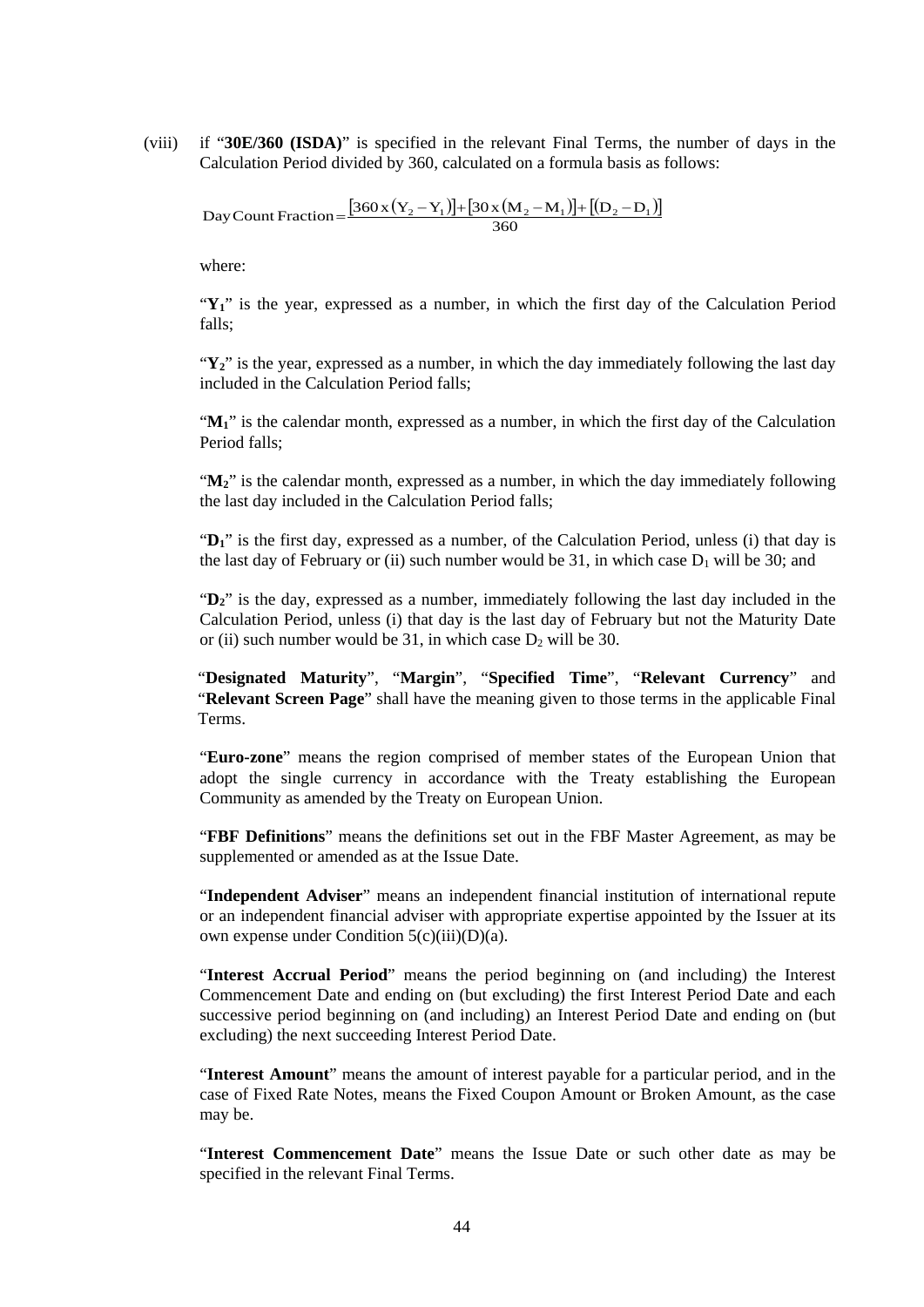"**Interest Determination Date**" means, with respect to a Rate of Interest and Interest Accrual Period, the date specified as such in the relevant Final Terms or, if none is so specified, (i) the day falling two (2) TARGET Business Days prior to the first  $(1<sup>st</sup>)$  day of such Interest Accrual Period if the Specified Currency is Euro or (ii) the first  $(1<sup>st</sup>)$  day of such Interest Accrual Period if the Specified Currency is Sterling or (iii) the day falling two (2) Business Days in the city specified in the Final Terms for the Specified Currency prior to the first  $(1<sup>st</sup>)$  day of such Interest Accrual Period if the Specified Currency is neither Sterling nor Euro.

"**Interest Payment Date**" means the date(s) specified in the relevant Final Terms.

"**Interest Period**" means the period beginning on (and including) the Interest Commencement Date and ending on (but excluding) the first Interest Payment Date and each successive period beginning on (and including) an Interest Payment Date and ending on (but excluding) the next succeeding Interest Payment Date.

"**Interest Period Date**" means each Interest Payment Date unless otherwise specified in the relevant Final Terms.

"**ISDA Definitions**" means the 2006 ISDA Definitions as published by the International Swaps and Derivatives Association, Inc., as may be supplemented or amended as at the Issue Date.

"**Original Reference Rate**" means the originally-specified benchmark or screen rate (as applicable) used to determine the Rate of Interest (or any component part thereof) on the Notes as specified in the relevant Final Terms.

"**Rate of Interest**" means the rate of interest payable from time to time in respect of the Notes and that is either specified or calculated in accordance with the provisions in the relevant Final Terms.

"**Reference Banks**" means in the case of a determination of LIBOR, the principal London office of four major banks in the London inter-bank market and, in the case of a determination of EURIBOR, the principal Euro-zone office of four major banks in the Eurozone inter-bank market, in each case selected by the Calculation Agent with the approval of the Issuer or as specified in the relevant Final Terms.

"**Reference Rate**" means the rate specified as such in the relevant Final Terms which shall be either LIBOR or EURIBOR (or any Successor Rate or Alternative Rate).

"**Relevant Nominating Body**" means, in respect of a benchmark or screen rate, as applicable:

- (i) the central bank for the currency to which the benchmark or screen rate, as applicable, relates, or any central bank or other supervisory authority which is responsible for supervising the administrator of the benchmark or screen rate, as applicable; or
- (ii) any working group or committee sponsored by, chaired or co-chaired by or constituted at the request of (a) the central bank for the currency to which the benchmark or screen rate, as applicable, relates, (b) any central bank or other supervisory authority which is responsible for supervising the administrator of the benchmark or screen rate, as applicable, (c) a group of the aforementioned central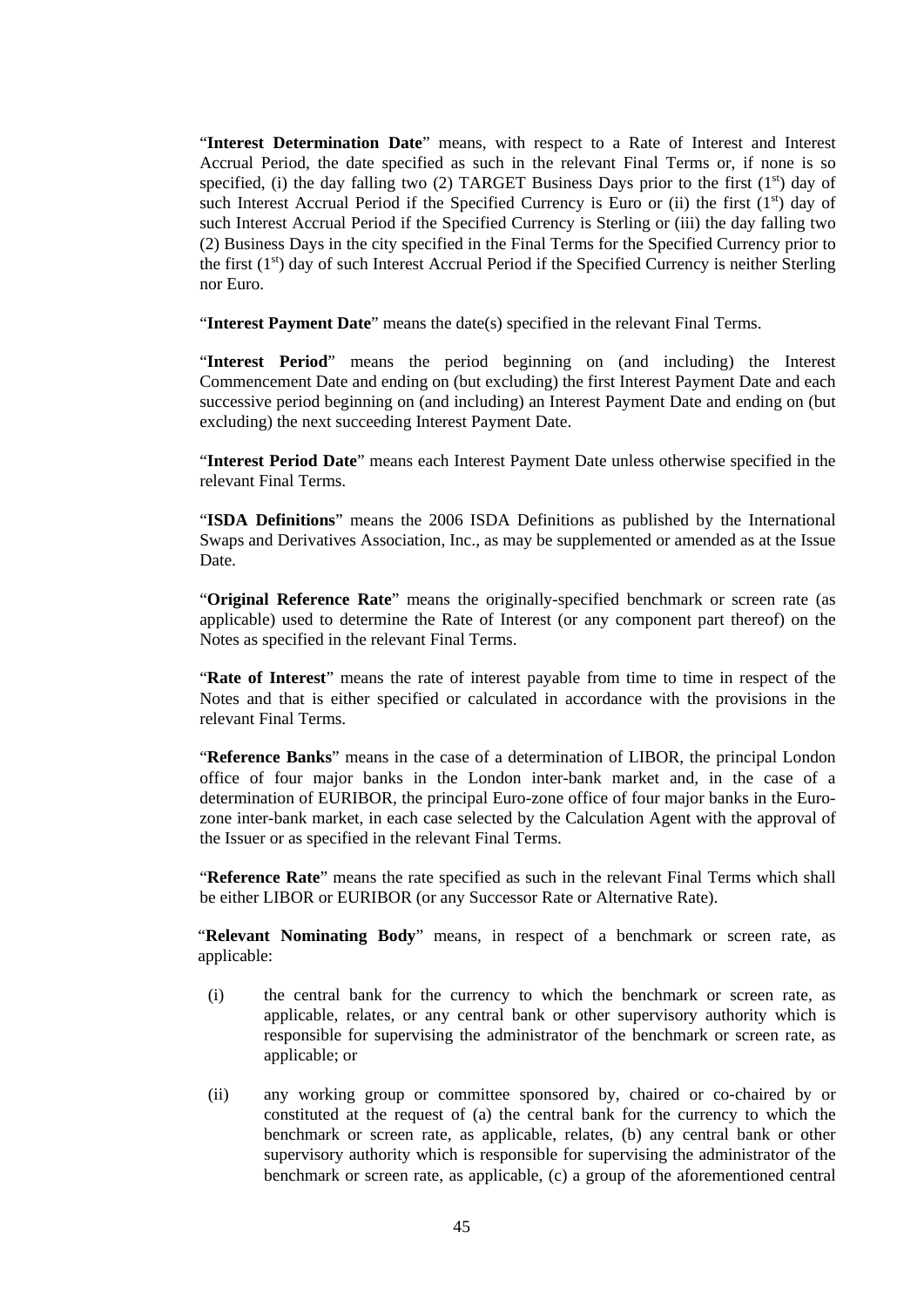banks or other supervisory authorities or (d) the Financial Stability Board or any part thereof.

"**Relevant Screen Page**" means such page, section, caption, column or other part of a particular information service as may be specified in the relevant Final Terms or such other page, section, caption, column or other part as may replace it on that information service or on such other information service, in each case as may be nominated by the person or organisation providing or sponsoring the information appearing there for the purpose of displaying rates or prices comparable to that Reference Rate.

"**Successor Rate**" means a successor to or replacement of the Original Reference Rate which is formally recommended by any Relevant Nominating Body, and if, following a Benchmark Event, two (2) or more successor or replacement rates are recommended by any Relevant Nominating Body, the Independent Adviser, shall determine which of those successor or replacement rates is most appropriate, having regard to, *inter alia*, the particular features of the relevant Notes and the nature of the Issuer.

"**Specified Currency**" means the currency specified as such in the relevant Final Terms.

### **(b) Interest on Fixed Rate Notes**

Each Fixed Rate Note bears interest on its outstanding nominal amount from the Interest Commencement Date at the rate per annum (expressed as a percentage) equal to the Rate of Interest, such interest being payable in arrear on each Interest Payment Date.

If a Fixed Coupon Amount or a Broken Amount is specified in the relevant Final Terms, the amount of interest payable on each Interest Payment Date will amount to the Fixed Coupon Amount or, if applicable, the Broken Amount so specified and in the case of the Broken Amount will be payable on the particular Interest Payment Date(s) specified in the relevant Final Terms.

### **(c) Interest on Floating Rate Notes**

- (i) Interest Payment Dates: Each Floating Rate Note bears interest on its outstanding nominal amount from the Interest Commencement Date at the rate per annum (expressed as a percentage) equal to the Rate of Interest, such interest being payable in arrear (except as otherwise provided in the relevant Final Terms) on each Interest Payment Date. Such Interest Payment Date(s) is/are either shown in the relevant Final Terms as Specified Interest Payment Dates or, if no Specified Interest Payment Date(s) is/are shown in the relevant Final Terms, Interest Payment Date shall mean each date which falls the number of months or other period shown in the relevant Final Terms as the Interest Period after the preceding Interest Payment Date or, in the case of the first Interest Payment Date, after the Interest Commencement Date.
- (ii) Business Day Convention: If any date referred to in these Conditions that is specified to be subject to adjustment in accordance with a Business Day Convention would otherwise fall on a day that is not a Business Day, then, if the Business Day Convention specified is (A) the Floating Rate Business Day Convention, such date shall be postponed to the next day that is a Business Day unless it would thereby fall into the next calendar month, in which event (x) such date shall be brought forward to the immediately preceding Business Day and (y) each subsequent such date shall be the last Business Day of the month in which such date would have fallen had it not been subject to adjustment, (B) the Following Business Day Convention, such date shall be postponed to the next day that is a Business Day, (C) the Modified Following Business Day Convention, such date shall be postponed to the next day that is a Business Day unless it would thereby fall into the next calendar month, in which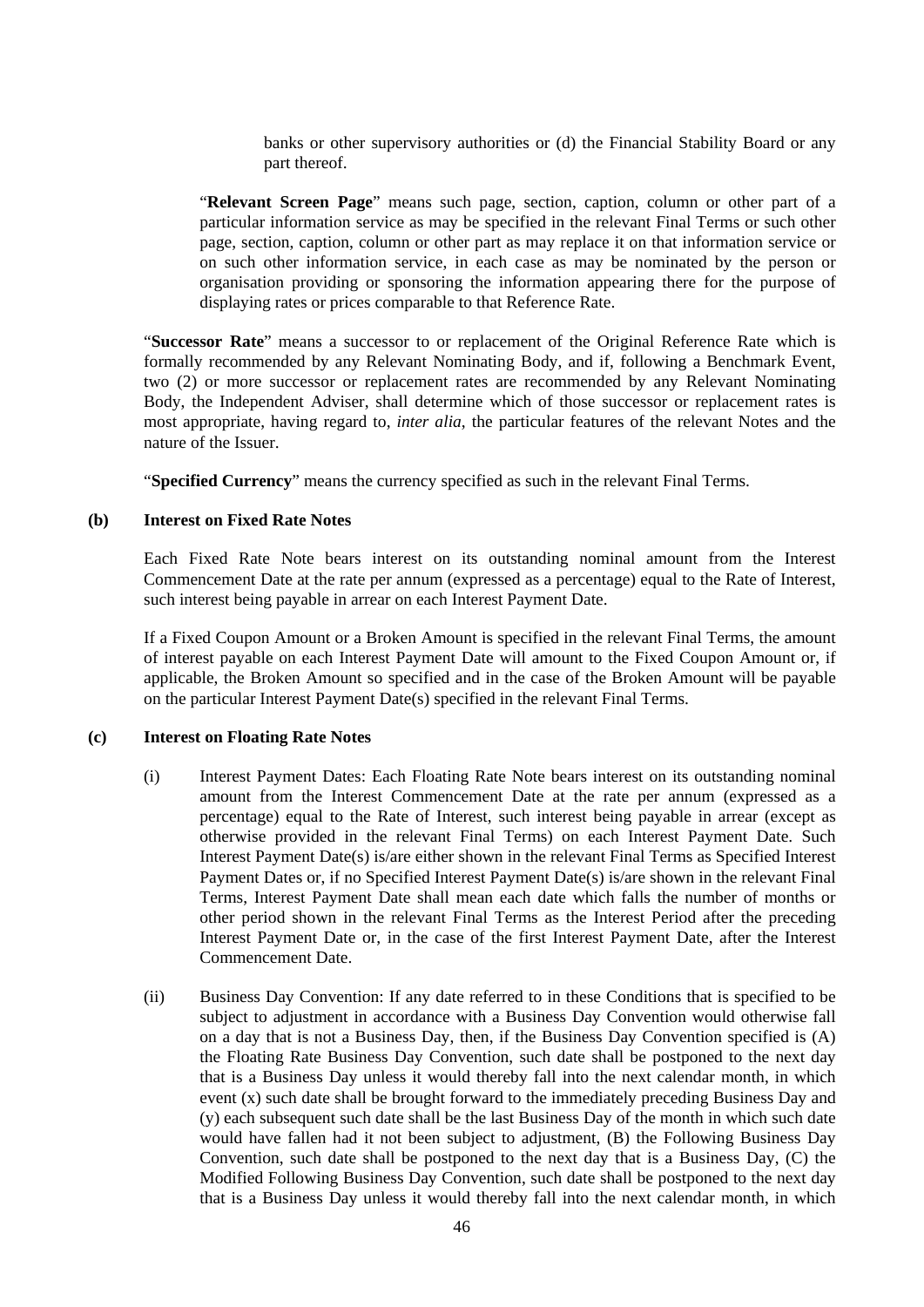event such date shall be brought forward to the immediately preceding Business Day or (D) the Preceding Business Day Convention, such date shall be brought forward to the immediately preceding Business Day.

- <span id="page-46-0"></span>(iii) Rate of Interest for Floating Rate Notes: The Rate of Interest in respect of Floating Rate Notes for each Interest Accrual Period shall be determined in the manner specified in the relevant Final Terms and the provisions below relating to either FBF Determination, ISDA Determination or Screen Rate Determination shall apply, depending upon which is specified in the relevant Final Terms.
	- (A) FBF Determination for Floating Rate Notes

Where FBF Determination is specified in the relevant Final Terms as the manner in which the Rate of Interest is to be determined, the Rate of Interest for each Interest Accrual Period shall be determined by the Calculation Agent as a rate equal to the relevant FBF Rate. For the purposes of this sub-paragraph [\(A\),](#page-46-0) "**FBF Rate**" for an Interest Accrual Period means a rate equal to the Floating Rate that would be determined by the Calculation Agent under a Transaction under the terms of an agreement incorporating the FBF Definitions and under which:

- I. the Floating Rate is as specified in the relevant Final Terms; and
- II. the relevant Floating Rate Determination Date (*Date de Détermination du Taux Variable*) is the first (1<sup>st</sup>) day of that Interest Accrual Period unless otherwise specified in the relevant Final Terms.

For the purposes of this sub-paragraph [\(A\),](#page-46-0) "**Floating Rate**" (*Taux Variable*), "**Calculation Agent**" (*Agent*), "**Floating Rate Determination Date**" (*Date de Détermination du Taux Variable*) and "**Transaction**" (*Transaction*) have the meanings given to those terms in the FBF Definitions, provided that "**Euribor**" means the rate calculated for deposits in euro which appears on Reuters Page EURIBOR01, as more fully described in the relevant Final Terms.

In the relevant Final Terms, when the paragraph "Floating Rate" specifies that the rate is determined by linear interpolation, in respect of an Interest Period, the Rate of Interest for such Interest Period shall be calculated by the Calculation Agent by straight line linear interpolation by reference to two rates based on the relevant Floating Rate, one of which shall be determined as if the maturity were the period of time (for which rates are available) next shorter than the length of the relevant Interest Period, and the other of which shall be determined as if the maturity were the period of time (for which rates are available) next longer than the length of the relevant Interest Period.

<span id="page-46-1"></span>(B) ISDA Determination for Floating Rate Notes

Where ISDA Determination is specified in the relevant Final Terms as the manner in which the Rate of Interest is to be determined, the Rate of Interest for each Interest Accrual Period shall be determined by the Calculation Agent as a rate equal to the relevant ISDA Rate. For the purposes of this sub-paragraph [\(B\),](#page-46-1) "**ISDA Rate**" for an Interest Accrual Period means a rate equal to the Floating Rate that would be determined by the Calculation Agent under a Swap Transaction under the terms of an agreement incorporating the ISDA Definitions and under which:

I. the Floating Rate Option is as specified in the relevant Final Terms;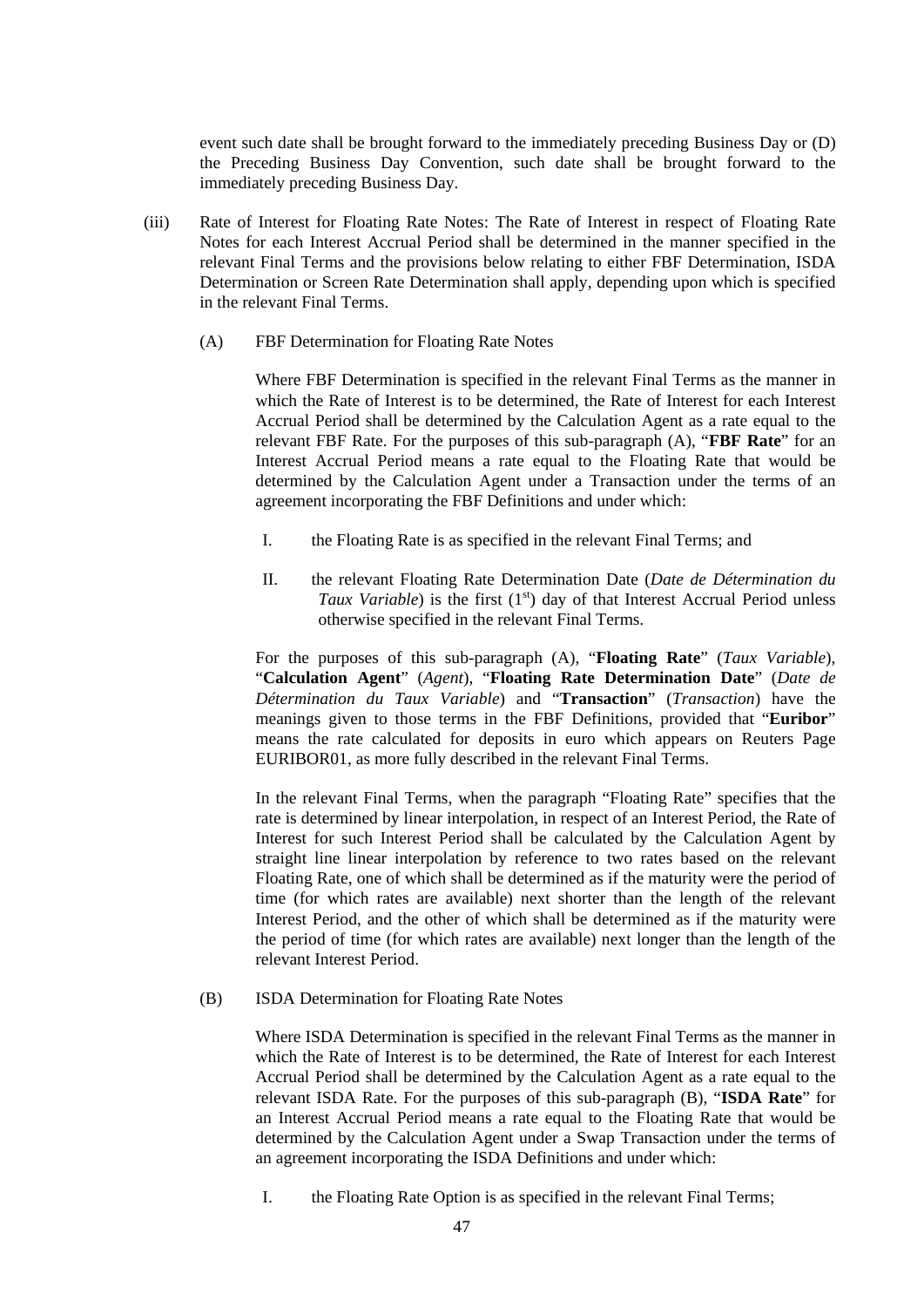- II. the Designated Maturity is a period specified in the relevant Final Terms; and
- III. the relevant Reset Date is the first  $(1<sup>st</sup>)$  day of that Interest Accrual Period unless otherwise specified in the relevant Final Terms.

For the purposes of this sub-paragraph [\(B\),](#page-46-1) "**Floating Rate**", "**Calculation Agent**", "**Floating Rate Option**", "**Designated Maturity**", "**Reset Date**" and "**Swap Transaction**" have the meanings given to those terms in the ISDA Definitions.

In the applicable Final Terms, when the paragraph "Floating Rate Option" specifies that the rate is determined by linear interpolation, in respect of an Interest Period, the Rate of Interest for such Interest Period shall be calculated by the Calculation Agent by straight line linear interpolation by reference to two rates based on the relevant Floating Rate Option, one of which shall be determined as if the Designated Maturity were the period of time (for which rates are available) next shorter than the length of the relevant Interest Period, and the other of which shall be determined as if the Designated Maturity were the period of time (for which rates are available) next longer than the length of the relevant Interest Period.

<span id="page-47-1"></span><span id="page-47-0"></span>(C) Screen Rate Determination for Floating Rate Notes

Where Screen Rate Determination is specified in the relevant Final Terms as the manner in which the Rate of Interest is to be determined, the Rate of Interest for each Interest Accrual Period will, subject as provided below, be either:

- I. the offered quotation; or
- II. the arithmetic mean of the offered quotations, (expressed as a percentage rate per annum) for the Reference Rate which appears or appear, as the case may be, on the Relevant Screen Page as at either 11.00 a.m. (London time in the case of LIBOR or Brussels time in the case of EURIBOR) on the Interest Determination Date in question as determined by the Calculation Agent. If five or more of such offered quotations are available on the Relevant Screen Page, the highest (or, if there is more than one such highest quotation, one only of such quotations) and the lowest (or, if there is more than one such lowest quotation, one only of such quotations) shall be disregarded by the Calculation Agent for the purpose of determining the arithmetic mean of such offered quotations.

If the Reference Rate from time to time in respect of Floating Rate Notes is specified in the relevant Final Terms as being other than LIBOR or EURIBOR, the Rate of Interest in respect of such Notes will be determined as provided in the relevant Final Terms.

III. if the Relevant Screen Page is not available or, if sub-paragraph  $5(c)(iii)(C)I$ applies and no such offered quotation appears on the Relevant Screen Page, or, if sub-paragraph [5\(c\)\(iii\)\(C\)II](#page-47-1) applies and fewer than three such offered quotations appear on the Relevant Screen Page, in each case as at the time specified above, subject as provided below, the Calculation Agent shall request, if the Reference Rate is LIBOR, the principal London office of each of the Reference Banks or, if the Reference Rate is EURIBOR, the principal Euro-zone office of each of the Reference Banks, to provide the Calculation Agent with its offered quotation (expressed as a percentage rate per annum)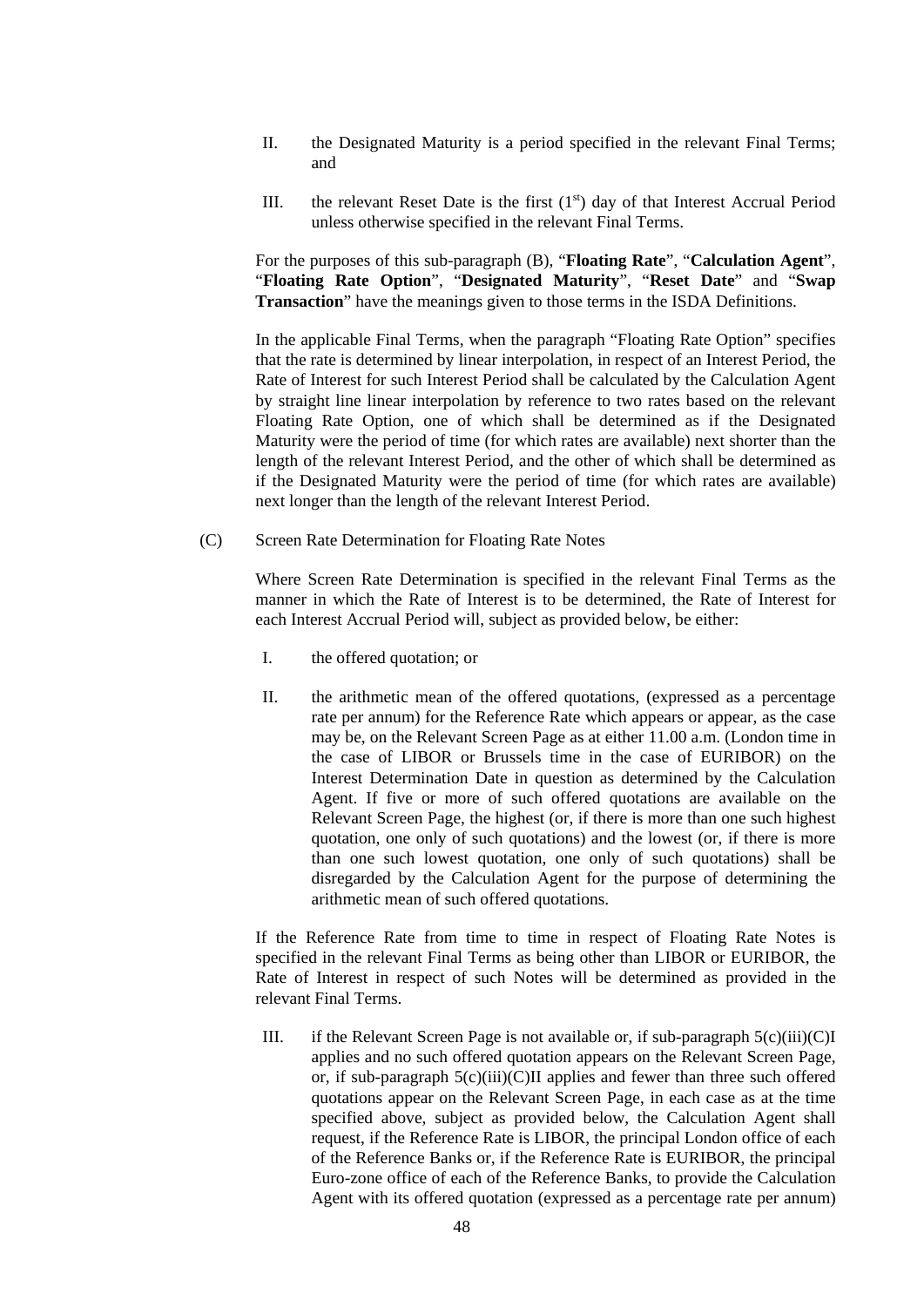for the Reference Rate if the Reference Rate is LIBOR, at approximately 11.00 a.m. (London time), or if the Reference Rate is EURIBOR, at approximately 11.00 a.m. (Brussels time) on the Interest Determination Date in question. If two or more of the Reference Banks provide the Calculation Agent with such offered quotations, the Rate of Interest for such Interest Period shall be the arithmetic mean of such offered quotations as determined by the Calculation Agent; and

IV. if sub-paragraph  $5(c)(iii)(C)(III)$  above applies and the Calculation Agent determines that fewer than two Reference Banks are providing offered quotations, subject as provided below, the Rate of Interest shall be the arithmetic mean of the rates per annum (expressed as a percentage) as communicated to (and at the request of) the Calculation Agent by the Reference Banks or any two or more of them, at which such banks were offered, if the Reference Rate is LIBOR, at approximately 11.00 a.m. (London time) or, if the Reference Rate is EURIBOR, at approximately 11.00 a.m. (Brussels time) on the relevant Interest Determination Date, deposits in the Specified Currency for a period equal to that which would have been used for the Reference Rate by leading banks in, if the Reference Rate is LIBOR, the London inter-bank market or, if the Reference Rate is EURIBOR, the Euro-zone inter-bank market, as the case may be, or, if fewer than two of the Reference Banks provide the Calculation Agent with such offered rates, the offered rate for deposits in the Specified Currency for a period equal to that which would have been used for the Reference Rate, or the arithmetic mean of the offered rates for deposits in the Specified Currency for a period equal to that which would have been used for the Reference Rate, at which, if the Reference Rate is LIBOR, at approximately 11.00 a.m. (London time) or, if the Reference Rate is EURIBOR, at approximately 11.00 a.m. (Brussels time), on the relevant Interest Determination Date, any one or more banks (which bank or banks is or are in the opinion of the Issuer suitable for such purpose) informs the Calculation Agent it is quoting to leading banks in, if the Reference Rate is LIBOR, the London inter-bank market or, if the Reference Rate is EURIBOR, the Euro-zone inter-bank market, as the case may be, provided that, if the Rate of Interest cannot be determined in accordance with the foregoing provisions of this paragraph, the Rate of Interest shall be determined as at the last preceding Interest Determination Date (though substituting, where a different Margin or Maximum or Minimum Rate of Interest is to be applied to the relevant Interest Accrual Period from that which applied to the last preceding Interest Accrual Period, the Margin or Maximum or Minimum Rate of Interest relating to the relevant Interest Accrual Period, in place of the Margin or Maximum or Minimum Rate of Interest relating to that last preceding Interest Accrual Period).

#### (D) Benchmark Event

If a Benchmark Event occurs in relation to an Original Reference Rate when any Rate of Interest (or any component part thereof) remains to be determined by reference to such Original Reference Rate and Screen Rate Determination applies, then the following provisions shall apply and shall prevail over other fallbacks specified in Condition  $5(c)(iii)(C)$ .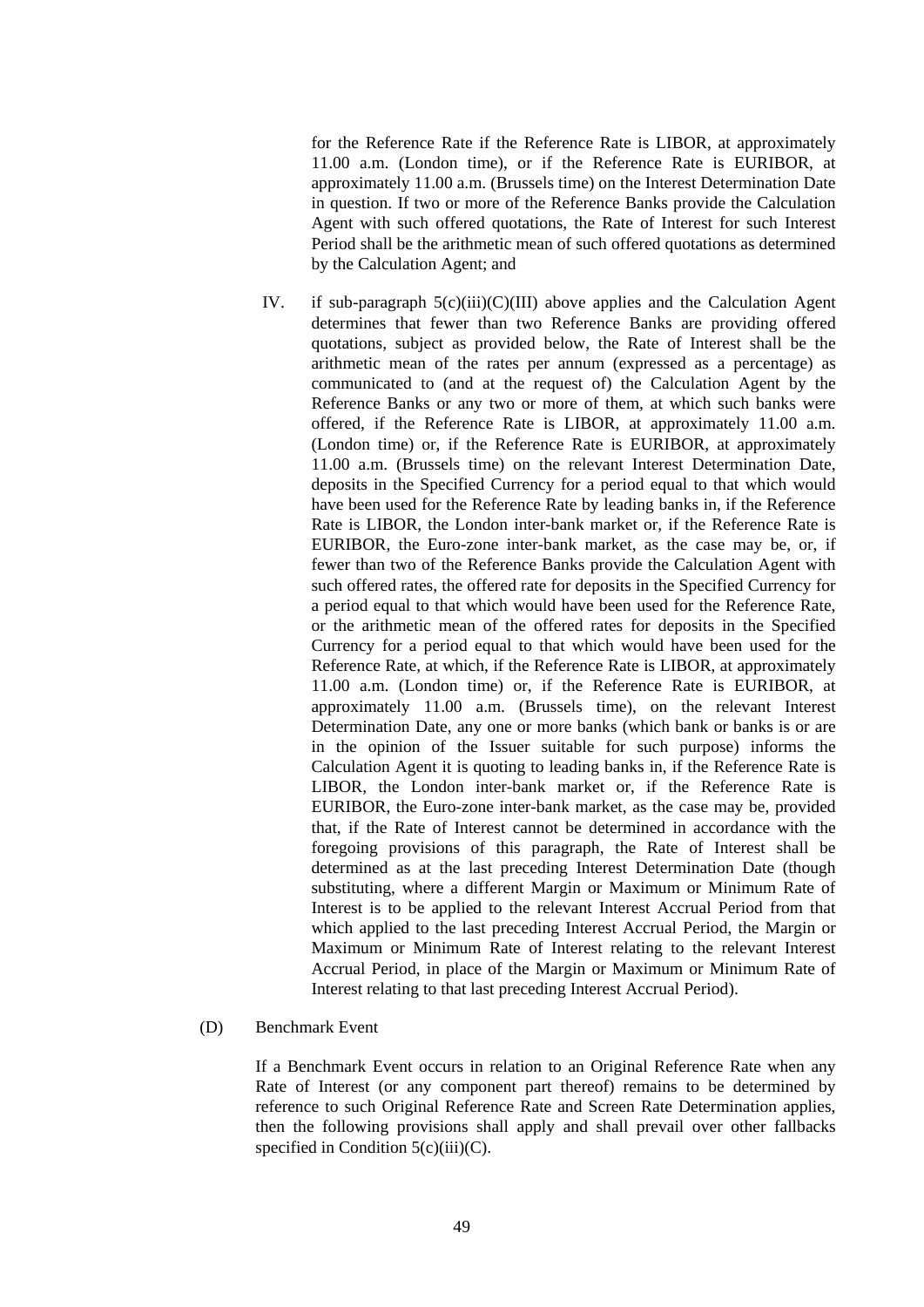#### (a) Independent Adviser

The Issuer shall use its reasonable endeavours to appoint an Independent Adviser, as soon as reasonably practicable, to determine a Successor Rate, failing which an Alternative Rate (in accordance with Condition  $5(c)(iii)(D)(b)$ ) and, in either case, an Adjustment Spread if any (in accordance with Condition  $5(c)(iii)(D)(c))$  and any Benchmark Amendments (in accordance with Condition 5(c)(iii)(D)(d)).

In making such determination, the Independent Adviser appointed pursuant to this Condition  $5(c)(iii)(D)(a)$  shall act in good faith in a commercially reasonable manner as an independent expert. In the absence of bad faith, manifest error or fraud, the Independent Adviser shall have no liability whatsoever to the Issuer, the Paying Agents, the Calculation Agent or any other party responsible for determining the Rate of Interest specified in the applicable Final Terms or the Noteholders or the Couponholders for any determination made by it, pursuant to this Condition  $5(c)(iii)(D)(a)$ .

#### (b) Successor Rate or Alternative Rate

If the Independent Adviser, determines in good faith and in a commercially reasonable manner that:

- (i) there is a Successor Rate, then such Successor Rate shall (subject to adjustment as provided in Condition  $5(c)(iii)(D)(c))$  subsequently be used in place of the Original Reference Rate to determine the relevant Rate of Interest (or the relevant component part thereof) for all relevant future payments of interest on the Notes (subject to the further operation of this Condition  $5(c)(iii)(D)$ ; or
- (ii) there is no Successor Rate but that there is an Alternative Rate, then such Alternative Rate shall (subject to adjustment as provided in Condition  $5(c)(iii)(D)(c)$ ) subsequently be used in place of the Original Reference Rate to determine the relevant Rate of Interest (or the relevant component part thereof) for all relevant future payments of interest on the Notes (subject to the further operation of this Condition  $5(c)(iii)(D)$ ).

#### (c) Adjustment Spread

If the Independent Adviser, determines in good faith and in a commercially reasonable manner (i) that an Adjustment Spread is required to be applied to the Successor Rate or the Alternative Rate (as the case may be) and (ii) the quantum of, or a formula or methodology for determining, such Adjustment Spread, then such Adjustment Spread shall be applied to the Successor Rate or the Alternative Rate (as the case may be) for each subsequent determination of a relevant Rate of Interest (or a relevant component thereof) by reference to such Successor Rate or Alternative Rate (as applicable).

### (d) Benchmark Amendments

If any Successor Rate, Alternative Rate or, in either case, Adjustment Spread is determined in accordance with this Condition  $5(c)(iii)(D)$  and the Independent Adviser, determines in good faith and in a commercially reasonable manner (i) that amendments to these Conditions are necessary to ensure the proper operation of such Successor Rate, Alternative Rate and/or Adjustment Spread (such amendments,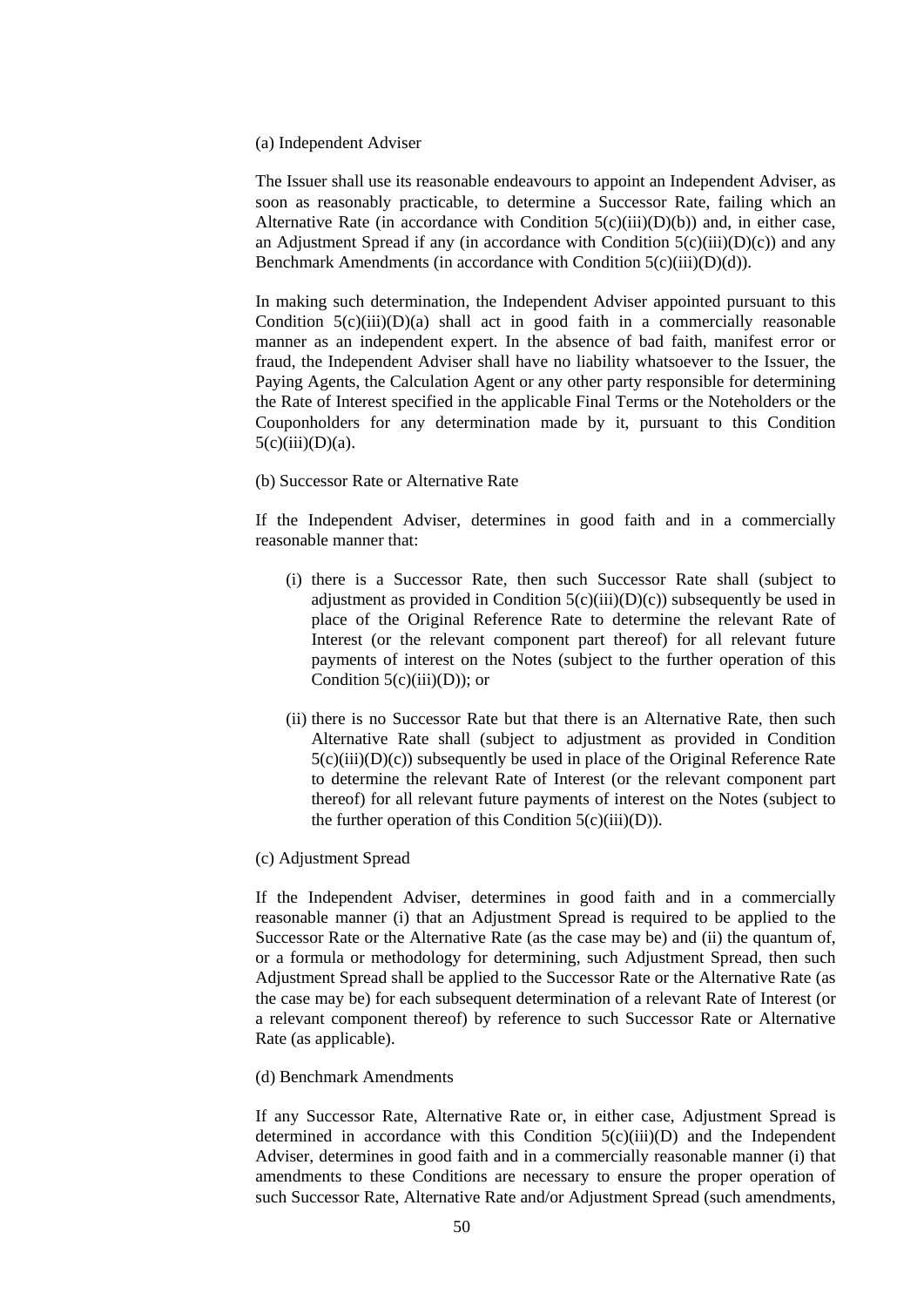the "**Benchmark Amendments**") and (ii) the terms of the Benchmark Amendments, then the Issuer shall, subject to giving notice thereof in accordance with Condition  $5(c)(iii)(D)(e)$ , without any requirement for the consent or approval of Noteholders, vary these Conditions to give effect to such Benchmark Amendments with effect from the date specified in such notice.

For the avoidance of doubt, and in connection with any such variation in accordance with this Condition  $5(c)(iii)(D)(d)$ , the Issuer shall comply with the rules of any stock exchange on which the Notes are for the time being admitted to trading.

(e) Notices

Any Successor Rate, Alternative Rate, Adjustment Spread and the specific terms of any Benchmark Amendments, determined under this Condition  $5(c)(iii)(D)$  will be notified promptly by the Issuer, after receiving such information from the Independent Adviser, to the Fiscal Agent, the Calculation Agent, the Paying Agents, the Representative of the *Masse* and, in accordance with Condition 15, the Noteholders. Such notice shall be irrevocable and shall specify the effective date of the Benchmark Amendments, if any.

The Issuer shall deliver to the Fiscal Agent, the Calculation Agent and the Paying Agents a certificate signed by one authorised signatory of the Issuer:

- (i) confirming (i) that a Benchmark Event has occurred, (ii) the Successor Rate or, as the case may be, the Alternative Rate and, (iii) where applicable, any Adjustment Spread and/or the specific terms of any Benchmark Amendments as determined by the Independent Adviser in accordance with the provisions of this Condition  $5(c)(iii)(D)$ ; and
- (ii) certifying that the Independent Adviser has confirmed that the Benchmark Amendments are necessary to ensure the proper operation of such Successor Rate, Alternative Rate and/or Adjustment Spread.

The Fiscal Agent and the Paying Agents shall make such certificate available at their respective offices, for inspection by the Noteholders at all reasonable times during normal business hours.

Each of the Fiscal Agent, the Calculation Agent and the Paying Agents shall be entitled to rely on such certificate (without liability to any person) as sufficient evidence thereof. The Successor Rate or Alternative Rate and the Adjustment Spread (if any) and the Benchmark Amendments (if any) specified in such certificate will (in the absence of manifest error or bad faith in the determination of the Successor Rate or Alternative Rate and the Adjustment Spread (if any) and the Benchmark Amendments (if any) and without prejudice to the Fiscal Agent's, the Calculation Agent's or the Paying Agents' ability to rely on such certificate as aforesaid) be binding on the Issuer, the Fiscal Agent, the Calculation Agent, the Paying Agents and the Noteholders or Couponholders.

(f) Survival of Original Reference Rate

If (i) the Issuer is unable to appoint an Independent Adviser; or (ii) the Independent Adviser appointed by it fails to determine a Successor Rate or, failing which, an Alternative Rate in accordance with this Condition  $5(c)(iii)(D)(a)$  prior to the relevant Interest Determination Date, the Rate of Interest applicable to the next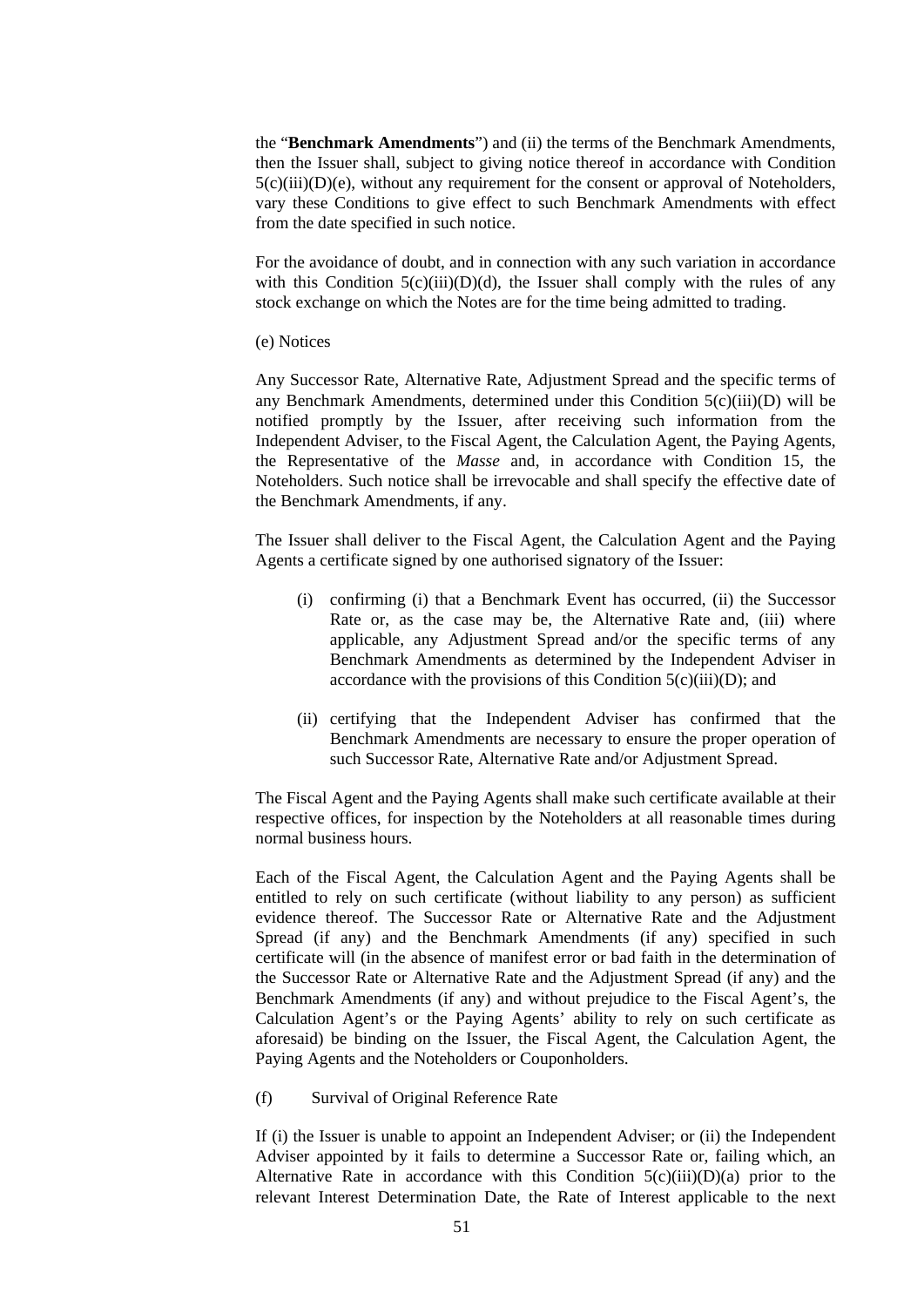succeeding Interest Period shall be equal to the Rate of Interest last determined in relation to the Notes in respect of the immediately preceding Interest Period. If there has not been a first Interest Payment Date, the Rate of Interest shall be the Rate of Interest applicable to the first Interest Period. For the sake of clarity, where, in accordance with the relevant Final Terms, a different Margin or Maximum or Minimum Rate of Interest is to be applied to the relevant Interest Period from that which applied to the last preceding Interest Period, and notwithstanding the fact that the Rate of Interest shall remain the one determined in respect of the immediately preceding Interest Period as indicated above, the Margin or Maximum or Minimum Rate of Interest relating to the relevant Interest Period shall be substituted in place of the Margin or Maximum or Minimum Rate of Interest relating to that last preceding Interest Period. For the avoidance of doubt, this Condition  $5(c)(iii)(D)(f)$  shall apply to the relevant next succeeding Interest Period only and any subsequent Interest Periods are subject to the subsequent operation of, and to adjustment as provided in, this Condition  $5(c)(iii)(D)(f)$ .

Without prejudice to the obligations of the Issuer under Condition  $5(c)(iii)(D)$  (a), (b), (c) and (d), the Original Reference Rate and the fallback provisions provided for in Condition 5(c)(iii)(C) will continue to apply unless and until a Benchmark Event has occurred.

(g) New Benchmark Event in respect of the Successor Rate or Alternative Rate

If Benchmark Amendments have been implemented pursuant to this Condition  $5(c)(iii)(D)$  and a new Benchmark Event occurs in respect of the then applicable Successor Rate or Alternative Rate, the Issuer shall use its reasonable endeavours to appoint an Independent Adviser and ensure that the provisions of this Condition  $5(c)(iii)(D)$  shall apply as if the Successor Rate or Alternative Rate were the Original Reference Rate.

- **(d) Fixed/Floating Rate Notes**: Fixed/Floating Rate Notes may bear interest at a rate (i) that the Issuer may elect to convert on the date set out in the Final Terms from a Fixed Rate to a Floating Rate, or from a Floating Rate to a Fixed Rate or (ii) that will automatically change from a Fixed Rate to a Floating Rate or from a Floating Rate to a Fixed Rate on the date set out in the Final Terms.
- **(e) Zero Coupon Notes**: Where a Note the Interest Basis of which is specified to be Zero Coupon is repayable prior to the Maturity Date and is not paid when due, the amount due and payable prior to the Maturity Date shall be the Optional Redemption Amount or the Early Redemption Amount, as the case may be, of such Note. As from the Maturity Date, the Rate of Interest for any overdue principal of such a Note shall be a rate per annum (expressed as a percentage) equal to the Amortisation Yield (as described in Condition 6(e)(i)).
- **(f) Accrual of Interest**: Interest shall cease to accrue on each Note on the due date for redemption unless (i) in the case of Dematerialised Notes, on such due date or (ii) in the case of Materialised Notes, upon due presentation, payment is improperly withheld or refused, in which event interest shall continue to accrue (as well after as before judgment) at the Rate of Interest in the manner provided in this Condition 5 to the Relevant Date.

#### **(g) Margin, Maximum/Minimum Rates of Interest and Redemption Amounts and Rounding**:

(i) If any Margin is specified in the relevant Final Terms (either  $(x)$  generally, or  $(y)$  in relation to one or more Interest Accrual Periods), an adjustment shall be made to all Rates of Interest,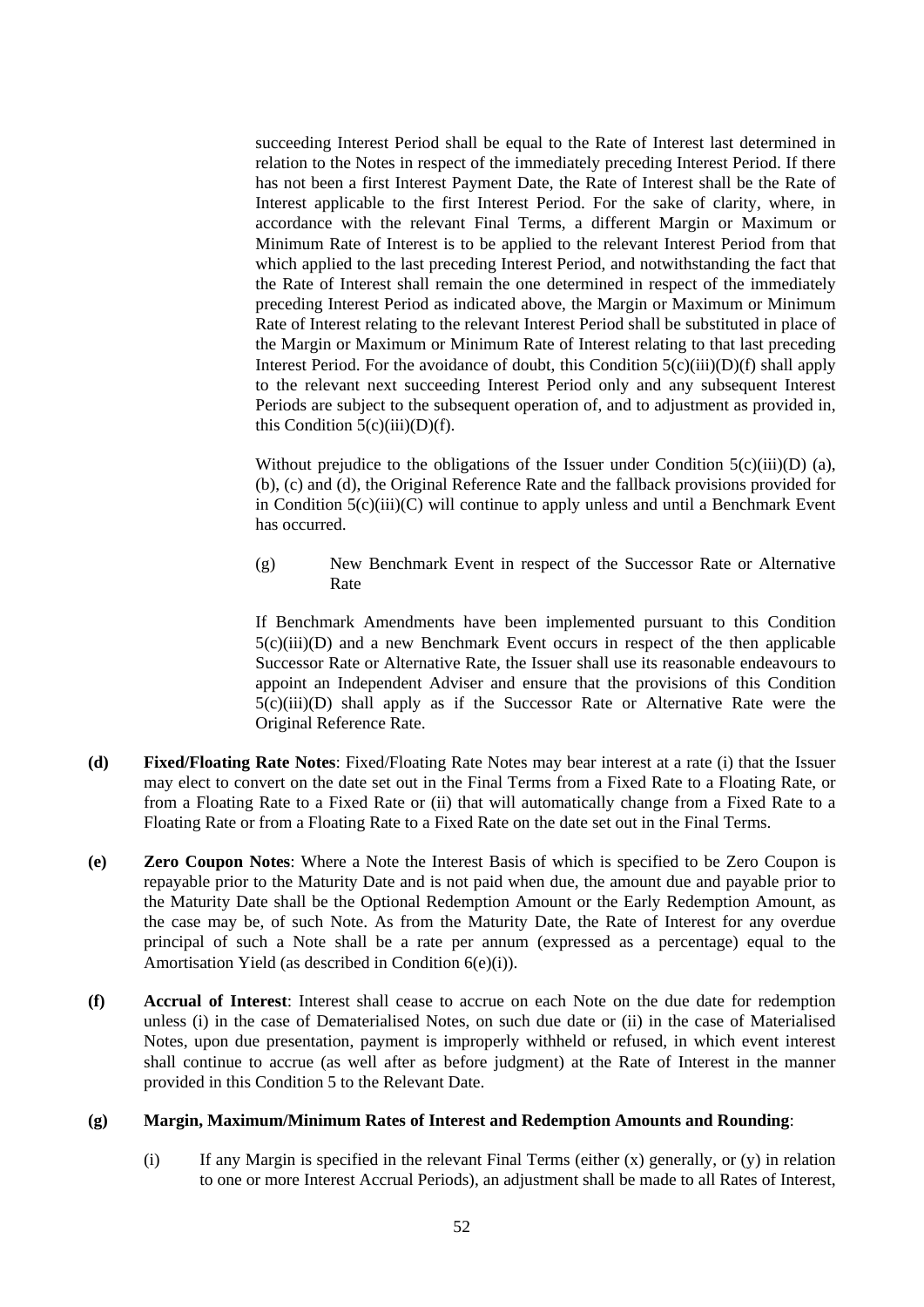in the case of (x), or the Rates of Interest for the specified Interest Accrual Periods, in the case of (y), calculated in accordance with (c) above by adding (if a positive number) or subtracting the absolute value (if a negative number) of such Margin, subject always to the next paragraph.

- (ii) If any Maximum or Minimum Rate of Interest or Redemption Amount is specified in the relevant Final Terms, then any Rate of Interest or Redemption Amount shall be subject to such maximum or minimum, as the case may be. Unless a higher Minimum Rate of Interest is provided in the relevant Final Terms, the Minimum Rate of Interest (which, for the avoidance of doubt, includes any applicable Margin) shall be deemed to be 0.00 per cent.
- (iii) For the purposes of any calculations required pursuant to these Conditions, (x) all percentages resulting from such calculations shall be rounded, if necessary, to the nearest one hundred-thousandth of a percentage point (with halves being rounded up), (y) all figures shall be rounded to seven significant figures (with halves being rounded up) and (z) all currency amounts that fall due and payable shall be rounded to the nearest unit of such currency (with halves being rounded up), save in the case of yen, which shall be rounded down to the nearest yen. For these purposes "**unit**" means the lowest amount of such currency that is available as legal tender in the country(ies) of such currency.
- **(h) Calculations**: The amount of interest payable in respect of any Note for any period shall be calculated by multiplying the product of the Rate of Interest and the outstanding nominal amount of such Note by the Day Count Fraction, unless an Interest Amount is specified in the relevant Final Terms in respect of such period, in which case the amount of interest payable in respect of such Note for such period shall equal such Interest Amount. Where any Interest Period comprises two or more Interest Accrual Periods, the amount of interest payable in respect of such Interest Period shall be the sum of the amounts of interest payable in respect of each of those Interest Accrual Periods.
- **(i) Determination and Publication of Rates of Interest, Interest Amounts, Final Redemption Amounts, Optional Redemption Amounts and Early Redemption Amounts**: As soon as practicable after the relevant time on such date as the Calculation Agent may be required to calculate any rate or amount, obtain any quotation or make any determination or calculation, it shall determine such rate and calculate the Interest Amounts in respect of each Specified Denomination of the Notes for the relevant Interest Accrual Period, calculate the Final Redemption Amount, Optional Redemption Amount or Early Redemption Amount, obtain such quotation or make such determination or calculation, as the case may be, and cause the Rate of Interest and the Interest Amounts for each Interest Accrual Period and the relevant Interest Payment Date and, if required to be calculated, the Final Redemption Amount, Optional Redemption Amount or any Early Redemption Amount to be notified to the Fiscal Agent, the Issuer, each of the Paying Agents, the Noteholders, any other Calculation Agent appointed in respect of the Notes that is to make a further calculation upon receipt of such information and, if the Notes are admitted to trading on a Regulated Market and the rules of, or applicable to, such Regulated Market so require, such Regulated Market as soon as possible after their determination but in no event later than (i) the commencement of the relevant Interest Period, if determined prior to such time, in the case of notification to such Regulated Market of a Rate of Interest and Interest Amount, or (ii) in all other cases, the fourth  $(4<sup>th</sup>)$ Business Day after such determination. Where any Interest Payment Date or Interest Period Date is subject to adjustment pursuant to Condition  $5(c)(ii)$ , the Interest Amounts and the Interest Payment Date so published may subsequently be amended (or appropriate alternative arrangements made by way of adjustment) without notice in the event of an extension or shortening of the Interest Period. The determination of any rate or amount, the obtaining of each quotation and the making of each determination or calculation by the Calculation Agent(s) shall (in the absence of manifest error) be final and binding upon all parties.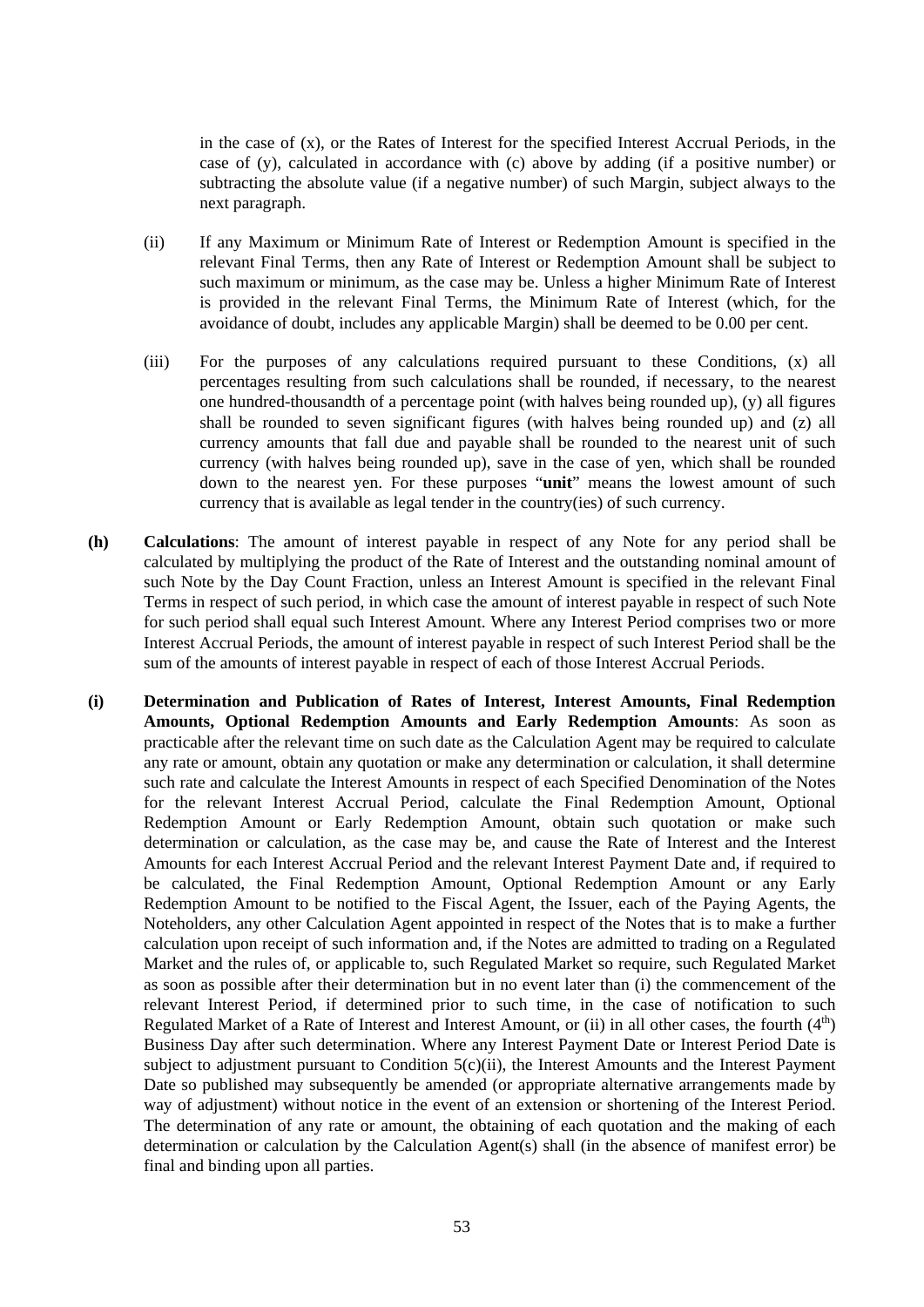**(j) Calculation Agent**: The Issuer shall procure that there shall at all times be one or more Calculation Agents if provision is made for them in the relevant Final Terms and for so long as any Note is outstanding (as defined in Condition 4). If any Reference Bank (acting through its relevant office) is unable or unwilling to continue to act as a Reference Bank, then the Issuer shall appoint another Reference Bank with an office in the Relevant Financial Centre to act as such in its place. Where more than one Calculation Agent is appointed in respect of the Notes, references in these Conditions to the Calculation Agent shall be construed as each Calculation Agent performing its respective duties under the Conditions. If the Calculation Agent is unable or unwilling to act as such or if the Calculation Agent fails duly to establish the Rate of Interest for an Interest Period or Interest Accrual Period or to calculate any Interest Amount, Final Redemption Amount, Early Redemption Amount or Optional Redemption Amount, as the case may be, or to comply with any other requirement, the Issuer shall appoint a leading bank or investment banking firm engaged in the interbank market (or, if appropriate, money, swap or over-the-counter index options market) that is most closely connected with the calculation or determination to be made by the Calculation Agent (acting through its principal Paris office or any other office actively involved in such market) to act as such in its place. The Calculation Agent may not resign its duties without a successor having been appointed as aforesaid. So long as the Notes are admitted to trading on a Regulated Market and the rules of, or applicable to, that Regulated Market so require, notice of any change of Calculation Agent shall be given in accordance with Condition 15.

### **6. REDEMPTION, PURCHASE AND OPTIONS**

- **(a) Final Redemption**: Unless previously redeemed, purchased and cancelled as provided below, each Note shall be finally redeemed on the Maturity Date specified in the relevant Final Terms at its Final Redemption Amount (which, unless otherwise provided in the relevant Final Terms, is its nominal amount, except for Zero Coupon Notes).
- **(b) Redemption at the Option of the Issuer**: If a Call Option is specified in the relevant Final Terms, the Issuer may, subject to compliance by the Issuer with all relevant laws, regulations and directives and on giving not less than fifteen (15) nor more than thirty (30) days' irrevocable notice in accordance with Condition 15 to the Noteholders (or such other notice period as may be specified in the relevant Final Terms) redeem all or, if so provided, some, of the Notes on any Optional Redemption Date (as specified in the relevant Final Terms). Any such redemption of Notes shall be at their Optional Redemption Amount (as specified in the relevant Final Terms) together with interest accrued (except with respect to Zero Coupon Notes) to the date fixed for redemption (including, where applicable, any arrears of interest), if any. Any such redemption or exercise must relate to Notes of a nominal amount at least equal to the minimum nominal amount to be redeemed specified in the relevant Final Terms and no greater than the maximum nominal amount to be redeemed specified in the relevant Final Terms.

All Notes in respect of which any such notice is given shall be redeemed on the date specified in such notice in accordance with this Condition.

In the case of a partial redemption in respect of Materialised Notes, the notice to holders of such Materialised Notes shall also contain the number of the Definitive Materialised Bearer Notes to be redeemed which shall have been drawn in such place and in such manner as may be fair and reasonable in the circumstances, taking account of prevailing market practices, subject to compliance with any applicable laws and Regulated Market or stock exchange requirements.

In the case of a partial redemption in respect of Dematerialised Notes, the redemption shall be effected by reducing the nominal amount of all such Dematerialised Notes in a Series in proportion to the aggregate nominal amount redeemed, subject to compliance with any applicable laws and Regulated Market or other stock exchange requirements.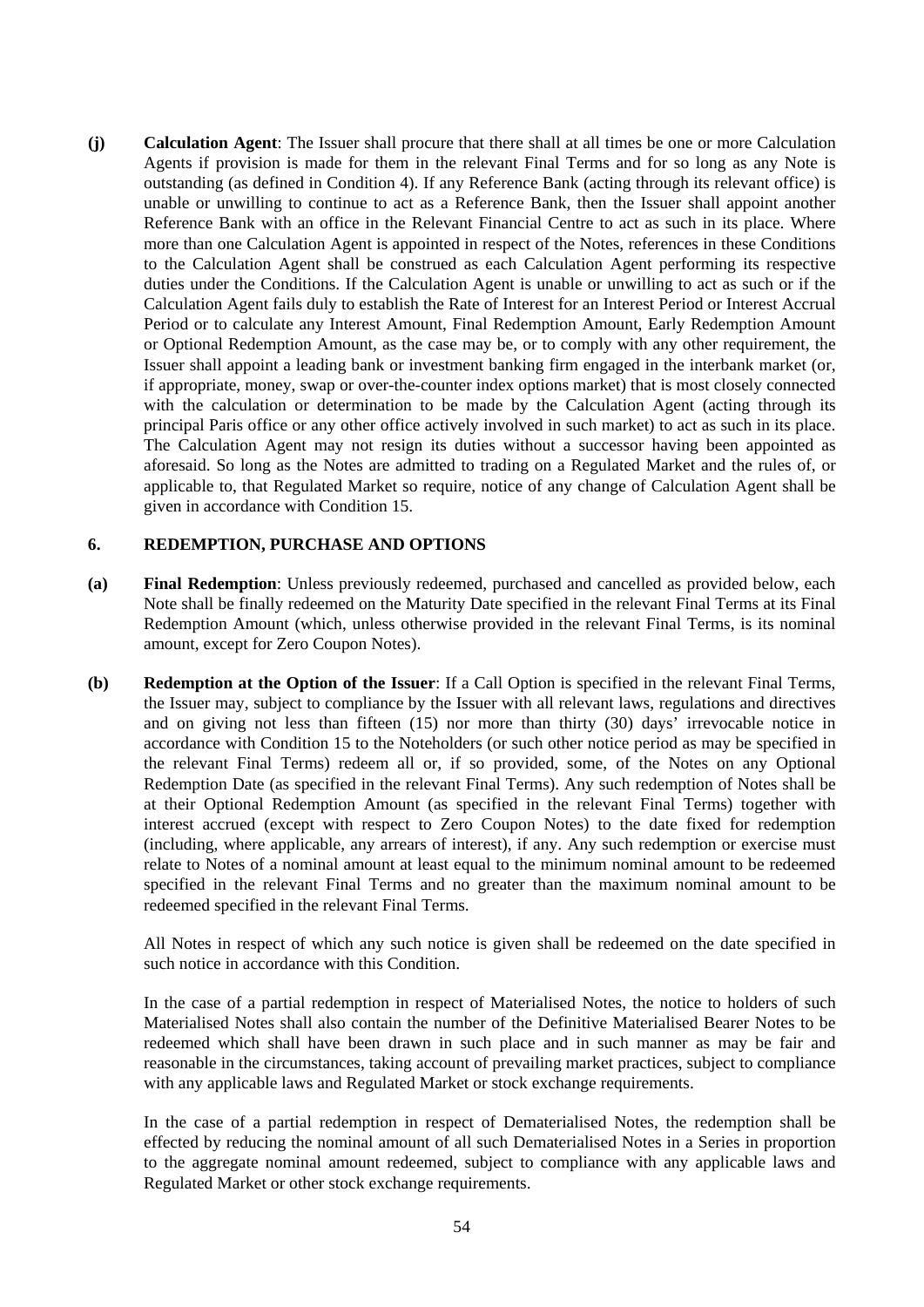In addition, so long as the Notes are listed and admitted to trading on any Regulated Market and the rules of such Regulated Market so require, the Issuer shall, once in each year in which there has been a partial redemption of the Notes (whether at the option of the Issuer or of the Noteholders), cause to be published in a leading newspaper with general circulation in the city where the Regulated Market is located or, so long as the Notes are listed on the official list of the Luxembourg Stock Exchange and admitted to trading on the Regulated Market of the Luxembourg Stock Exchange and so long as the rules of the Luxembourg Stock Exchange so permit, on the website of the Luxembourg Stock Exchange (www.bourse.lu), a notice specifying the aggregate nominal amount of Notes outstanding and, in the case of Materialised Notes, a list of any Definitive Materialised Bearer Notes drawn for redemption but not surrendered.

**(c) Make-Whole Redemption by the Issuer**: If a Make-Whole Redemption by the Issuer is specified in the relevant Final Terms, in respect of any issue of Notes, the Issuer will, subject to compliance by the Issuer with all relevant laws, regulations and directives and on giving not less than fifteen (15) nor more than thirty (30) days' irrevocable notice in accordance with Condition 15 to the Noteholders (or such other notice period as may be specified in the relevant Final Terms) have the option to redeem the Notes, in whole or in part, at any time or from time to time, prior to their Maturity Date or, if a Residual Maturity Call Option is specified as applicable in the relevant Final Terms, prior to their Residual Maturity Redemption Date (the "**Optional Redemption Date**") at their Optional Redemption Amount (as defined below).

"**Optional Redemption Amount**" means in respect of any Notes to be redeemed pursuant to this Condition 6(c) an amount, calculated by the Calculation Agent equal to the greater of:

(x) 100 per cent. of the nominal amount of the Notes so redeemed and,

(y) the sum of the then present values of the remaining scheduled payments of principal and interest on such Notes until their Maturity Date or, if the Residual Maturity Call Option is specified as applicable in the relevant Final Terms, until their Residual Maturity Redemption Date (not including any interest accrued on the Notes to, but excluding, the relevant Optional Redemption Date) discounted to the relevant Optional Redemption Date on an annual basis at the Redemption Rate plus a Redemption Margin (as specified in the relevant Final Terms),

plus in each case (x) or (y) above, any interest accrued on the Notes (except with respect to Zero Coupon Notes) to, but excluding, the Optional Redemption Date.

"**Redemption Rate**" means the average of the four quotations given by the Reference Dealers of the mid-market annual yield to maturity of the Reference Security (as specified in the relevant Final Terms) on the fourth  $(4<sup>th</sup>)$  business day preceding the Optional Redemption Date at 11.00 a.m. (Central European time (CET)).

"**Reference Dealers**" means each of the four banks selected by the Calculation Agent which are primary European government security dealers, and their respective successors, or market makers in pricing corporate bond issues or as specified in the relevant Final Terms.

If the Reference Security is no longer outstanding, a Similar Security (as specified in the relevant Final Terms) will be chosen by the Calculation Agent at 11.00 a.m. (Central European time (CET)) on the third  $(3<sup>rd</sup>)$  business day in Paris preceding the Optional Redemption Date, quoted in writing by the Calculation Agent to the Issuer and notified in accordance with Condition 15.

The Redemption Rate will be notified by the Issuer in accordance with Condition 15.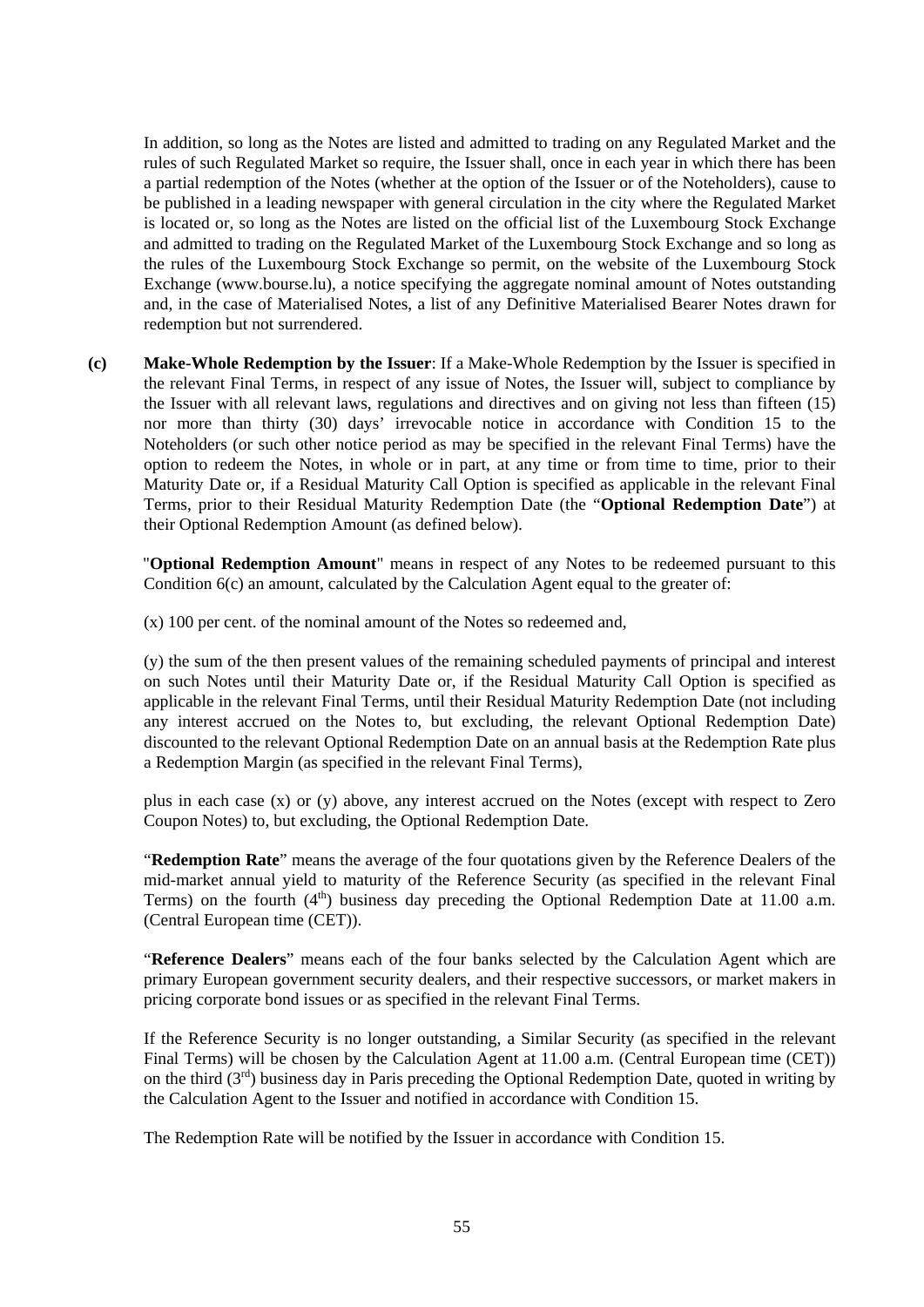The determination of any rate or amount, the obtaining of each quotation and the making of each determination or calculation by the Calculation Agent shall (in the absence of manifest error) be final and binding upon all parties.

In the case of a partial redemption, in respect of Materialised Notes, the notice to holders of such Materialised Notes shall also contain the number of the Definitive Materialised Notes to be redeemed, which shall have been drawn in such place and in such manner as may be fair and reasonable in the circumstances and taking account of prevailing market practices, subject to compliance with any applicable laws and Regulated Market or other stock exchange requirements on which the Notes are admitted to trading.

In the case of a partial redemption in respect of, Dematerialised Notes, the redemption will be effected by reducing the nominal amount of all such Dematerialised Notes in a Series in proportion to the aggregate nominal amount redeemed, subject to compliance with any applicable laws and Regulated Market or other stock exchange requirements on which the Notes are admitted to trading.

Any notice given by the Issuer pursuant to this Condition 6(c) shall be deemed void and of no effect in relation to any Note in the event that, prior to the giving of such notice by the Issuer, the relevant Noteholder had already delivered an Exercise Notice in relation to such Note in accordance with Condition 6(d) below.

**(d) Redemption at the Option of Noteholders**: If a Put Option is specified in the relevant Final Terms, the Issuer shall, at the option of the Noteholder, upon the Noteholder giving not less than fifteen (15) nor more than thirty (30) days' notice to the Issuer (or such other notice period as may be specified in the relevant Final Terms) redeem such Note on the Optional Redemption Date(s) (as specified in the relevant Final Terms) at its Optional Redemption Amount (as specified in the relevant Final Terms) together with interest accrued (except with respect to Zero Coupon Notes) to the date fixed for redemption including, where applicable, any arrears of interest.

To exercise such option the Noteholder must deposit with any Paying Agent at its specified office a duly completed option exercise notice (the "**Exercise Notice**") in the form obtained from any Paying Agent, within the notice period. In the case of Materialised Bearer Notes, the Exercise Notice shall have attached to it such Notes (together with all unmatured Coupons and unexchanged Talons). In the case of Dematerialised Notes, the Noteholder shall transfer, or cause to be transferred, the Dematerialised Notes to be redeemed to the account of the Fiscal Agent or the Paris Paying Agent specified in the Exercise Notice. No option so exercised and, where applicable, no Note so deposited or transferred may be withdrawn without the prior consent of the Issuer.

### **(e) Early Redemption Amount:**

- (i) Zero Coupon Notes:
	- (A) The Optional Redemption Amount, the Early Redemption Amount or the Acquisition Call Redemption Amount, as the case may be, payable in respect of any Zero Coupon Note, upon redemption of such Note pursuant to Condition 6(b), 6(c),  $6(d)$ ,  $6(f)$ ,  $6(h)$ ],  $6(i)$ ,  $6(i)$ ,  $6(l)$  or Condition  $6(m)$  or upon it becoming due and payable as provided in Condition 9 shall be calculated as provided below.
	- (B) Subject to the provisions of sub-paragraph (C) below, the Optional Redemption Amount, the Early Redemption Amount or the Acquisition Call Redemption Amount of any such Note shall be the scheduled Final Redemption Amount of such Note on the Maturity Date discounted at a rate per annum (expressed as a percentage) equal to the Amortisation Yield (which, if none is shown in the relevant Final Terms, shall be such rate as would produce an Optional Redemption Amount,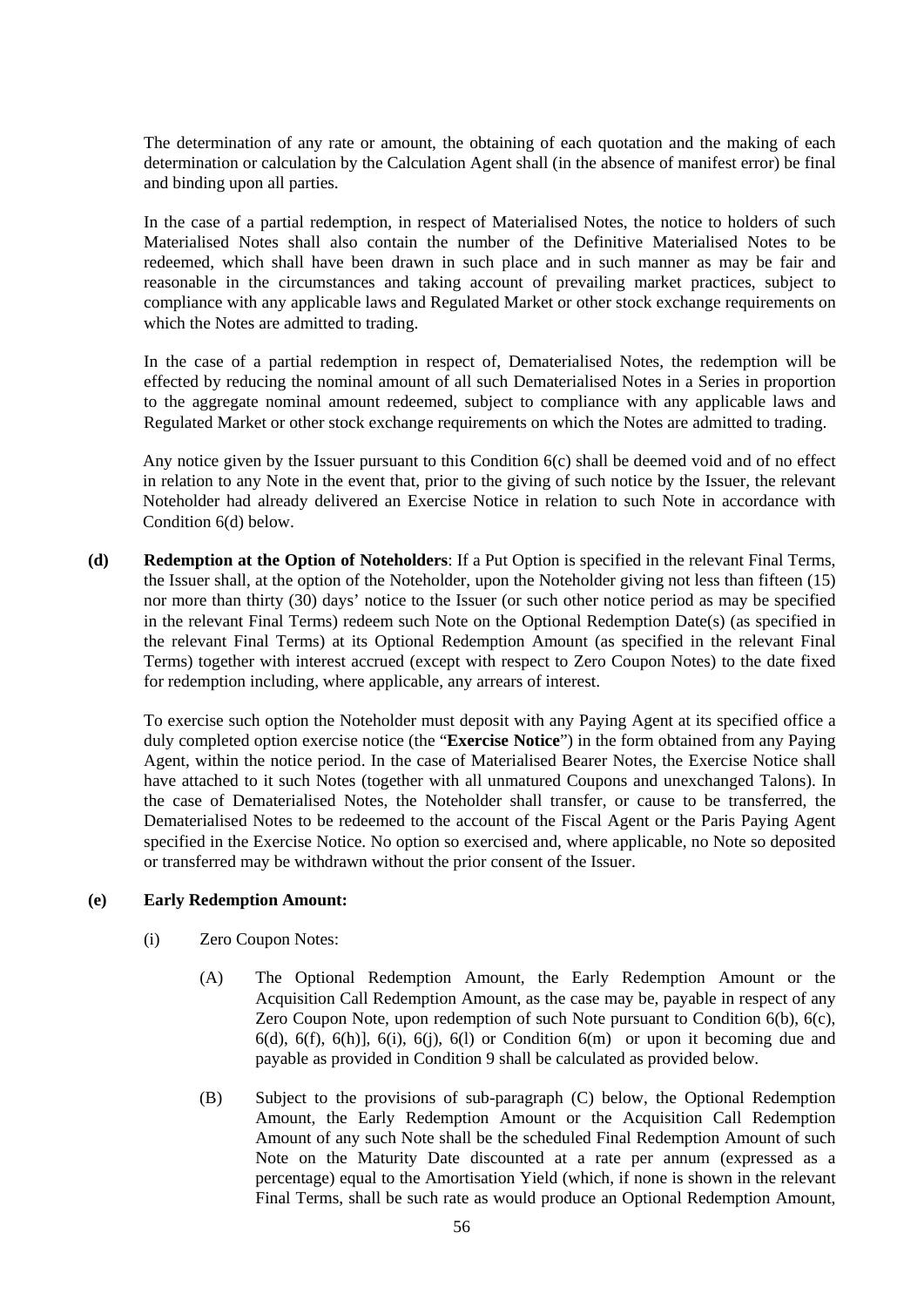the Early Redemption Amount or the Acquisition Call Redemption Amount equal to the issue price of the Notes if they were discounted back to their issue price on the Issue Date) compounded annually.

- (C) If the Optional Redemption Amount, the Early Redemption Amount or the Acquisition Call Redemption Amount payable in respect of any such Note upon its redemption pursuant to Condition  $6(b)$ ,  $6(c)$ ,  $6(d)$ ,  $6(f)$ ,  $6(h)$ ,  $6(i)$ ,  $6(i)$ ,  $6(l)$  or Condition 6(m) or upon it becoming due and payable as provided in Condition 9 is not paid when due, the Optional Redemption Amount, the Early Redemption Amount or the Acquisition Call Redemption Amount due and payable in respect of such Note shall be as defined in sub-paragraph (B) above, except that such subparagraph shall have effect as though the date on which the Optional Redemption Amount, the Early Redemption Amount or the Acquisition Call Redemption Amount becomes due and payable were the Relevant Date. The calculation of the Optional Redemption Amount, the Early Redemption Amount or the Acquisition Call Redemption Amount in accordance with this sub-paragraph shall continue to be made (as well after as before judgment) until the Relevant Date, unless the Relevant Date falls on or after the Maturity Date, in which case the amount due and payable shall be the scheduled Final Redemption Amount of such Note on the Maturity Date together with any interest that may accrue in accordance with Condition 5(d). Where such calculation is to be made for a period of less than one (1) year, it shall be made on the basis of the Day Count Fraction shown in the relevant Final Terms.
- (ii) Other Notes: The Early Redemption Amount payable in respect of any Note (other than Notes described in (i) above), upon redemption of such Note pursuant to Condition 6(f) or Condition 6(l), or upon it becoming due and payable as provided in Condition 9 shall be the Final Redemption Amount together with interest accrued to the date fixed for redemption (including, where applicable, any arrears of interest).

#### **(f) Redemption for Taxation Reasons**

- (i) If, by reason of any change in, or any change in the official application or interpretation of, French law becoming effective after the Issue Date, the Issuer, would on the occasion of the next payment of principal or interest due in respect of the Notes or Coupons, not be able to make such payment without having to pay Additional Amounts as specified and defined under Condition 8 below, the Issuer may, at its option, on any Interest Payment Date or, if so specified in the relevant Final Terms, at any time, subject to having given not more than forty-five (45) nor less than thirty (30) days' notice to the Noteholders (which notice shall be irrevocable), in accordance with Condition 15, redeem all, but not some only, of the Notes at their Early Redemption Amount together with any interest accrued to the date set for redemption (including, where applicable, any arrears of interest) provided that the due date for redemption of which notice hereunder may be given shall be no earlier than the latest practicable date on which the Issuer could make payment of principal and interest without withholding or deduction for such taxes.
- (ii) If the Issuer would on the next payment of principal or interest in respect of the Notes or Coupons be prevented by French law from making payment to the Noteholders or, if applicable, Couponholders of the full amounts then due and payable, notwithstanding the undertaking to pay Additional Amounts contained in Condition 8 below, then the Issuer, shall forthwith give notice of such fact to the Fiscal Agent and the Issuer shall upon giving not less than seven (7) days' prior notice to the Noteholders in accordance with Condition 15, redeem all, but not some only, of the Notes then outstanding at their Redemption Amount together with any interest accrued to the date set for redemption (including, where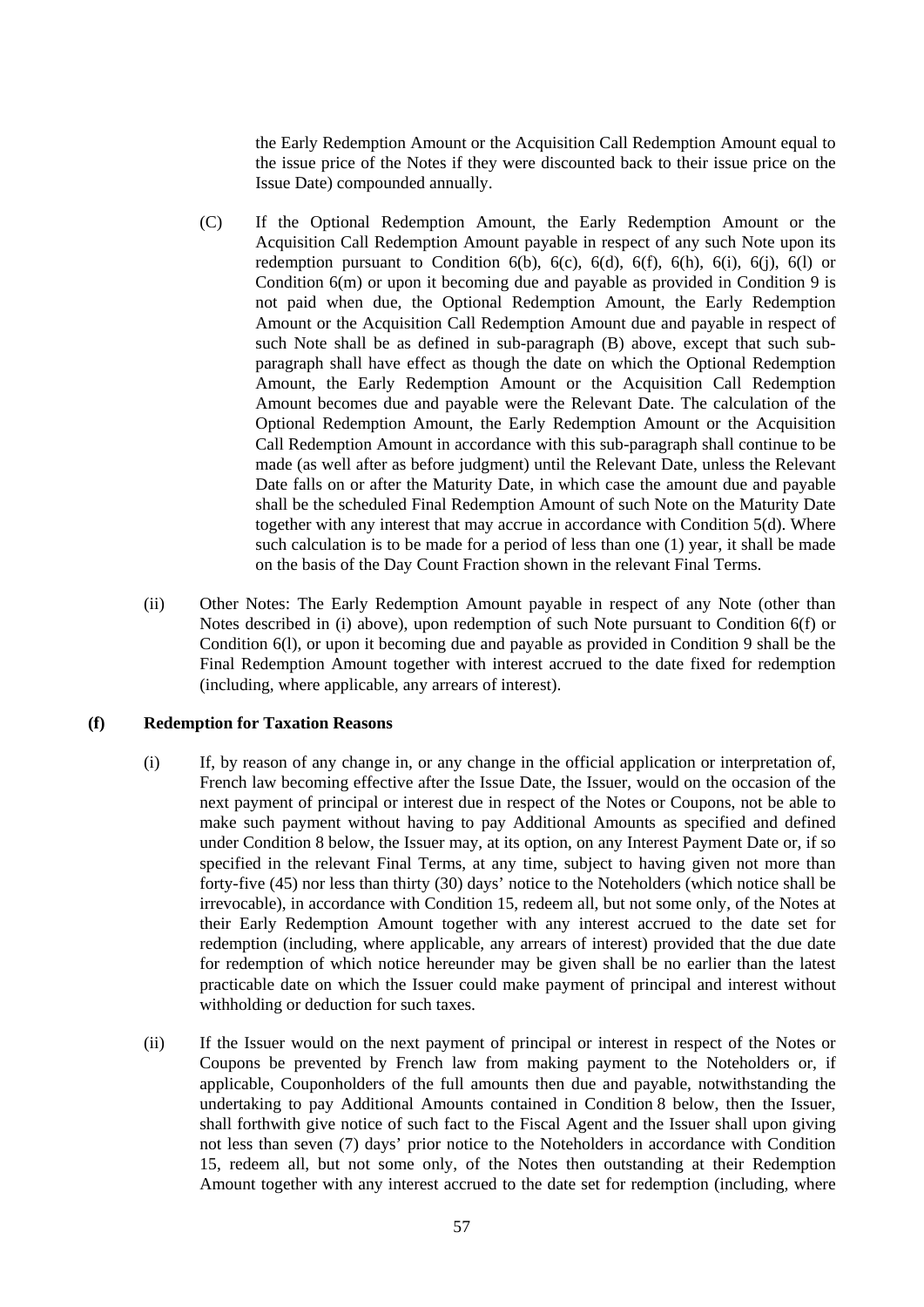applicable, any arrears of interest) on the latest practicable Interest Payment Date on which the Issuer could make payment of the full amount then due and payable in respect of the Notes or, if applicable, Coupons, or, if that date is passed, as soon as practicable thereafter.

- **(g) Purchases**: The Issuer shall have the right at all times to purchase Notes (provided that, in the case of Materialised Notes, all unmatured Coupons and unexchanged Talons relating thereto are attached thereto or surrendered therewith) in the open market or otherwise at any price subject to the applicable laws and regulations. Unless the possibility of holding and reselling is expressly excluded in the relevant Final Terms, all Notes so purchased by the Issuer may be held and resold in accordance with applicable laws and regulations for the purpose of enhancing the liquidity of the Notes.
- **(h) Residual Maturity Call Option**: If a Residual Maturity Call Option is specified in the relevant Final Terms, the Issuer may, on giving not less than fifteen (15) nor more than thirty (30) days' irrevocable notice in accordance with Condition 15 to the Noteholders redeem the Notes, in whole but not in part, at the Early Redemption Amount which is their principal amount together with interest accrued to, but excluding, the date fixed for redemption (except with respect to Zero Coupon Notes), at any time as from the Residual Maturity Redemption Date specified in the relevant Final Terms until the Maturity Date.
- **(i) Clean-Up Call Option**: If a Clean-up Call Option is specified in the relevant Final Terms and if a percentage specified in the relevant Final Terms (the "**Clean-up Percentage**") of the initial aggregate nominal amount of Notes of the same Series (including any further Notes issued pursuant to Condition 14) have been redeemed or purchased by, or on behalf of, the Issuer and cancelled, the Issuer may, on giving not less than fifteen (15) nor more than thirty (30) days' irrevocable notice in accordance with Condition 15 to the Noteholders redeem the Notes, in whole but not in part, at the Early Redemption Amount (as specified in the relevant Final Terms) together with interest accrued to, but excluding, the date fixed for redemption.
- **(j) Redemption following an Acquisition Event**: If a Redemption following an Acquisition Event is specified as applicable in the relevant Final Terms and an Acquisition Event has occurred, the Issuer may, on giving promptly and in any event not more than sixty (60) days after the occurrence of such Acquisition Event and not less than fifteen (15) nor more than thirty (30) days before the date set for redemption, irrevocable notice in accordance with Condition 15 to the Noteholders, subject to having also given notice to the Fiscal Agent, at its option, redeem all (but not some only) of the Notes of the relevant Series then outstanding at the Acquisition Call Redemption Amount (as specified in the relevant Final Terms), together with any interest accrued to, but excluding, the date set for redemption (except with respect to Zero Coupon Notes). All Notes in respect of which any such notice is given shall be redeemed, on the date specified in such notice in accordance with this Condition.

Concurrently with the publication of any notice of redemption pursuant to this Condition 6(j), the Issuer shall deliver to the Noteholders a certificate indicating that the Issuer is entitled to effect such redemption and certifying that an Acquisition Event has occurred.

For the purposes of this Condition, an "**Acquisition Event**" shall be deemed to have occurred if the Issuer (i) has not, on or prior to the Acquisition Completion Date (as specified in the Final Terms), completed and closed the acquisition of the Acquisition Target (as specified in the Final Terms) or (ii) has publicly announced that it no longer intends to pursue the acquisition of the Acquisition Target.

**(k) Cancellation**: All Notes purchased for cancellation by or on behalf of the Issuer will forthwith be cancelled, in the case of Dematerialised Notes, by transfer to an account in accordance with the rules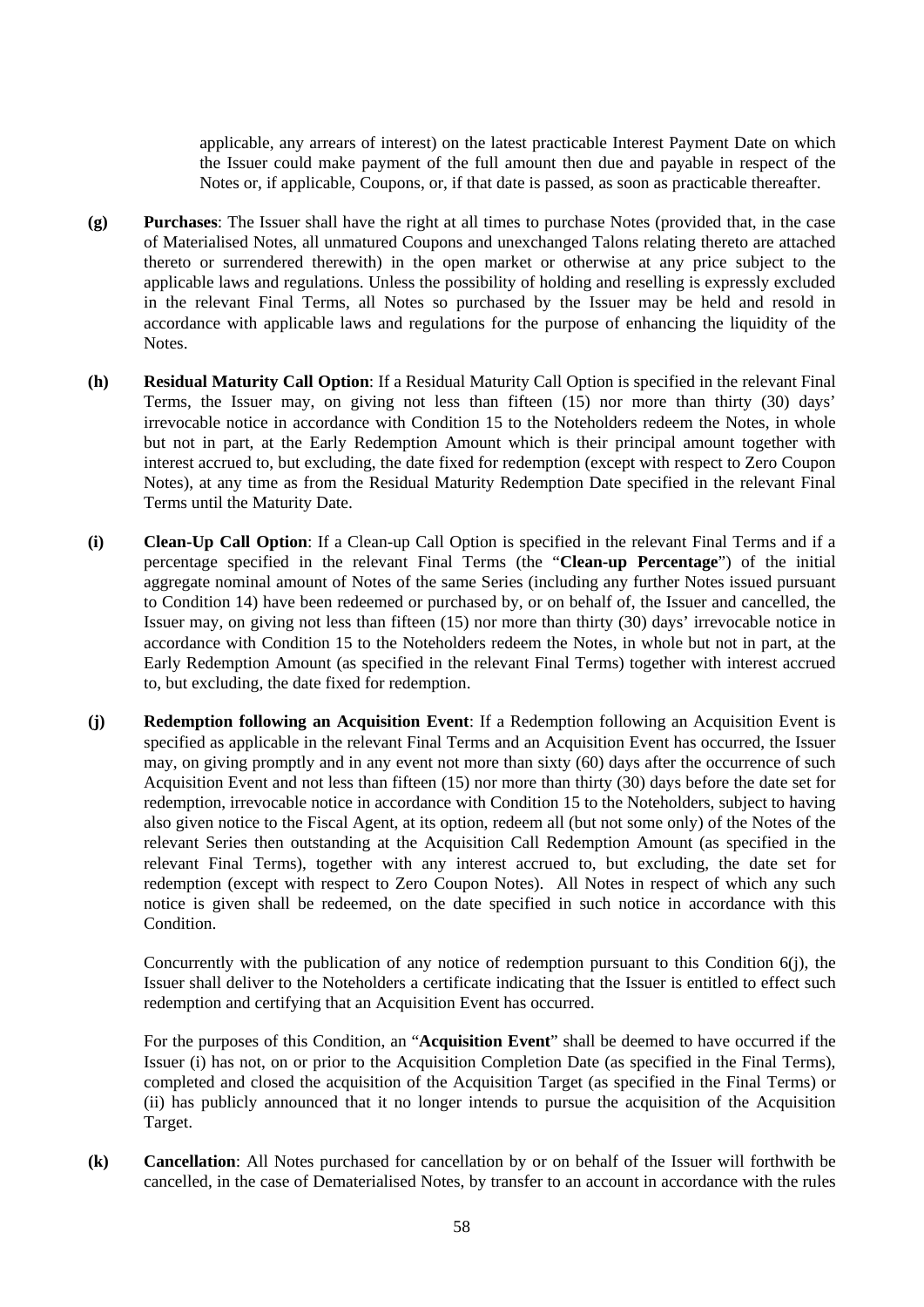and procedures of Euroclear France and, in the case of Materialised Bearer Notes, by surrendering the Temporary Global Certificate and the Definitive Materialised Bearer Notes in question together with all unmatured Coupons and all unexchanged Talons to the Fiscal Agent and, in each case, if so transferred or surrendered, shall, together with all Notes redeemed by the Issuer, be cancelled forthwith (together with, in the case of Dematerialised Notes, all rights relating to payment of interest and other amounts relating to such Dematerialised Notes and, in the case of Materialised Notes, all unmatured Coupons and unexchanged Talons attached thereto or surrendered therewith). Any Notes so cancelled or, where applicable, transferred or surrendered for cancellation may not be reissued or resold and the obligations of the Issuer in respect of any such Notes shall be discharged.

**(l) Illegality**: If, by reason of any change in, or any change in the official application of French law becoming effective after the Issue Date, it will become unlawful for the Issuer to perform or comply with one or more of its obligations under the Notes, the Issuer will, subject to having given not more than forty-five (45) nor less than thirty (30) days' notice to the Noteholders (which notice shall be irrevocable), in accordance with Condition 15, redeem all, but not some only, of the Notes at their Early Redemption Amount together with any interest accrued to the date set for redemption (including, where applicable, any arrears of interest).

#### **(m) Redemption or repurchase at the option of the Noteholders in case of Change of Control**:

If a Put Option in case of Change of Control (as defined below) is specified in the relevant Final Terms, and if a Change of Control (as defined below) occurs, each Noteholder will have the option to require the Issuer to redeem, or procure purchase for, all of the Notes held by such Noteholder on the Put Date (as defined below) at the Early Redemption Amount which is their principal amount together with interest accrued up to but excluding such date of redemption or repurchase (except with respect to Zero Coupon Notes). Such option (the "**Put Option in case of Change of Control**") shall operate as set out below.

(A) "**Change of Control**" means the acquisition of Control of the Issuer by one or several individual(s) or legal entity or entities, acting alone or in concert, it being specified that, for the purpose of this definition, "**Control**" means holding (directly or indirectly, through companies themselves controlled by the relevant individual(s) or entities) (x) the majority of the voting rights attached to the shares of the Issuer or (y) more than 40 per cent. of the voting rights provided that no other shareholder(s) of the Issuer, acting alone or in concert, hold(s) (directly or indirectly, through companies themselves controlled by the relevant shareholder(s)) voting rights representing a percentage in excess of such percentage.

For the purpose of this definition, "acting in concert" has the meaning given to it in Article L.233-10 of the French *Code de commerce*.

Promptly upon the Issuer becoming aware that a Change of Control has occurred the Issuer shall give notice (a "**Change of Control Notice**") to the Noteholders in accordance with Condition 15 specifying the nature of the Change of Control, the circumstances giving rise to it and the procedure for exercising the option contained in this Condition.

(B) To exercise the Put Option in case of Change of Control to require redemption or repurchase of the Notes, any Noteholder must transfer or cause to be transferred the Notes to be so redeemed or repurchased to the account of any Paying Agent and deliver to the Issuer a duly completed redemption or repurchase notice in writing (a "**Change of Control Put Notice**"), in which such Noteholder will specify a bank account to which payment is to be made under this paragraph, within the period (the "**Put Period**") of forty-five (45) days after a Change of Control Notice is given (except where (i) the Noteholder gives the Issuer written notice of the occurrence of a Change of Control of which it is aware and (ii) the Issuer fails to give a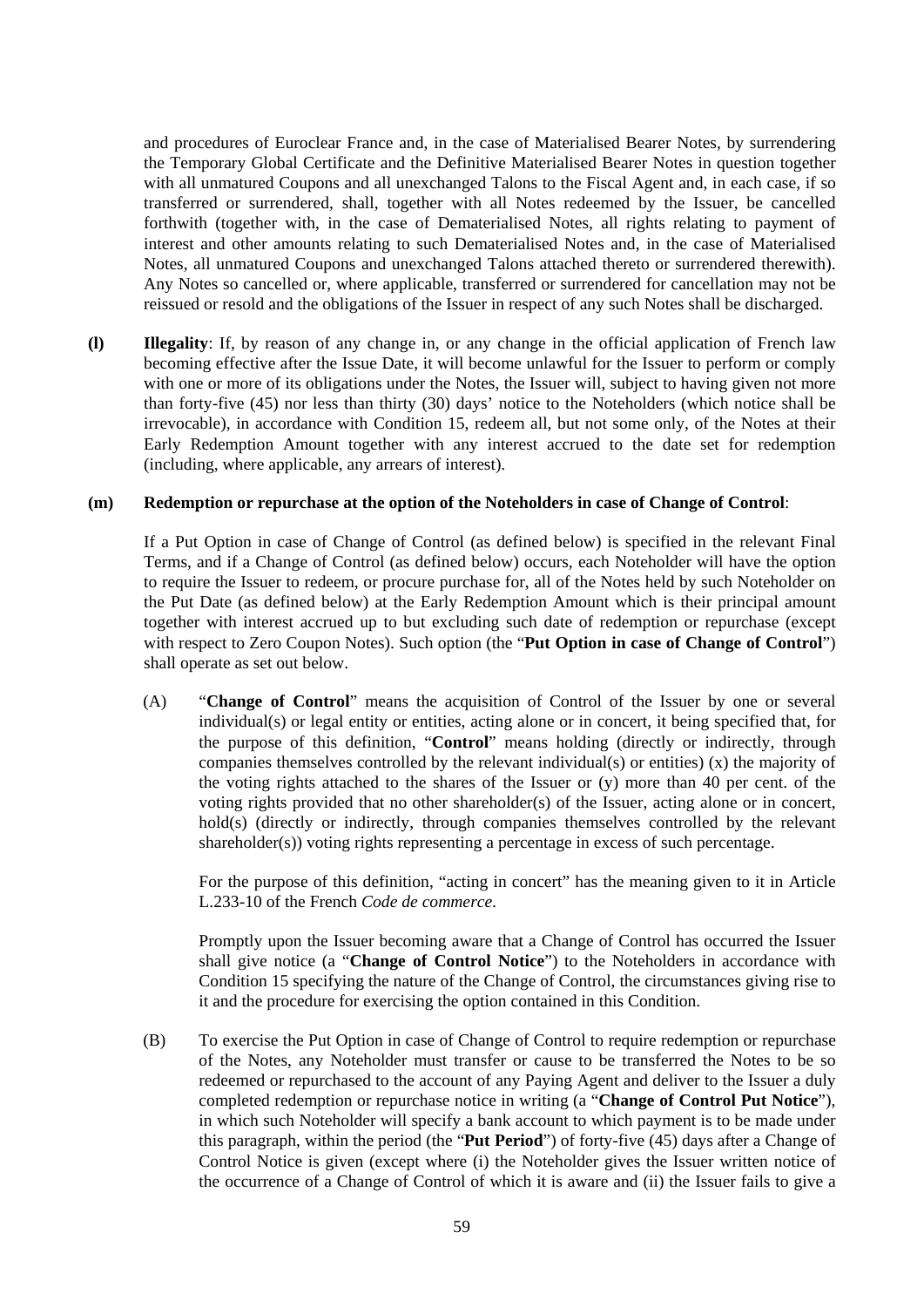Change of Control Notice to the Noteholders by close of business of the third  $(3<sup>rd</sup>)$  Business Day after the receipt of such notice from the Noteholder, in which case the Put Period will start from such third  $(3<sup>rd</sup>)$  Business Day and will end on the day falling forty-five (45) days thereafter).

A Change of Control Put Notice once given shall be irrevocable. The Issuer shall redeem, or procure purchase for, the Notes in respect of which the Put Option in case of Change of Control has been validly exercised as provided above and subject to the transfer of the Notes, on the date which is the fifth  $(5<sup>th</sup>)$  Business Day following the end of the Put Period (the "**Put Date**"). Payment in respect of such Notes will be made by transfer to the bank account specified in the Change of Control Put Notice.

# **7. PAYMENTS AND TALONS**

- **(a) Dematerialised Notes**: Payments of principal and interest (including, for the avoidance of doubt, any arrears of interest, where applicable) in respect of Dematerialised Notes shall (in the case of Dematerialised Notes issued in bearer form or administered registered form) be made by transfer to the account denominated in the relevant currency of the relevant Euroclear France Account Holders for the benefit of the Noteholders or (in the case of Dematerialised Notes issued in fully registered form) to an account denominated in the relevant currency with a Bank (as defined below) designated by the Noteholders. All payments validly made to such Euroclear France Account Holders will be an effective discharge of the Issuer in respect of such payments.
- **(b) Materialised Bearer Notes**: Payments of principal and interest (including, for the avoidance of doubt, any arrears of interest, where applicable) in respect of Materialised Bearer Notes shall, subject as mentioned below, be made against presentation and surrender of the relevant Materialised Bearer Notes (in the case of all other payments of principal and, in the case of interest, as specified in Condition  $7(f)(v)$  or Coupons (in the case of interest, save as specified in Condition  $7(f)(v)$ ), as the case may be, at the specified office of any Paying Agent outside the United States by a cheque payable in the relevant currency drawn on, or, at the option of the Noteholder, by transfer to an account denominated in such currency with, a Bank. No payments in respect of Materialised Bearer Notes shall be made by transfer to an account in, or mailed to an address in, the United States.

"**Bank**" means a bank in the principal financial centre for such currency or, in the case of euro, in a city in which banks have access to the TARGET System.

- **(c) Payments in the United States**: Notwithstanding the foregoing, if any Materialised Bearer Notes are denominated in U.S. Dollars, payments in respect thereof may be made at the specified office of any Paying Agent in New York City in the same manner as aforesaid if (i) the Issuer shall have appointed Paying Agents with specified offices outside the United States with the reasonable expectation that such Paying Agents would be able to make payment of the amounts on the Notes in the manner provided above when due, (ii) payment in full of such amounts at all such offices is illegal or effectively precluded by exchange controls or other similar restrictions on payment or receipt of such amounts and (iii) such payment is then permitted by U.S. law, without involving, in the opinion of the Issuer, any adverse tax consequence to the Issuer.
- **(d) Payments Subject to Fiscal Laws**: All payments are subject in all cases to any applicable fiscal or other laws, regulations and directives in the place of payment but without prejudice to the provisions of Condition 8. No commission or expenses shall be charged to the Noteholders or Couponholders in respect of such payments.
- **(e) Appointment of Agents**: The Fiscal Agent, the Paying Agents, the Calculation Agent and the Registration Agent initially appointed under the Agency Agreement and their respective specified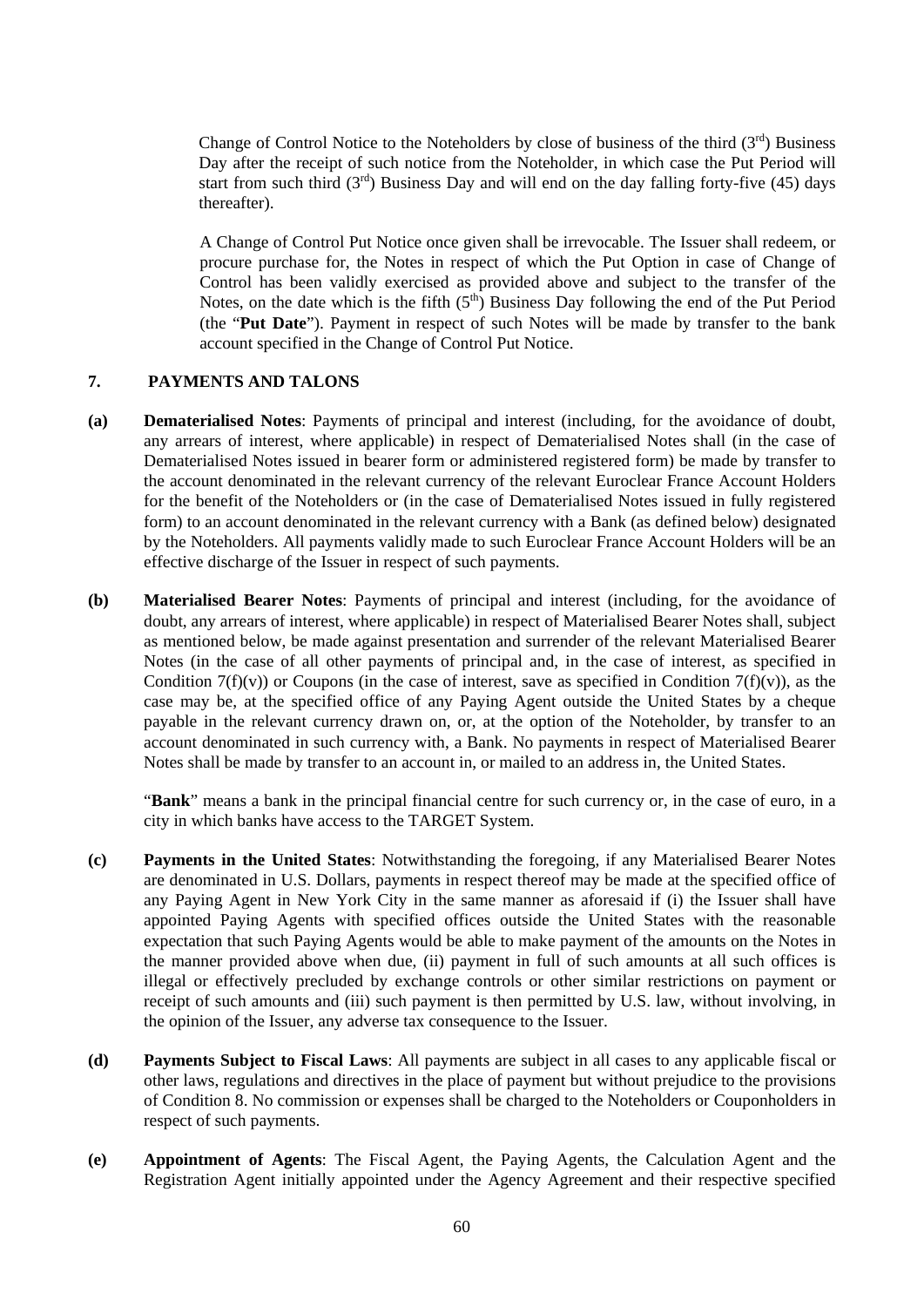offices are listed below. The Fiscal Agent, the Paying Agents and the Registration Agent act solely as agents of each Issuer and the Calculation Agent(s) act(s) as independent experts(s) and, in each case such, do not assume any obligation or relationship of agency for any Noteholder or Couponholder. The Issuer reserves the right at any time to vary or terminate the appointment of the Fiscal Agent, any other Paying Agent and the Registration Agent or the Calculation Agent(s) and to appoint additional or other Paying Agents, provided that the Issuer shall at all times maintain (i) a Fiscal Agent, (ii) one or more Calculation Agent(s) where the Conditions so require, (iii) in the case of Dematerialised Notes in fully registered form a Registration Agent, (iv) Paying Agents having specified offices in at least one major European city and (v) such other agents as may be required by the rules of any other stock exchange on which the Notes may be admitted to trading.

In addition, the Issuer shall forthwith appoint a Paying Agent in New York City in respect of any Materialised Bearer Notes denominated in U.S. Dollars in the circumstances described in paragraph (c) above.

Notice of any such change or any change of any specified office shall promptly be given to the Noteholders in accordance with Condition 15.

### **(f) Unmatured Coupons and unexchanged Talons:**

- (i) Unless Materialised Bearer Notes provide that the relative Coupons are to become void upon the due date for redemption of those Notes, Materialised Bearer Notes should be surrendered for payment together with all unmatured Coupons (if any) relating thereto, failing which an amount equal to the face value of each missing unmatured Coupon (together, where applicable, with the amount of any arrears of interest corresponding to such Coupon) (or, in the case of payment not being made in full, that proportion of the amount of such missing unmatured Coupon (together, where applicable, with the amount of any arrears of interest corresponding to such Coupon) that the sum of principal so paid bears to the total principal due) shall be deducted from the Final Redemption Amount, Early Redemption Amount, Optional Redemption Amount or Acquisition Call Redemption Amount, as the case may be, due for payment. Any amount so deducted shall be paid in the manner mentioned above against surrender of such missing Coupon within a period of ten (10) years from the Relevant Date for the payment of such principal (whether or not such Coupon has become void pursuant to Condition 10).
- (ii) If Materialised Bearer Notes so provide, upon the due date for redemption of any such Materialised Bearer Note, unmatured Coupons relating to such Note (whether or not attached) shall become void and no payment shall be made in respect of them.
- (iii) Upon the due date for redemption of any Materialised Bearer Note, any unexchanged Talon relating to such Note (whether or not attached) shall become void and no Coupon shall be delivered in respect of such Talon.
- (iv) Where any Materialised Bearer Note that provides that the relative unmatured Coupons are to become void upon the due date for redemption of those Notes is presented for redemption without all unmatured Coupons, and where any such Note is presented for redemption without any unexchanged Talon relating to it, redemption shall be made only against the provision of such indemnity as the Issuer may require.
- (v) If the due date for redemption of any Materialised Bearer Note is not a due date for payment of interest, interest accrued from the preceding due date for payment of interest or the Interest Commencement Date, as the case may be, (including, for the avoidance of doubt, any arrears of interest if applicable) shall only be payable against presentation (and surrender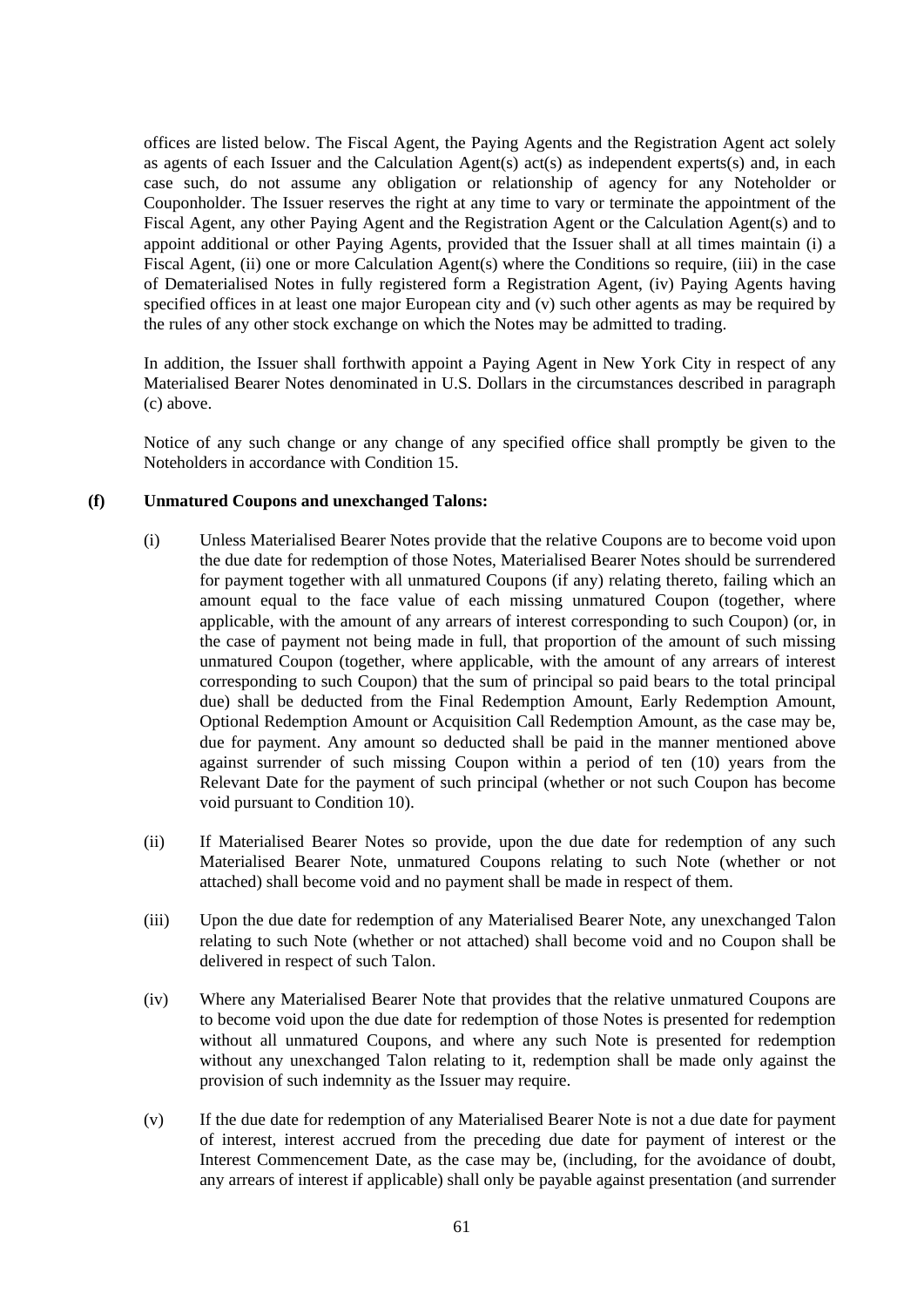if appropriate) of the relevant Definitive Materialised Bearer Note. Interest accrued on a Materialised Bearer Note that only bears interest after its Maturity Date shall be payable on redemption of such Note against presentation of the relevant Materialised Bearer Notes.

- **(g) Talons**: On or after the Interest Payment Date for the final Coupon forming part of a Coupon sheet issued in respect of any Materialised Bearer Note, the Talon forming part of such Coupon sheet may be surrendered at the specified office of the Fiscal Agent in exchange for a further Coupon sheet (and if necessary another Talon for a further Coupon sheet) (but excluding any Coupons that may have become void pursuant to Condition 10) provided that, in respect of Notes listed on the official list of the Luxembourg Stock Exchange and admitted to trading on the Regulated Market of the Luxembourg Stock Exchange, such exchange shall always take place at the specified office of the Fiscal Agent or of the Paying Agent, as a case may be.
- **(h) Non-Business Days**: If any date for payment in respect of any Note or Coupon is not a business day, the Noteholder shall not be entitled to payment until the next following business day nor to any interest or other sum in respect of such postponed payment. In this paragraph, "**business day**" means a day (other than a Saturday or a Sunday) (A) (i) in the case of Dematerialised Notes, on which Euroclear France is open for business or (ii) in the case of Materialised Notes, on which banks and foreign exchange markets are open for business in the relevant place of presentation, (B) on which banks and foreign exchange markets are open for business in such jurisdictions as shall be specified as "**Financial Centres**" in the relevant Final Terms and (C) (i) in the case of a payment in a currency other than euro, where payment is to be made by transfer to an account maintained with a bank in the relevant currency, on which foreign exchange transactions may be carried on in the relevant currency in the principal financial centre of the country of such currency or (ii) in the case of a payment in euro, which is a TARGET Business Day.

### **8. TAXATION**

- **(a) Withholding tax**: All payments of principal, interest and other assimilated revenues by or on behalf of the Issuer in respect of the Notes or Coupons shall be made free and clear of, and without withholding or deduction for, any taxes, duties, assessments or governmental charges of whatever nature imposed, levied, collected, withheld or assessed by any jurisdiction or any authority therein or thereof having power to tax, unless such withholding or deduction is required by law.
- **(b) Additional amounts**: If French law should require that payments of principal, interest or other assimilated revenues made by the Issuer in respect of any Note or Coupon be subject to withholding or deduction in respect of any present or future taxes, duties, assessments or governmental charges of whatever nature, the Issuer, will, to the fullest extent then permitted by law, pay such additional amounts ("**Additional Amounts**") as shall result in receipt by the Noteholders or, if applicable, the Couponholders, as the case may be, of such amounts as would have been received by them had no such withholding or deduction been required, except that no such Additional Amounts shall be payable with respect to any Note or Coupon, as the case may be:
	- (i) **Other connection**: to, or to a third party on behalf of, a Noteholder or Couponholder who is liable to such taxes, duties, assessments or governmental charges in respect of such Note or Coupon by reason of his having some connection with France other than the mere holding of the Note or Coupon; or
	- (ii) **Presentation more than thirty (30) days after the Relevant Date**: in respect of Materialised Notes, more than thirty (30) days after the Relevant Date except to the extent that the Noteholder or Couponholder would have been entitled to such Additional Amounts on presenting it for payment on the thirtieth  $(30<sup>th</sup>)$  such day.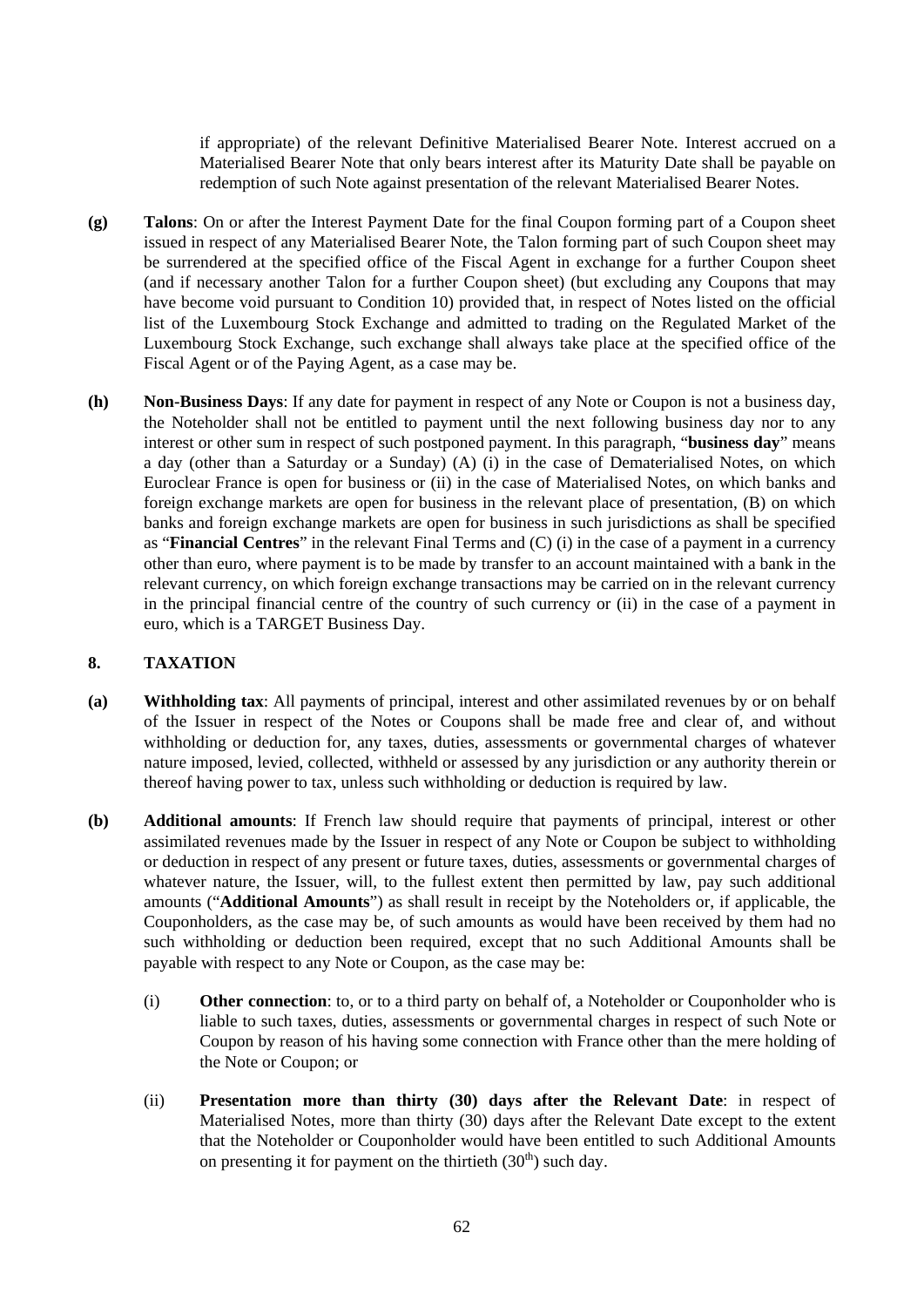As used in these Conditions, "**Relevant Date**" in respect of any Note or Coupon means the date on which payment in respect of it first becomes due (and, for the avoidance of doubt, in the case of arrears of interest, references to "**becomes due**" shall be interpreted in accordance with the provisions of Condition  $5(g)$ ) or (if any amount of the money payable is improperly withheld or refused) the date on which payment in full of the amount outstanding is made or, in the case of Materialised Notes (if earlier) the date seven (7) days after that on which notice is duly given to the Noteholders that, upon further presentation of the Note or Coupon being made in accordance with the Conditions, such payment will be made, provided that payment is in fact made upon such presentation. References in these Conditions to (i) "**principal**" shall be deemed to include any premium payable in respect of the Notes, Final Redemption Amounts, Early Redemption Amounts, Optional Redemption Amounts, Acquisition Call Redemption Amounts and all other amounts in the nature of principal payable pursuant to Condition 6 or any amendment or supplement to it, (ii) "**interest**" shall be deemed to include all Interest Amounts and all other amounts (including, for the avoidance of doubt, all arrears of interest) payable pursuant to Condition 5 or any amendment or supplement to it and (iii) "**principal**" and/or "**interest**" shall be deemed to include any Additional Amounts that may be payable under this Condition.

# **9. EVENTS OF DEFAULT**

The Representative of the *Masse* (as defined in Condition 11), acting on behalf of the *Masse* (as defined in Condition 11), by itself or upon request of any Noteholder may, upon written notice delivered to the Issuer, copied to the Fiscal Agent, cause all but not some only of the outstanding Notes to become immediately due and payable at the Early Redemption Amount which is their principal amount together with interest accrued to but excluding the date fixed for early redemption (except with respect to Zero Coupon Notes), if any of the following events (each, an "**Event of Default**") shall have occurred and be continuing:

- (i) the Issuer fails to pay on the due date any amount in respect of any Notes and such default is not remedied within fifteen (15) Business Days as from such due date; or
- (ii) the Issuer fails to perform any of its other obligations under the Conditions and such default is not remedied within thirty (30) Business Days (unless such default is not curable in which case such period shall not apply) as from the date of receipt by the Issuer (with copy to the Fiscal Agent) of written notice of such default given by the Representative of the *Masse*;
- (iii) a default on payment of any of the Indebtedness (as defined below) of the Issuer or any of its Material Subsidiaries in an amount equal to at least €20,000,000 (or the equivalent in any other currency), whether individually or in the aggregate, on the due date or at the end of any grace period, as applicable; or
- (iv) upon any Indebtedness of the Issuer or any of its Material Subsidiaries being declared due and payable in an amount equal to at least  $\epsilon 20,000,000$  (or its equivalent in any other currency), whether individually or in the aggregate, if such Indebtedness is not repaid or such early termination is not cancelled, on the day of receipt by the Issuer (with copy to the Fiscal Agent), of the written notice of such default given by Representative of the *Masse*; or
- (v) a judgement is issued for the judicial liquidation (*liquidation judiciaire*) or for a transfer of the whole of the business (*cession totale de l'entreprise*) or substantially the whole of the business of the Issuer or any of the Material Subsidiaries or, to the extent permitted by law, the Issuer or any of the Material Subsidiaries is subject to any other insolvency or bankruptcy proceedings under any applicable laws or the Issuer or any of the Material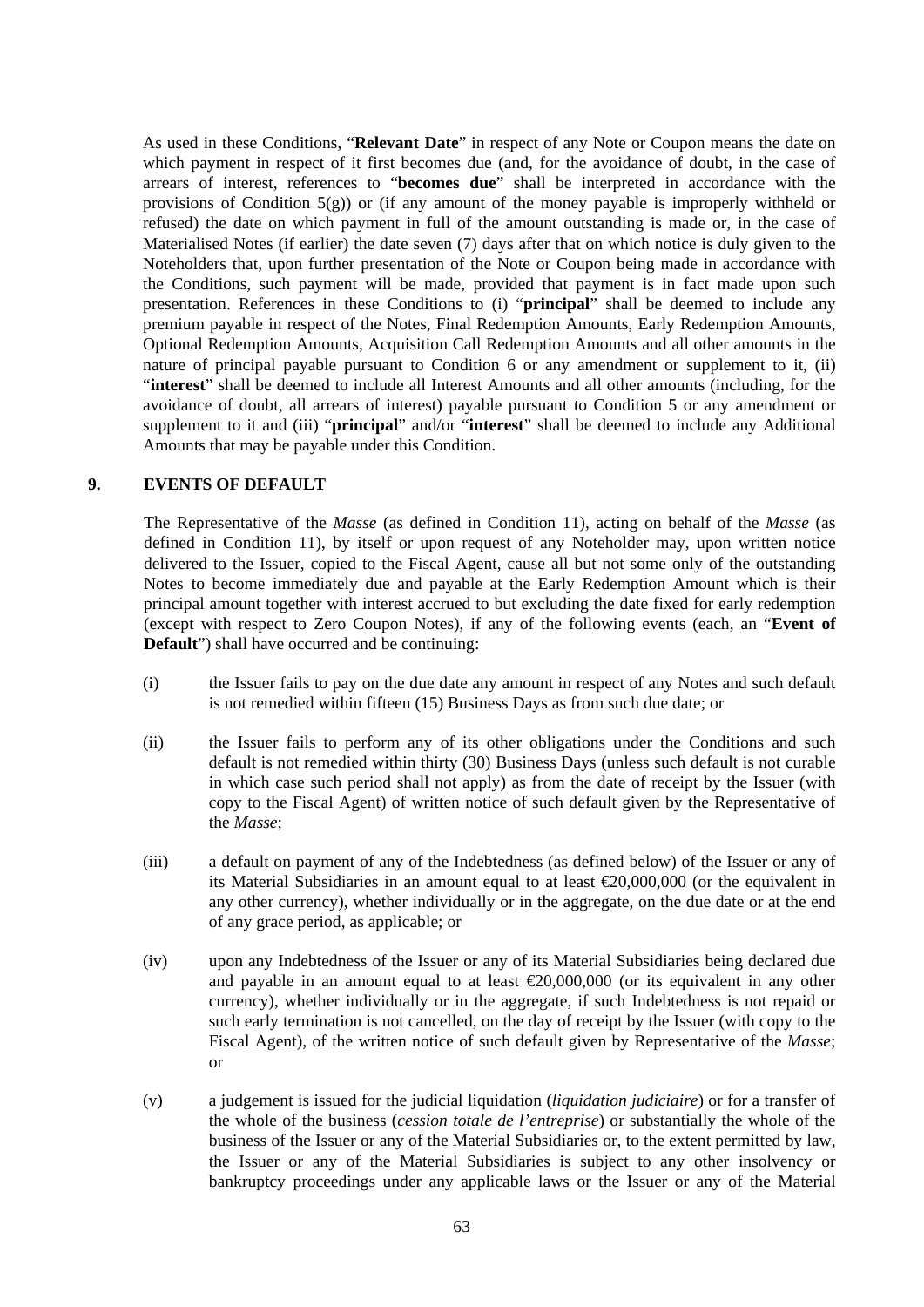Subsidiaries makes any conveyance, assignment or other arrangement for the benefit of its creditors or enters into a composition with its creditors as a whole.

For the purposes of these Conditions:

"**Group**" shall mean the Issuer and its Subsidiaries for the time being.

"**Indebtedness**" means any present or future debt (including in the context of financial lease (*crédit bail*) transactions) arising from the obligation to repay sums borrowed and which gave rise to a contract or any instrument whatsoever. For the avoidance of doubt, "Indebtedness" shall not include supplier credits and intra-Group loans.

# **10. PRESCRIPTION**

Claims against the Issuer for payment in respect of the Notes and Coupons (which for this purpose shall not include Talons) shall be prescribed and become void unless made within ten (10) years (in the case of principal) or five (5) years (in the case of interest) from the appropriate Relevant Date in respect of them.

# **11. REPRESENTATION OF NOTEHOLDERS**

The Noteholders will, in respect of all Tranches of the relevant Series, be grouped automatically for the defence of their common interests in a masse (hereinafter referred to as the "*Masse*").

The *Masse* will be governed by the provisions of the French *Code de commerce* with the exception of Articles L.228-48, L.228-59, L.228-65 I 1°only in respect of the change of the form of the Issuer into a *société européenne*, L. 228-65 I 3° only in the case of transfers of assets of the Issuer to any of its fully consolidated subsidiary within the Group, R.228-67, R.228-69 and R.228-72 thereof, and by the conditions set out below, provided that notices calling a general meeting of the Noteholders (a "**General Meeting**") and the resolutions passed at any General Meeting and any other decision to be published pursuant to French legal and regulatory provisions will be published only as provided under Condition 15 below:

### **(a) Legal Personality**

The *Masse* will be a separate legal entity, by virtue of Article L.228-46 of the French *Code de commerce* acting in part through a representative (the "**Representative**" or the "**Representative of the** *Masse*") and in part through a General Meeting.

The *Masse* alone, to the exclusion of all individual Noteholders, shall exercise the common rights action and benefits which now or in the future may accrue with respect to the Notes.

### **(b) Representative**

The names and addresses of the Representative and its alternate (if any), will be set out in the relevant Final Terms. The Representative appointed in respect of the first Tranche of any Series of Notes will be the Representative of the single *Masse* of all subsequent Tranches in such Series.

The Representative will be entitled to such remuneration in connection with its functions or duties as set out in the relevant Final Terms. No additional remuneration is payable in relation to any subsequent Tranche of any given Series.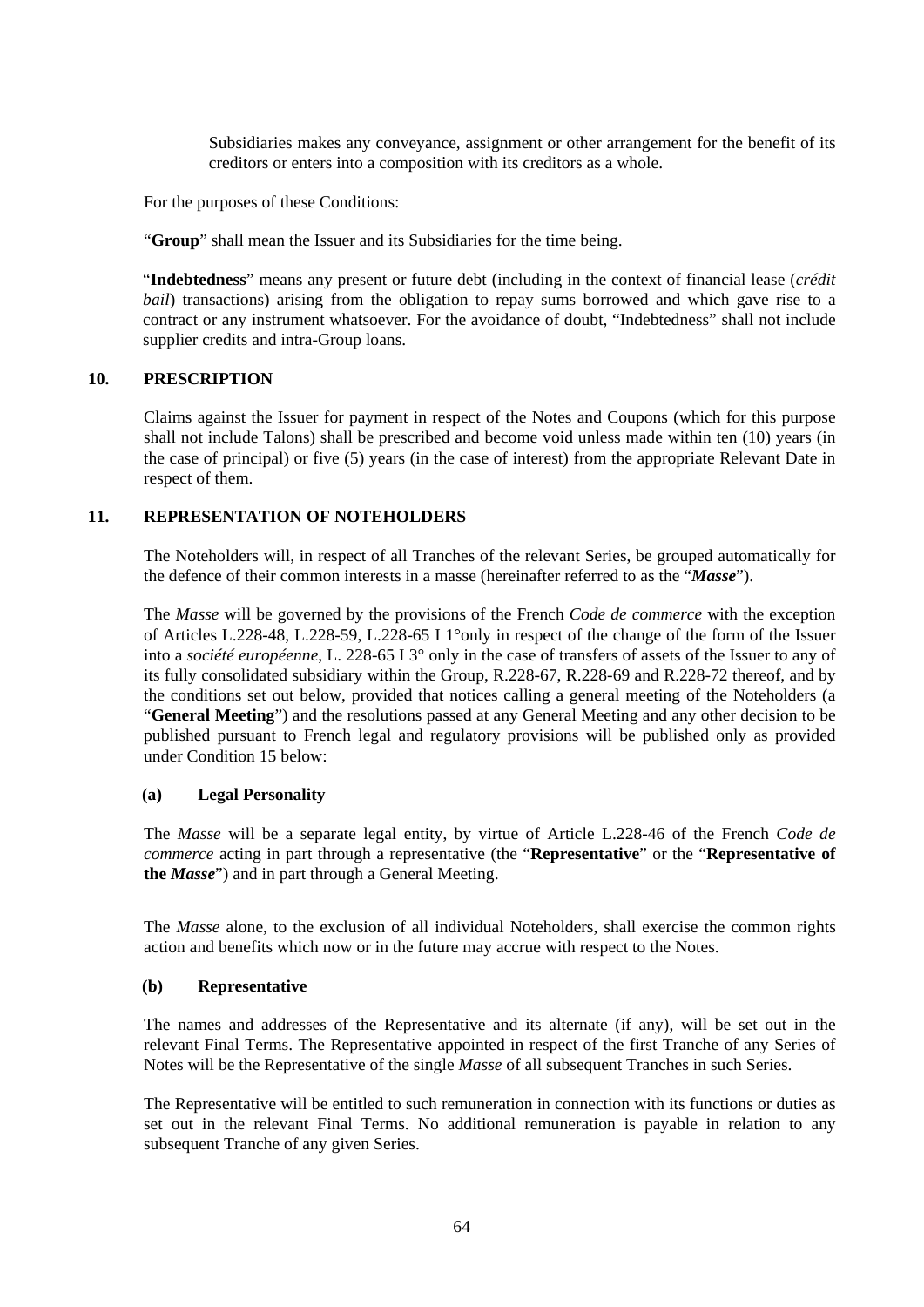In the event of dissolution, death, liquidation, retirement, incompatibility, resignation or revocation of the Representative, such Representative will be replaced by its alternate, if any. A replacement may be elected by the General Meeting.

Any appointment or change of the Representative in accordance with this paragraph will be notified to the Noteholders and the Issuer in accordance with the provisions of Condition 15.

All interested parties will at all times have the right to obtain the names and addresses of the Representative and the alternate Representative (if any) at the primary business office of the Issuer.

### **(c) Powers of the Representative**

The Representative shall (in the absence of any decision to the contrary of the General Meeting) have the power to take all acts of management necessary in order to defend the common interests of the Noteholders.

All legal proceedings against the Noteholders or initiated by them, must be brought by or against the Representative.

The Representative may not interfere in the management of the affairs of the Issuer.

# **(d) General Meeting**

A General Meeting may be held at any time, on convocation either by the Issuer or by the Representative. One or more Noteholders, holding together at least one-thirtieth of the principal amount of the Notes of all Tranches of the same Series outstanding, may address to the Issuer and the Representative a demand for convocation of the General Meeting, together with the proposed agenda for such General Meeting. If such General Meeting has not been convened within two months after such demand, the Noteholders may commission one of their members to petition a competent court in Paris to appoint an agent (*mandataire*) who will call the General Meeting.

Notice of the date, hour, place, agenda and quorum requirements of any meeting of a General Meeting shall be published as provided under the French *Code de commerce*.

Each Noteholder has the right to participate in a General Meeting in person, by proxy, correspondence, or, if the *statuts* of the Issuer so specify, videoconference or any other means of telecommunications allowing the identification of the participating Noteholders. Each Note carries the right to one vote.

In accordance with Article R.228-71 of the French *Code de commerce* which shall apply, the right of each Noteholder to participate in General Meetings will be evidenced by the entries in the books of the relevant Account Holder of the name of such Noteholder as of 0:00, Paris time, on the second  $(2<sup>nd</sup>)$  business day in Paris preceding the date set for the meeting of the relevant General Meeting.

### **(e) Powers of the General Meetings**

The General Meeting is empowered to deliberate on the dismissal and replacement of the Representative and also may act with respect to any other matter that relates to the common rights, actions and benefits of the Noteholders which now or in the future may accrue, including authorising the Representative to act at law as plaintiff or defendant in the name and on behalf of the Noteholders.

The General Meeting may further deliberate on any proposal relating to the modification of the Conditions including any proposal, whether for arbitration or settlement, relating to rights in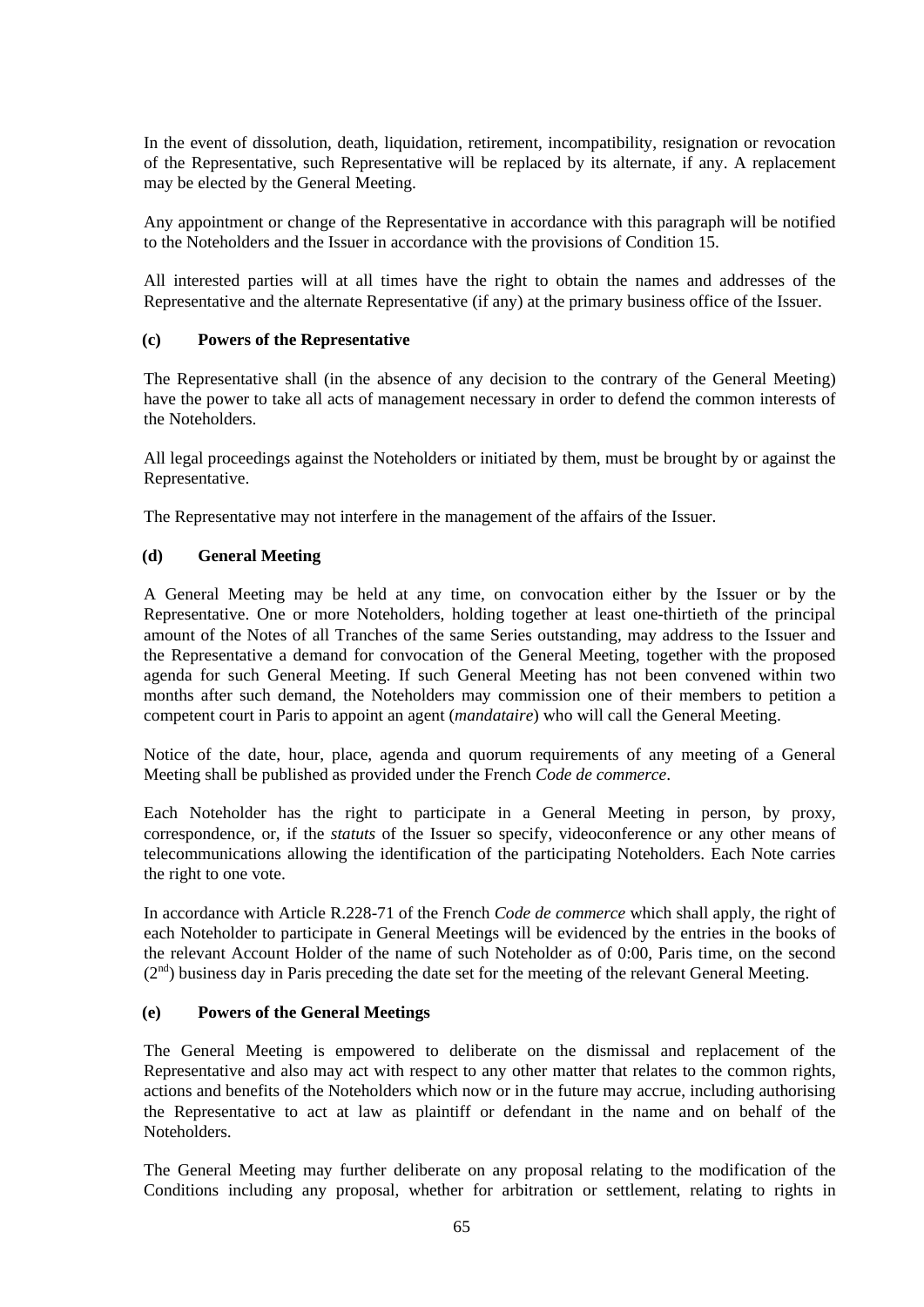controversy or which were the subject of judicial decisions, it being specified, however, that the General Meeting may not increase the liabilities (*charges*) to Noteholders, nor establish any unequal treatment between the Noteholders, nor to decide to convert the Notes into shares.

General Meetings may deliberate validly on first convocation only if Noteholders present or represented hold at least a fifth of the principal amount of the Notes then outstanding. On second convocation, no quorum shall be required. Decisions at meetings shall be taken by a two-third majority of votes cast by Noteholders attending such General Meetings or represented thereat.

For the avoidance of doubt, in this Condition 11 "**outstanding**" shall not include those Notes purchased by the Issuer under Condition  $6(g)$  above that are held by it and not cancelled.

# **(f) Written Resolutions and Electronic Consent**

Pursuant to Article L.228-46-1 of the French *Code de commerce*, but in respect of any Series of Dematerialised Notes only, the Issuer shall be entitled in lieu of the holding of a General Meeting to seek approval of a resolution from the Noteholders of such Series by way of a Written Resolution. Subject to the following sentence a Written Resolution may be contained in one document or in several documents in like form, each signed by or on behalf of one or more of the Noteholders of such Series. Pursuant to Articles L.228-46-1 and R.225-97 of the French *Code de commerce* approval of a Written Resolution may also be given by way of electronic communication allowing the identification of Noteholders ("**Electronic Consent**").

Notice seeking the approval of a Written Resolution (including by way of Electronic Consent) will be published as provided under Condition 15 not less than fifty (15) days prior to the date fixed for the passing of such Written Resolution (the "**Written Resolution Date**"). Notices seeking the approval of a Written Resolution will contain the conditions of form and time limits to be complied with by the Noteholders who wish to express their approval or rejection of such proposed Written Resolution. Noteholders expressing their approval or rejection before the Written Resolution Date will undertake not to dispose of their Notes until after the Written Resolution Date. For the purpose hereof, a "**Written Resolution**" means a resolution in writing signed by the Noteholders of not less than 70 per cent. in principal amount of the Notes outstanding.

### **(g) Information of Noteholders**

Each Noteholder or representative thereof will have the right, during the fifteen (15) day period preceding the holding of each General Meeting on first convocation or the Written Resolution Date and, during the 10-day period preceding the holding of the General Meeting on second convocation, to consult or make a copy of the text of the resolutions which will be proposed and of the reports which will be presented at the meeting, which will be available for inspection at the principal office of the Issuer, at the offices of the Fiscal Agent and at any other place specified in the notice of meeting.

### **(h) Expenses**

The Issuer will pay all expenses incurred in the operation of the *Masse*, including expenses relating to the calling and holding of General Meetings, seeking the approval of a Written Resolution and the expenses which arise by virtue of the remuneration of the Representative, and more generally all administrative expenses resolved upon by a General Meeting, it being expressly stipulated that no expenses may be imputed against interest payable on the Notes.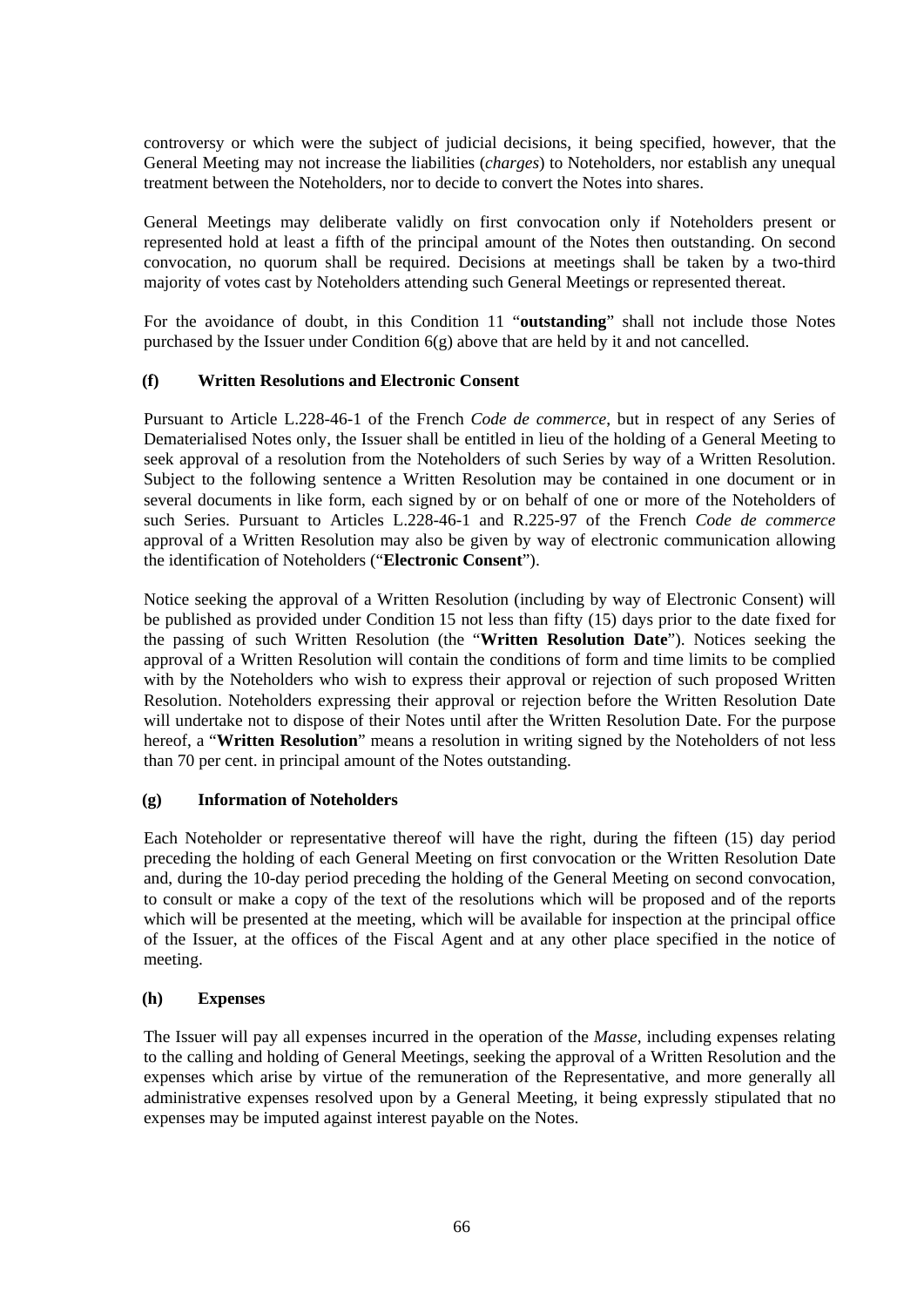### **(i) Notices of decisions**

Decisions of the General Meetings and Written Resolutions once approved shall be published in accordance with the provisions set out in Condition 15 not more than ninety (90) days from the date thereof.

# **(j) Benchmark Discontinuation**

By subscribing the Notes and solely in the context of a Benchmark Event which leads to the application of a Benchmark Amendment, each Noteholder shall be deemed to have agreed and approved any Benchmark Amendments or such other necessary changes pursuant to Condition  $5(c)(iii)(D)(d)$ .

# **12. MISCELLANEOUS**

These Conditions may be completed in relation to any Series of Notes by the terms of the relevant Final Terms in relation to such Series.

# **13. REPLACEMENT OF DEFINITIVE NOTES, COUPONS AND TALONS**

If, in the case of any Materialised Bearer Notes, a Definitive Materialised Bearer Note, Coupon or Talon is lost, stolen, mutilated, defaced or destroyed, it may be replaced, subject to applicable laws, regulations and Regulated Market or other stock exchange regulations, at the specified office of the Fiscal Agent or such other Paying Agent as may from time to time be designated by the Issuer for the purpose and notice of whose designation is given to Noteholders, in each case on payment by the claimant of the fees and costs incurred in connection therewith and on such terms as to evidence, security and indemnity (which may provide, inter alia, that if the allegedly lost, stolen or destroyed Definitive Materialised Bearer Note, Coupon or Talon is subsequently presented for payment or, as the case may be, for exchange for further Coupons, there shall be paid to the Issuer on demand the amount payable by the Issuer in respect of such Definitive Materialised Bearer Notes, Coupons or further Coupons) and otherwise as the Issuer may require. Mutilated or defaced Materialised Bearer Notes, Coupons or Talons must be surrendered before replacements will be issued.

### **14. FURTHER ISSUES**

**Further Issues**: The Issuer may, without the consent of the Noteholders or Couponholders, create and issue further Notes to be assimilated (*assimilées*) with the Notes provided such Notes and the further Notes carry rights identical in all respects (or identical in all respects save for their principal amount, issue date, issue price and first payment of interest) and that the terms of such Notes provide for such assimilation and references in these Conditions to "**Notes**" shall be construed accordingly.

# **15. NOTICES**

**(a)** Notices to the holders of Dematerialised Notes in registered form (*au nominatif*) shall be valid if either, (i) they are mailed to them at their respective addresses, in which case they will be deemed to have been given on the fourth weekday (being a day other than a Saturday or a Sunday) after the mailing, or, (ii) at the option of the Issuer, they are published (a) as long as such Notes are listed on the official list of the Luxembourg Stock Exchange and admitted to trading on the Regulated Market of the Luxembourg Stock Exchange and the rules of the Luxembourg Stock Exchange so permits, on the website of the Luxembourg Stock Exchange [\(www.bourse.lu\)](http://www.bourse.lu/), or (b) in a leading daily newspaper of general circulation in Europe (which is expected to be the *Financial Times*), or (c) on the website of the Issuer and, so long as such Notes are admitted to trading on any Regulated Market or other stock exchange and the rules of such Regulated Market or other stock exchange so require, in a leading daily newspaper with general circulation in the city where the Regulated Market on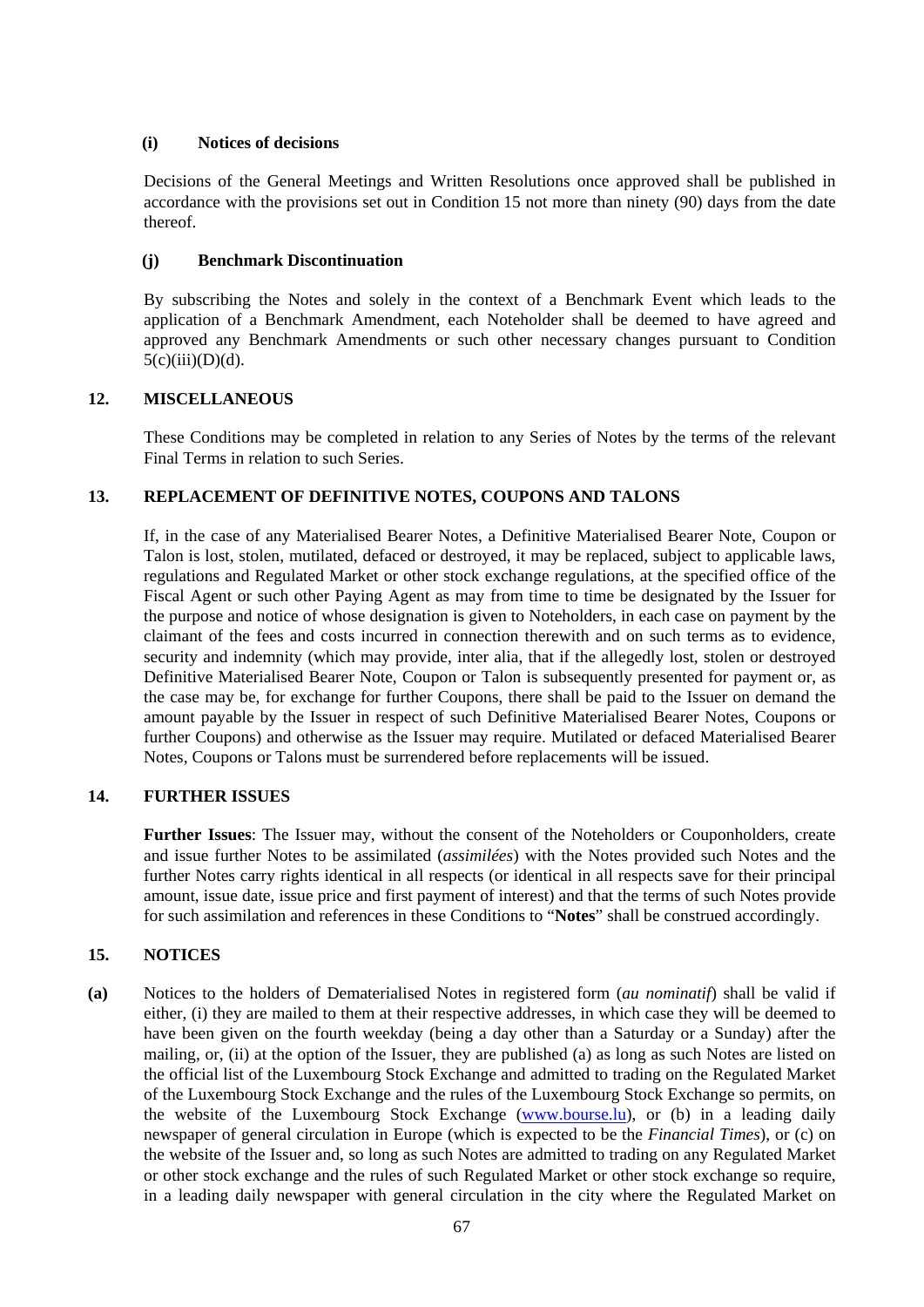which such Notes are admitted to trading is located and on the website of any other competent authority or Regulated Market of the EEA Member State or the UK where the Notes are admitted to trading.

- **(b)** Notices to the holders of Materialised Bearer Notes and Dematerialised Notes in bearer form (*au porteur*) shall be valid if published (i) so long as such Notes are listed on the official list of the Luxembourg Stock Exchange and admitted to trading on the Regulated Market of the Luxembourg Stock Exchange and the rules of the Luxembourg Stock Exchange so permits, on the website of the Luxembourg Stock Exchange [\(www.bourse.lu\)](http://www.bourse.lu/), or (ii) in a leading daily newspaper of general circulation in Europe (which is expected to be the *Financial Times*) or (iii) on the website of the Issuer and, so long as such Notes are admitted to trading on any Regulated Market or other stock exchange and the rules of such Regulated Market or other stock exchange so require, in a leading daily newspaper with general circulation (i) in the city/ies where the Regulated Market(s) or other stock exchange(s) on which such Notes are admitted to trading is located and on the website of any other competent authority or Regulated Market of the EEA Member State or the UK where the Notes are admitted to trading.
- **(c)** If any such publication is not practicable, notice shall be validly given if published in another leading daily English language newspaper with general circulation in Europe. Any such notice shall be deemed to have been given on the date of such publication or, if published more than once or on different dates, on the date of the first publication. Couponholders shall be deemed for all purposes to have notice of the contents of any notice given to the holders of Materialised Bearer Notes in accordance with this Condition 15.
- **(d)** Notices required to be given to the holders of Dematerialised Notes (whether in registered or in bearer form) pursuant to these Conditions may be given by delivery of the relevant notice to Euroclear France, Euroclear, Clearstream and any other depositary or custodian to the operations of which the Notes are admitted in substitution for the mailing and publication of a notice required by Condition 15(a), (b) and (c) above; except that (i) so long as such Notes are listed on the official list of the Luxembourg Stock Exchange and admitted to trading on the Regulated Market of the Luxembourg Stock Exchange and the rules of the Luxembourg Stock Exchange so require, notices shall also be published on the website of the Luxembourg Stock Exchange (www.bourse.lu), or (ii) so long as the Notes are admitted to trading on a Regulated Market or other stock exchange and the rules of such Regulated Market or other stock exchange so require, notices shall also be published in a leading daily newspaper of general circulation in the city where the Regulated Market or other stock exchange on which such Note(s) is/are admitted to trading is located. The Issuer shall be entitled to rely upon notifications made by Euroclear France, Euroclear, Clearstream and any other depositary or custodian to which the Dematerialised Notes are admitted. The Issuer shall not be liable to anyone for such reliance.
- **(e)** Notices given pursuant to Condition 11 and pursuant to Articles R.228-79 and R.236-11 of the French *Code de commerce* shall be given by delivery of the relevant notice (i) to Euroclear France, Euroclear, Clearstream and any other clearing system through which the Notes are for the time being cleared, (ii) on the website of the Issuer [\(www.worldline.com\)](http://www.worldline.com/) and (iii) so long as such Notes are listed on the official list of the Luxembourg Stock Exchange and admitted to trading on the Regulated Market of the Luxembourg Stock Exchange and the rules of the Luxembourg Stock Exchange so require, on the website of the Luxembourg Stock Exchange (www.bourse.lu). For the avoidance of doubt, Conditions 15(a), (b), (c) and (d) shall not apply to such notices.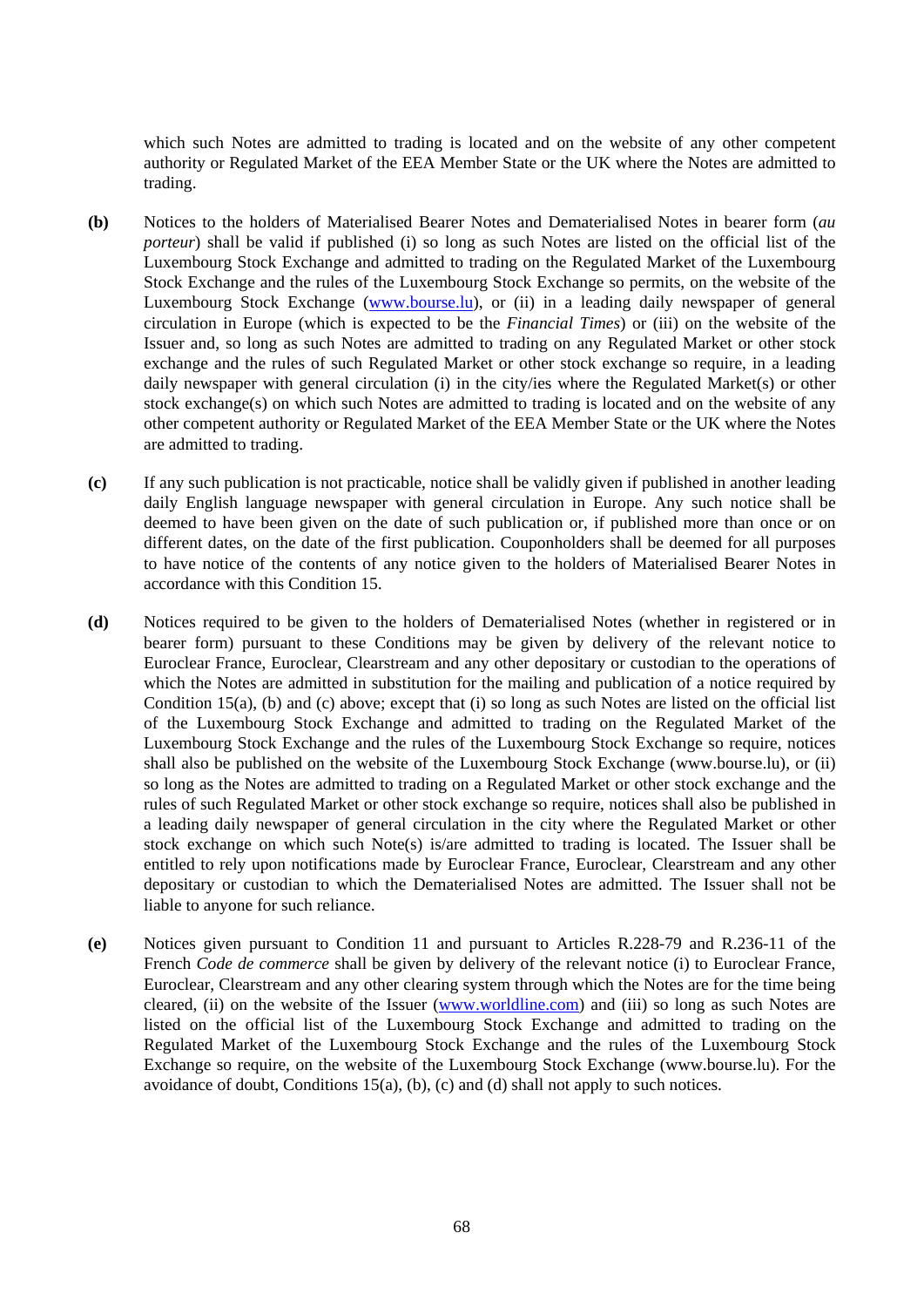### **16. GOVERNING LAW AND JURISDICTION**

- **(a) Governing Law**: The Notes (and, where applicable, the Coupons and the Talons) shall be governed by the laws of France.
- **(b) Jurisdiction**: For the benefit of the Noteholders, Couponholders or Talons' holders, the Issuer submits to jurisdiction of the competent courts within the jurisdiction of the *Cour d'Appel* of Paris.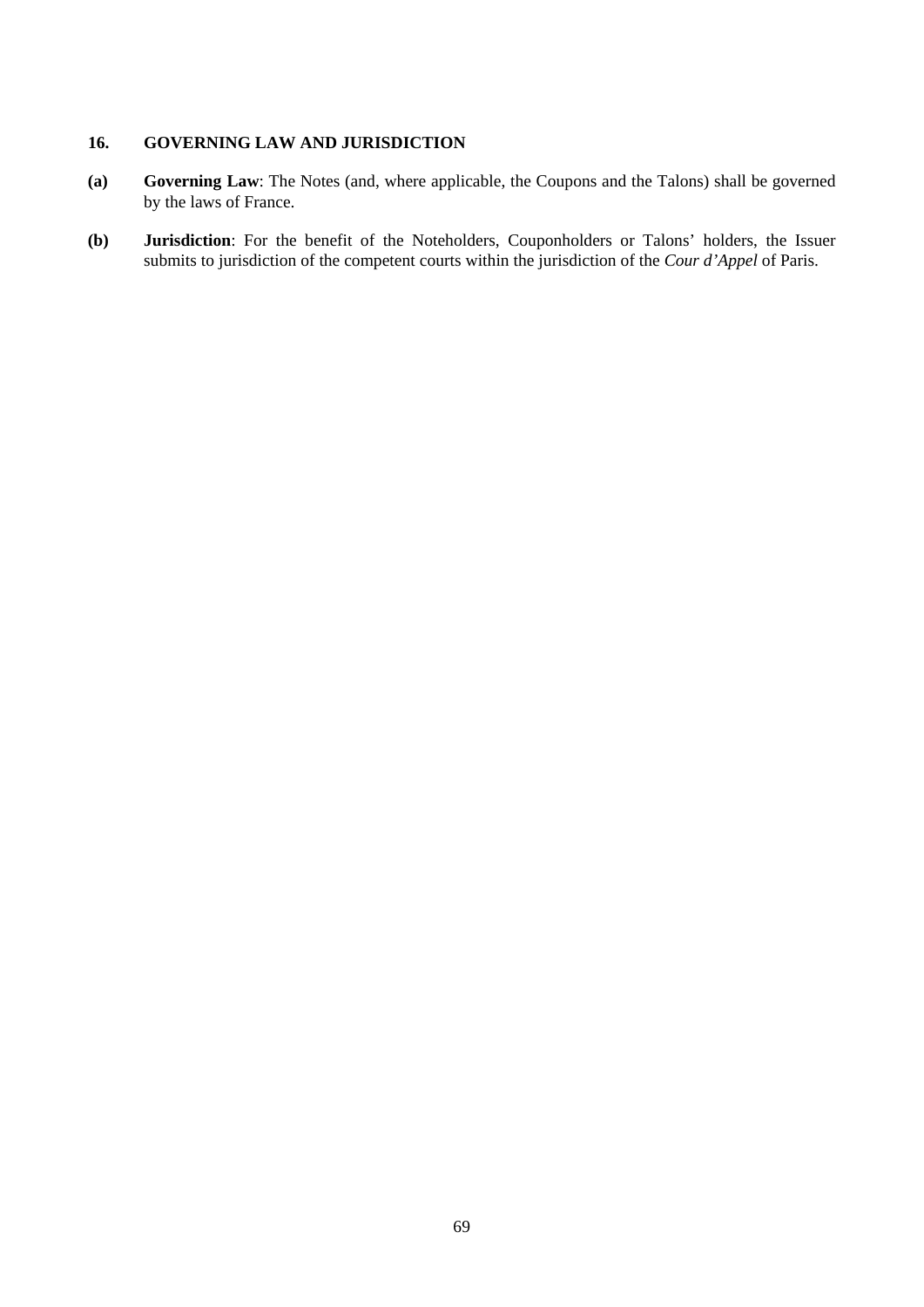# **TEMPORARY GLOBAL CERTIFICATES ISSUED IN RESPECT OF MATERIALISED BEARER NOTES**

# **Temporary Global Certificate**

A Temporary Global Certificate, without interest Coupons, will initially be issued in connection with Materialised Bearer Notes. Upon the initial deposit of such Temporary Global Certificate with a common depositary for Euroclear and Clearstream (the "**Common Depositary**"), Euroclear or Clearstream will credit each subscriber with a nominal amount of Notes equal to the nominal amount thereof for which it has subscribed and paid.

The Common Depositary may also (if indicated in the relevant Final Terms) credit the accounts of subscribers with other clearing systems through direct or indirect accounts with Euroclear and Clearstream held by such other clearing systems with a nominal amount of Notes. Conversely, a nominal amount of Notes that is initially deposited with any clearing system other than Euroclear or Clearstream may similarly be credited to the accounts of subscribers with Euroclear or Clearstream or other clearing systems.

# **Exchange**

Each Temporary Global Certificate issued in respect of Materialised Bearer Notes will be exchangeable, free of charge to the holder, on or after its Exchange Date (as defined below):

- (1) if the relevant Final Terms indicates that such Temporary Global Certificate is issued in compliance with the C Rules or in a transaction to which TEFRA is not applicable (as to which, see "**Selling Restrictions**"), in whole, but not in part, for Definitive Materialised Bearer Notes; and
- (2) otherwise, for Definitive Materialised Bearer Notes upon certification in the form set out in the Agency Agreement as to non-U.S. beneficial ownership.

A Noteholder must exchange its share of the Temporary Global Certificate for definitive Materialised Bearer Notes before interest or any amount payable in respect of the Notes will be paid.

### **Delivery of Definitive Materialised Bearer Notes**

On or after its Exchange Date, the holder of the Temporary Global Certificate must surrender such Temporary Global Certificate to or to the order of the Fiscal Agent. In exchange for the Temporary Global Certificate so surrendered, the Issuer will deliver, or procure the delivery of, an equal aggregate nominal amount of duly executed and authenticated Definitive Materialised Bearer Notes.

In this Base Prospectus, "**Definitive Materialised Bearer Notes**" means, in relation to any Temporary Global Certificate, the definitive Materialised Bearer Notes for which such Temporary Global Certificate may be exchanged (if appropriate, having attached to them all Coupons in respect of interest that have not already been paid on the Temporary Global Certificate and a Talon). Definitive Materialised Bearer Notes will be security printed in accordance with any applicable legal and Regulated Market or stock exchange requirements in, or substantially in, the form set out in the Schedules to the Agency Agreement.

# **Exchange Date**

"**Exchange Date**" means, in relation to a Temporary Global Certificate, the day next succeeding the day that is forty (40) days after its issue date.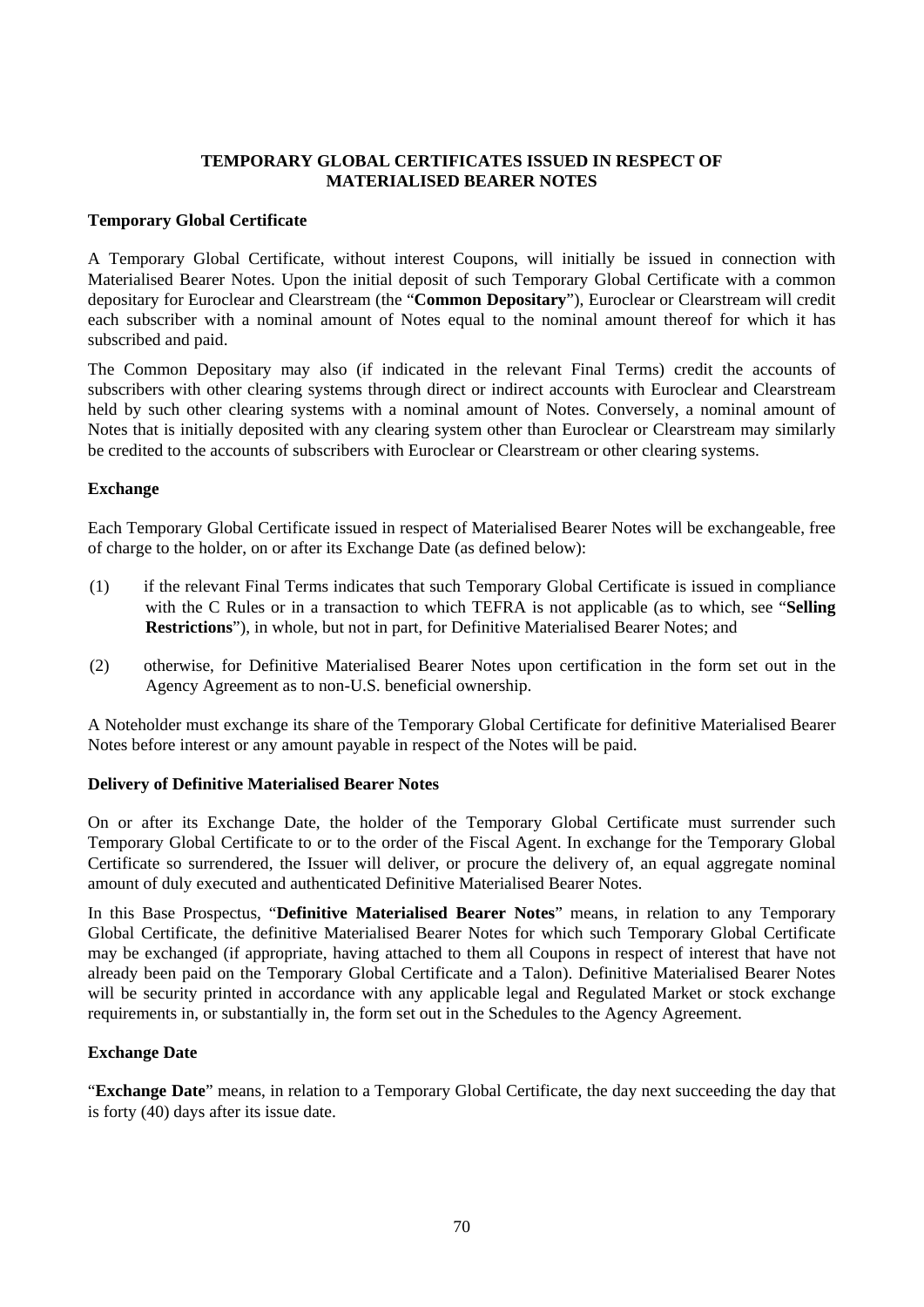#### **USE OF PROCEEDS**

The net proceeds of the issue of the Notes will be used for the Issuer's general corporate purposes. If in respect of any particular issue of Notes, there is a particular identified use of proceeds, this will be stated in the applicable Final Terms.

If Redemption following an Acquisition Event is specified in the relevant Final Terms, the use of proceeds for acquisition consideration, directly or indirectly, in whole or in part, and related fees will be stated in the applicable Final Terms. The Final Terms will also state the potential use for general corporate purposes if the Acquisition Event occurs but the Issuer elects not to use the Redemption following an Acquisition Event.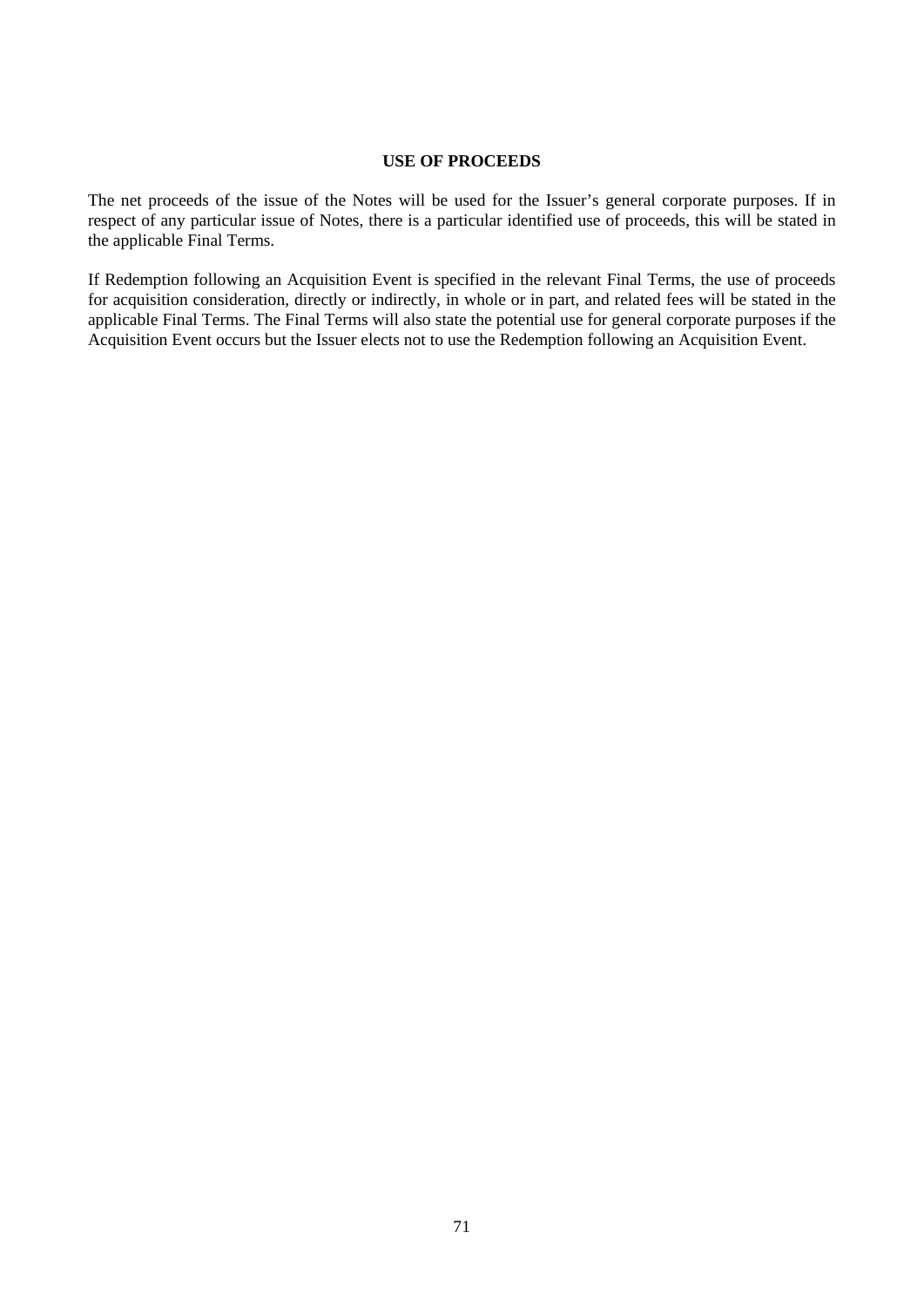### **DESCRIPTION OF THE ISSUER**

For a general description of the Issuer, its activities and its financial conditions, please refer to the crossreference table appearing in Section "Documents incorporated by Reference" on pages 35 to 38 of this Base Prospectus.

As of 18 June 2020, the registered share capital of the Issuer amounts to €124,413,426.28 represented by 182,960,921 shares of  $\text{\textsterling}0.68$  nominal value each.

### *Change in laws and regulations applicable to the Issuer*

The Group is subject to a wide array of stringent regulations, particularly in the following fields: competition law, payment regulations, corruption, controls on exports of dual-use goods, data protection, labor laws, human rights, international sanctions, money laundering and terrorist financing, fraud, harassment and discrimination and, to a lesser extent, tariffs and trade barriers, restrictions on the repatriation of funds.

Failure to comply with laws, rules and regulations or standards to which the Group is subject in different countries it is operating in, Europe and internationally, in particular the regulations applicable to payment institutions and systemic processors, which are considered critical to the local economy, may result, among other things, in the suspension or revocation of a license or registration, forced replacement of existing management, the limitation, suspension or termination of service, and the imposition of fines, sanctions or other penalties, any of which could have a material adverse effect on the Group's business, financial condition or results of operations, as well as damage the Group's reputation.

Regulation of the payments industry has increased significantly in recent years and continues to increase. For instance, the growing enthusiasm for Internet, mobile and IP-based communication networks have led to new laws and regulations regarding confidentiality, data protection, pricing, content and quality of products and services. Similarly, the Payment Services Directive Revised (the "PSD2") has entered into force on 13 January 2018 and enlarges the scope of the existing regulation and set forth extra regulatory requirements such as additional regulatory filing as to ensure keeping the payment institution licenses, the obligation to register agents with supervisory authorities and to establish local contact points towards regulators in countries where licenses are passported via group companies or via agents, additional reporting (e.g. fraud, incidents, etc.). In addition, the Group must adapt the solutions in accordance with the Regulatory and Technical Standards on Strong customer authentication and secure communication under PSD2 that that set up the deadline to 31 December 2020 for the migration to Strong customer authentication for e-commerce card-based payment transactions.

In order to comply with regulations applicable to its business, and in particular to the activities of payment institutions and subcontractors of credit institutions, the Group is required to adhere to a broad number of requirements in the countries in which it operates, especially as pertains to its IT infrastructure, internal controls and reporting rules. Compliance with these evolving standards, and the corresponding costs could have a material adverse effect on the Group's financial condition or results of operations. In particular, the Group could be subject to audits by the regulatory authorities of the countries in which it owns a license (Belgian regulatory authority - the Banque Nationale de Belgique, the Dutch regulatory authority - the De NederlandscheBank, the Swedish regulatory authority – Finansinspektionen - and the Luxembourg regulatory authority - the Commission de Surveillance du Secteur Financier) in respect of the effectiveness of its internal controls and audit systems and risk management. In the event that such audit reveals that the Group is not in compliance with the relevant regulatory requirements, the Group's efforts to remedy such instances of non-compliance could have a material adverse effect on the Group's financial condition and results of operations.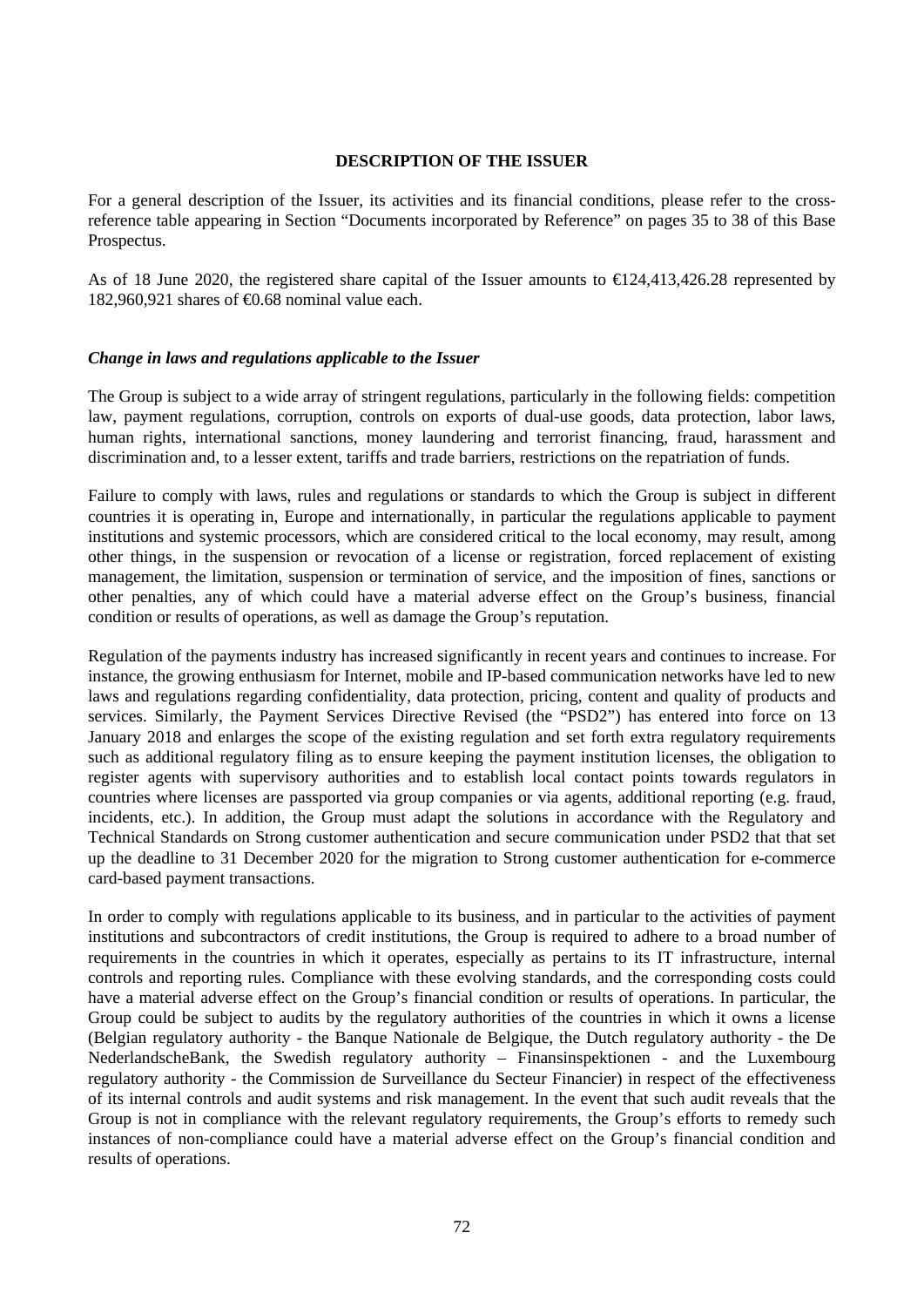Due to its core business, the Group can be positioned both as data processor (i.e. the party who processes personal data on behalf of the controller based on documented instructions from the controller) and as data controller when handling personal data of its employees and business contacts. European Regulation 2016/679 of 27 April 2016 on the protection of natural persons with regard to the processing of personal data and on the free movement of such data (the "General Data Protection Regulation" or "GDPR") enlarge the scope of existing regulations by attributing additional rights to data subjects and imposing stringent compliance requirements. The compliance with GDPR, and free flow regulation for non-personal data may have material adverse effects both direct and indirect on the way the Group operates or the costs to operate the Group's business and is one of the focus areas of the Group management.

# *Tax laws applicable to the Issuer*

As an international group doing business in many countries, the Group is subject to multiple tax laws and must, accordingly, ensure that its global operations at once comply with the various regulatory requirements while all the while achieving their commercial, financial and tax objectives.

Because tax laws and regulations in effect in the various countries where the Group does business do not always provide clear or definitive guidelines, the Group's structure, the conduct of its business and the relevant tax regime are based on the Group's interpretation of applicable tax laws and regulations. More generally, any violation of tax laws and regulations in the countries where the Group or its subsidiaries are located or do business could lead to tax assessments or the payment of late fees, interest, fines and penalties. This could have a negative impact on the Group's effective tax rate, cash flow or results of operations.

Furthermore, the Group records deferred tax assets on its balance sheet to account for future tax savings resulting from differences between the tax values and accounting values of its assets and liabilities or tax loss carry forwards of its entities. The effective use of these assets in future years depends on tax laws and regulations, the outcome of current or future audits and litigation and the expected future results of operations of the entities in question.

Besides, changes in accounting policies can significantly affect how the Group calculates expenses and earnings.

# *Insolvency laws considerations*

As a *société anonyme* incorporated in France, French insolvency laws apply to the Issuer.

Under French insolvency law, holders of debt securities are automatically grouped into a single assembly of holders (the "**Assembly**") in case of the opening in France of a safeguard (*procédure de sauvegarde*)*,*  accelerated financial safeguard (*procédure de sauvegarde financière accélérée*), accelerated safeguard (*procédure de sauvegarde accélérée*) or a judicial reorganisation procedure (*procédure de redressement judiciaire*) relating to the Issuer, in order to defend their common interests.

The Assembly comprises holders of all debt securities issued by the Issuer (including the Notes), whether or not under a debt issuance programme (such as a Euro Medium Term Notes programme) and regardless of their governing law.

The Assembly deliberates on the draft safeguard plan (*projet de plan de sauvegarde*), accelerated safeguard plan (*projet de plan de sauvegarde accélérée*), accelerated financial safeguard plan (*projet de plan de sauvegarde financière accélérée*) or judicial reorganisation plan (*projet de plan de redressement*) applicable to the Issuer and may further agree to: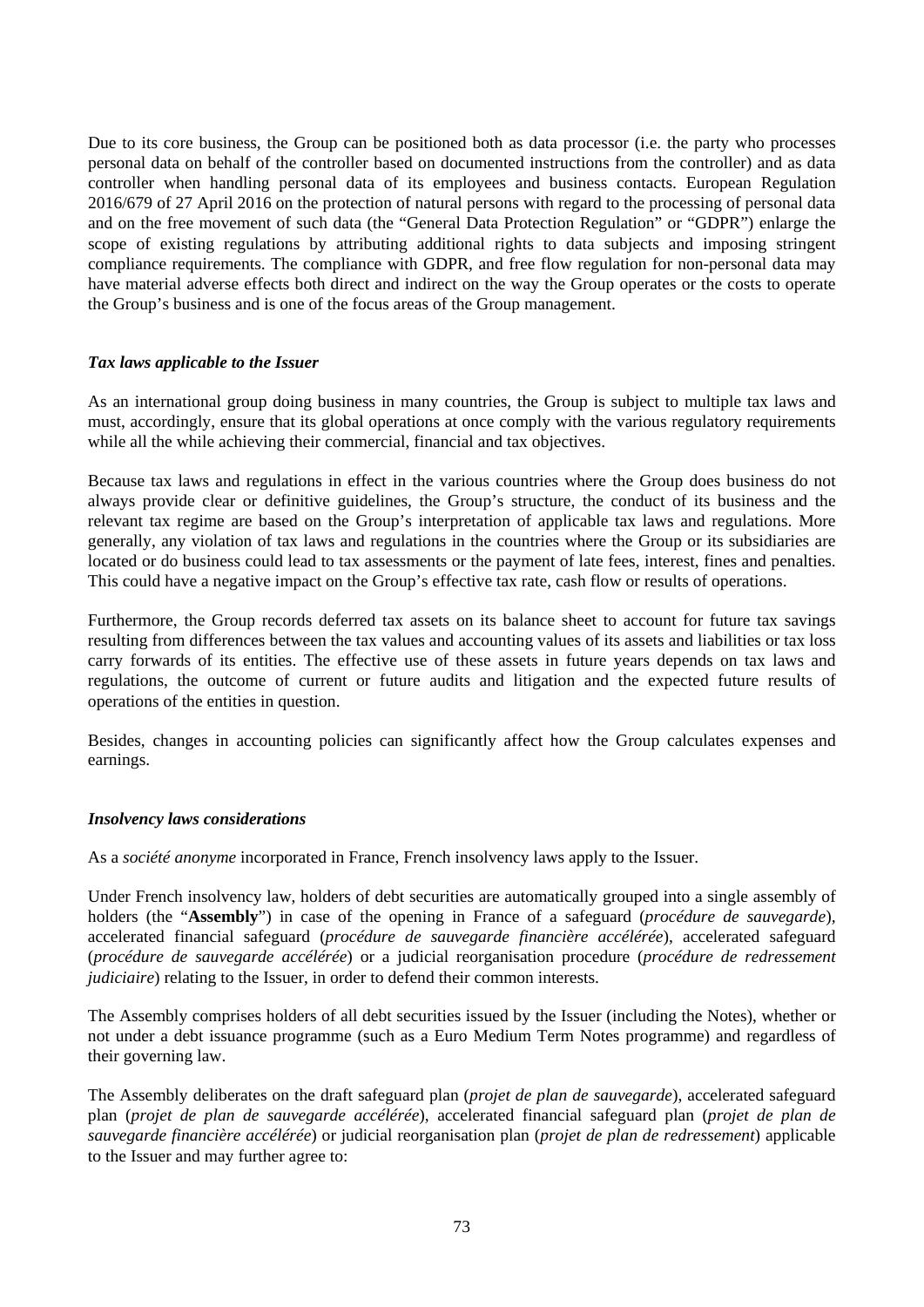- − increase the liabilities (*charges*) of holders of debt securities (including the Noteholders) by rescheduling and/or writing-off debts;
- establish an unequal treatment between holders of debt securities (including the Noteholders) as appropriate under the circumstances; and/or
- − decide to convert debt securities (including the Notes) into shares or securities that give or may give the right to the share capital.

Decisions of the Assembly will be taken by a two-third majority (calculated as a proportion of the debt securities held by the holders expressing a vote). No quorum is required on convocation of the Assembly.

For the avoidance of doubt, the provisions relating to the Representation of the Noteholders described in Condition 11 of the Terms and Conditions will not be applicable in these circumstances if they depart from any imperative provisions of French insolvency law that may be applicable.

In addition, it should be noted that a directive (EU) 2019/1023 "on preventive restructuring frameworks, on discharge of debt and disqualifications, and on measures to increase the efficiency of procedures concerning restructuring, insolvency and discharge of debt, and amending Directive (EU) 2017/1132" has been adopted by the European Union on 20 June 2019 (the "**Restructuring Directive**"). Once transposed into French law (which is scheduled to happen by 17 July 2021 at the latest), such directive should have a material impact on French insolvency law, especially with regard to the process of adoption of restructuring plans under insolvency proceedings. Depending on how it will be transposed into French law, it may impact the situation of Noteholders in the event that the Issuer was to be subject to the relevant French insolvency proceedings.

More specifically the Restructuring Directive is expected to impact the process of adoption of restructuring plans under insolvency proceedings. Creditors (including the Noteholders) shall be treated in separate classes which reflect certain class formation criteria for the purpose of adopting a restructuring plan. Classes shall be formed in such a way that each class comprises claims or interests with rights that are sufficiently similar to justify considering the members of the class a homogenous group with commonality of interest. As a minimum, secured and unsecured claims shall be treated in separate classes for the purpose of adopting a restructuring plan. A restructuring plan shall be deemed to be adopted by affected parties, provided that a majority in the amount of their claims or interests is obtained in each and every class (the required majorities shall be laid down by member states at not higher than 75% in the amount of claims or interests in each class). If the restructuring plan is not approved by each and every class of affected parties, the plan may however be confirmed by a judicial or administrative authority by applying a cross-class cram-down.

Therefore, when the Restructuring Directive is transposed into French law, it is likely that the Noteholders will no longer deliberate on the proposed restructuring plan in a separate assembly, meaning that they will no longer benefit from a specific veto power on this plan. Instead, as any other affected parties, the Noteholders will be grouped into one or several classes (with potentially other types of creditors) and their dissenting vote may possibly be overridden by a cross-class cram down.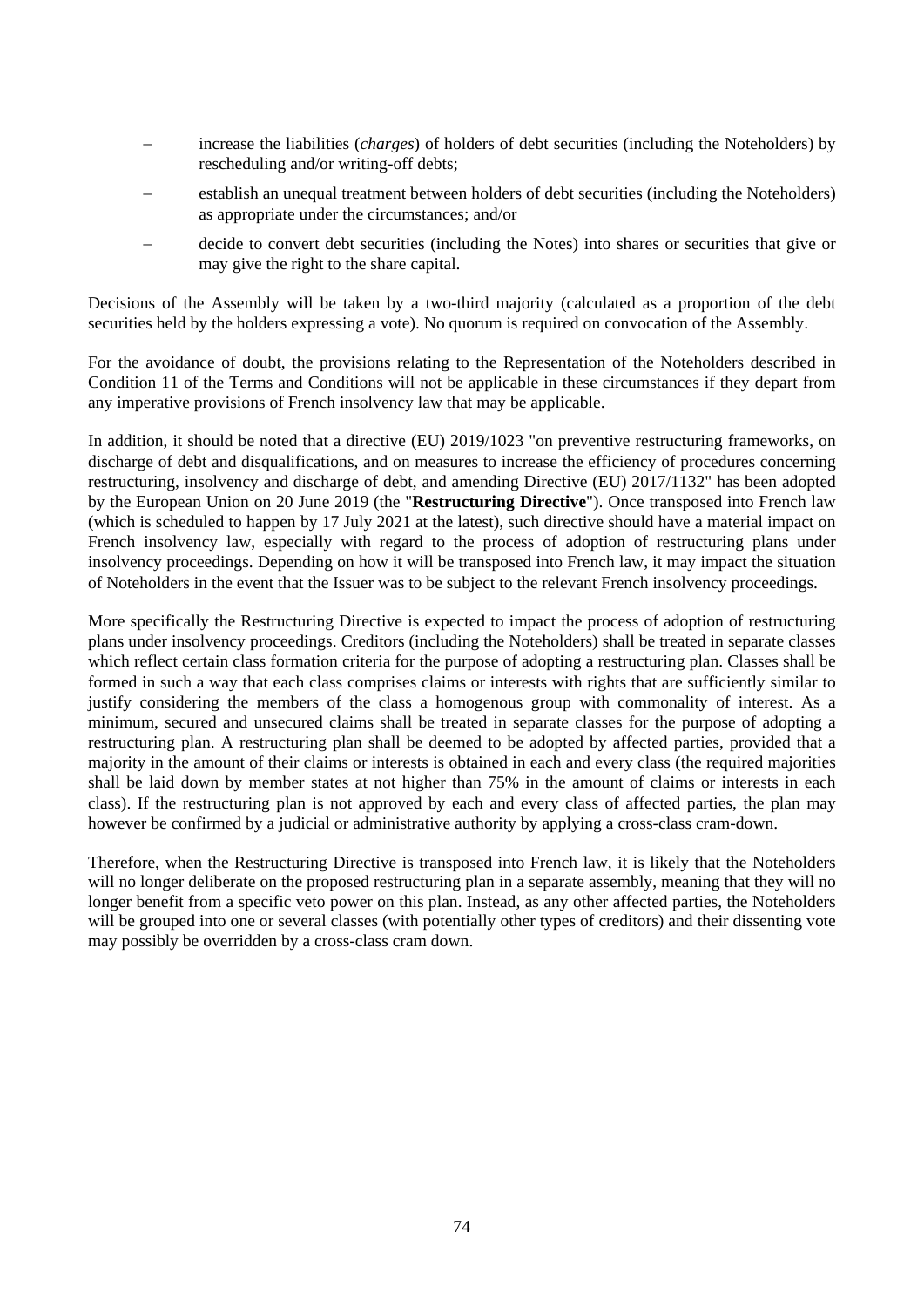# **RECENT DEVELOPMENTS**

On 9 June 2020 the Issuer published the following press release:

# **"Worldline's Annual General Meeting**

# **Outstanding support from Worldline shareholders for the contemplated acquisition of Ingenico Group**

# **Approval of all resolutions submitted by the Board of Directors**

Bezons, 9 June 2020 – Worldline [Euronext: WLN], European leader in payments and transactional services, held today its Annual General Meeting chaired by Mr. Gilles Grapinet, Chairman and Chief Executive Officer. The meeting was held behind closed doors due to current sanitary constraints and gathered, despite this special context, a quorum of 78.44%. The shareholders overwhelmingly approved the resolutions relating to the contemplated acquisition of Ingenico Group. The renewal of the term of office of Mr. Gilles Grapinet, Chairman and Chief Executive Officer for a period of three years and the Company's "raison d'être" were also widely approved by the shareholders.

Worldline shareholders expressed their strong support to the contemplated acquisition of Ingenico announced on February 3, 2020 and overwhelmingly approved all the resolutions in that respect.

Notably, the General Meeting approved with a vast majority (99.59%) the issuance of shares as part of the public offering to be initiated by the Company on the shares and convertible bonds (OCEANEs) issued or to be issued by Ingenico, which are necessary for the successful completion of the acquisition.

In addition, the shareholders also voted in favour of the resolutions to be used to grant performance shares to the employees and corporate officers of Ingenico and/or its affiliated companies in substitution of the 2020 performance shares plan of Ingenico.

The General Meeting also approved the appointment as members of the Board of Mr. Bernard Bourigeaud, Thierry Sommelet, Michael Stollarz and Gilles Arditti as well as Mrs. Caroline Parot, Agnès Audier and Nazan Somer Özelgin, in each case subject to and effective upon closing of the acquisition of Ingenico, and also approved, subject to the same condition, the proposal to amend the bylaws to increase the age limit applicable to the Chairman of the Board of Directors.

Finally, the General Meeting approved the Company's purpose ("raison d'être") proposed by the Board of Directors<sup>.</sup>

"*We design and operate leading digital payment and transactional solutions that enable sustainable economic growth and reinforce trust and security in our societies. We make them environmentally friendly, widely accessible and support social transformation*."

# **Gilles Grapinet, Worldline Chairman and Chief Executive Officer, said:**

"*Today's Combined General Meeting marks a very important milestone in the development of the Company. I am very pleased by the approval, with a vast majority of votes, of all resolutions related to the authorization and the implementation of the strategic acquisition of Ingenico. This acquisition is even more relevant in the current post COVID-19 context and will make Worldline definitively one of the key players in the consolidation of electronic payments.*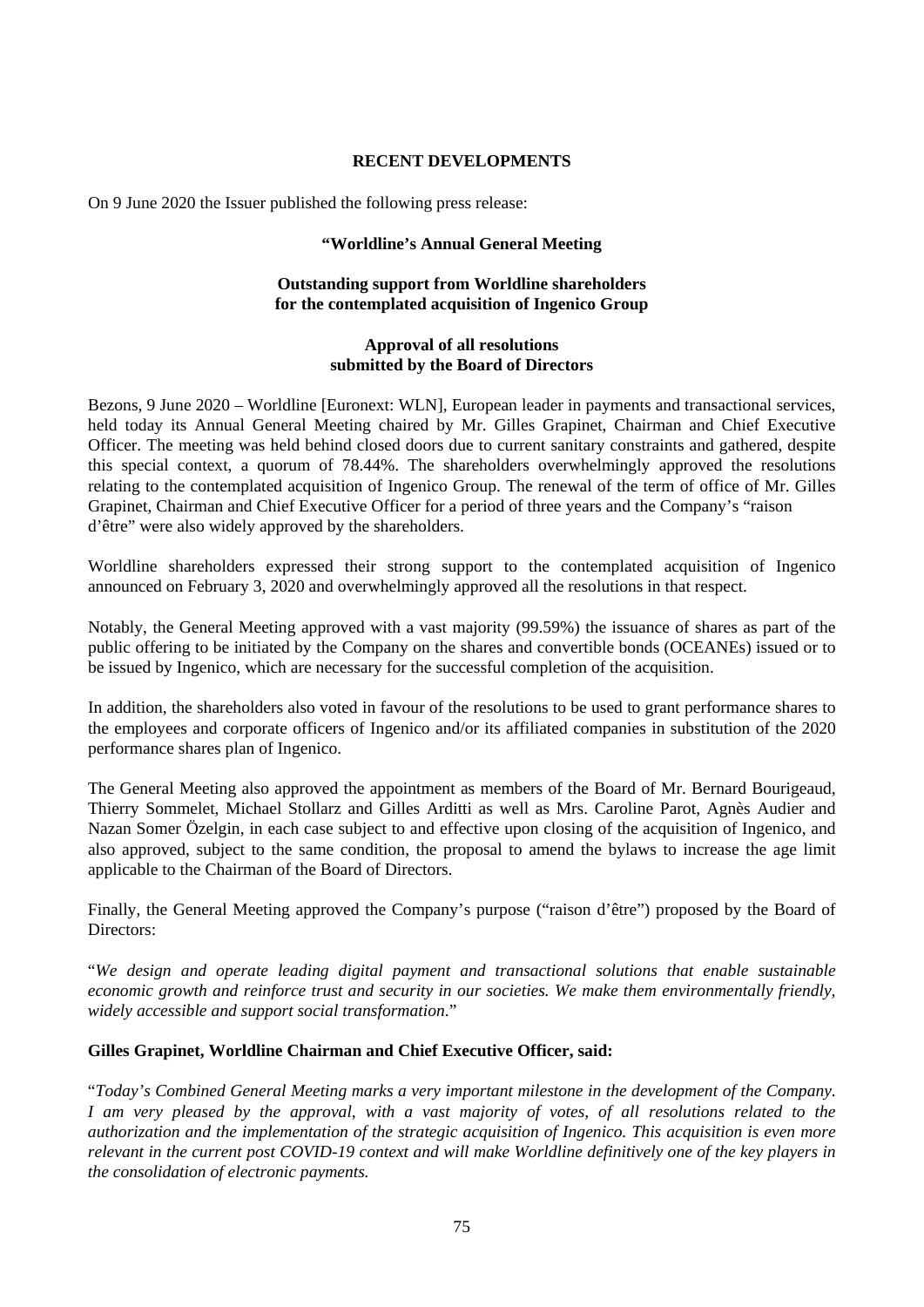*I am also pleased by the perspective of welcoming in a more independent Board of Directors, new directors from Ingenico's board of directors, including its current chairman Mr. Bernard Bourigeaud, at the closing of this acquisition, according to the provisions of the business combination agreement regarding the future governance of our Company.*

Lastly, I want to thank our shareholders for their renewed trust in the directors of Worldline, and in *particular in the directors who were re-appointed during this General Meeting*."

# **Significant progress made towards the completion of the acquisition of Ingenico**

The contemplated time schedule for the closing of the acquisition of Ingenico, thanks to a strong mobilization and an efficient collaboration between the two groups, has progressed very positively.

- In this respect, Worldline already obtained the financial regulatory clearances from the Finanzdienstleistungsaufsicht (BaFin), the Swedish Financial Supervisory Authority (SFSA), the De Nederlandsche Bank (DNB) and the National Bank of Belgium (NBB) and some of the merger control clearances. The remaining ongoing processes (in particular with the European Commission and the Foreign Investment authorities) are progressing well and according to plan.
- Preliminary activities to prepare integration are also progressing as expected in compliance with applicable antitrust rules.
- Worldline is therefore fully in line with the objective to close the acquisition of Ingenico during the third quarter of 2020.

# **Approval of all resolutions**

The General Meeting approved the Company and consolidated accounts for the financial year ending December 31, 2019, as well as all related-parties agreements submitted to its approval.

The General Meeting renewed the director's term of office of Mr. Gilles Grapinet, Chairman and Chief Executive Officer, for a period of three years and thereby reiterated its confidence until 2023. It also renewed the terms of office as directors of Ms. Giulia Fitzpatrick and Mr. Aldo Cardoso for a period of three years and ratified the nomination of Mr. Daniel Schmucki as director and of Mr. Gilles Arditti and Mr. Jos Dijsselhof as censors. The Board of Directors during its meeting held after the General Meeting confirmed the composition of the Board's Committees, and renewed Mr. Gilles Grapinet's mandate as Chairman and Chief Executive Officer and Mr. Marc-Henri Desportes' mandate as Deputy Chief Executive Officer.

The General Meeting also approved the elements of compensation and benefits paid to Mr. Gilles Grapinet, Chairman and Chief Executive Officer and to Mr. Marc-Henri Desportes, Deputy Chief Executive Officer, for the financial year ending December 31, 2019 or awarded to them for the same. The report on the compensation of Corporate Officers and the 2020 compensation policies applicable to the Senior Executive Officers and to the non-executive directors were also approved.

Finally, the General Meeting approved all financial delegations granted to the Board of Directors and adopted all proposed amendments to the bylaws, notably the Company's "raison d'être" proposed by the Board of Directors and the provisions to enable the nomination of a second director representing the employees.

The voting results of the Combined General Meeting will be available on the Company's website (Investors section – General Meeting of Stakeholders)."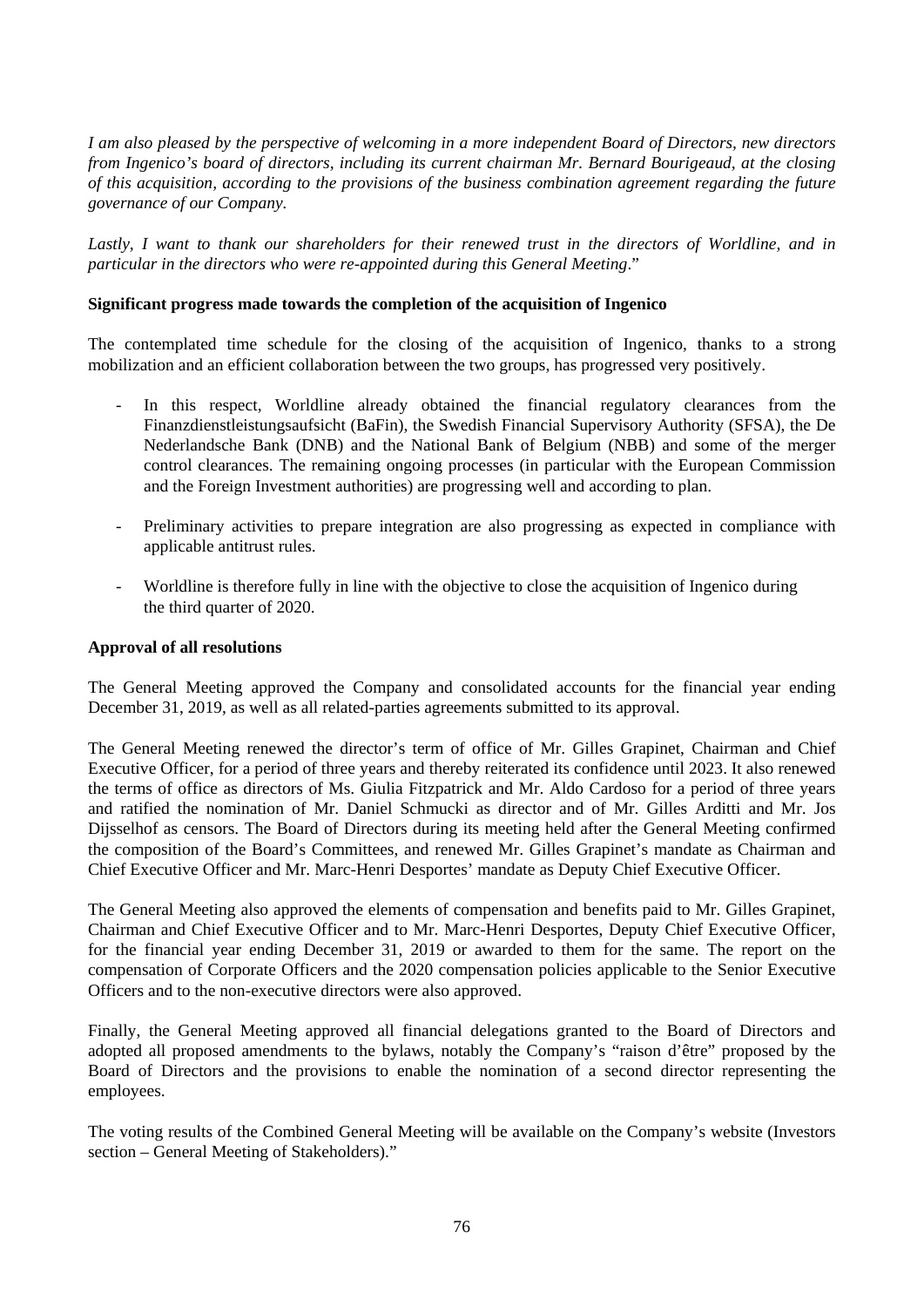## **SUBSCRIPTION AND SALE**

### **Overview of Dealer Agreement**

Subject to the terms and on the conditions contained in a dealer agreement dated 22 June 2020 (the "**Dealer Agreement**") between the Issuer, the Permanent Dealers and the Arrangers, the Notes will be offered on a continuous basis to the Permanent Dealers. However, the Issuer has reserved the right to issue Notes directly on its own behalf to Dealers that are not Permanent Dealers. The Notes may be resold at prevailing market prices, or at prices related thereto, at the time of such resale, as determined by the relevant Dealer. The Notes may also be placed by the Issuer through the Dealers, acting as agents of such Issuer. The Dealer Agreement also provides for Notes to be issued in syndicated Tranches that are jointly and severally underwritten by two or more Dealers.

The Issuer will pay each relevant Dealer a commission as agreed between them in respect of Notes subscribed by it. The Issuer has agreed to reimburse the Arrangers for certain of its expenses incurred in connection with the establishment of the Programme and the Dealers for certain of their activities in connection with the Programme.

The Issuer has agreed to indemnify the Dealers against certain liabilities in connection with the offer and sale of the Notes. The Dealer Agreement entitles the Dealers to terminate any agreement that they make to subscribe Notes in certain circumstances prior to payment for such Notes being made to the Issuer.

### **Selling Restrictions**

### **United States**

The Notes have not been and will not be registered under the U.S. Securities Act of 1933, as amended (the "**Securities Act**"), nor with any securities regulatory authority of any state or other jurisdiction of the United States, and may not be offered or sold within the United States, or to, or for the account or benefit of, U.S. persons exemption in accordance with Regulation S under the Securities Act ("**Regulation S**") or pursuant to an exemption from the registration requirements of the Securities Act and in compliance with any applicable state securities laws. Terms used in this paragraph have the meanings given to them by Regulation S.

Materialised Bearer Notes are bearer notes under U.S. tax law; which are subject to U.S. tax law requirements and may not be offered, sold or delivered within the United States or its possessions, or to a U.S. person; except in certain transactions permitted by U.S. tax regulations. Terms used in this paragraph have the meanings given to them by the U.S. Internal Revenue Code and regulations thereunder.

Each Dealer has agreed, and each further Dealer appointed under the Programme will be required to agree, that, except as permitted by the Dealer Agreement, it will not offer, sell or, in the case of Materialised Bearer Notes, deliver Notes of any Tranche, (i) as part of their distribution at any time or (ii) otherwise until forty (40) days after completion of the distribution of such Tranche as determined, and certified to the Issuer, by the Fiscal Agent, or in the case of Notes issued on a syndicated basis, the Lead Manager, within the United States or to, or for the account or benefit of, U.S. persons, and it will have sent to each Dealer to which it sells Notes during the distribution compliance period a confirmation or other notice setting out the restrictions on offers and sales of the Notes within the United States or to, or for the account or benefit of, U.S. persons. Terms used in the preceding sentence have the meanings given to them by Regulation S. Furthermore, each Dealer has represented and agreed that neither it, its affiliates, nor any persons acting on its or their behalf, has engaged or will engage in any "directed selling efforts" (as defined in Rule 902(c) of Regulation S) with respect to the Notes and each of the foregoing persons has complied and will comply with the offering restrictions requirements of Regulations S.

The Notes are being offered and sold outside the United States to non-U.S. persons in compliance with Regulation S and U.S. tax law.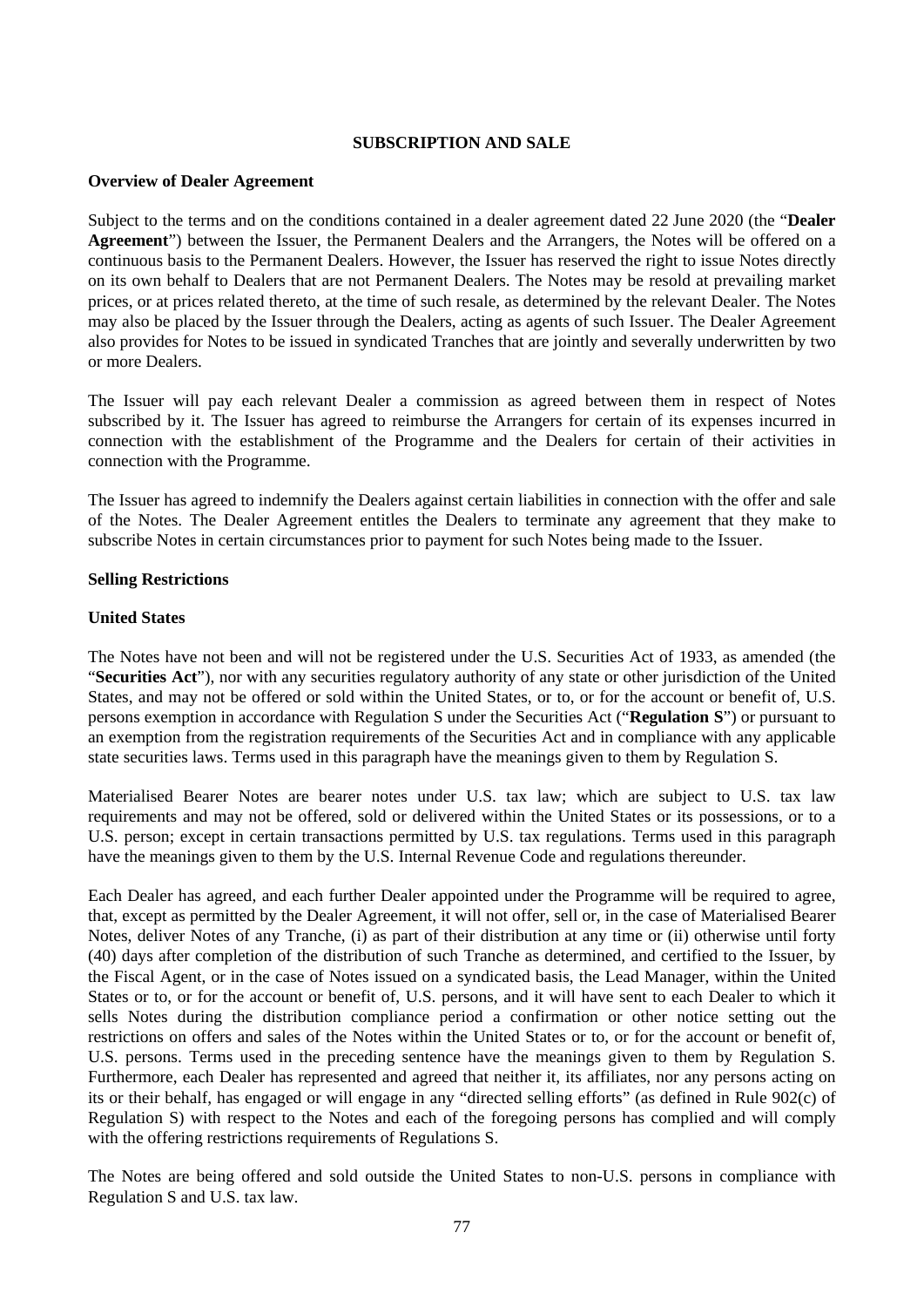In addition, until forty (40) days after the commencement of the offering of any Tranche of Notes, an offer or sale of Notes within the United States by any dealer (whether or not participating in the offering) may violate the registration requirements of the Securities Act.

This Base Prospectus has been prepared by the Issuer for use in connection with the offer and sale of the Notes outside the United States. The Issuer and the Dealers reserve the right to reject any offer to purchase the Notes, in whole or in part, for any reason. This Base Prospectus does not constitute an offer to any person in the United States or to any U.S. person. Distribution of this Base Prospectus by any non-U.S. person outside the United States to any other person within the United States, other than those persons, if any, retained to advise such non-U.S. person with respect thereto, is unauthorised and any disclosure without the prior written consent of the Issuer or any of its contents to any such U.S. person or other person within the United States, other than those persons, if any, retained to advise such non-U.S. person, is prohibited.

# **Prohibition of Sales to European Economic Area and United Kingdom Retail Investors**

Each Dealer has represented, warranted and agreed, and each further Dealer appointed under the Programme will be required to represent, warrant and agree, that it has not offered, sold or otherwise made available and will not offer, sell or otherwise make available any Notes which are the subject of the offering contemplated by the Base Prospectus as completed by the applicable Final Terms in relation thereto to any retail investor in the European Economic Area or in the United Kingdom.

1) For the purposes of this provision, the expression "**retail investor**" means a person who is one (or more) of the following:

(i) a retail client as defined in point (11) of Article 4(1) of Directive 2014/65/EU (as amended, "**MiFID II**");

(ii) a customer within the meaning of Directive (EU) 2016/97, where that customer would not qualify as a professional client as defined in point (10) of Article 4(1) of MiFID II: or

(iii) not a qualified investor as defined in the Prospectus Regulation.

2) the expression an "**offer**" includes the communication in any form and by any means of sufficient information on the terms of the offer and the Notes to be offered so as to enable an investor to decide to purchase or subscribe the Notes.

For the purposes of this provision, the expression "**Prospectus Regulation**" means Regulation (EU) 2017/1129.

This selling restriction is in addition to any other selling restrictions set out above or below.

# **United Kingdom**

Each Dealer has represented, warranted and agreed, and each further Dealer appointed under the Programme will be required to represent, warrant and agree, that:

(a) in relation to any Notes which have a maturity of less than one (1) year from the date of the issue, (i) it is a person whose ordinary activities involve it in acquiring, holding, managing or disposing of investments (as principal or agent) for the purposes of its business and (ii) it has not offered or sold and will not offer or sell any Notes other than to persons whose ordinary activities involve them in acquiring, holding, managing or disposing of investments (as principal or as agent) for the purposes of their businesses or who it is reasonable to expect will acquire, hold, manage or dispose of investments (as principal or agent) for the purposes of their businesses where the issue of the Notes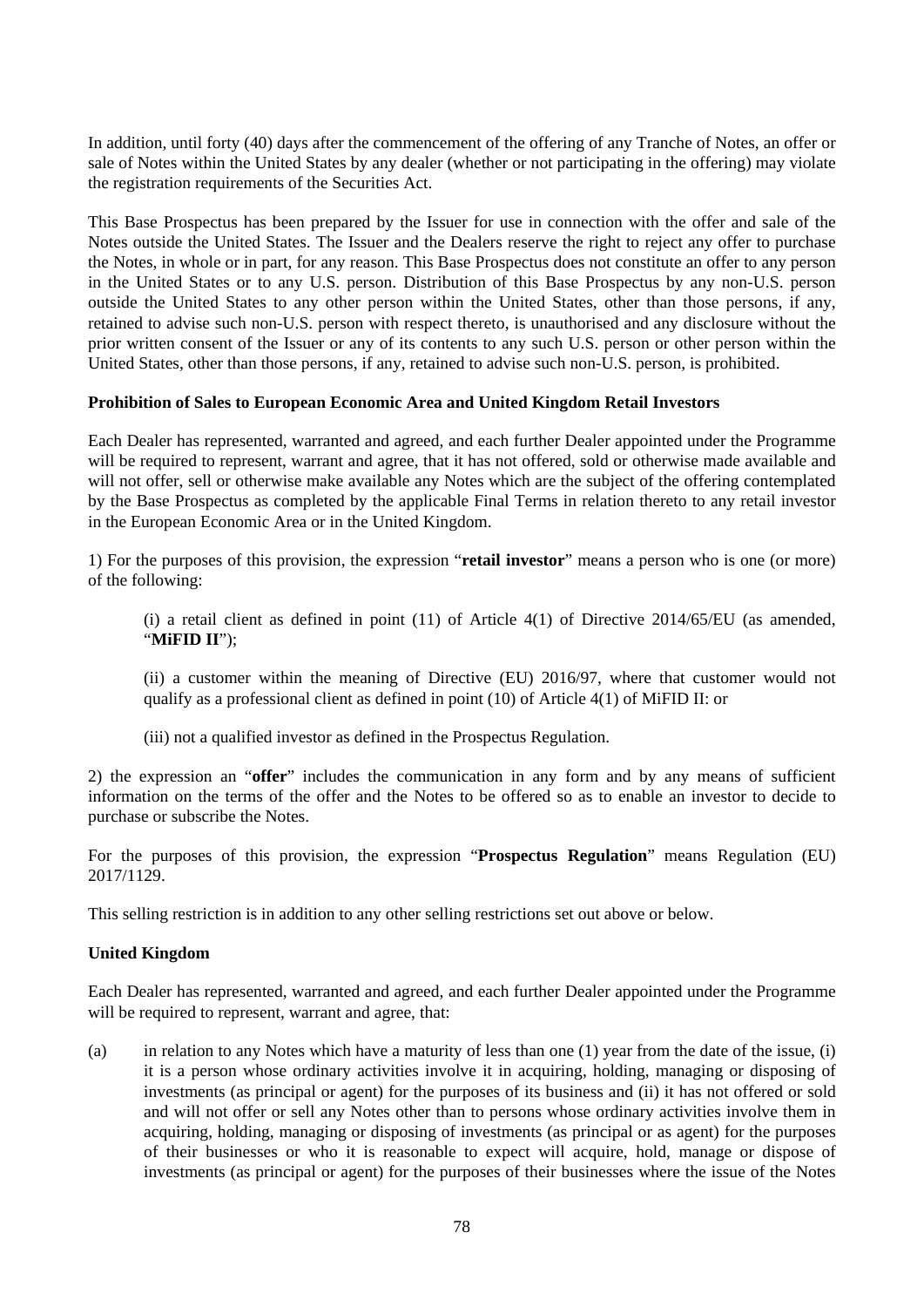would otherwise constitute a contravention of Section 19 of the Financial Services and Markets Act 2000 as amended (the "**FSMA**") by the Issuer;

- (b) it has only communicated or caused to be communicated and will only communicate or cause to be communicated an invitation or inducement to engage in investment activity (within the meaning of Section 21 of the FSMA) received by it in connection with the issue or sale of any Notes in circumstances in which Section 21(1) of the FSMA does not apply to the Issuer; and
- (c) it has complied and will comply with all applicable provisions of the FSMA with respect to anything done by it in relation to any Notes in, from or otherwise involving the United Kingdom.

### **Belgium**

If the Final Terms in respect of any Notes include a legend entitled "Prohibition of Sales to consumers in Belgium", the Notes are not intended to be sold to Belgian Consumers. Accordingly, each Dealer has represented and agreed, and each further Dealer appointed under the Programme will be required to represent and agree, that it has not offered or sold and will not offer or sell, directly or indirectly, Notes to Belgian Consumers, and has not distributed or caused to be distributed and will not distribute or cause to be distributed, the Base Prospectus, the relevant Final Terms or any other offering material relating to the Notes to Belgian Consumers.

For these purposes, a "**Belgian Consumer**" has the meaning provided by the Belgian Code of Economic Law, as amended from time to time (*Wetboek van 28 Februari 2013 van economisch recht/Code du 28 février 2013 de droit économique*), being any natural person resident or located in Belgium and any acting for purposes which are outside his/her trade, business or profession.

### **Japan**

The Notes have not been and will not be registered under the Financial Instruments and Exchange Act of Japan (Act No. 25 of 1948, as amended, the "**Financial Instruments and Exchange Act**"). Accordingly, each of the Dealers has represented and agreed, and each further Dealer appointed under the Programme will be required to represent and agree, that it has not, directly or indirectly, offered or sold and shall not, directly or indirectly, offer or sell any Notes in Japan or to, or for the benefit of, any resident of Japan (which term as used herein means any person resident in Japan, including any corporation or other entity organised under the laws of Japan) or to others for re-offering or re-sale, directly or indirectly, in Japan or to, or for the benefit of, any resident of Japan except pursuant to an exemption from the registration requirements of, and otherwise in compliance with the Financial Instruments and Exchange Act and other relevant laws, ministerial guidelines and regulations of Japan.

# **Singapore**

Each Dealer has acknowledged, and each further Dealer appointed under the Programme will be required to acknowledge, that this Base Prospectus has not been registered as a prospectus with the Monetary Authority of Singapore. Accordingly, each Dealer has represented and agreed, and each further Dealer appointed under the Programme will be required to represent and agree that it has not offered or sold any Notes or caused such Notes to be made the subject of an invitation for subscription or purchase and will not offer or sell such Notes or cause such Notes to be made the subject of an invitation for subscription or purchase, and has not circulated or distributed, nor will it circulate or distribute, this Base Prospectus or any other document or material in connection with the offer or sale, or invitation for subscription or purchase, of such Notes, whether directly or indirectly, to persons in Singapore other than (i) to an institutional investor (as defined in Section 4A of the Securities and Futures Act (Chapter 289) of Singapore, as modified or amended from time to time (the "**SFA**")) pursuant to Section 274 of the SFA, (ii) to a relevant person (as defined in Section 275(2) of the SFA) pursuant to Section 275(1) of the SFA, or any person pursuant to Section 275(1A) of the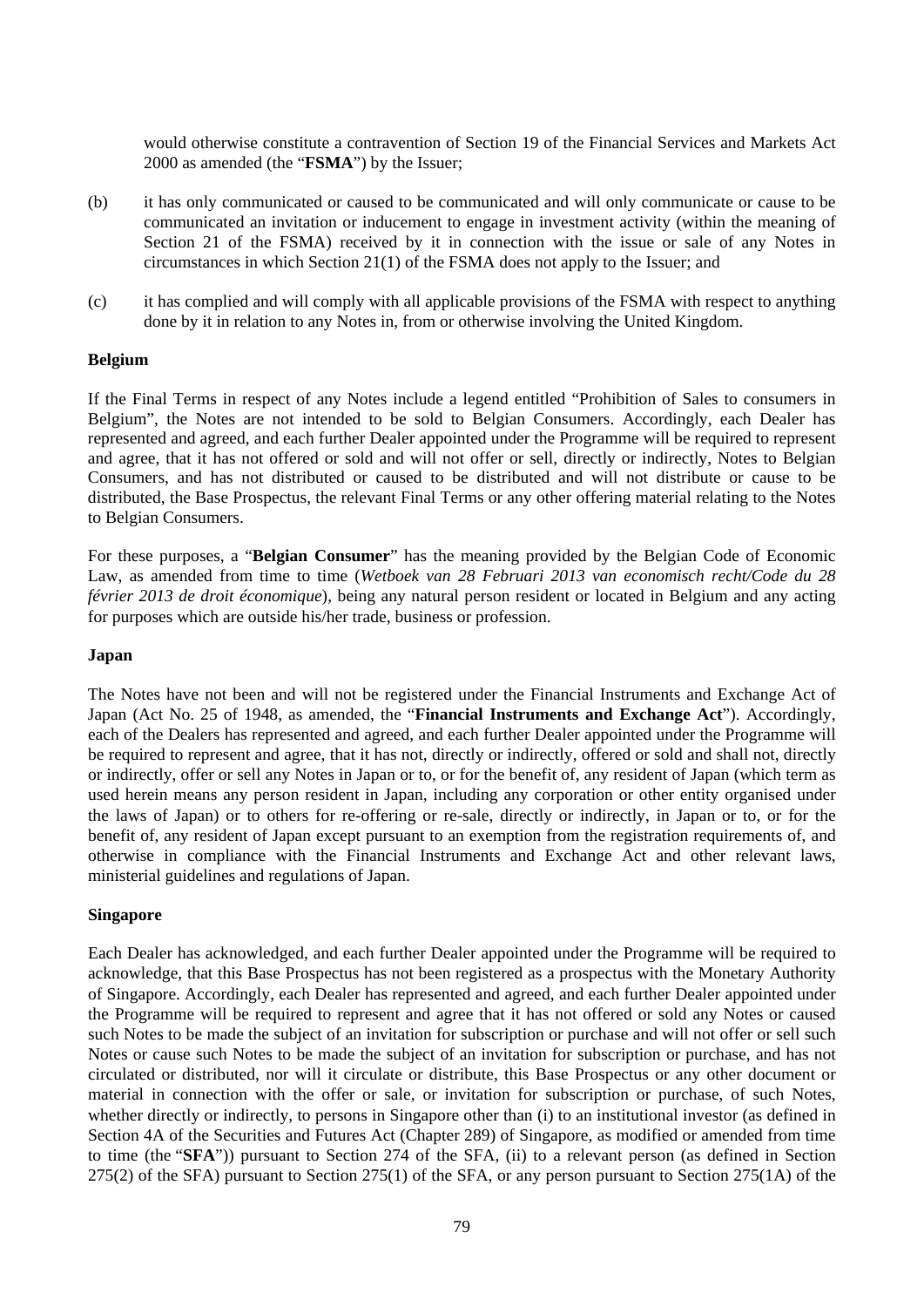SFA, and in accordance with the conditions specified in Section 275 of the SFA, or (iii) otherwise pursuant to, and in accordance with the conditions of, any other applicable provision of the SFA.

Where Notes are subscribed or purchased under Section 275 of the SFA by a relevant person which is:

a) a corporation (which is not an accredited investor (as defined in Section 4A of the SFA)) the sole business of which is to hold investments and the entire share capital of which is owned by one or more individuals, each of whom is an accredited investor; or

b) a trust (where the trustee is not an accredited investor) whose sole purpose is to hold investments and each beneficiary of the trust is an individual who is an accredited investor,

c) securities or securities-based derivatives contracts (each term as defined in Section 2(1) of the SFA) of that corporation or the beneficiaries' rights and interest (howsoever described) in that trust shall not be transferred within six months after that corporation or that trust has acquired the Notes pursuant to an offer made under Section 275 of the SFA except:

- (i) to an institutional investor or to a relevant person, or to any person arising from an offer referred to in Section 275(1A) or Section 276(4)(i)(B) of the SFA;
- (ii) where no consideration is or will be given for the transfer;
- (iii)where the transfer is by operation of law;
- (iv) as specified in Section 276(7) of the SFA; or
- (v) as specified in Regulation 37A of the Securities and Futures (Offers of Investments) (Securities and Securities-based Derivatives Contracts) Regulations 2018.

*Singapore SFA Product Classification: In connection with Section 309B of the SFA and the CMP Regulations 2018, unless otherwise specified before an offer of Notes, the Issuer has determined, and hereby notifies all relevant persons (as defined in Section 309A(1) of the SFA), that the Notes are 'prescribed capital markets products' (as defined in the CMP Regulations 2018) and Excluded Investment Products (as defined in MAS Notice SFA 04-N12: Notice on the Sale of Investment Products and MAS Notice FAA-N16: Notice on Recommendations on Investment Products)*.

# **General**

These selling restrictions may be modified or supplemented by the agreement of the Issuer and the Dealers.

Save as stated herein, no action has been taken in any jurisdiction that would permit an offer to the public of any of the Notes. Neither the Issuer nor any of the Dealers represents that Notes may at any time lawfully be resold in compliance with any applicable registration or other requirements in any jurisdiction, or pursuant to any exemption available thereunder, or assumes any responsibility for facilitating such resale.

Each Dealer has agreed and each further Dealer appointed under the Programme will be required to agree that it will (to the best of its knowledge and belief after making reasonable enquiries) comply with all relevant laws, regulations and directives in each jurisdiction in which it purchases, offers, sells or delivers Notes or has in its possession or distributes the Base Prospectus, any other offering material or any Final Terms and obtain any consent, approval or permission required for the purchase, offer or sale of Notes under the laws and regulations in force in any jurisdiction in which it makes such purchase, offer or sale and none of the Issuer or any other Dealer shall have responsibility therefor.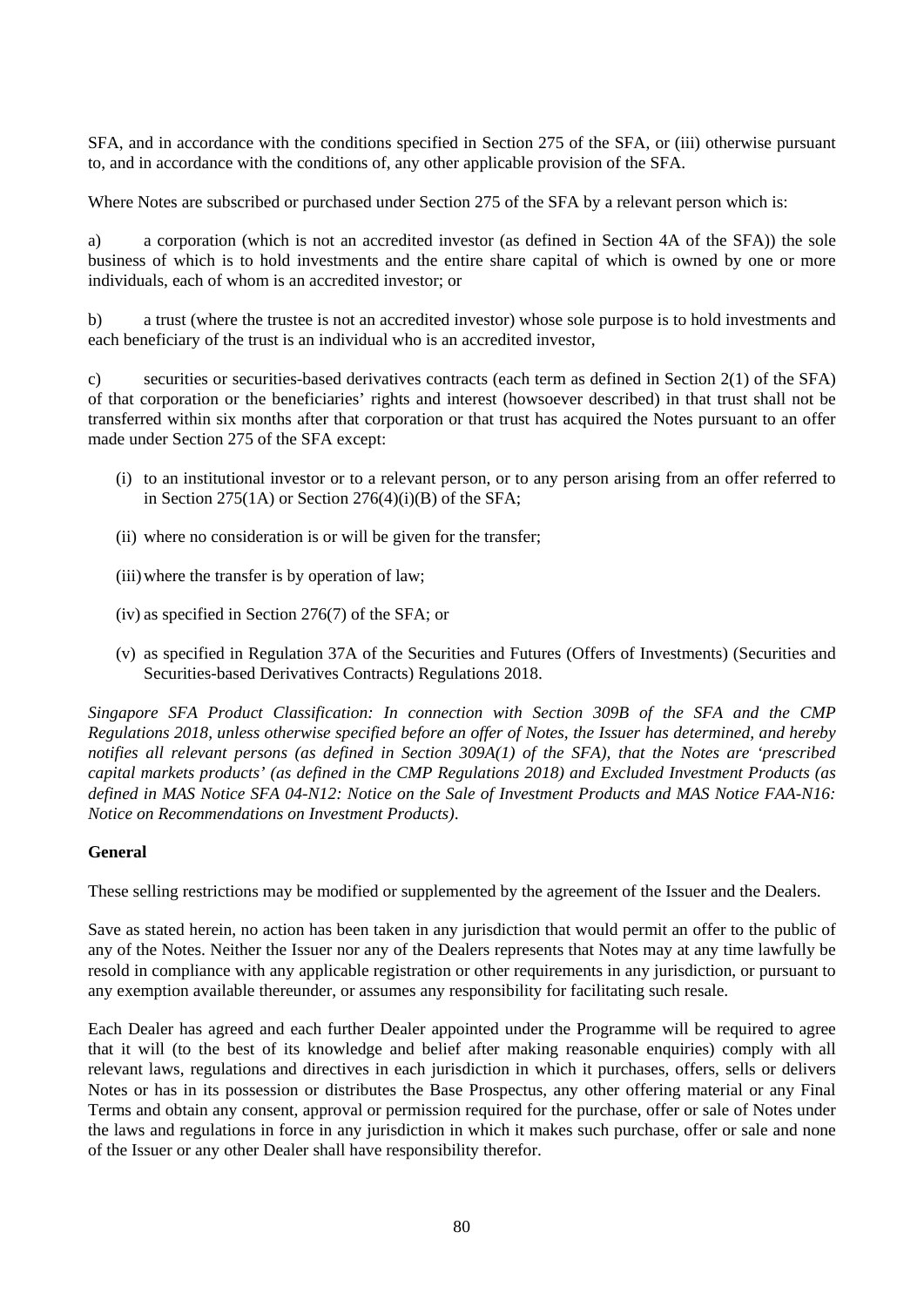Each of the Dealers and the Issuer has represented and agreed that Materialised Notes may only be issued outside France and the United States.

None of the Issuer and the Dealers represents that Notes may at any time lawfully be sold in compliance with any applicable registration or other requirements in any jurisdiction, or pursuant to any exemption available thereunder, or assumes any responsibility for facilitating such sale.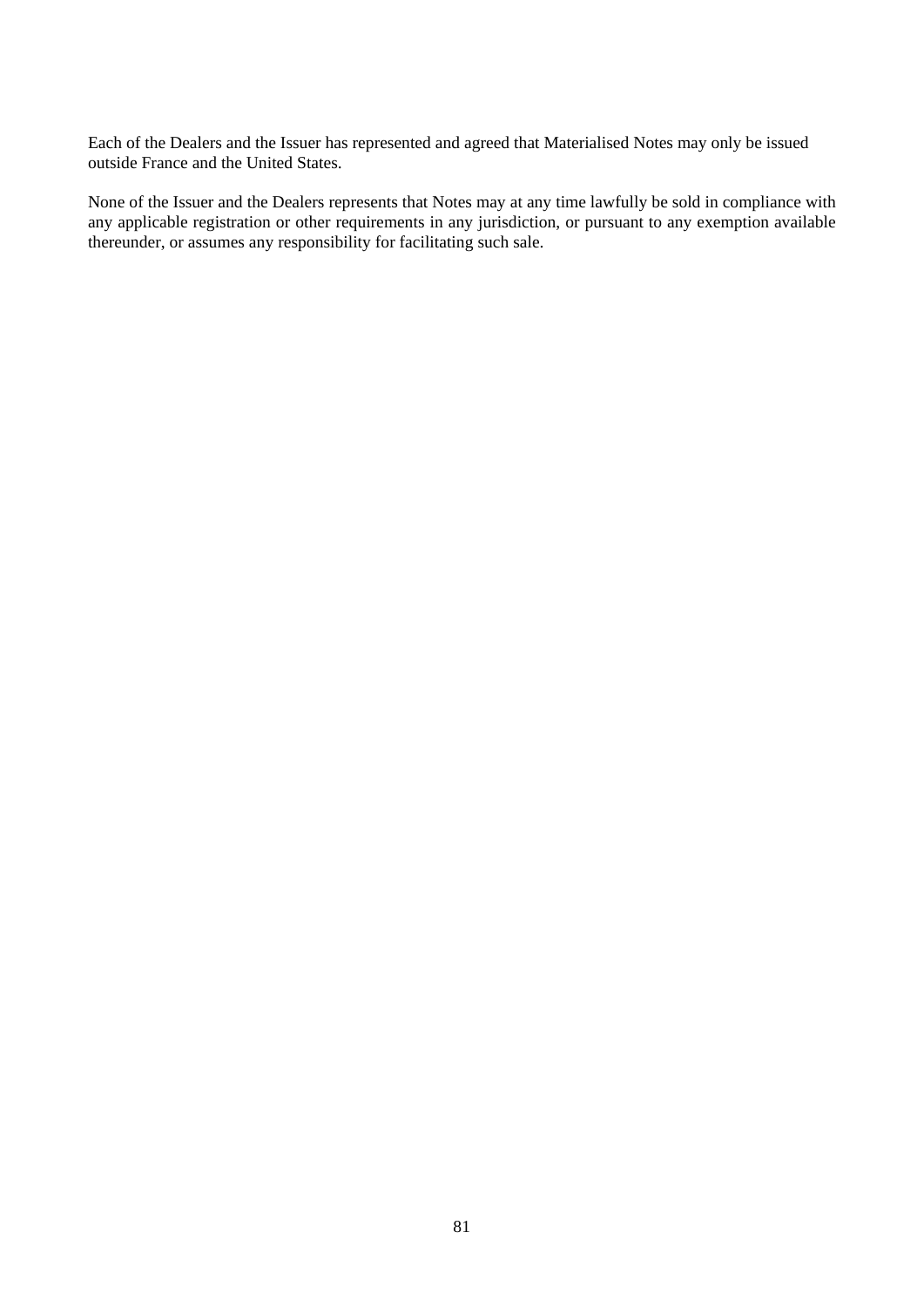# **FORM OF FINAL TERMS**

*The Final Terms in respect of each Tranche will be substantially in the following form, duly completed to reflect the particular terms of the relevant Notes and their issue.*

**PROHIBITION OF SALES TO EEA AND UK RETAIL INVESTORS** - The Notes are not intended to be offered, sold or otherwise made available to and should not be offered, sold or otherwise made available to any retail investor in the European Economic Area ("**EEA**") or in the United Kingdom (the "**UK**"). For these purposes, a retail investor means a person who is one (or more) of: (i) a retail client as defined in point (11) of Article 4(1) of Directive 2014/65/EU ("**MiFID II**"); or (ii) a customer within the meaning of Directive (EU) 2016/97, as amended, where that customer would not qualify as a professional client as defined in point (10) of Article 4(1) of MiFID II; or (iii) not a qualified investor as defined in Regulation (EU) 2017/1129 (the "**Prospectus Regulation**"). Consequently, no key information document required by Regulation (EU) No 1286/2014, as amended (the "**PRIIPs Regulation**") for offering or selling the Notes or otherwise making them available to retail investors in the EEA or in the UK has been prepared and therefore offering or selling the Notes or otherwise making them available to any retail investor in the EEA or in the UK may be unlawful under the PRIIPs Regulation.

**[MIFID II product governance / Professional investors and eligible counterparties only target market** – Solely for the purposes of [the/each] manufacturer's product approval process, the target market assessment in respect of the Notes, taking into account the five categories referred to in item 18 of the Guidelines published by ESMA on 5 February 2018, as determined by the manufacturer(s), has led to the conclusion that: (i) the target market for the Notes is eligible counterparties and professional clients only, each as defined in MiFID II; and (ii) all channels for distribution of the Notes to eligible counterparties and professional clients are appropriate. [*Consider any negative target market*.] Any person subsequently offering, selling or recommending the Notes (a "**distributor**") should take into consideration the manufacturer['s/s'] target market assessment; however, a distributor subject to MiFID II is responsible for undertaking its own target market assessment in respect of the Notes (by either adopting or refining the manufacturer['s/s'] target market assessment) and determining appropriate distribution channels.]<sup>[1](#page-81-0)</sup>

[**NOTIFICATION UNDER SECTION 309B(1)(C) OF THE SECURITIES AND FUTURES ACT (CHAPTER 289) OF SINGAPORE, AS AMENDED FROM TIME TO TIME (THE "SFA")** – In connection with Section 309B of the SFA and the Securities and Futures (Capital Markets Products) Regulations 2018 of Singapore (the "**CMP Regulations**"), the Issuer has determined the classification of the Notes as capital markets products other than prescribed capital markets products (as defined in the CMP Regulations) and Specified Investment Products (as defined in MAS Notice SFA 04-N12: Notice on the Sale of Investment Products and MAS Notice FAA-N16: Notice on Recommendations on Investment Products).]

**[PROHIBITION OF SALES TO CONSUMERS IN BELGIUM** – Notes issued under the Programme are not intended to be offered, sold or otherwise made available to, and should not be offered, sold or otherwise made available to, "consumers" (*consument/consommateur*) within the meaning of the Belgian Code of Economic Law (*Wetboek van economisch recht/Code de droit économique*), as amended.**]**

Final Terms dated  $[①]$ 

[Logo, if document is printed]

<span id="page-81-0"></span>

 <sup>1</sup> To be included following completion of the target market assessment in respect of the Notes, taking into account the five categories referred to in item 18 of the Guidelines published by ESMA on 5 February 2018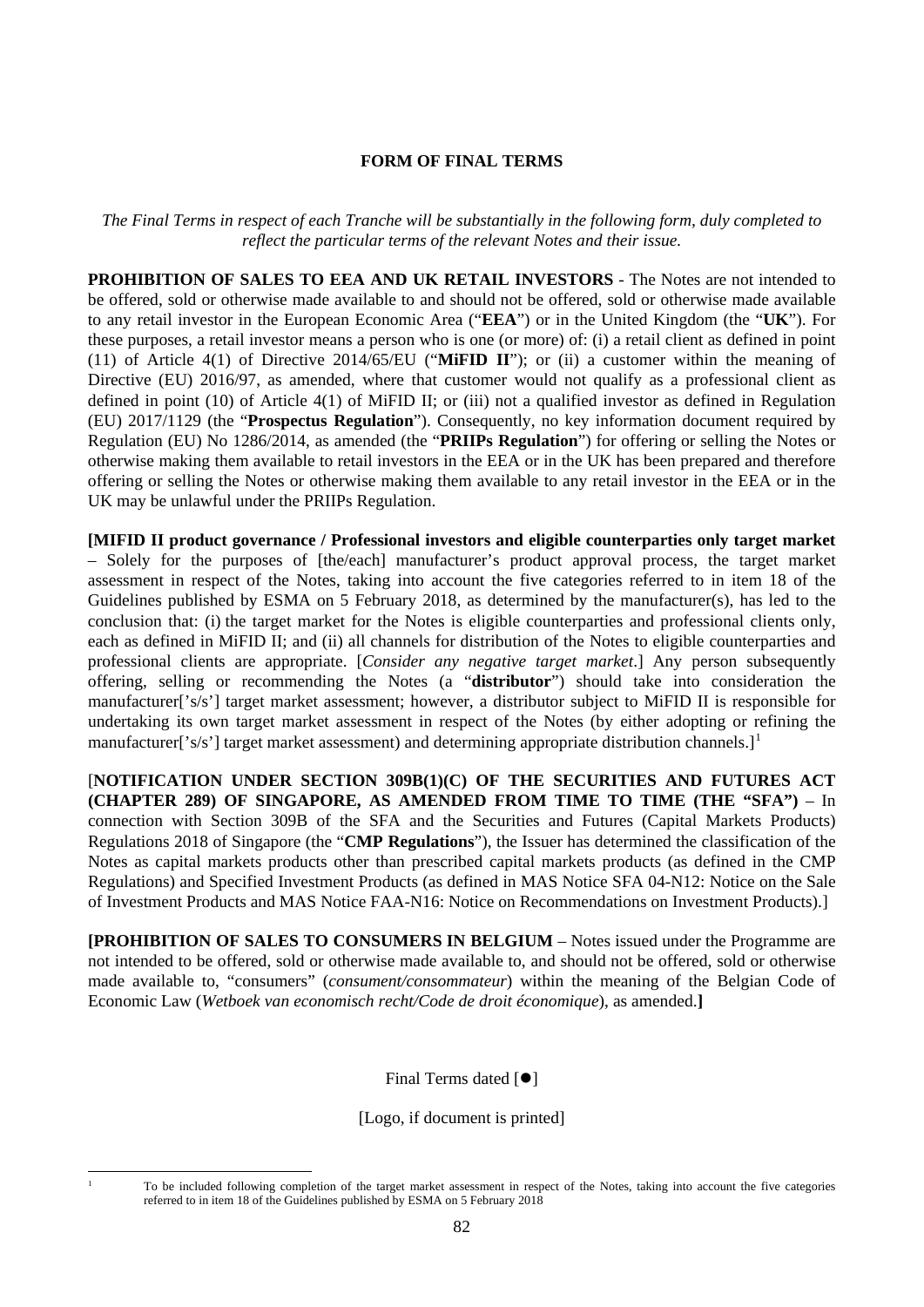## **Worldline**

## Legal Entity Identifier (LEI): 549300CJMQNCA0U4TS33

(the "**Issuer**")

Issue of [*Aggregate Nominal Amount of Tranche*] [*Title of Notes*]

Under the

Euro 4,000,000,000

Euro Medium Term Note Programme

for the issue of Notes

SERIES NO:  $[•]$ 

TRANCHE NO: [<sup>0</sup>]

[Name(s) of Dealer(s)]

### **PART A – CONTRACTUAL TERMS**

Terms used herein shall be deemed to be defined as such for the purposes of the Conditions set forth in the Base Prospectus dated 22 June 2020 which has been approved by the *Commission de surveillance du secteur financier* (the "CSSF") on [2](#page-82-0)2 June 2020 [and the supplement to the Base Prospectus dated  $[•]$ <sup>2</sup> which has been approved by the CSSF on **[●]**] which [together] constitute[s] a base prospectus for the purposes of Regulation (EU) 2017/1129 (the "**Prospectus Regulation**"). This document constitutes the Final Terms of the Notes described herein for the purposes of Article 8 of the Prospectus Regulation and must be read in conjunction with such Base Prospectus [as so supplemented] in order to obtain all the relevant information.. The Base Prospectus [and the supplement to the Base Prospectus] [is] [are]] available for viewing on the website of the Luxembourg Stock Exchange (www.bourse.lu) and on the Issuer's website (www.worldline.com).

[*Include whichever of the following apply or specify as "Not Applicable". Note that the numbering should remain as set out below, even if "Not Applicable" is indicated for individual paragraphs (in which case the sub-paragraphs of the paragraphs which are not applicable can be deleted). Italics denote guidance for completing the Final Terms.*]

- 1. (i) Series Number:  $\begin{bmatrix} \bullet \\ \bullet \end{bmatrix}$ 
	- (ii) Tranche Number:  $[•]$
	- (iii) [Date on which the Notes become fungible:

[Not Applicable/ The Notes will be assimilated (*assimilées*) and form a single series with the existing [*insert description of the Series*] issued by the Issuer on

<span id="page-82-0"></span> <sup>2</sup> Delete if no supplement is published*.*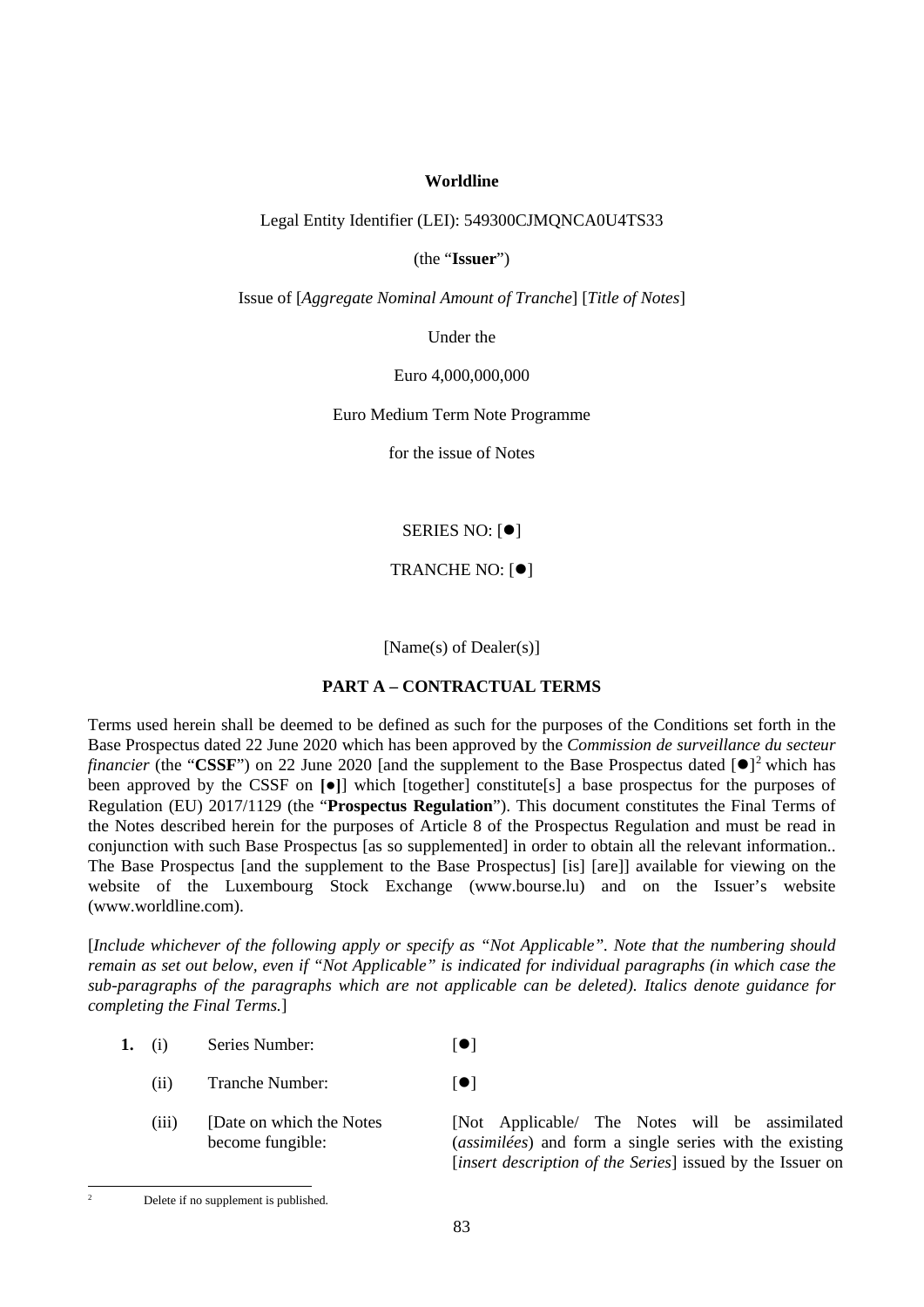[*insert date*] (the "**Existing Notes**") as from the date of assimilation which is expected to be on or about forty (40) days after the Issue Date (the "**Assimilation Date**").]

2. Specified Currency or Currencies:  $[①]$ **3.** Aggregate Nominal Amount: (i) Series:  $[①]$ (ii) Tranche:  $[•]$ **4.** Issue Price:  $[①]$  per cent. of the Aggregate Nominal Amount [plus] accrued interest from [*insert date*] (*in the case of fungible issues only if applicable)*] **5.** Specified Denominations:  $\begin{bmatrix} \bullet \\ \bullet \end{bmatrix}$  (*one denomination only for the Dematerialised Notes*) **6.** (i) Issue Date:  $[•]$ [(ii)] Interest Commencement Date [] [*Specify*/Issue Date/Not Applicable] **7.** Maturity Date: [*specify date or (for Floating Rate Notes) Interest Payment Date falling in or nearest to the relevant month and year*] **8.** Interest Basis:  $\begin{bmatrix} \boxed{\bullet} \end{bmatrix}$  per cent. Fixed Rate  $[|LIBOR/EURIBOR]$  +/- $[①]$  per cent. Floating Rate] [Fixed/Floating Rate Notes] [Zero Coupon] (*further particulars specified below*) **9.** Redemption/Payment Basis: [Subject to any purchase and cancellation or early redemption, the Notes will be redeemed on the Maturity Date at  $[①]$  per cent. of their nominal amount. **10.** Change of Interest or Redemption/Payment Basis: [Not Applicable]/ [Applicable] [*Specify the date when any fixed to floating rate change occurs where applicable*] **11.** Put/Call Options: [Not Applicable] [Call Option] [Make-Whole Redemption by the Issuer] [Residual Maturity Call Option]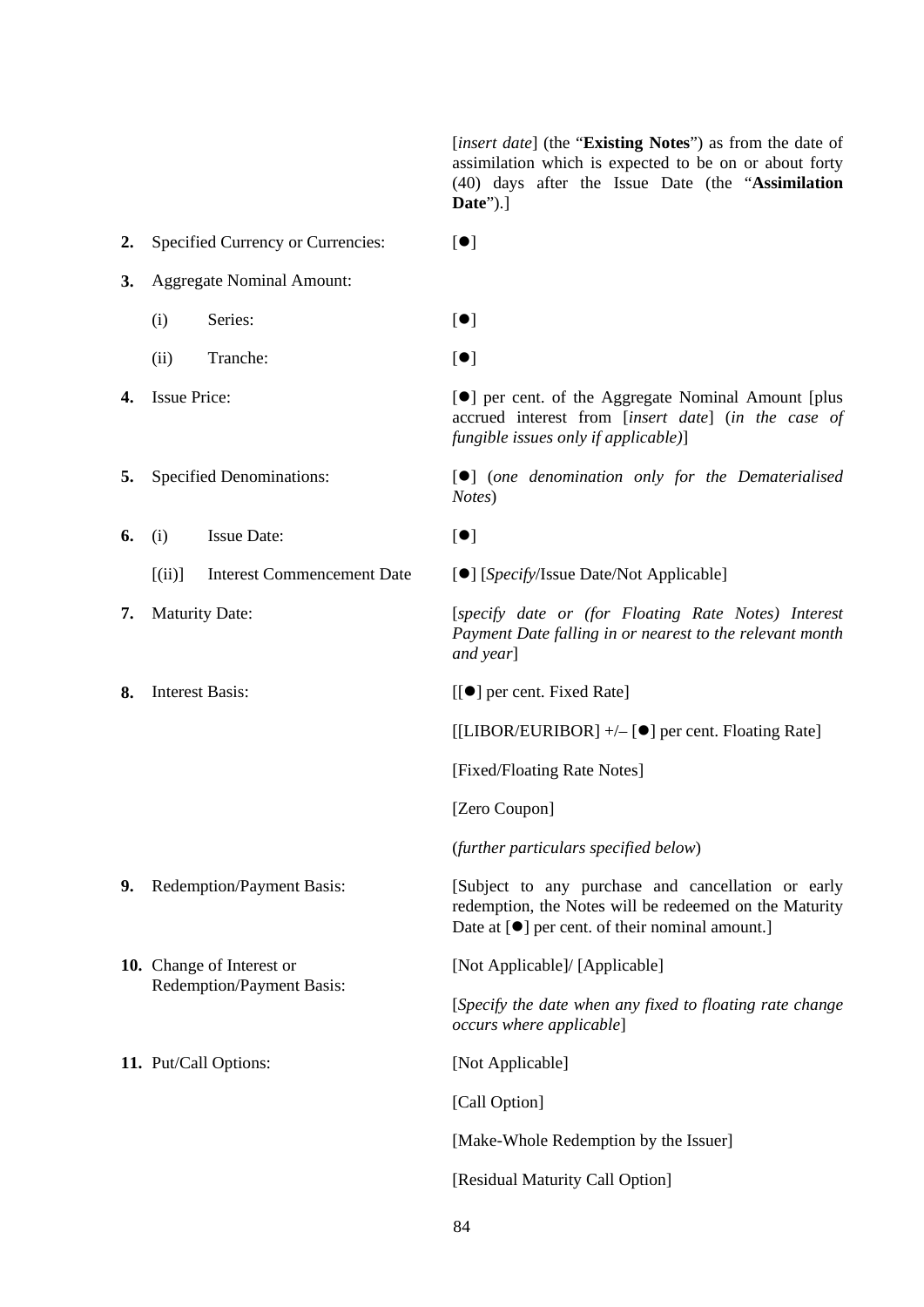|         |      |                                                                                                   | [Clean-up Call Option]                                                                                                   |
|---------|------|---------------------------------------------------------------------------------------------------|--------------------------------------------------------------------------------------------------------------------------|
|         |      |                                                                                                   | [Redemption following an Acquisition Event]                                                                              |
|         |      |                                                                                                   | [Put Option]                                                                                                             |
|         |      |                                                                                                   | [Put Option in case of Change of Control]                                                                                |
|         |      |                                                                                                   | $[$ (further particulars specified below) $]$                                                                            |
| 12. (i) |      | Status of the Notes:                                                                              | Unsubordinated/Senior                                                                                                    |
|         | (ii) | [Date of corporate authorisations [●] [and [●], respectively]]<br>for issuance of Notes obtained: |                                                                                                                          |
|         |      |                                                                                                   | (N.B Only relevant where Board (or similar)<br>authorisation is required for the particular tranche of<br><i>Notes</i> ) |

# **PROVISIONS RELATING TO INTEREST (IF ANY) PAYABLE**

|  |                                   | 13. Fixed Rate Note Provisions                     | [Applicable/Not Applicable]                                                                                                                                                                                                                |
|--|-----------------------------------|----------------------------------------------------|--------------------------------------------------------------------------------------------------------------------------------------------------------------------------------------------------------------------------------------------|
|  |                                   |                                                    | (If not applicable, delete the remaining sub-paragraphs)<br>of this paragraph)                                                                                                                                                             |
|  | (i)                               | $Rate[(s)]$ of Interest:                           | <b>[</b> •] per cent. per annum payable in arrear on each<br><b>Interest Payment Date]</b>                                                                                                                                                 |
|  | (ii)                              | Interest Payment Date(s):                          | $\lceil \bullet \rceil$ in each year [adjusted in accordance with [ <i>specify</i> ]<br>Business Day Convention and any applicable Business<br>Centre(s) for the definition of "Business Day"]/not<br>adjusted]                            |
|  | (iii)                             | Fixed Coupon Amount $[(s)]$ :                      | $\left[\bullet\right]$ per $\left[\bullet\right]$ in nominal amount                                                                                                                                                                        |
|  | (iv)                              | Broken Amount(s):                                  | [[●] payable on the Interest Payment Date falling [in/on]<br>[•]                                                                                                                                                                           |
|  | (v)                               | Day Count Fraction<br>(Condition $5(a)$ ):         | [Actual/365 – FBF / Actual/365 / Actual/Actual - ISDA /<br>Actual/Actual – ICMA / Actual/365 (Fixed) / Actual/360<br>/ 30/360 / 360/360 / Bond Basis / 30E/360 / Eurobond<br>Basis / 30E/360(ISDA)]                                        |
|  | (vi)                              | <b>Determination Dates</b><br>(Condition $5(a)$ ): | [ $\bullet$ ] in each year (insert regular Interest Payment Dates,<br>ignoring Issue Date or Maturity Date in the case of a<br>long or short first or last Coupon. N.B. only relevant<br>where Day Count Fraction is Actual/Actual (ICMA)) |
|  | 14. Floating Rate Note Provisions |                                                    | [Applicable/Not Applicable]                                                                                                                                                                                                                |
|  |                                   |                                                    | (If not applicable, delete the remaining sub-paragraphs)<br>of this paragraph)                                                                                                                                                             |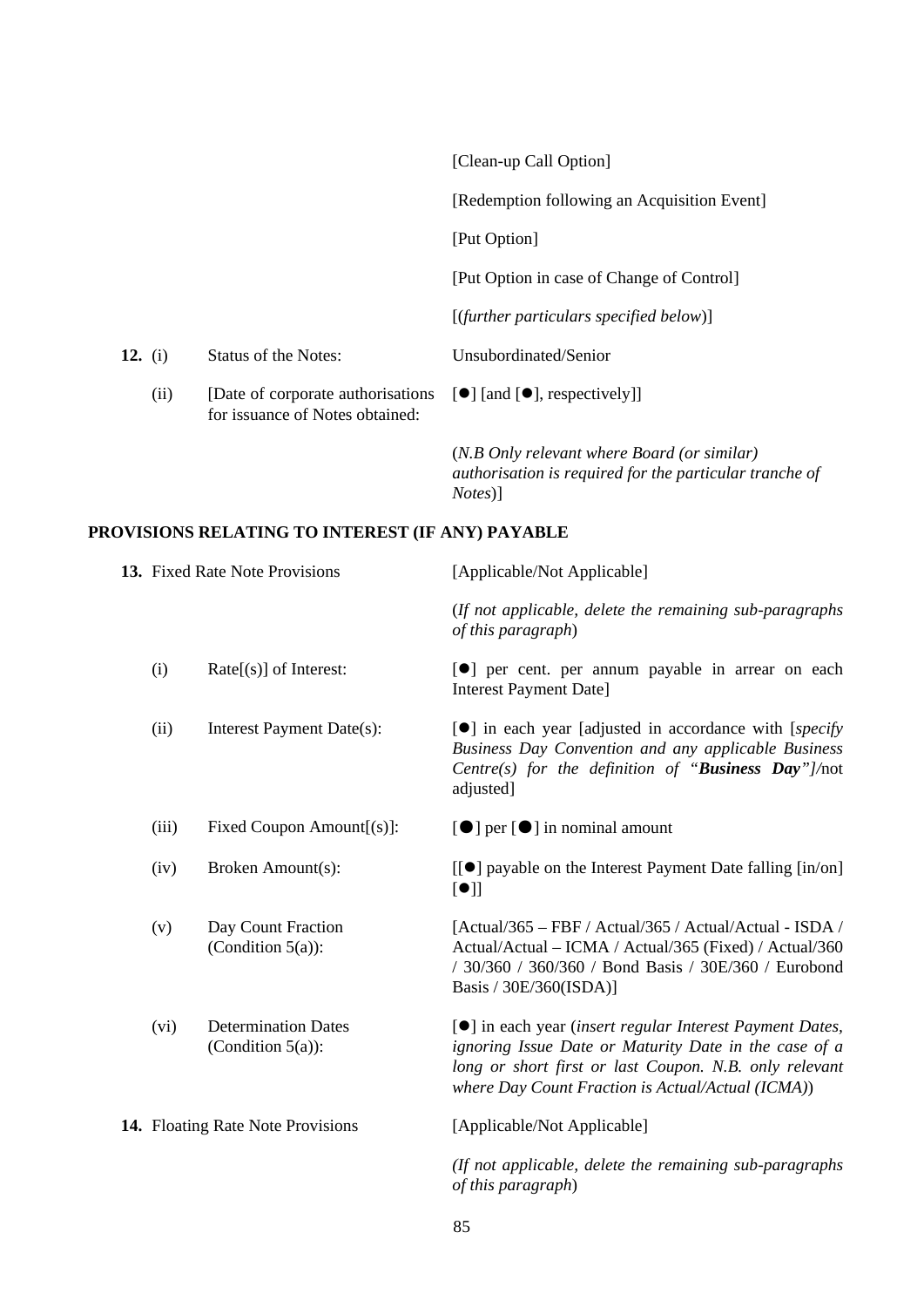- (i) Interest Period(s):  $\lceil \bullet \rceil$
- (ii) Specified Interest Payment Dates:
- (iii) First Interest Payment Date:  $[•]$
- (iv) Interest Period Date: [Not Applicable]/ $[ \bullet ]$
- 
- (vi) Business Centre(s) (Condition 5(a)):
- (vii) Manner in which the Rate(s) of Interest is/are to be determined:
- (viii) Party responsible for calculating the Rate(s) of Interest and Interest Amount(s) (if not the Calculation Agent):
- (ix) Screen Rate Determination (Condition  $5(c)(iii)(C)$ ):
	-
	- Interest Determination Date(s):
	- − Relevant Screen Page: [<sup>●</sup>]
	- Designated Maturity: [<sup>●</sup>]
	- − Specified Time: [<sup>●</sup>]
	- − Reference Currency: [<sup>●</sup>]
	- − Reference Bank:  $[[\bullet]]$  *specify four*/Not applicable]
- (x) FBF Determination (Condition  $5(c)(iii)(A)$ ):
	- − Floating Rate: [●]
	- − Floating Rate Determination Date (*Date de Détermination du Taux Variable*): [●]

[], in each year, subject to adjustment in accordance with the Business Day Convention

(v) Business Day Convention: [Floating Rate Business Day Convention/ Following Business Day Convention/ Modified Following Business Day Convention/ Preceding Business Day Convention]

 $[•]$ 

[Screen Rate Determination/ISDA Determination/FBF Determination]

[[] *specify*/Not applicable]

− Reference Rate: [LIBOR/EURIBOR]

[] *[TARGET] Business Days in [specify city] for [specify currency] prior to [the first day of each Interest Accrual Period/each Interest Payment Date]*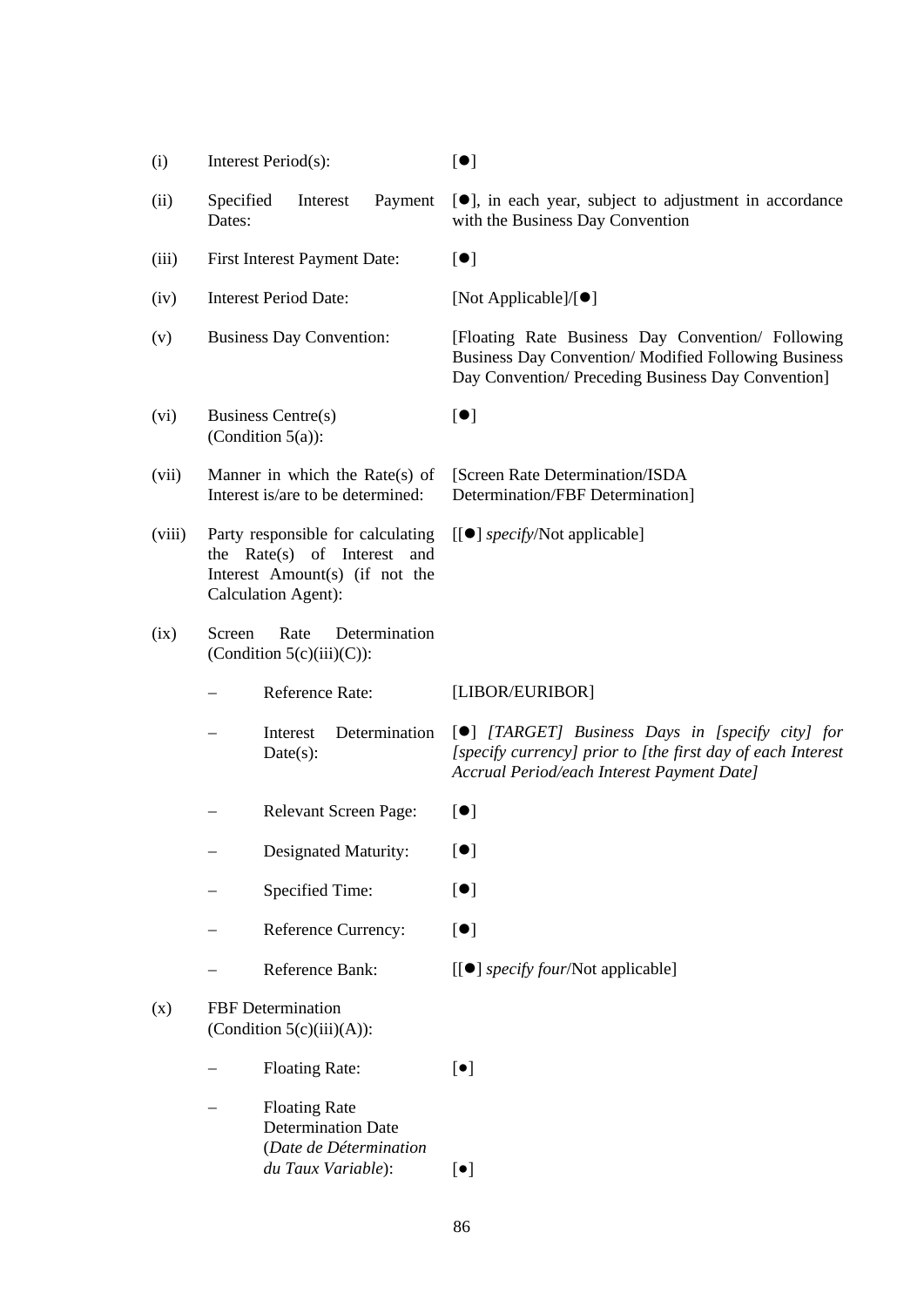| (xi)                             | <b>ISDA</b> Determination<br>(Condition $5(c)(iii)(B)$ ): |                                                                                                       |
|----------------------------------|-----------------------------------------------------------|-------------------------------------------------------------------------------------------------------|
|                                  | <b>Floating Rate Option:</b>                              | $[\bullet]$                                                                                           |
|                                  | Designated Maturity:                                      | $[\bullet]$                                                                                           |
|                                  | <b>Reset Date:</b>                                        | $\left[ \bullet \right]$                                                                              |
| (xii)                            | $Margin(s)$ :                                             | [[+/-][●] per cent. per annum / Not Applicable]                                                       |
| (xiii)                           | Minimum Rate of Interest:                                 | [0.00 per cent.] / $[[\bullet]]$ per cent. per annum (such rate to<br>be higher than 0.00 per cent.)] |
| (xiv)                            | Maximum Rate of Interest:                                 | [[ $\bullet$ ] per cent. per annum / Not Applicable]                                                  |
| $\left( xy\right)$               | Day Count Fraction<br>(Condition $5(a)$ ):                | [•]                                                                                                   |
| 15. Zero Coupon Notes provisions |                                                           | [Applicable/Not Applicable]                                                                           |
|                                  |                                                           | (If not applicable, delete the remaining sub-paragraphs<br>of this paragraph)                         |
| (i)                              | <b>Amortisation Yield</b><br>(Condition $6(e)(i)$ ):      | [●] per cent. per annum                                                                               |
| (ii)                             | Day Count Fraction<br>(Condition $5(a)$ ):                | $\lbrack \bullet \rbrack$                                                                             |

# **PROVISIONS RELATING TO REDEMPTION**

| 16. Call Option |                                     |                                                       | [Applicable/Not Applicable]                                                    |
|-----------------|-------------------------------------|-------------------------------------------------------|--------------------------------------------------------------------------------|
|                 |                                     |                                                       | (If not applicable, delete the remaining sub-paragraphs)<br>of this paragraph) |
| (i)             | <b>Optional Redemption Date(s):</b> |                                                       | $\lbrack \bullet \rbrack$                                                      |
| (ii)            |                                     | <b>Optional Redemption Amount(s)</b><br>of each Note: | [ $\bullet$ ] per Note [of [ $\bullet$ ] Specified Denomination] <sup>3</sup>  |
| (iii)           | If redeemable in part:              |                                                       |                                                                                |
|                 | (A)                                 | Minimum nominal<br>amount to be redeemed:             | $\lbrack \bullet \rbrack$                                                      |
|                 | (B)                                 | Maximum nominal<br>amount to be redeemed:             | $\left[ \bullet \right]$                                                       |
| (iv)            |                                     | Notice period: $4$                                    | $\left[ \bullet \right]$                                                       |

<span id="page-86-1"></span><span id="page-86-0"></span> $\overline{\text{3}}$  Delete bracketed text in the case of Dematerialised Notes.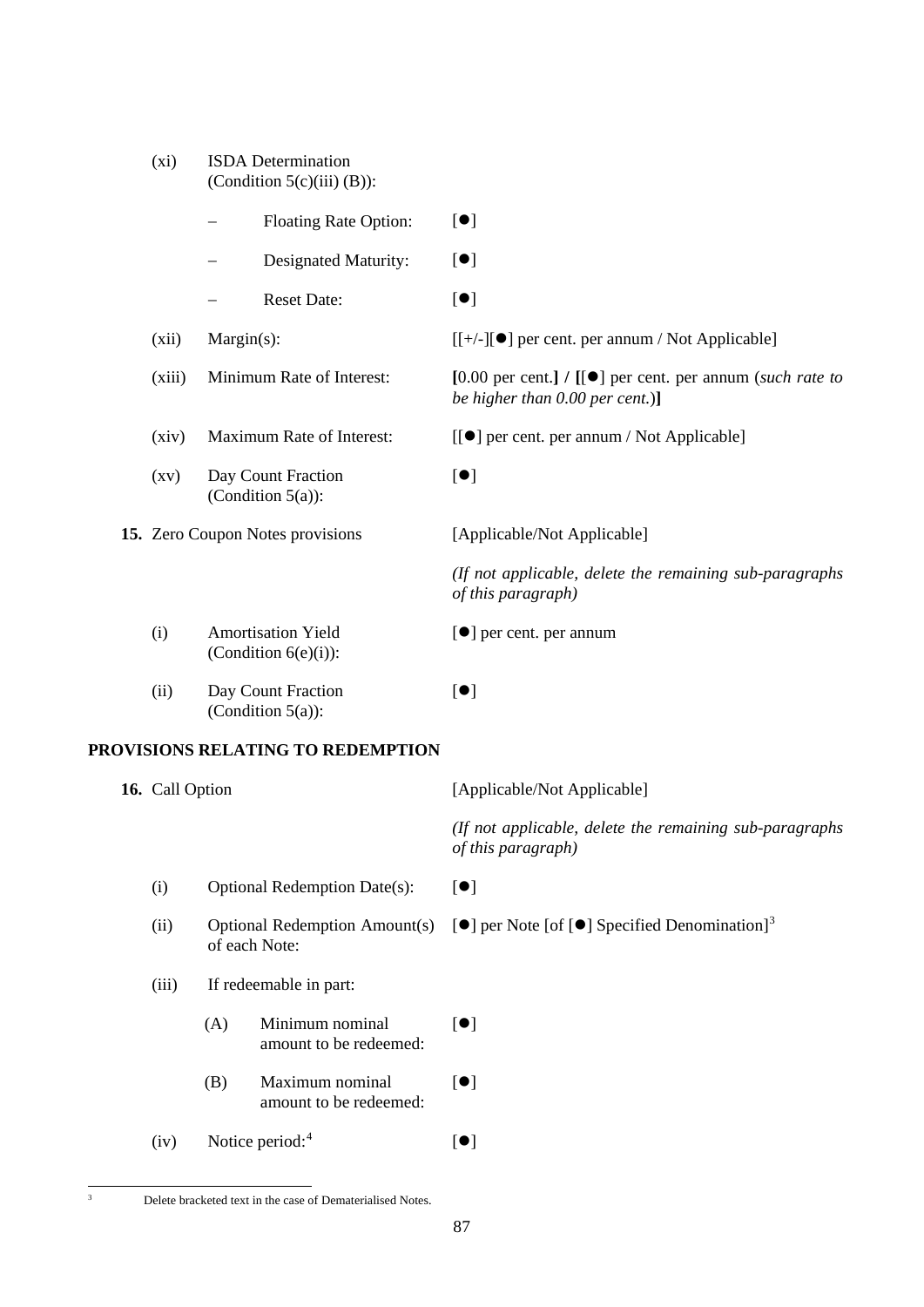**17.** Make-Whole Redemption by the Issuer [Applicable/Not Applicable] (*If not applicable, delete the remaining sub-paragraphs of this paragraph*) (i) Notice period<sup>[5](#page-87-0)</sup>:  $[•]$ (ii) Reference Security: **[]** (iii) Reference Dealers:  $[•]$ (iv) Similar Security:  $[•]$ (v) Redemption Margin:  $[•]$ (vi) Party, if any, responsible for calculating the principal and/or interest due (if not the Calculation Agent):  $[$   $\bullet$   $]$ **18.** Residual Maturity Call Option: **[**Applicable / Not Applicable**]** *(If not applicable, delete the remaining sub-paragraph of this paragraph)* Residual Maturity Redemption Date:  $[•]$ **19.** Clean-Up Call Option: **[**Applicable / Not Applicable**]** *(If not applicable, delete the remaining sub-paragraph of this paragraph)* Clean-Up Percentage: [●] per cent. **20.** Redemption following an Acquisition **[**Applicable / Not Applicable**]** Event: *(If not applicable, delete the remaining sub-paragraphs of this paragraph)* (i) Acquisition Target:  $[•]$ (ii) Acquisition Completion Date  $[•]$ (iii) Acquisition Call Redemption [ $\bullet$ ] Amount:

<span id="page-87-0"></span>

 <sup>4</sup> If setting notice periods which are different to those provided in the terms and conditions, the Issuer is advised to consider the practicalities of distribution of information through intermediaries, for example, clearing systems and custodians, as well as any other notice requirements which may apply, for example, as between the Issuer and its fiscal agent.

<sup>5</sup> If setting notice periods are different to those provided in the Conditions, the Issuer is advised to consider the practicalities of distribution of information through intermediaries, for example, clearing systems and custodians, as well as any other notice requirements which may apply, for example, as between the Issuer and its Fiscal Agent.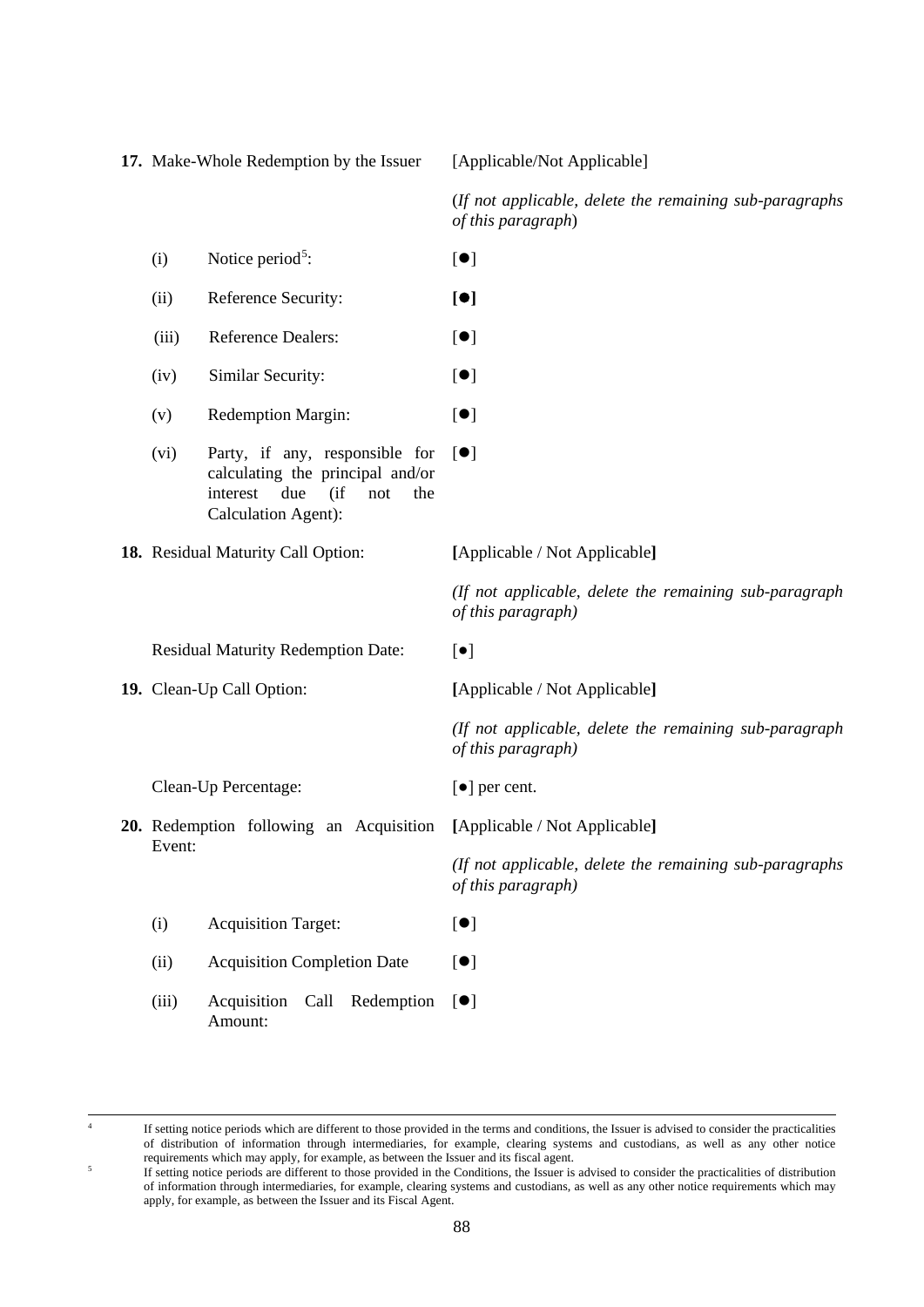| 21. Put Option                           |                                                                                                                                                                                                                                                                  | [Applicable/Not Applicable]                                                                     |
|------------------------------------------|------------------------------------------------------------------------------------------------------------------------------------------------------------------------------------------------------------------------------------------------------------------|-------------------------------------------------------------------------------------------------|
|                                          |                                                                                                                                                                                                                                                                  | (If not applicable, delete the remaining sub-paragraphs<br>of this paragraph)                   |
| (i)                                      | <b>Optional Redemption Date(s):</b>                                                                                                                                                                                                                              | [•]                                                                                             |
| (ii)                                     | <b>Optional Redemption Amount(s)</b><br>of each Note:                                                                                                                                                                                                            | $\left[\bullet\right]$ per Note [of $\left[\bullet\right]$ Specified Denomination] <sup>6</sup> |
| (iii)                                    | Notice period <sup>7</sup> :                                                                                                                                                                                                                                     | $\lbrack \bullet \rbrack$                                                                       |
|                                          | 22. Change of Control Put Option                                                                                                                                                                                                                                 | [Applicable/Not Applicable]                                                                     |
| 23. Final Redemption Amount of each Note |                                                                                                                                                                                                                                                                  | [●] per Note [of [●] Specified Denomination]                                                    |
| 24. Early Redemption Amount              |                                                                                                                                                                                                                                                                  |                                                                                                 |
| (i)                                      | Early Redemption Amount(s) of<br><b>Note</b><br>each<br>payable<br>on<br>redemption for taxation reasons<br>(Condition 6(f)), for illegality<br>(Condition $6(1)$ ), on event of<br>default (Condition 9) [or under<br>the clean-up call (Condition<br>$6(i))$ : | [●] per Note [of [●] Specified Denomination]                                                    |
| (ii)                                     | Redemption for taxation reasons<br>permitted on days others than<br>Interest<br>Payment<br>Dates<br>(Condition $6(f)$ ):                                                                                                                                         | [Yes/No]                                                                                        |
| (iii)                                    | Unmatured Coupons to become<br>upon early redemption<br>void<br>(Materialised Bearer Notes only)<br>(Condition $7(f)$ ):                                                                                                                                         | [Yes/No/Not Applicable]                                                                         |

# **GENERAL PROVISIONS APPLICABLE TO THE NOTES**

| <b>25.</b> Form of Notes: |                               | [Dematerialised Notes/Materialised Notes] (Materialised<br>Notes are only in bearer form and may only be issued<br><i>outside France</i> ).                                                                               |
|---------------------------|-------------------------------|---------------------------------------------------------------------------------------------------------------------------------------------------------------------------------------------------------------------------|
|                           |                               | [Delete as appropriate]                                                                                                                                                                                                   |
| (i)                       | Form of Dematerialised Notes: | [Not Applicable/specify whether bearer dematerialised]<br>form (au porteur)/administered registered dematerialised<br>nominatif administré)/fully<br>registered<br>(au<br>form<br>dematerialised form (au nominatif pur)] |

<span id="page-88-1"></span><span id="page-88-0"></span><sup>&</sup>lt;sup>6</sup><br>Delete bracketed text in the case of Dematerialised Notes.<br> $\frac{7}{100}$  is esting notice periods are different to those provided in

If setting notice periods are different to those provided in the Conditions, the Issuer is advised to consider the practicalities of distribution of information through intermediaries, for example, clearing systems and custodians, as well as any other notice requirements which may apply, for example, as between the Issuer and its Fiscal Agent.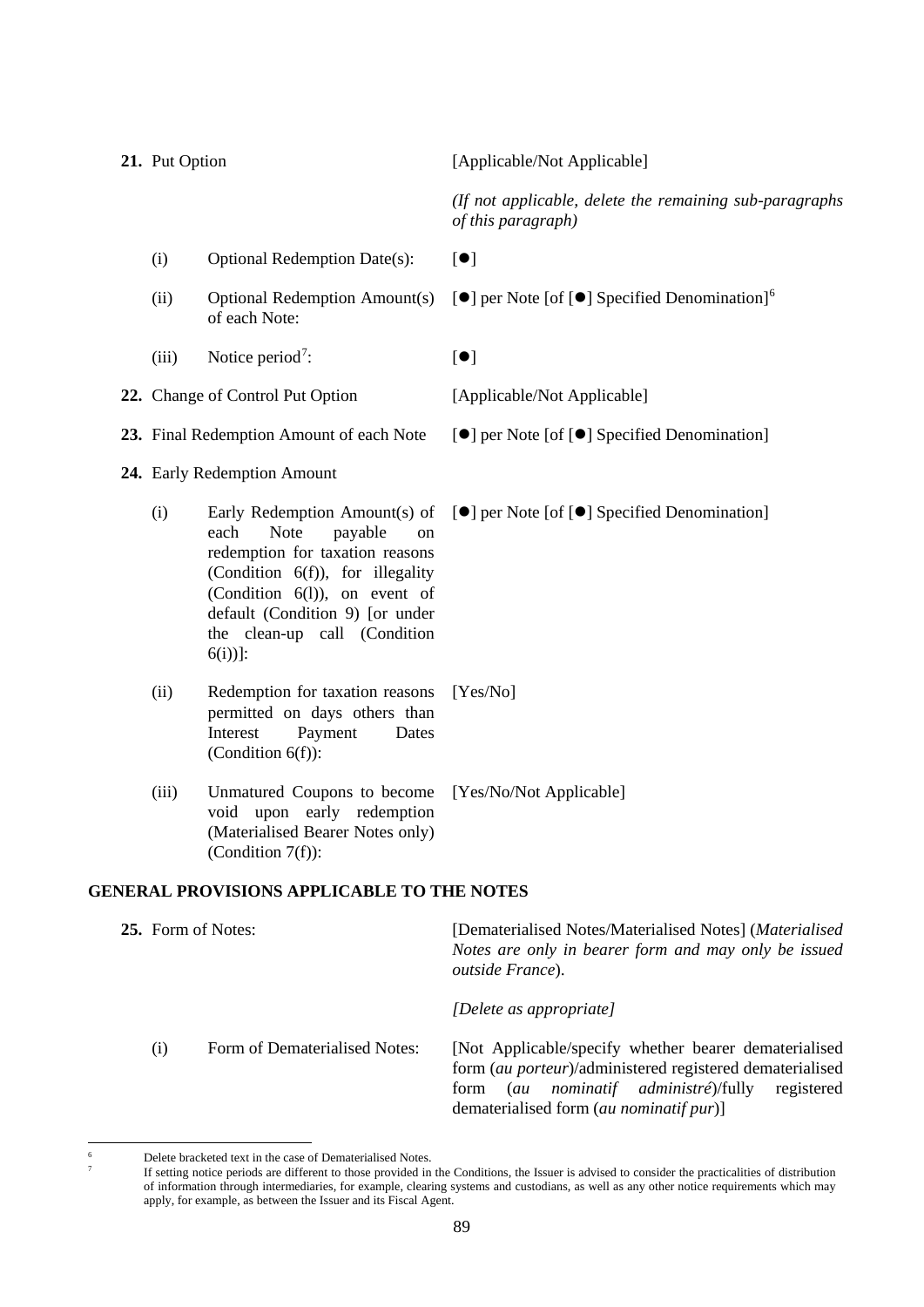| (ii)            | <b>Registration Agent:</b>                                                                                                                                    | [Not Applicable/Applicable] [if applicable give name<br>and details] (note that a registration agent must be<br>appointed in relation to fully registered dematerialised<br>Notes only)                                                                                           |
|-----------------|---------------------------------------------------------------------------------------------------------------------------------------------------------------|-----------------------------------------------------------------------------------------------------------------------------------------------------------------------------------------------------------------------------------------------------------------------------------|
| (iii)           | Temporary Global Certificate:                                                                                                                                 | [Not]<br>Applicable/Temporary<br>Global<br>Certificate<br>exchangeable for Definitive Materialised Notes on [ <sup>•</sup> ]<br>(the "Exchange Date"), being forty (40) days after the<br>Issue Date subject to postponement as specified in the<br>Temporary Global Certificate] |
| (iv)            | Applicable TEFRA exemption:                                                                                                                                   | [C Rules/D Rules/Not Applicable] (Only applicable to<br><b>Materialised Notes</b> )                                                                                                                                                                                               |
|                 | <b>26.</b> Financial Centre(s) (Condition $7(h)$ ) or<br>other special provisions relating to<br><b>Payment Dates:</b>                                        | [Not Applicable/give details.] (Note that this item relates<br>to the date and place of payment, and not interest period<br>end dates, to which items $13(ii)$ and $14(ii)$ relate)                                                                                               |
|                 | 27. Talons for future Coupons to be attached<br>to Definitive Notes (and dates on which<br>such Talons mature):                                               | [Yes/No. If yes, give details]                                                                                                                                                                                                                                                    |
|                 | 28. [Exclusion of the possibility to request<br>identification information of Noteholders<br>as provided by Condition $1(a)(i)$ :                             | [Applicable] (If the possibility to request identification<br>information of the Noteholders as provided by Condition<br>$I(a)(i)$ is contemplated, delete this paragraph)]                                                                                                       |
| and             | 29. [Exclusion of the possibility of holding<br>purchased Notes<br>reselling<br>in<br>accordance with applicable laws and<br>regulations (Condition $6(g)$ ): | [Applicable] (If the possibility of holding and reselling<br>purchased Notes in accordance with applicable laws<br>and regulations in accordance with Condition $6(g)$ is<br>contemplated, delete this paragraph)]                                                                |
|                 | 30. Representation of holders of Notes                                                                                                                        | Masse                                                                                                                                                                                                                                                                             |
| (Condition 11): |                                                                                                                                                               | address of the Representative: $\lceil \bullet \rceil$<br>[Name]<br>and<br>Name and address of the alternate Representative: [ $\bullet$ ]]                                                                                                                                       |
|                 |                                                                                                                                                               | [The Representation will receive no remuneration/The<br>Representative will receive a remuneration of $\lceil \bullet \rceil$ .                                                                                                                                                   |

# **[THIRD PARTY INFORMATION**

[ $\bullet$ ] has been extracted from [ $\bullet$ ]. The Issuer confirms that such information has been accurately reproduced and that, so far as it is aware, and is able to ascertain from information published by  $[•]$ , no facts have been omitted which would render the reproduced information inaccurate or misleading.**]**

Signed on behalf of the Issuer:

By: ...................................................

Duly authorised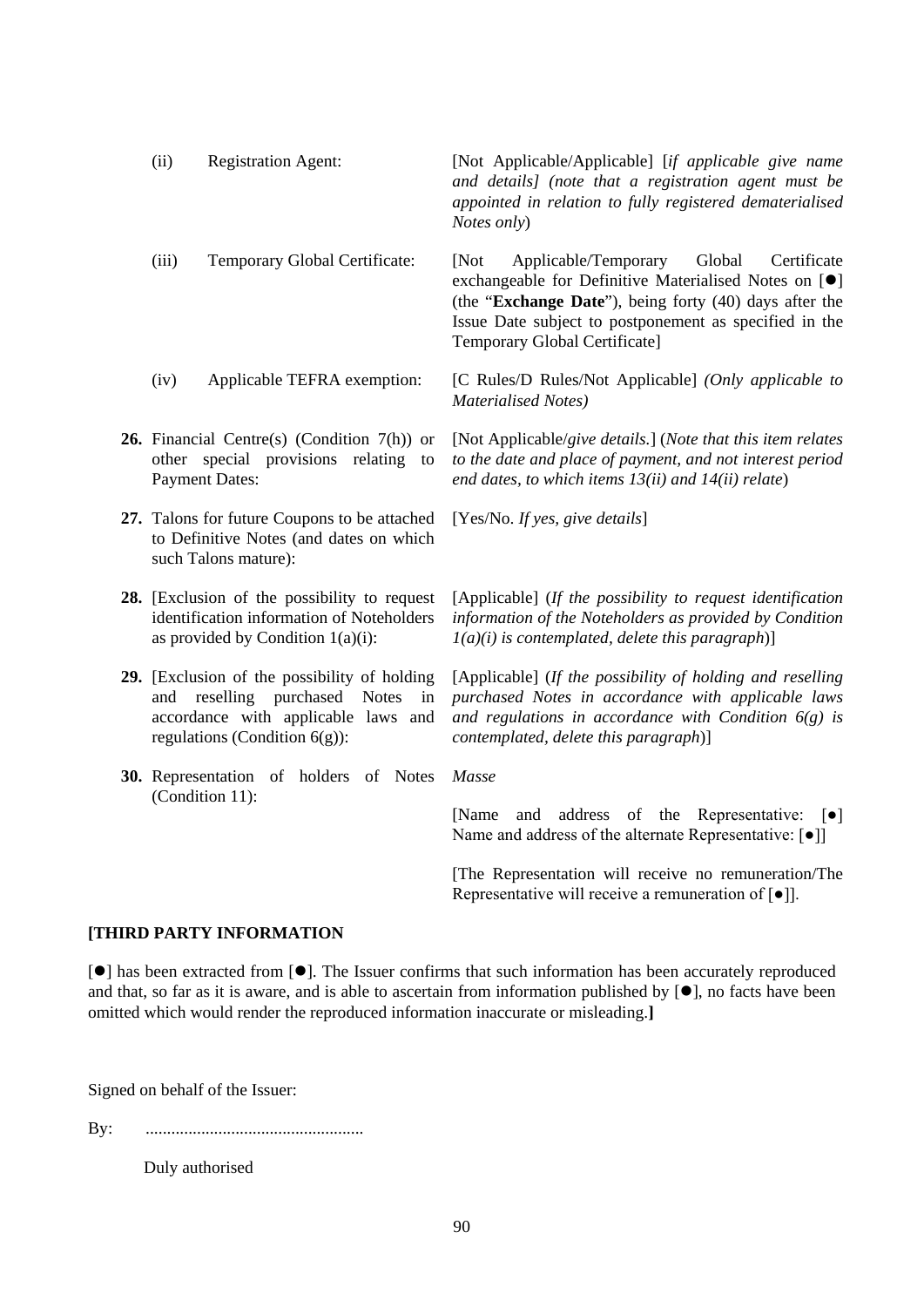## **PART B – OTHER INFORMATION**

### **1. Admission to Trading**

(i) Admission to trading: [Application has been made for the Notes to be admitted to trading on **[**the Regulated Market of the Luxembourg Stock Exchange/*specify relevant regulated market***] [**and to be listed on the official list of the Luxembourg Stock Exchange**]** with effect from  $[\bullet]$ .] [Not Applicable.] *(Where documenting a fungible issue need to indicate that original securities are already admitted* 

*to trading.)*

[The  $[first / (specificity)]$  Tranche(s) of the Notes are already admitted to trading on [●] as from [its/their respective] issue date.]

(ii) Estimate of total expenses related to  $[\bullet]$ admission to trading:

### **2. Ratings**

Ratings: [The Notes have not been rated] / [The Notes to be issued [are expected to be] / [have been] rated:

[S&P Global Ratings Europe Limited ("S&P"):  $[①]$ ]

 $[[Other]: [①]]$ 

[[Each of  $[\bullet]$ ,  $[\bullet]$  and] [S&P] is established in the European Union or in the United Kingdom and has applied for registration under Regulation (EC) No 1060/2009, as amended, although the result of such applications has not been determined.]

[[Each of  $\lceil \bullet \rceil$ ,  $\lceil \bullet \rceil$  and]  $\lceil S\&P \rceil$  is established in the European Union or in the United Kingdom, is registered under Regulation (EC) No. 1060/2009 (as amended) (the "**CRA Regulation**") and is included in the list of credit rating agencies registered in accordance with the CRA Regulation published on the European Securities and Markets Authority's website (www.esma.europa.eu/supervision/creditrating-agencies/risk).]

[[Each of  $\lceil \bullet \rceil$ ,  $\lceil \bullet \rceil$  and] [S&P] is [not] established in the European Union or in the United Kingdom [nor has/and has not] applied for registration under Regulation (EC) No 1060/2009 as amended (the "**CRA Regulation**"), but is endorsed by [insert credit rating agency's name] which is established in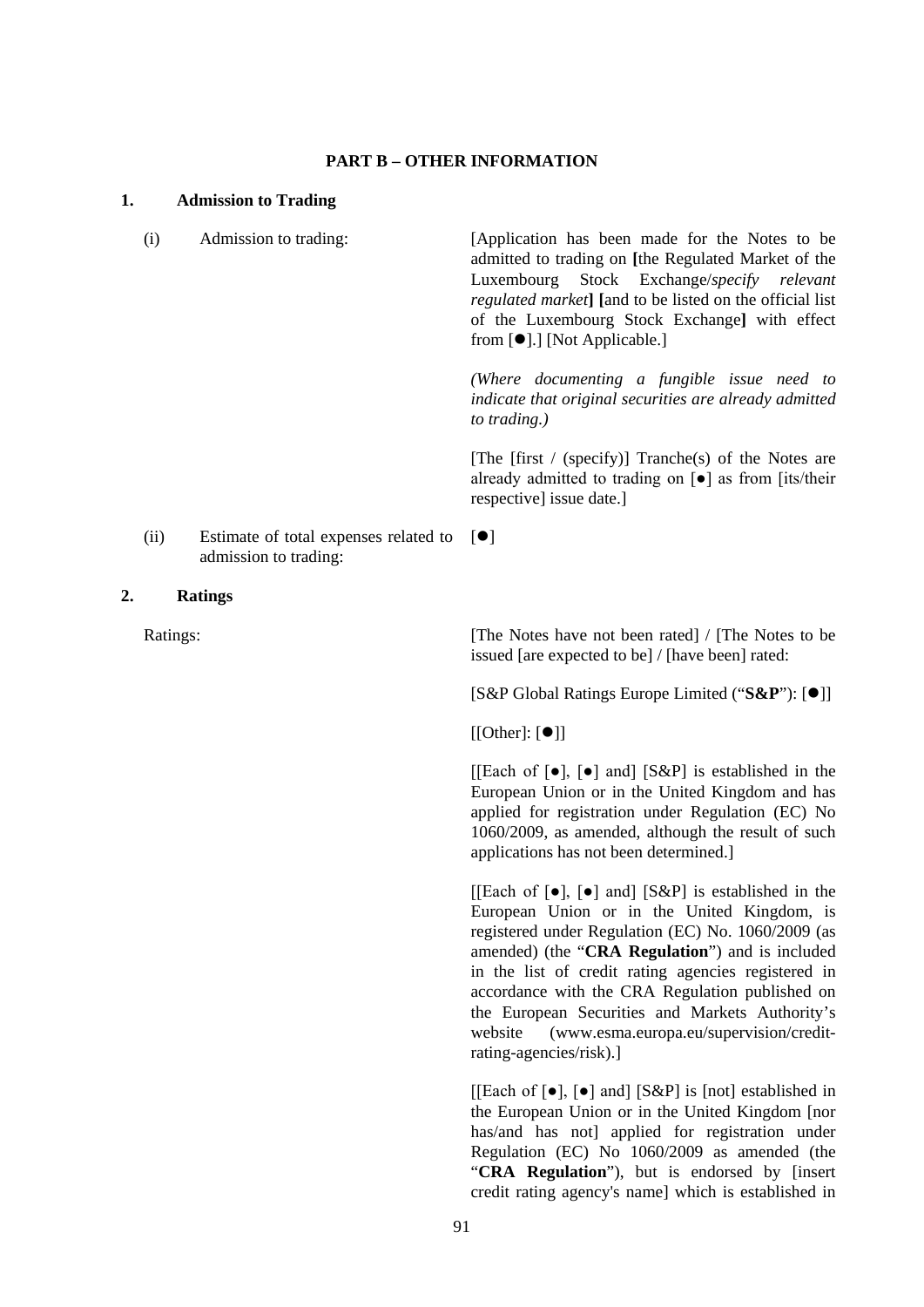the European Union, registered under the CRA Regulation and is included in the list of credit rating agencies registered in accordance with the CRA Regulation published on the European Securities and Markets Authority's website (www.esma.europa.eu/supervision/credit-ratingagencies/risk).].

[[None of [●] and] [S&P] is [not] established in the European Union or in the United Kingdom [nor has/and has not] applied for registration under Regulation (EC) No 1060/2009 as amended.]

*[Need to include a brief explanation of the meaning of the ratings if this has previously been published by the rating provider.]* 

(*The above disclosure should reflect the rating allocated to Notes of the type being issued under the Programme generally or, where the issue has been specifically rated, that rating.*)

# **3. [Interests of Natural and Legal Persons Involved in the Issue**

*Need to include a description of any interest, including a conflict of interest, that is material to the issue/offer, detailing the persons involved and the nature of the interest. May be satisfied by the inclusion of the following statement:*

"Save as discussed in ["Subscription and Sale"] in the Base Prospectus [and save for the fees of [*insert relevant fee disclosure*] payable to the Dealers], so far as the Issuer is aware, no person involved in the offer of the Notes has an interest material to the offer."]

# **4. Reasons for the offer and Estimated Net Proceeds**

| (1)  | Reasons for the offer:  | $ \bullet $                                                                                                                                                                                                      |
|------|-------------------------|------------------------------------------------------------------------------------------------------------------------------------------------------------------------------------------------------------------|
|      |                         | (See ["Use of Proceeds"] wording in Base<br>Prospectus $-$ if reasons for offer different from the<br>"Use of Proceeds" of the Base Prospectus will need<br>to include those reasons here.)                      |
| (ii) | Estimated net proceeds: | $\lceil \bullet \rceil$                                                                                                                                                                                          |
|      |                         | (If proceeds are intended for more than one use will<br>need to split out and present in order of priority. If<br>proceeds insufficient to fund all proposed uses state<br>amount and sources of other funding.) |

# **5. [***Fixed Rate Notes only* **– Yield**

Indication of yield:  $[\bullet]$  per cent. *per annum*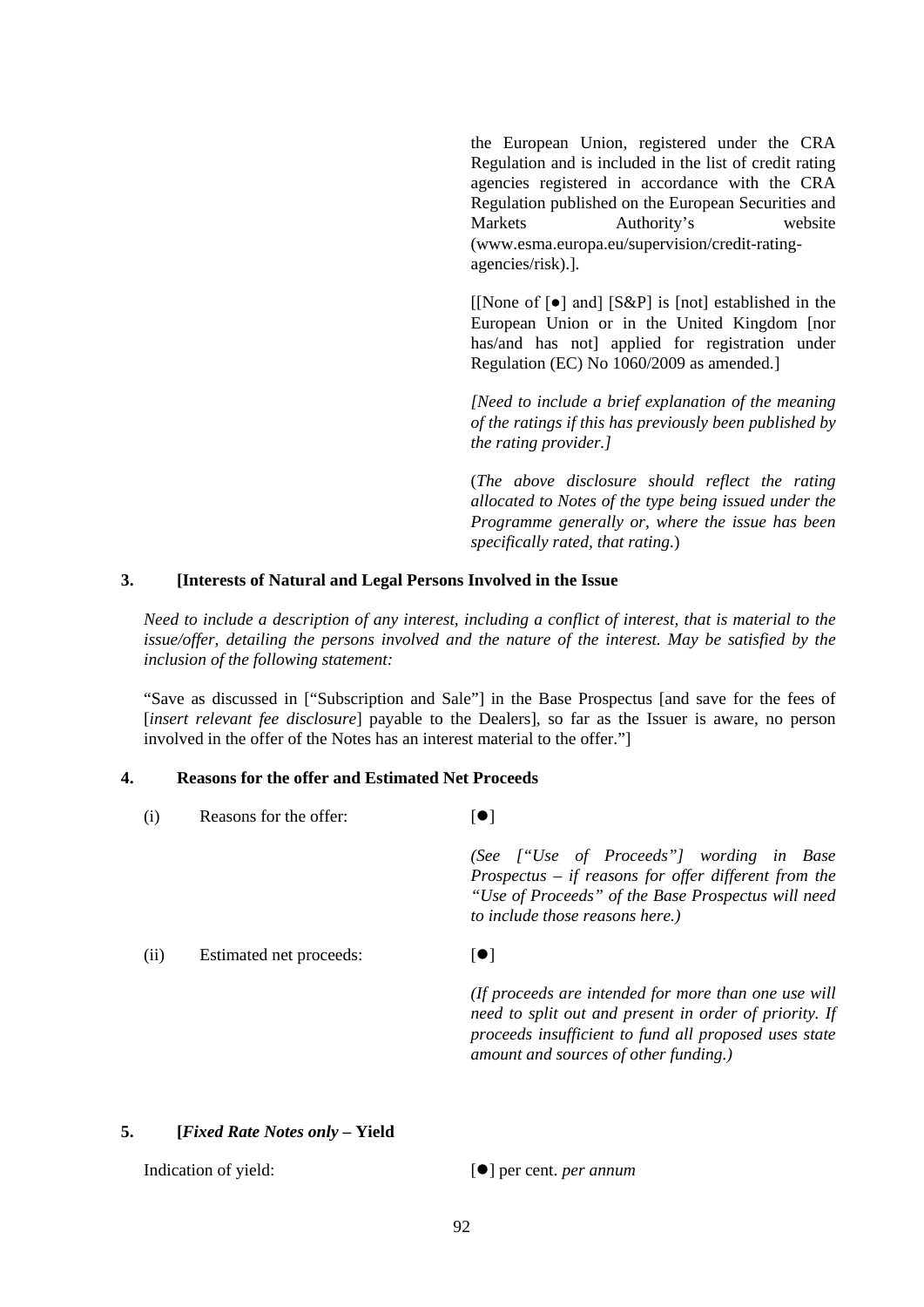## **6. [Floating Rate Notes only - Information on Floating Rate Notes**

Details of performance of [LIBOR/EURIBOR] rates can be obtained [but not] free of charge from [Reuters / *give details of electronic means of obtaining the details of performance*].]

[Benchmarks: Amounts payable under the Notes will be calculated by reference to  $\lceil \bullet \rceil$  which is provided by  $\lceil \bullet \rceil$ . As at [●], [●] [appears/does not appear] on the register of administrators and benchmarks established and maintained by the European Securities and Markets Authority pursuant to Article 36 of the Benchmarks Regulation (Regulation (EU) 2016/1011) (the "**Benchmarks Regulation**").]

**7. Operational Information**

|    | ISIN:               |                                                                                                                                   | $\lceil \bullet \rceil$                                                                 |
|----|---------------------|-----------------------------------------------------------------------------------------------------------------------------------|-----------------------------------------------------------------------------------------|
|    |                     | Common Code:                                                                                                                      | $\lbrack \bullet \rbrack$                                                               |
|    | Depositaries:       |                                                                                                                                   |                                                                                         |
|    | (a)                 | Euroclear France to act as Central [Yes/No]<br>Depositary:                                                                        |                                                                                         |
|    | (b)                 | Common Depositary for Euroclear [Yes/No]<br>and Clearstream:                                                                      |                                                                                         |
|    |                     | France, Euroclear Bank SA/NV<br>and<br>Clearstream Banking SA and the relevant<br>identification number(s):                       | Any clearing system(s) other than Euroclear [Not Applicable/give name(s) and number(s)] |
|    | Delivery:           |                                                                                                                                   | Delivery [against/free of] payment                                                      |
|    |                     | Names and addresses of additional Paying $[\bullet]$<br>Agent(s) (if any):                                                        |                                                                                         |
|    |                     | The aggregate principal amount of Notes<br>issued has been translated into Euro at the<br>rate of $[\bullet]$ producing a sum of: | $\lceil \bullet \rceil$                                                                 |
| 8. | <b>Distribution</b> |                                                                                                                                   |                                                                                         |
|    | (i)                 | Method of distribution:                                                                                                           | [Syndicated]/[Non-syndicated]                                                           |
|    | (ii)                | If syndicated:                                                                                                                    |                                                                                         |
|    |                     | (A) Names of Managers:                                                                                                            | [Not Applicable/give names of Managers]                                                 |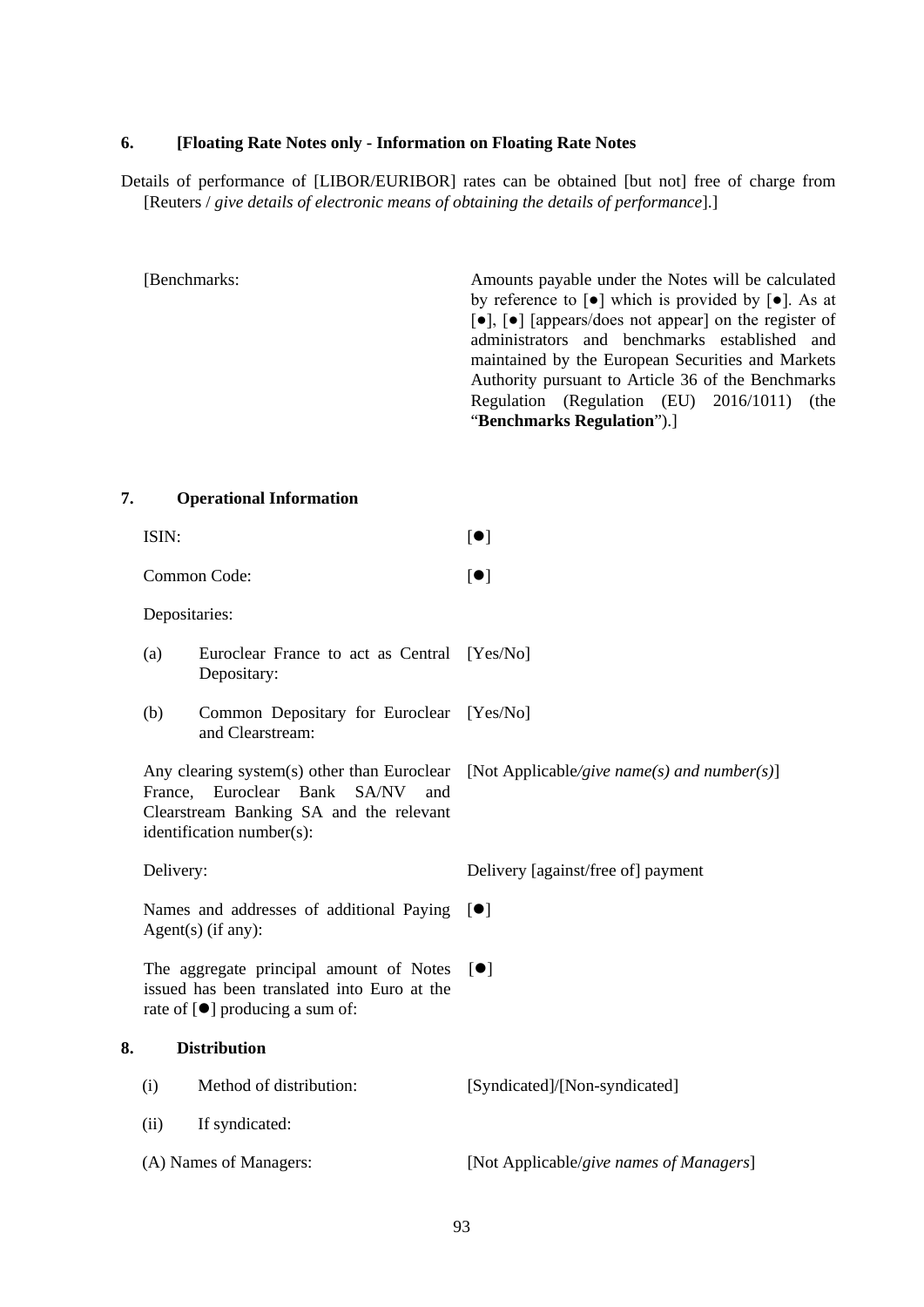(B) Stabilisation Manager(s) (if any): [Not Applicable/*give name*]

(iii) If non-syndicated, name of Dealer: [Not Applicable/*give name*]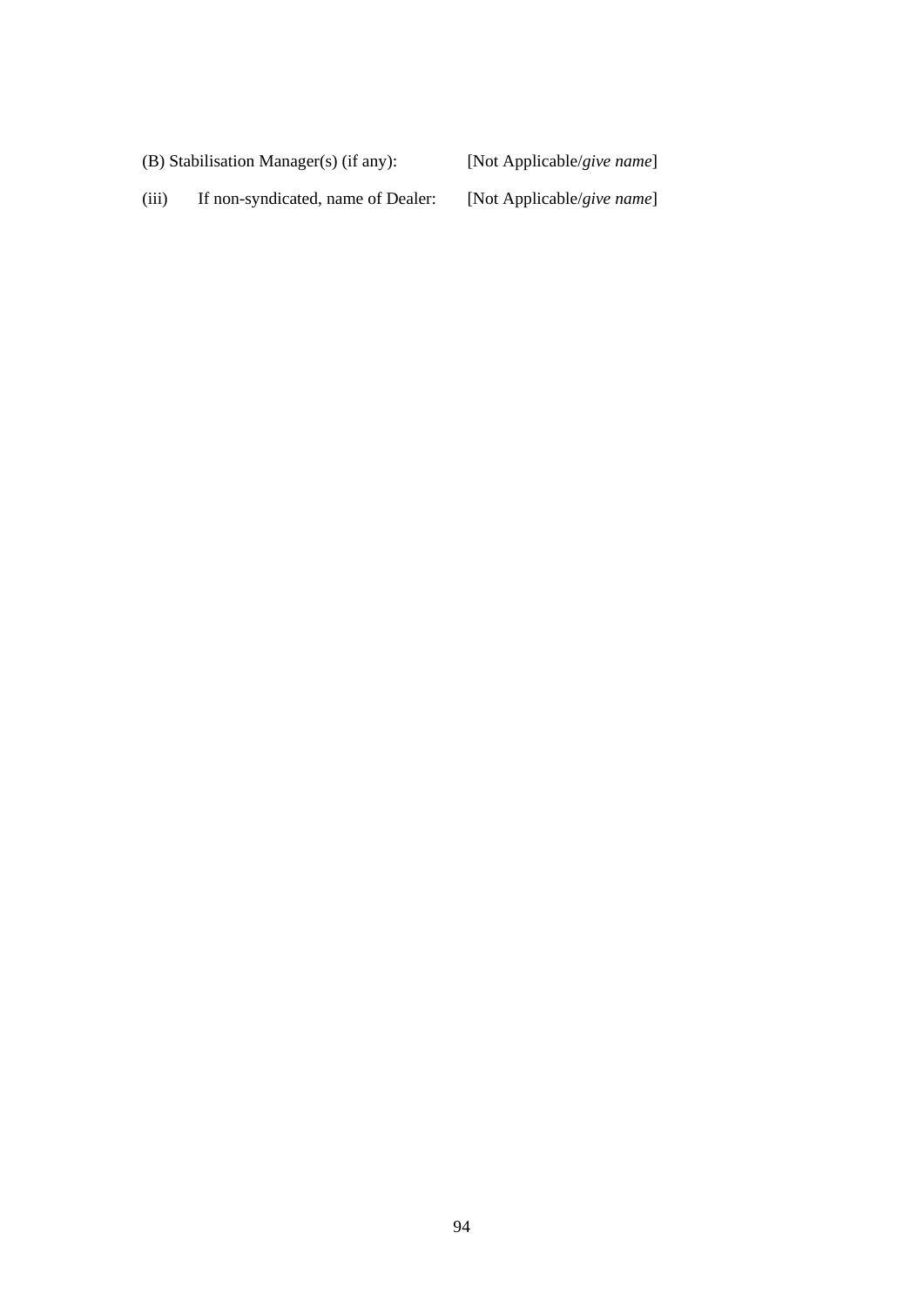## **GENERAL INFORMATION**

(1) Application has been made to the CSSF to approve this document as a base prospectus. Application may be made (i) to the Luxembourg Stock Exchange for the Notes issued under the Programme to be admitted to trading on the Regulated Market of the Luxembourg Stock Exchange and to be listed on the official list of the Luxembourg Stock Exchange and/or (ii) to the competent authority of any other Member State of the EEA for Notes issued under the Programme to be listed and admitted to trading on a regulated market in such Member State.

In compliance with Article 25 of the Prospectus Regulation, application may also be made for the notification of certificate of approval to any competent authority of any Member State of the EEA.

(2) The Issuer has obtained all necessary corporate and other consents, approvals and authorisations in France in connection with the establishment of the Programme.

Any issue of Notes under the Programme will be authorised by a resolution of its *Conseil d'administration* (Board of Directors) which may delegate its powers within one (1) year from the date of such authorisation to any person of its choice. For this purpose, the *Conseil d'administration* of the Issuer, on 9 June 2020, delegated its powers to issue up to  $\in$ 1,000,000,000 of notes to, among others, the *Directeur Général* of the Issuer for a period of one (1) year as from 9 June 2020.

- (3) Except as disclosed in item 11.1.1 on page 37 of this Base Prospectus (including in particular in section E.2.2.3 on pages 218 to 222 of the *Document d'Enregistrement Universel 2019* with respect to the impact that the health crisis resulting from the COVID-19 may have), there has been no material adverse change in the prospects of the Issuer or the Group since 31 December 2019.
- (4) Except as disclosed in item 11.1.1 on page 37 of this Base Prospectus (including in particular in section E.2.2.3 on pages 218 to 222 of the *Document d'Enregistrement Universel 2019* with respect to the impact that the health crisis resulting from the COVID-19 may have), there has been no significant change in the financial position or financial performance of the Issuer or the Group since 31 March 2020.
- (5) Except as disclosed in item 11.3 on page 38 of this Base Prospectus, there has been no governmental, legal or arbitration proceedings (including any such proceedings which are pending or threatened of which the Issuer is aware) during the period of twelve (12) months immediately preceding the date of approval of this Base Prospectus which may have, or have had in the recent past, a significant effect on the Issuer's or the Group's financial position or profitability.
- (6) The Notes have been accepted for clearance through Euroclear and Clearstream. The appropriate common code and the International Securities Identification number, in relation to the Notes of each Series will be specified in the Final Terms relating thereto. The relevant Final Terms shall specify any other clearing system as shall have accepted the relevant Notes for clearance together with any further appropriate information.

The address of Euroclear is Euroclear Bank SA/NV, 1 boulevard du Roi Albert II, B-1210 Brussels and the address of Clearstream is Clearstream Banking, 42 avenue JF Kennedy, L-1855 Luxembourg.

Dematerialised Notes will be inscribed in the books of Euroclear France (acting as central depositary). The address of Euroclear France is 66, rue de la Victoire, 75009 Paris, France.

(7) For so long as any Notes may be issued under the Programme or are outstanding, the following documents will be available (i) during usual business hours on any weekday (Saturdays, Sundays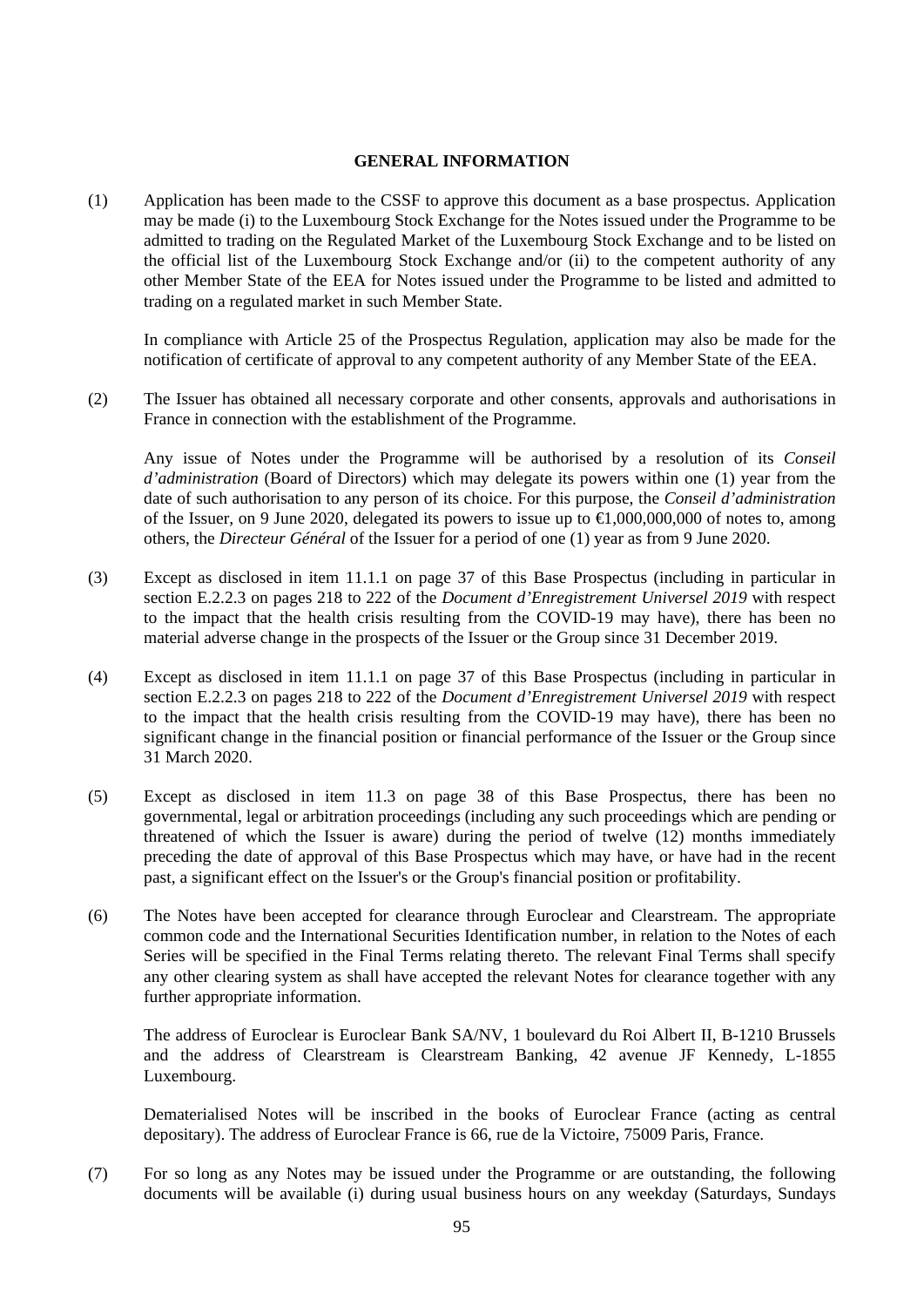and public holidays excepted), free of charge, for inspection at the office of the Fiscal Agent, the Paying Agents and (ii) on the website of the Issuer [\(www.worldline.com\)](http://www.worldline.com/) (provided that the documents referred to items (2) and (3) below will remain available in electronic form for at least 10 years from the date of this Base Prospectus on the website of the Issuer):

- (1) the up-to-date articles of association (*statuts*) of the Issuer;
- (2) each Final Terms for Notes that are admitted to trading on the Luxembourg Stock Exchange or any other Regulated Market in the EEA or in the UK or on any other stock exchange (save that Final Terms relating to Notes which are (i) neither admitted to trading on a Regulated Market in the EEA or in the UK in circumstances where a prospectus is required to be published under the Prospectus Regulation (ii) nor admitted to trading on any other stock exchange, will only be available for inspection by a holder of such Notes and such holder must produce evidence satisfactory to the Issuer and the relevant Paying Agent as to its holding and identity);
- (3) a copy of this Base Prospectus together with any supplement to this Base Prospectus or restated Base Prospectus and any document incorporated by reference;
- (4) all reports, letters and other documents, balance sheets, valuations and statements by any expert, any part of which is extracted or referred to in this Base Prospectus in respect of each issue of Notes.

In addition, in accordance with the Prospectus Regulation, the following documents will be available on the website of the Luxembourg Stock Exchange (www.bourse.lu):

- (1) the Final Terms for Notes that are admitted to trading on the Regulated Market of the Luxembourg Stock Exchange;
- (2) this Base Prospectus together with any supplement to this Base Prospectus or further Base Prospectus;
- (3) the *Document de Référence 2018*; and
- (4) the *Document d'Enregistrement Universel 2019*.
- (8) The website of the Issuer is "*www.worldline.com*". Any websites referred to in this Base Prospectus are for information purposes only and the information on such websites does not form any part of this Base Prospectus unless that information is incorporated by reference into this Base Prospectus and has not been scrutinised or approved by the CSSF.
- (9) In connection with the issue and distribution of any Tranche (as defined in "General Description of the Programme") of Notes, the Dealer or the Dealers (if any) named as the stabilisation manager(s) (the "**Stabilisation Manager(s)**") (or persons acting on behalf of any Stabilisation Manager(s)) in the applicable Final Terms may over-allot Notes or effect transactions with a view to supporting the market price of the Notes at a level higher than that which might otherwise prevail. However, stabilisation may not necessarily occur. Any stabilisation action may begin on or after the date on which adequate public disclosure of the terms of the offer of the relevant Tranche is made and, if begun, may cease at any time, but it must end no later than the earlier of thirty (30) days after the issue date of the relevant Tranche and sixty (60) days after the date of the allotment of the relevant Tranche. Any stabilisation action or over-allotment must be conducted by the relevant Stabilisation Manager(s) (or person(s) acting on behalf of any Stabilisation Manager(s)) in accordance with all applicable laws and rules.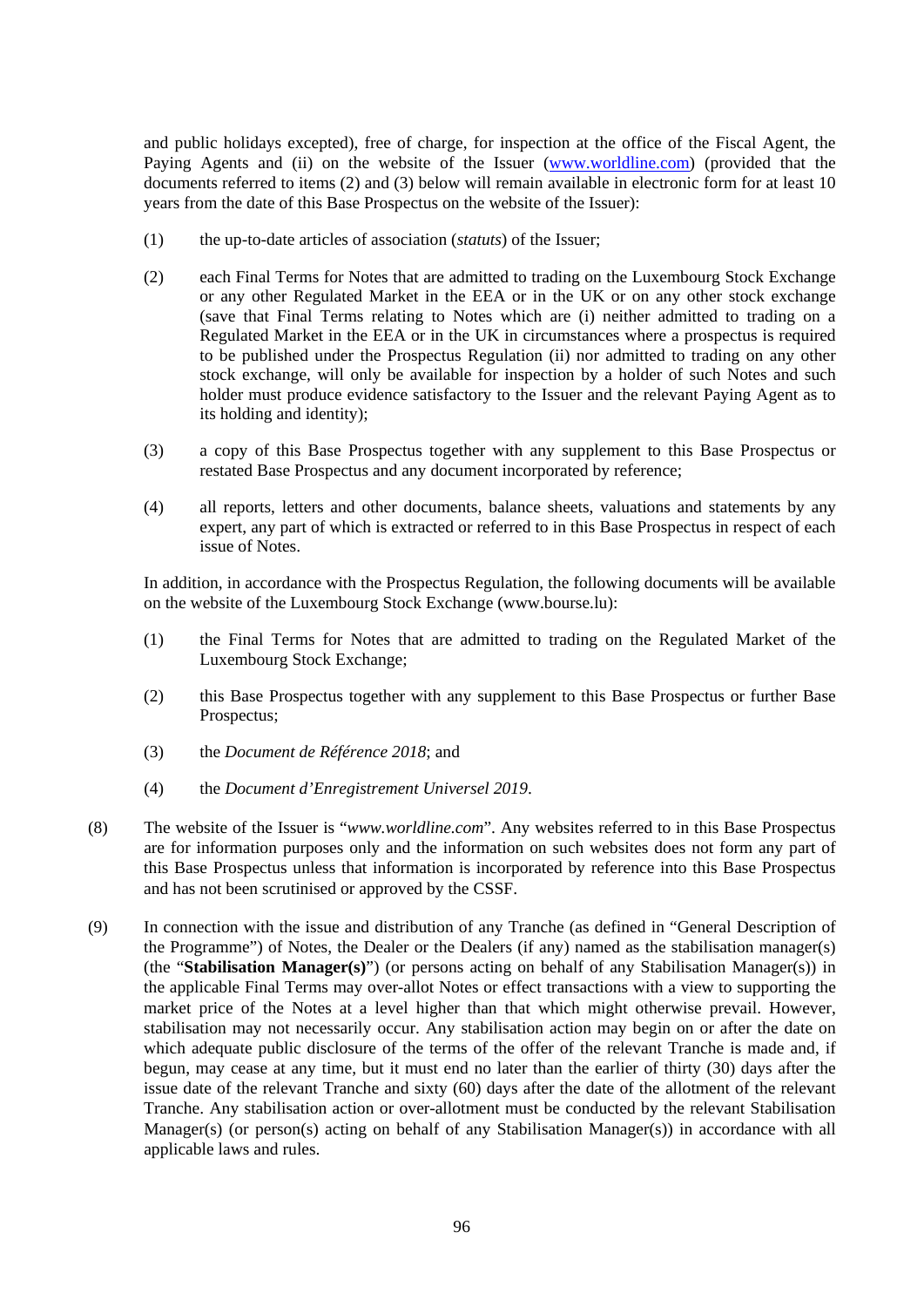- (10) The statutory auditors of the Issuer are Deloitte & Associés and Grant Thornton, who have audited the Issuer's consolidated accounts in accordance with generally accepted auditing standards in France for each of the two financial years ended on 31 December 2018 and 2019. The auditors are independent statutory auditors with respect to the Issuer as required by the laws of France and under the applicable rules of the *Compagnie Nationale des Commissaires aux Comptes*. Their audit reports on these accounts were issued with unqualified opinions. Deloitte & Associés and Grant Thornton are members of the *Compagnie Régionale des Commissaires aux Comptes of Versailles*.
- (11) Each Temporary Global Certificate will bear the following legend: "THIS TEMPORARY GLOBAL NOTE HAS NOT BEEN AND WILL NOT BE REGISTERED UNDER THE U.S. SECURITIES ACT OF 1933, AS AMENDED (THE "**SECURITIES ACT**"). NEITHER THIS GLOBAL NOTE NOR ANY PORTION HEREOF MAY BE OFFERED OR SOLD WITHIN THE UNITED STATES OR TO, OR FOR THE ACCOUNT OR BENEFIT OF, ANY U.S. PERSON UNLESS AN EXEMPTION FROM THE REGISTRATION REQUIREMENTS OF THE SECURITIES ACT IS AVAILABLE."
- (12) Each Materialised Bearer Note, Coupon and Talon issued in compliance with the D Rules will bear the following legend: "ANY U.S. PERSON WHO HOLDS THIS NOTE WILL BE SUBJECT TO LIMITATIONS UNDER THE U.S. INCOME TAX LAWS, INCLUDING THE LIMITATIONS PROVIDED IN SECTIONS 165(J) AND 1287(A) OF THE INTERNAL REVENUE CODE."
- (13) In relation to any Tranche of Fixed Rate Notes, the yield in respect of such Notes will be specified in the applicable Final Terms. The yield is calculated at the Issue Date of the Notes on the basis of the relevant Issue Price. The yield indicated will be calculated as the yield to maturity as at the Issue Date (as defined in the Final Terms) of the Notes and will not be an indication of future yield.
- (14) Amounts payable under the Floating Rate Notes may be calculated by reference to one or more "benchmarks" for the purposes of Regulation (EU) No. 2016/1011 of the European Parliament and of the Council of 8 June 2016 (the "**Benchmarks Regulation**"). In this case, a statement will be included in the applicable Final Terms as to whether or not the relevant administrator of the "benchmark" is included in ESMA's register of administrators under Article 36 of the Benchmarks Regulation. In particular, LIBOR is provided by the ICE Benchmark Administration Limited ("**ICE**") and EURIBOR is provided by the European Money Markets Institute ("**EMMI**"). As at the date of this Base Prospectus, ICE and EMMI appear on the register of administrators and benchmarks established and maintained by the ESMA pursuant to Article 36 of the Benchmarks Regulation.
- (15) This Base Prospectus contains or incorporates by reference certain statements that are forwardlooking including statements with respect to the Issuer's business strategies, expansion and growth of operations, trends in its business, competitive advantage, and technological and regulatory changes, information on exchange rate risk and generally includes all statements preceded by, followed by or that include the words "believe", "expect", "project", "anticipate", "seek", "estimate" or similar expressions. Such forward-looking statements are not guarantees of future performance and involve risks and uncertainties, and actual results may differ materially from those in the forward-looking statements as a result of various factors. Potential investors are cautioned not to place undue reliance on forward-looking statements, which speak only as of the date hereof. These forward-looking statements do not constitute profit forecasts or estimates under the Delegated Regulation.
- (16) The Issuer is rated BBB (stable outlook) by S&P Global Ratings Europe Limited ("**S&P**"). S&P is established in the European Union and is registered under Regulation (EC) No 1060/2009 on credit rating agencies (as amended) (the "**CRA Regulation**") and is included in the list of credit rating agencies registered in accordance with the CRA Regulation published on the website of the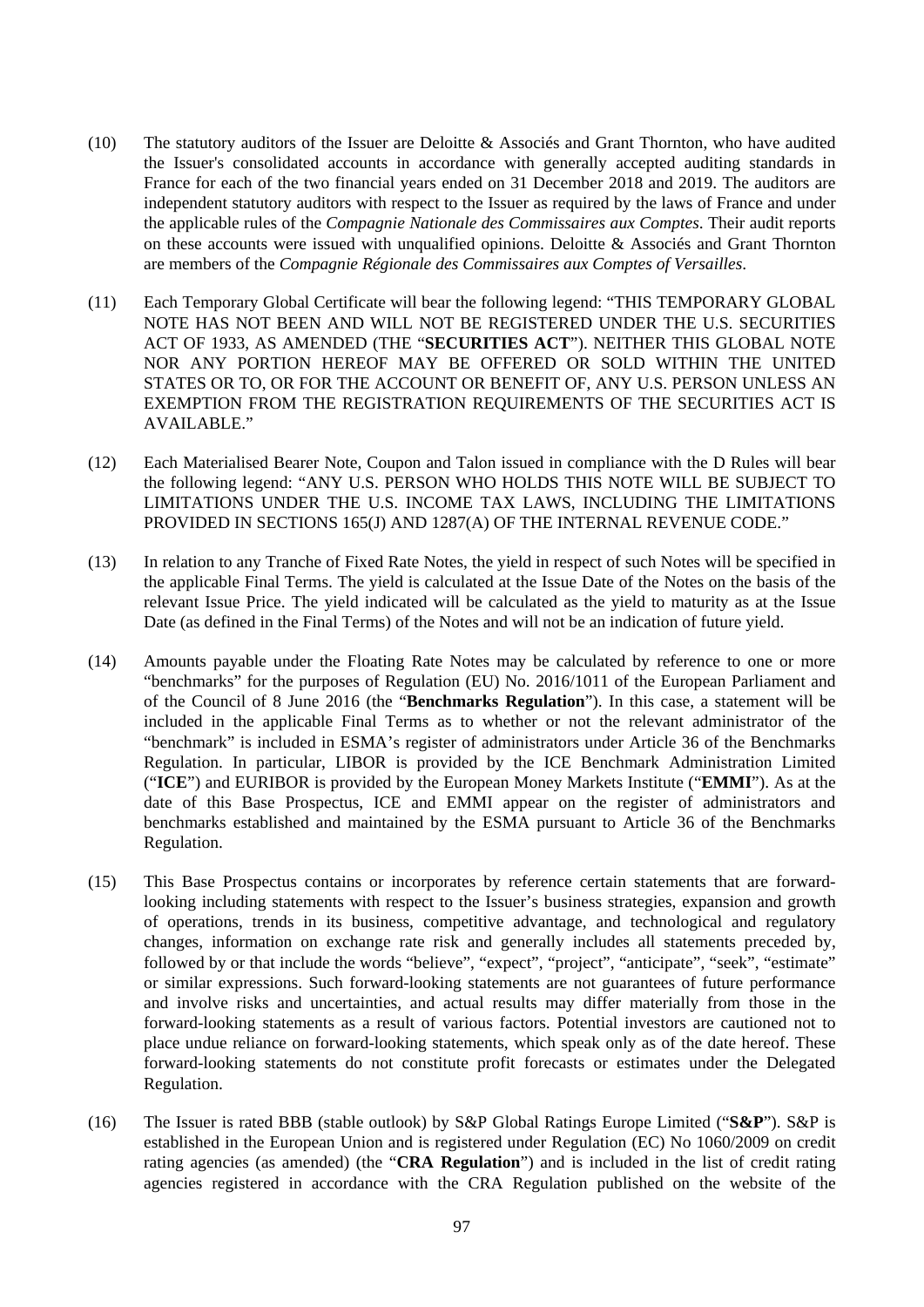European Securities and Markets Authority on its website (www.esma.europa.eu/supervision/creditrating-agencies/risk) in accordance with such regulation.

Notes issued under the Programme may be rated or unrated. Notes which are rated will have such rating as is assigned to them by S&P or such other relevant rating organisation as specified in the Final Terms. The relevant Final Terms will specify whether or not such credit ratings are issued by a credit rating agency established in the European Union or in the United Kingdom and registered under the CRA Regulation. A rating is not a recommendation to buy, sell or hold securities and may be subject to suspension, change or withdrawal at any time by the assigning rating agency.

One or more independent credit rating agencies may assign credit ratings to the Notes and the Issuer. The ratings may not reflect the potential impact of all risks related to structure, market, additional factors discussed in this section, and other factors that may affect the value of the Notes. A credit rating is not a recommendation to buy, sell or hold securities and may be revised or withdrawn by the rating agency at any time.

- (17) Legal Entity Identifier of the Issuer is: 549300CJMQNCA0U4TS33.
- (18) All or some of the Dealers and their affiliates have engaged, and/or may in the future engage, in investment banking, commercial banking and other financial advisory and commercial dealings with the Issuer and its affiliates and in relation to securities issued by any entity of the Group. They have or may (i) engage in investment, banking, trading or hedging activities including in activities that may include prime brokerage business, financing transactions or entry into derivative transactions, (ii) act as underwriters in connection with offering of shares or other securities issued by any entity of the Group or (iii) act as financial advisers to the Issuer or other companies of the Group. In the context of these transactions, some of such Dealers have or may hold shares or other securities issued by entities of the Group. Where applicable, they have or will receive customary fees and commissions for these transactions. Hence, the Dealers for a Tranche of Notes may have interests differing from the Noteholder's interests with respect to the implementation of an issue of Notes.

Certain of the Dealers or their affiliates that have a lending relationship with the Issuer routinely hedge their credit exposure to the Issuer consistent with their customary risk management policies. Typically, such Dealers and their affiliates would hedge such exposure by entering into transactions which consist of either the purchase of credit default swaps or the creation of short positions in securities, including potentially the Notes issued under the Programme. Any such positions could adversely affect future trading prices of Notes issued under the Programme. The Dealers and their affiliates may also make investment recommendations and/or publish or express independent research views in respect of such securities or financial instruments and may hold, or recommend to clients that they acquire, long and/or short positions in such securities and instruments which could be deemed to be adverse to the interests of the Noteholders.

Each of the Issuer and the Dealers may from time to time be engaged in transactions involving an index or related derivatives which may affect the market price, liquidity or value of the Notes and which could be deemed to be adverse to the interests of the Noteholders.

Potential conflicts of interest may arise between the Calculation Agent, if any, for a Tranche of Notes and the Noteholders (including where a Dealer acts as a calculation agent), including with respect to certain discretionary determinations and judgments that such Calculation Agent may make pursuant to the Terms and Conditions of the Notes that may influence the amount receivable upon redemption of the Notes.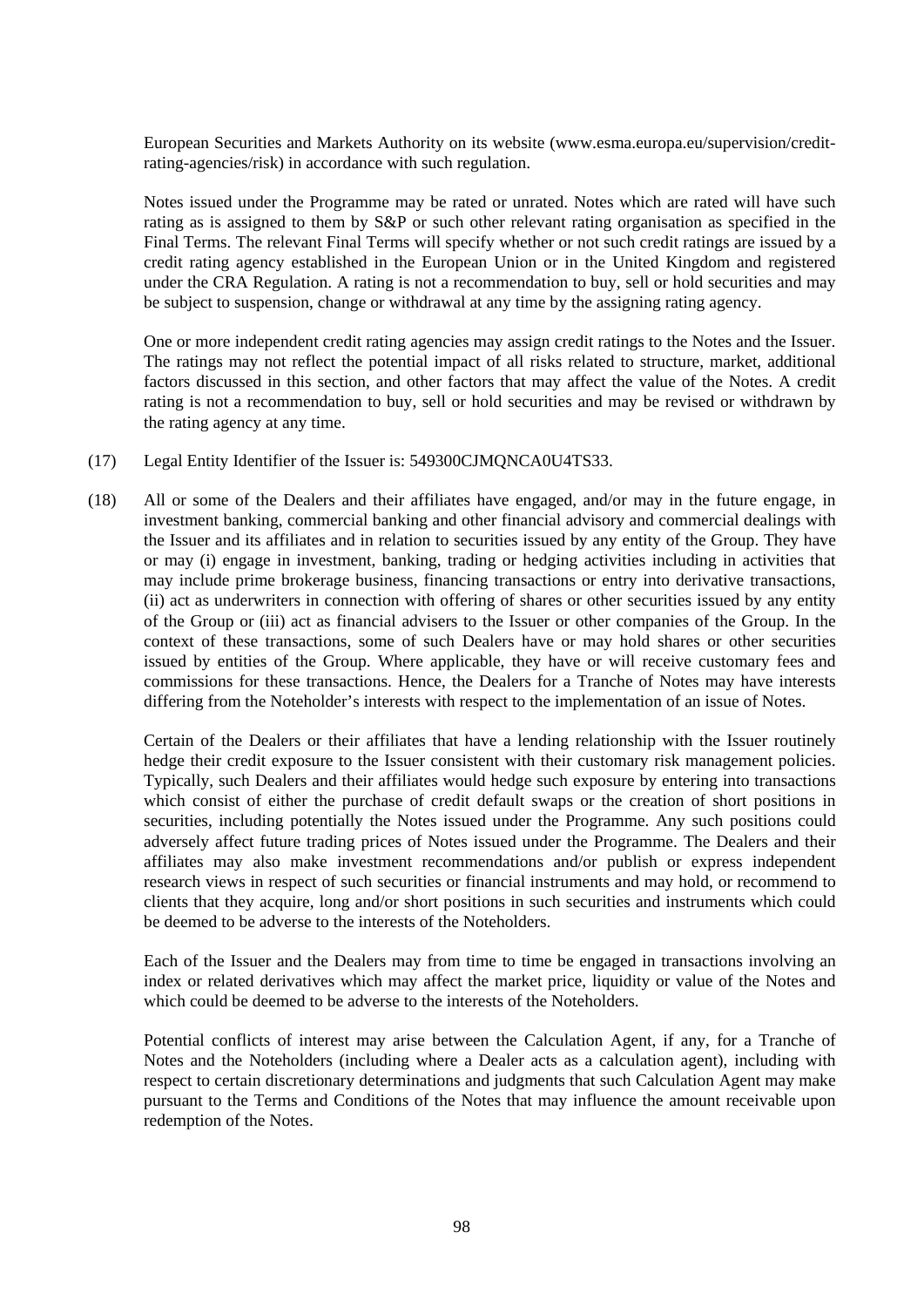# **PERSONS RESPONSIBLE FOR THE INFORMATION GIVEN IN THE BASE PROSPECTUS**

On 22 June 2020

To the best of the Issuer's knowledge, the information contained or incorporated by reference in this Base Prospectus is in accordance with the facts and contains no omission likely to affect its import. The Issuer accepts responsibility for the information contained in the base prospectus. The Issuer accepts responsibility for the information contained in the Final Terms in respect of any issue of Notes.

> **Worldline** River Ouest 80, quai Voltaire 95870 Bezons France

Duly represented by: Gilles Grapinet, *Directeur Général* of the Issuer